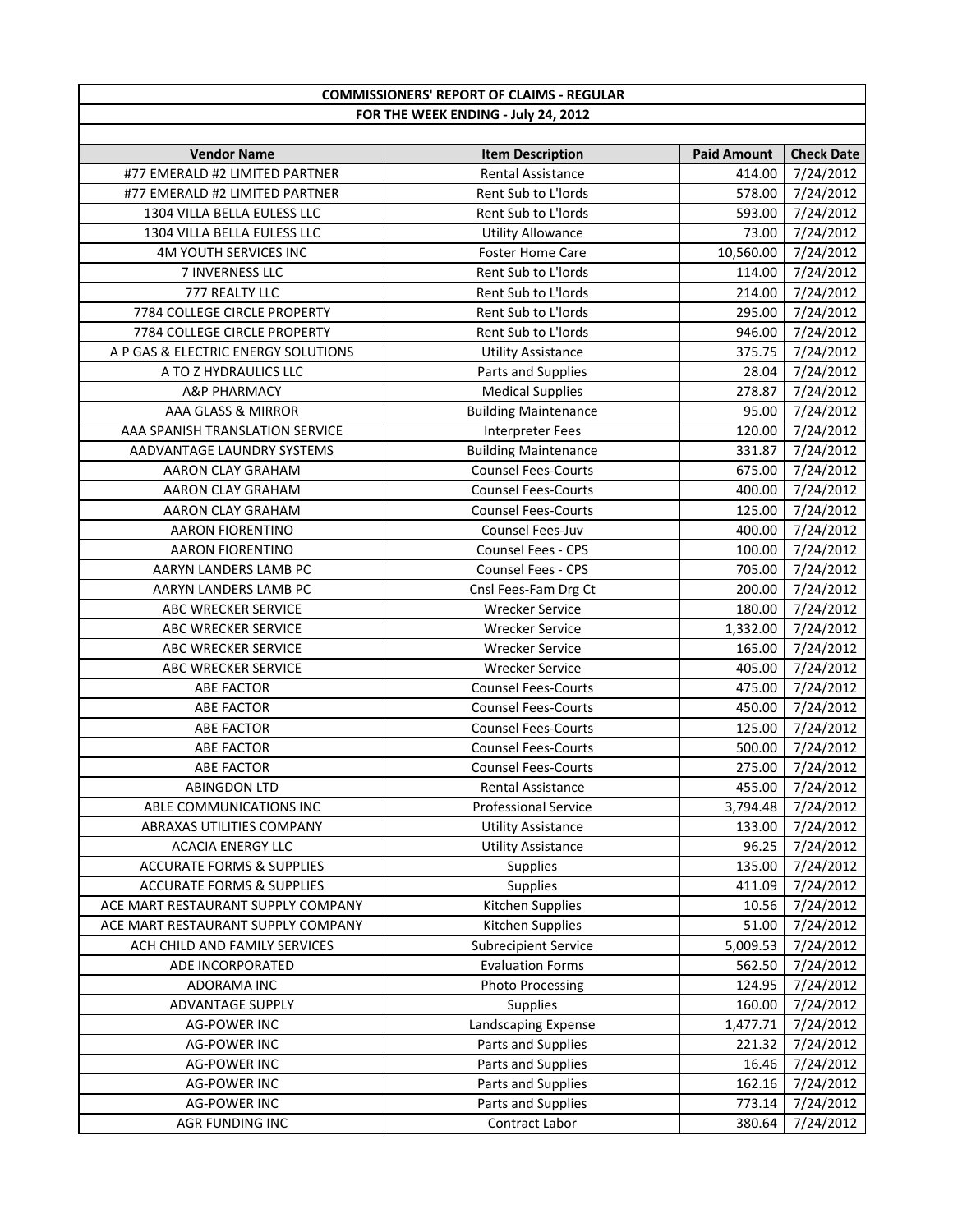| AICPA-AMERICAN INSTITUTE OF        | Subscriptions               | 69.00    | 7/24/2012 |
|------------------------------------|-----------------------------|----------|-----------|
| AIR ENGINEERING AND TESTING        | <b>Professional Service</b> | 500.00   | 7/24/2012 |
| <b>AIRGAS</b>                      | <b>Equipment Maint</b>      | 10.08    | 7/24/2012 |
| <b>AIRGAS</b>                      | Lab Supplies                | 78.73    | 7/24/2012 |
| AIRSCAN TECHNOLOGIES INC           | <b>Equipment Maint</b>      | 515.00   | 7/24/2012 |
| AL Z LAZARUS ATTORNEY AT LAW       | <b>Counsel Fees-Courts</b>  | 100.00   | 7/24/2012 |
| <b>ALAMO TITLE</b>                 | State Right of Way          | 742.95   | 7/24/2012 |
| <b>ALAMO TITLE</b>                 | <b>County Projects</b>      | 7,982.00 | 7/24/2012 |
| <b>ALAN MARUSAK</b>                | <b>Professional Service</b> | 1,837.50 | 7/24/2012 |
| ALARM SECURITY GROUP LLC           | <b>Building Maintenance</b> | 140.00   | 7/24/2012 |
| ALARM SECURITY GROUP LLC           | <b>Building Maintenance</b> | 14.50    | 7/24/2012 |
| ALARM SECURITY GROUP LLC           | <b>Burglar Systems</b>      | 33.00    | 7/24/2012 |
| ALARM SECURITY GROUP LLC           | <b>Burglar Systems</b>      | 33.00    | 7/24/2012 |
| ALARM SECURITY GROUP LLC           | <b>Burglar Systems</b>      | 33.00    | 7/24/2012 |
| ALARM SECURITY GROUP LLC           | <b>Burglar Systems</b>      | 485.00   | 7/24/2012 |
| <b>ALBERT P O'CONNOR</b>           | Rent Sub to L'Iords         | 208.00   | 7/24/2012 |
| ALBERTSONS #4032                   | Food/Hygiene Assist         | 59.44    | 7/24/2012 |
| ALBERTSON'S #4107                  | Food/Hygiene Assist         | 59.75    | 7/24/2012 |
| ALBERTSONS #4150                   | Food/Hygiene Assist         | 60.00    | 7/24/2012 |
| ALBERTSONS #4262                   | Food/Hygiene Assist         | 20.00    | 7/24/2012 |
| ALBERTSONS #4272                   | Food/Hygiene Assist         | 59.67    | 7/24/2012 |
| ALBERTSONS 4286                    | Food/Hygiene Assist         | 20.00    | 7/24/2012 |
| ALDINGER CO                        | <b>Equipment Maint</b>      | 355.58   | 7/24/2012 |
| ALEMEDA VILLAS LP                  | Rent Sub to L'Iords         | 594.00   | 7/24/2012 |
| ALEMEDA VILLAS LP                  | HAP Reimb Port-in           | 892.00   | 7/24/2012 |
| ALFONS KYLE KNAPP                  | <b>Counsel Fees-Courts</b>  | 550.00   | 7/24/2012 |
| ALFONS KYLE KNAPP                  | <b>Counsel Fees-Courts</b>  | 475.00   | 7/24/2012 |
| ALI OLIVER HASSIBI                 | <b>Counsel Fees-Courts</b>  | 475.00   | 7/24/2012 |
| <b>ALICE URIBE</b>                 | Relative Assistance         | 900.00   | 7/24/2012 |
| ALICIA LABOY-O'FALAN               | Clothing                    | 293.38   | 7/24/2012 |
| ALL AMERICA TITLE SERVICES INC     | <b>Professional Service</b> | 75.00    | 7/24/2012 |
| ALL CITIES SERVICE                 | <b>Equipment Maint</b>      | 111.00   | 7/24/2012 |
| ALL CITIES SERVICE                 | <b>Building Maintenance</b> | 335.80   | 7/24/2012 |
| ALL CITIES SERVICE                 | <b>Building Maintenance</b> | 167.90   | 7/24/2012 |
| ALL CITIES SERVICE                 | <b>Building Maintenance</b> | 167.90   | 7/24/2012 |
| ALL CITIES SERVICE                 | Kitchen Maintenance         | 598.00   | 7/24/2012 |
| ALL CITIES SERVICE                 | Kitchen Maintenance         | 249.90   | 7/24/2012 |
| ALLEGIANCE SECURITY GROUP LLC      | <b>Security Contract</b>    | 3,394.60 | 7/24/2012 |
| ALLEGIANCE SECURITY GROUP LLC      | <b>Professional Service</b> | 2,813.58 | 7/24/2012 |
| ALLEN & WEAVER PC                  | Counsel Fees-Juv            | 400.00   | 7/24/2012 |
| ALLEN & WEAVER PC                  | Counsel Fees - CPS          | 100.00   | 7/24/2012 |
| ALLEN & WEAVER PC                  | Counsel Fees - CPS          | 500.00   | 7/24/2012 |
| ALLEN & WEAVER PC                  | Cnsl Fees-Crim Appls        | 6,530.00 | 7/24/2012 |
| ALLEN-ROSALES LAW FIRM             | Counsel Fees-Probate        | 1,250.00 | 7/24/2012 |
| ALLIANCE COUNSELING & FAMILY       | <b>Professional Service</b> | 780.00   | 7/24/2012 |
| ALLIED COURT REPORTERS             | <b>Professional Service</b> | 2,455.88 | 7/24/2012 |
| ALLIED COURT REPORTERS             | <b>Professional Service</b> | 606.20   | 7/24/2012 |
| ALLIED WASTE SERVICES              | <b>Disposal Service</b>     | 192.07   | 7/24/2012 |
| ALLIED WASTE SERVICES              | <b>Disposal Service</b>     | 131.54   | 7/24/2012 |
| ALPHA BUILDING CORPORATION         | Non-Track Const/Bldg        | 8,137.70 | 7/24/2012 |
| ALPHA MEDICAL DISTRIBUTOR INC      | Lab Supplies                | 590.00   | 7/24/2012 |
| ALTEC LANGUAGE AND TRANSLATION LLC | <b>Interpreter Fees</b>     | 1,922.10 | 7/24/2012 |
| ALTMAN PSYCHOLOGICAL SERVICES PLLC | Psych Exam/Testimony        | 350.00   | 7/24/2012 |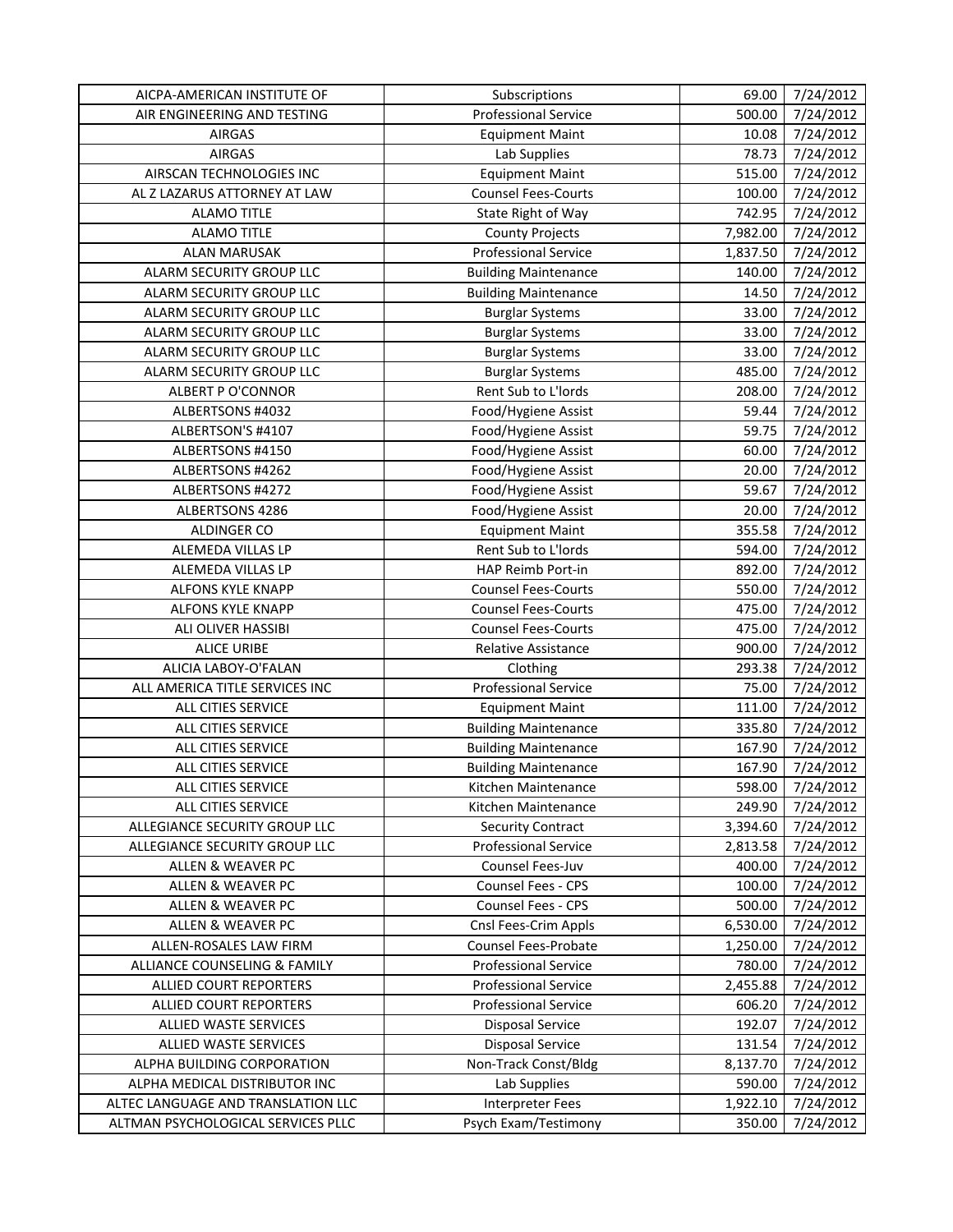| ALTMAN PSYCHOLOGICAL SERVICES PLLC                           | Psych Exam/Testimony        | 400.00             | 7/24/2012              |
|--------------------------------------------------------------|-----------------------------|--------------------|------------------------|
| AMBIT ENERGY LLC                                             | <b>Utility Assistance</b>   | 239.55             | 7/24/2012              |
| AMBIT ENERGY LLC                                             | <b>Utility Allowance</b>    | 16.00              | 7/24/2012              |
| AMBIT ENERGY LLC                                             | HAP Reimb Port-in           | 42.00              | 7/24/2012              |
| AMBIT TEXAS LLC                                              | <b>Utility Assistance</b>   | 56.00              | 7/24/2012              |
| AMERCARE PRODUCTS INC                                        | Shrff Commissary Inv        | 898.75             | 7/24/2012              |
| AMERICAN BAR ASSOCIATION                                     | Law Books                   | 252.85             | 7/24/2012              |
| AMERICAN FLAG SERVICE LLC                                    | <b>Building Maintenance</b> | 114.40             | 7/24/2012              |
| AMERICAN FLAG SERVICE LLC                                    | <b>Building Maintenance</b> | 79.20              | 7/24/2012              |
| AMERICAN FLAG SERVICE LLC                                    | <b>Building Maintenance</b> | 66.00              | 7/24/2012              |
| AMERICAN FLAG SERVICE LLC                                    | <b>Building Maintenance</b> | 105.60             | 7/24/2012              |
| AMERICAN FLAG SERVICE LLC                                    | <b>Building Maintenance</b> | 79.20              | 7/24/2012              |
| AMERICAN FLAG SERVICE LLC                                    | <b>Building Maintenance</b> | 145.20             | 7/24/2012              |
| AMERICAN FLAG SERVICE LLC                                    | <b>Building Maintenance</b> | 105.60             | 7/24/2012              |
| AMERICAN FORENSICS LLC                                       | <b>Expert Witness Serv</b>  | 600.00             | 7/24/2012              |
| AMERICAN HYDRAULICS                                          | Parts and Supplies          | 665.00             | 7/24/2012              |
| AMERICAN HYDRAULICS                                          | Parts and Supplies          | 410.00             | 7/24/2012              |
| AMERICAN MESSAGING SERVICES LLC                              | Pager / Blackberry          | 115.45             | 7/24/2012              |
| AMERIGAS EAGLE PROPANE LP                                    | <b>County Projects</b>      | 202.29             | 7/24/2012              |
| ANGEL HILLS FUNERAL DIRECTORS                                | <b>County Burials</b>       | 200.00             | 7/24/2012              |
| ANGELICA TAYLOR                                              | Reporter's Records          | 2,328.00           | 7/24/2012              |
| <b>ANGELICA TAYLOR</b>                                       | Reporter's Records          | 168.00             | 7/24/2012              |
| Anita K Kurian                                               | Travel                      | 5.00               | 7/24/2012              |
| <b>ANN LAWLER</b>                                            | <b>Counsel Fees-Courts</b>  | 400.00             | 7/24/2012              |
| ANN LAWLER                                                   | <b>Counsel Fees-Courts</b>  | 100.00             | 7/24/2012              |
|                                                              | Counsel Fees-Juv            |                    |                        |
| <b>ANN LAWLER</b><br>ANNA D C SIMS                           | Rent Sub to L'Iords         | 200.00<br>1,230.00 | 7/24/2012              |
| <b>ANTHONY GREEN</b>                                         | Counsel Fees-Juv            | 100.00             | 7/24/2012<br>7/24/2012 |
| <b>ANTHONY HERNANDEZ</b>                                     | Clothing                    | 100.00             | 7/24/2012              |
| APAC TEXAS INC                                               | Asphalt-Rock/Hot Mix        | 123,168.55         | 7/24/2012              |
| APAC TEXAS INC                                               | Asphalt-Rock/Hot Mix        | 160.52             | 7/24/2012              |
| <b>APPLE INC</b>                                             | Non-Track Equipment         | 289.91             | 7/24/2012              |
| APPLIED OPERATIONS SECURITY                                  | <b>Security Contract</b>    | 2,024.40           | 7/24/2012              |
| APPLIED OPERATIONS SECURITY                                  | <b>Security Contract</b>    | 10,118.40          | 7/24/2012              |
| AQUA-REC INC                                                 | Pool Maintenance            | 85.00              | 7/24/2012              |
| ARAMARK UNIFORM SERVICES INC                                 | Graphics Inventory          | 6.00               | 7/24/2012              |
| ARAMARK UNIFORM SERVICES INC                                 | <b>Custodian Services</b>   | 42.50              | 7/24/2012              |
| ARAMARK UNIFORM SERVICES INC                                 | <b>Custodian Services</b>   | 20.00              | 7/24/2012              |
| ARAMARK UNIFORM SERVICES INC                                 | <b>Custodian Services</b>   | 55.00              | 7/24/2012              |
| ARAMARK UNIFORM SERVICES INC                                 | <b>Custodian Services</b>   | 133.75             | 7/24/2012              |
| ARAMARK UNIFORM SERVICES INC                                 | <b>Custodian Services</b>   | 69.25              | 7/24/2012              |
| ARAMARK UNIFORM SERVICES INC                                 | <b>Custodian Services</b>   | 49.00              | 7/24/2012              |
|                                                              |                             |                    |                        |
| ARAMARK UNIFORM SERVICES INC<br>ARAMARK UNIFORM SERVICES INC | <b>Custodian Services</b>   | 28.75              | 7/24/2012              |
|                                                              | <b>Custodian Services</b>   | 96.00              | 7/24/2012              |
| ARAMARK UNIFORM SERVICES INC                                 | <b>Custodian Services</b>   | 34.00              | 7/24/2012              |
| ARAMARK UNIFORM SERVICES INC                                 | <b>Custodian Services</b>   | 37.50              | 7/24/2012              |
| ARAMARK UNIFORM SERVICES INC                                 | <b>Custodian Services</b>   | 67.50              | 7/24/2012              |
| ARAMARK UNIFORM SERVICES INC                                 | <b>Custodian Services</b>   | 33.84              | 7/24/2012              |
| ARAMARK UNIFORM SERVICES INC                                 | <b>Custodian Services</b>   | 4.50               | 7/24/2012              |
| ARAMARK UNIFORM SERVICES INC                                 | <b>Custodian Services</b>   | 60.15              | 7/24/2012              |
| ARAMARK UNIFORM SERVICES INC                                 | <b>Custodian Services</b>   | 30.86<br>44.00     | 7/24/2012              |
| ARAMARK UNIFORM SERVICES INC                                 | <b>Custodian Services</b>   |                    | 7/24/2012              |
| ARAMARK UNIFORM SERVICES INC                                 | <b>Custodian Services</b>   | 5.50               | 7/24/2012              |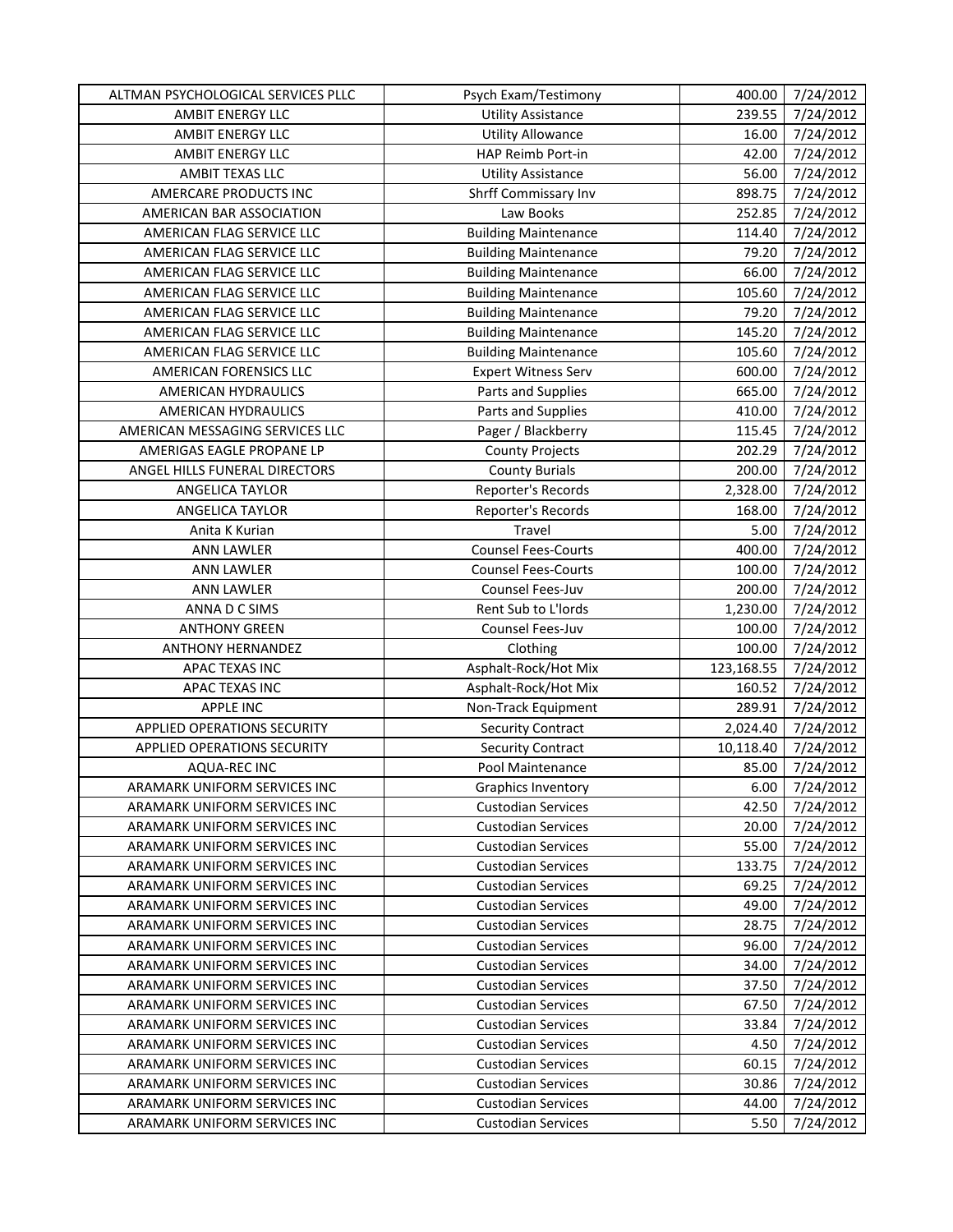| ARAMARK UNIFORM SERVICES INC        | <b>Custodian Services</b>   | 33.30    | 7/24/2012 |
|-------------------------------------|-----------------------------|----------|-----------|
| ARAMARK UNIFORM SERVICES INC        | <b>Custodian Services</b>   | 8.00     | 7/24/2012 |
| ARAMARK UNIFORM SERVICES INC        | <b>Custodian Services</b>   | 42.00    | 7/24/2012 |
| ARAMARK UNIFORM SERVICES INC        | <b>Custodian Services</b>   | 4.50     | 7/24/2012 |
| ARAMARK UNIFORM SERVICES INC        | <b>Equipment Rentals</b>    | 307.60   | 7/24/2012 |
| ARAMARK UNIFORM SERVICES INC        | Parts and Supplies          | 7.90     | 7/24/2012 |
| ARAMARK UNIFORM SERVICES INC        | <b>Building Maintenance</b> | 41.50    | 7/24/2012 |
| ARAMARK UNIFORM SERVICES INC        | <b>Building Maintenance</b> | 41.90    | 7/24/2012 |
| ARAMARK UNIFORM SERVICES INC        | <b>Custodian Services</b>   | 5.50     | 7/24/2012 |
| ARAMARK UNIFORM SERVICES INC        | <b>Laundry Services</b>     | 8.25     | 7/24/2012 |
| ARC/ AUSTIN RIBBON & COMPUTER       | <b>Supplies</b>             | 130.62   | 7/24/2012 |
| ARC/ AUSTIN RIBBON & COMPUTER       | Capital Outlay-Low V        | 1,337.65 | 7/24/2012 |
| <b>ARIZPE PROPERTIES</b>            | Rent Sub to L'Iords         | 175.00   | 7/24/2012 |
| ARLINGTON LIFE SHELTER              | <b>Subrecipient Service</b> | 1,251.75 | 7/24/2012 |
| ARLINGTON WATER UTILITIES           | <b>Utility Assistance</b>   | 497.77   | 7/24/2012 |
| ARROW BOLT & ELECTRIC INC           | Parts and Supplies          | 871.45   | 7/24/2012 |
| ARROW BOLT & ELECTRIC INC           | Parts and Supplies          | 418.41   | 7/24/2012 |
| ARTHUR WEINMAN ARCHITECTS           | <b>Professional Service</b> | 2,763.40 | 7/24/2012 |
| ASH GROVE TEXAS LP                  | <b>Base Stab Materials</b>  | 2,412.79 | 7/24/2012 |
| <b>ASHLEY DIANE BROSEN</b>          | Rent Sub to L'Iords         | 700.00   | 7/24/2012 |
| <b>ASHLEY NICKLAS</b>               | <b>Restitution Payable</b>  | 55.00    | 7/24/2012 |
| <b>ASM PRESS</b>                    | <b>Books/Pamphlets</b>      | 628.74   | 7/24/2012 |
| ATC FREIGHTLINER GROUP              | Parts and Supplies          | 28.24    | 7/24/2012 |
| <b>ATMOS ENERGY CORP</b>            | Gas                         | 10.81    | 7/24/2012 |
| <b>ATMOS ENERGY CORP</b>            | Gas                         | 7.20     | 7/24/2012 |
| <b>ATMOS ENERGY CORP</b>            | Gas                         | 156.01   | 7/24/2012 |
| <b>ATMOS ENERGY CORP</b>            | Gas                         | 68.30    | 7/24/2012 |
| <b>ATMOS ENERGY CORP</b>            | Gas                         | 17.60    | 7/24/2012 |
| <b>ATMOS ENERGY CORP</b>            | Gas                         | 34.63    | 7/24/2012 |
| <b>ATMOS ENERGY CORP</b>            | Gas                         | 1,860.32 | 7/24/2012 |
| <b>ATMOS ENERGY CORP</b>            | Gas                         | 25.11    | 7/24/2012 |
| <b>ATMOS ENERGY CORP</b>            | Gas                         | 20.57    | 7/24/2012 |
| <b>ATMOS ENERGY CORP</b>            | Gas                         | 37.57    | 7/24/2012 |
| <b>ATMOS ENERGY CORP</b>            | Gas                         | 132.93   | 7/24/2012 |
| <b>ATMOS ENERGY CORP</b>            | Gas                         | 31.86    | 7/24/2012 |
| <b>ATMOS ENERGY CORP</b>            | <b>Utility Assistance</b>   | 310.81   | 7/24/2012 |
| <b>ATMOS ENERGY CORP</b>            | <b>Utility Assistance</b>   | 78.16    | 7/24/2012 |
| <b>ATMOS ENERGY CORP</b>            | <b>Utility Assistance</b>   | 246.10   | 7/24/2012 |
| <b>ATMOS ENERGY CORP</b>            | <b>Utility Assistance</b>   | 528.72   | 7/24/2012 |
| <b>ATMOS ENERGY CORP</b>            | <b>Utility Assistance</b>   | 72.80    | 7/24/2012 |
| <b>ATMOS ENERGY CORP</b>            | <b>Utility Assistance</b>   | 482.93   | 7/24/2012 |
| <b>ATTICUS J GILL</b>               | <b>Counsel Fees-Courts</b>  | 150.00   | 7/24/2012 |
| <b>ATTICUS J GILL</b>               | <b>Counsel Fees-Courts</b>  | 300.00   | 7/24/2012 |
| <b>ATTICUS J GILL</b>               | <b>Counsel Fees-Courts</b>  | 112.00   | 7/24/2012 |
| AUTO DAMAGE APPRAISERS OF TEXAS     | <b>Professional Service</b> | 190.00   | 7/24/2012 |
| AUTOMATIC SPRINKLER OF TEXAS INC    | <b>Building Maintenance</b> | 575.06   | 7/24/2012 |
| AUTOMATIC SPRINKLER OF TEXAS INC    | <b>Building Maintenance</b> | 225.00   | 7/24/2012 |
| AUTOMATIC SPRINKLER OF TEXAS INC    | <b>Building Maintenance</b> | 878.80   | 7/24/2012 |
| <b>AUTONATION FORT WORTH MOTORS</b> | Central Garage Inv          | 84.56    | 7/24/2012 |
| AUTO-SAN                            | <b>Building Maintenance</b> | 691.50   | 7/24/2012 |
| AUTO-SAN                            | <b>Custodian Services</b>   | 162.00   | 7/24/2012 |
| AV CARRIAGE HOUSE ASSOC             | Rental Assistance           | 960.00   | 7/24/2012 |
| AV CARRIAGE HOUSE ASSOC             | <b>Utility Assistance</b>   | 23.17    | 7/24/2012 |
|                                     |                             |          |           |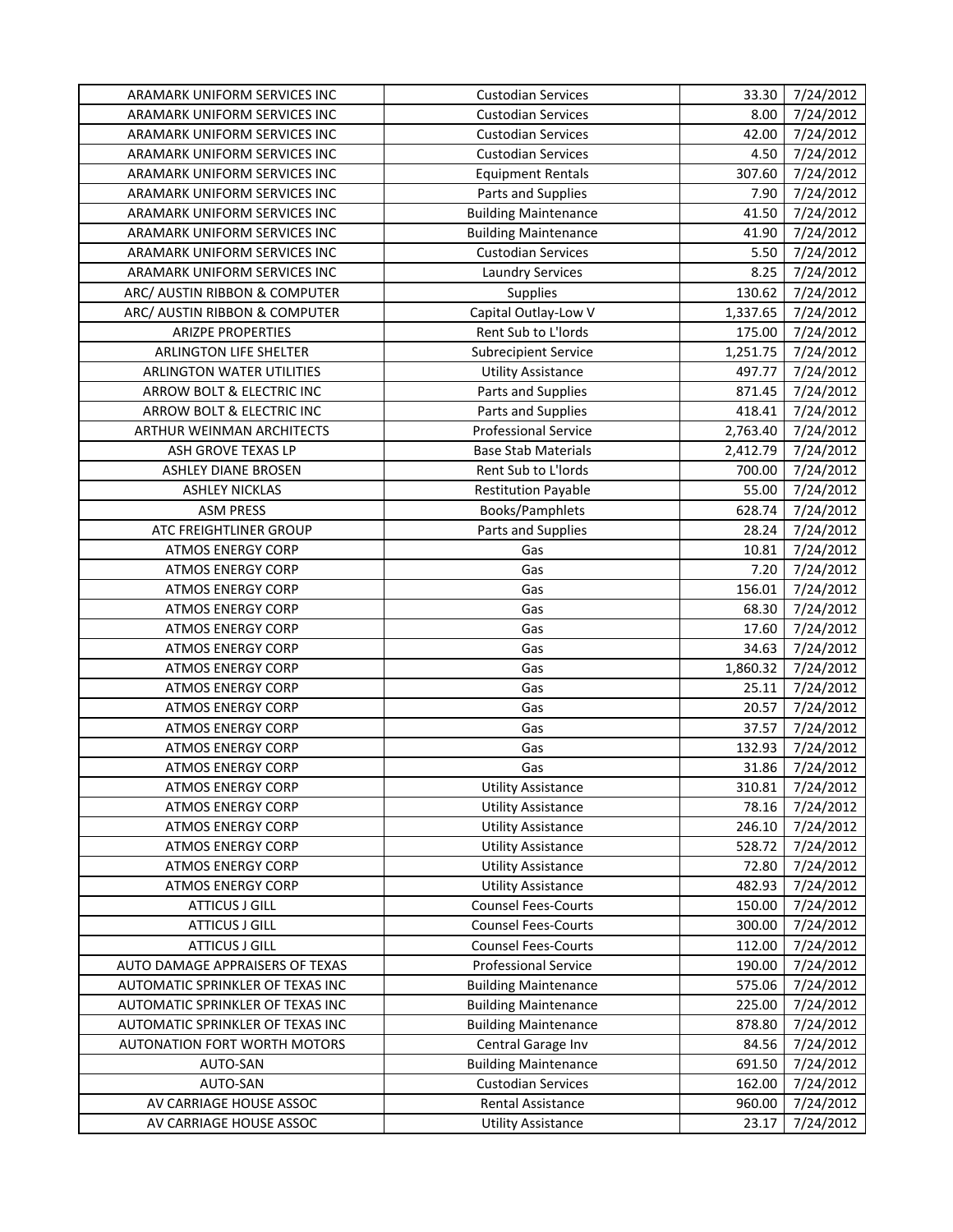| AV PARK PLACE ASSOCIATES               | Rent Sub to L'Iords         | 620.00   | 7/24/2012 |
|----------------------------------------|-----------------------------|----------|-----------|
| AVENTINE TARRANT PARKWAY APTS LP       | Rent Sub to L'Iords         | 588.00   | 7/24/2012 |
| AVENTINE TARRANT PARKWAY LP            | Rent Sub to L'Iords         | 620.80   | 7/24/2012 |
| AZLEWAY BOY'S RANCH INC                | Clothing                    | 250.00   | 7/24/2012 |
| <b>B &amp; H PARK INVESTMENTS LLC</b>  | Rent Sub to L'Iords         | 570.00   | 7/24/2012 |
| <b>BAILEY &amp; GALYEN</b>             | <b>Counsel Fees-Courts</b>  | 500.00   | 7/24/2012 |
| <b>BAILEY &amp; GALYEN</b>             | <b>Counsel Fees-Courts</b>  | 500.00   | 7/24/2012 |
| <b>BAILEY &amp; GALYEN</b>             | <b>Counsel Fees-Courts</b>  | 600.00   | 7/24/2012 |
| <b>BAILEY &amp; GALYEN</b>             | <b>Counsel Fees-Courts</b>  | 650.00   | 7/24/2012 |
| <b>BAINBRIDGE REALTY GROUP LLC</b>     | Rent Sub to L'Iords         | 945.00   | 7/24/2012 |
| BAKER AND DAMERON LLC                  | <b>Counsel Fees-Courts</b>  | 200.00   | 7/24/2012 |
| <b>BAKER AND DAMERON LLC</b>           | <b>Counsel Fees-Courts</b>  | 100.00   | 7/24/2012 |
| <b>BALANCE FORENSIC &amp; GENERAL</b>  | Psych Exam/Testimony        | 1,500.00 | 7/24/2012 |
| <b>BALANCE FORENSIC &amp; GENERAL</b>  | Psych Exam/Testimony        | 700.00   | 7/24/2012 |
| <b>BALL &amp; HASE PC</b>              | <b>Counsel Fees-Courts</b>  | 250.00   | 7/24/2012 |
| <b>BALL &amp; HASE PC</b>              | <b>Counsel Fees-Courts</b>  | 375.00   | 7/24/2012 |
| <b>BALL &amp; HASE PC</b>              | <b>Counsel Fees-Courts</b>  | 925.00   | 7/24/2012 |
| <b>BALL &amp; HASE PC</b>              | <b>Counsel Fees-Courts</b>  | 650.00   | 7/24/2012 |
| <b>BALL &amp; HASE PC</b>              | <b>Counsel Fees-Courts</b>  | 400.00   | 7/24/2012 |
| <b>BALL &amp; HASE PC</b>              | <b>Counsel Fees-Courts</b>  | 400.00   | 7/24/2012 |
| <b>BALL &amp; HASE PC</b>              | <b>Counsel Fees-Courts</b>  | 2,700.00 | 7/24/2012 |
| <b>BALL &amp; HASE PC</b>              | <b>Counsel Fees-Courts</b>  | 950.00   | 7/24/2012 |
| <b>BALL &amp; HASE PC</b>              | <b>Litigation Expense</b>   | 616.14   | 7/24/2012 |
| <b>BARBARA HATCHETT</b>                | Clothing                    | 171.59   | 7/24/2012 |
| BARBARA SLOAN NON-GST EXEMPT TRUST     | Rent Sub to L'Iords         | 605.00   | 7/24/2012 |
| <b>BARNES PROX LAW PLLC</b>            | Counsel Fees - CPS          | 4,202.50 | 7/24/2012 |
| BARNEY HOLLAND OIL COMPANY             | Fuel                        | 1,533.28 | 7/24/2012 |
| BARNEY HOLLAND OIL COMPANY             | Fuel                        | (5.00)   | 7/24/2012 |
| BARNEY HOLLAND OIL COMPANY             | Fuel                        | 426.35   | 7/24/2012 |
| <b>BARRY ALFORD</b>                    | <b>Counsel Fees-Courts</b>  | 875.00   | 7/24/2012 |
| <b>BARRY ALFORD</b>                    | <b>Counsel Fees-Courts</b>  | 100.00   | 7/24/2012 |
| <b>BARRY ALFORD</b>                    | <b>Counsel Fees-Courts</b>  | 118.75   | 7/24/2012 |
| <b>BATTERIES PLUS</b>                  | Kitchen Supplies            | 173.00   | 7/24/2012 |
| BAUMGARDNER FUNERAL HOME               | <b>County Burials</b>       | 640.00   | 7/24/2012 |
| <b>BEARDEN CHILDREN'S TRUST</b>        | Rent                        | 436.81   | 7/24/2012 |
| <b>BEARDEN CHILDREN'S TRUST</b>        | Rent                        | 3,443.76 | 7/24/2012 |
| <b>BEARDEN CHILDREN'S TRUST</b>        | Rent                        | 304.36   | 7/24/2012 |
| <b>BEARDEN CHILDREN'S TRUST</b>        | Rent                        | 25.36    | 7/24/2012 |
| BEARDEN CHILDREN'S TRUST               | Rent                        | 16.91    | 7/24/2012 |
| <b>BEN E KEITH COMPANY</b>             | Food                        | 1,040.69 | 7/24/2012 |
| <b>BEN LEONARD PLLC</b>                | <b>Counsel Fees-Courts</b>  | 450.00   | 7/24/2012 |
| <b>BEN LEONARD PLLC</b>                | <b>Counsel Fees-Courts</b>  | 1,350.00 | 7/24/2012 |
| <b>BEN LEONARD PLLC</b>                | <b>Counsel Fees-Courts</b>  | 225.00   | 7/24/2012 |
| <b>BEN LEONARD PLLC</b>                | <b>Counsel Fees-Courts</b>  | 725.00   | 7/24/2012 |
| BEN LEONARD PLLC                       | <b>Counsel Fees-Courts</b>  | 250.00   | 7/24/2012 |
| BEN LEONARD PLLC                       | <b>Counsel Fees-Courts</b>  | 343.75   | 7/24/2012 |
| BERETTA USA CORP                       | Education                   | 250.00   | 7/24/2012 |
| BERETTA USA CORP                       | Education                   | 250.00   | 7/24/2012 |
| BEST WESTERN INTERCONTINENTAL          | Education                   | 90.64    | 7/24/2012 |
| BEST WESTERN INTERCONTINENTAL          | Education                   | 90.64    | 7/24/2012 |
| BICKERSTAFF, HEATH, DELGADO, ACOSTA LL | <b>Professional Service</b> | 1,823.90 | 7/24/2012 |
| <b>BIG COUNTRY SUPPLY</b>              | Central Garage Inv          | 30.78    | 7/24/2012 |
| <b>BIG COUNTRY SUPPLY</b>              | Non-Track Equipment         | 98.80    | 7/24/2012 |
|                                        |                             |          |           |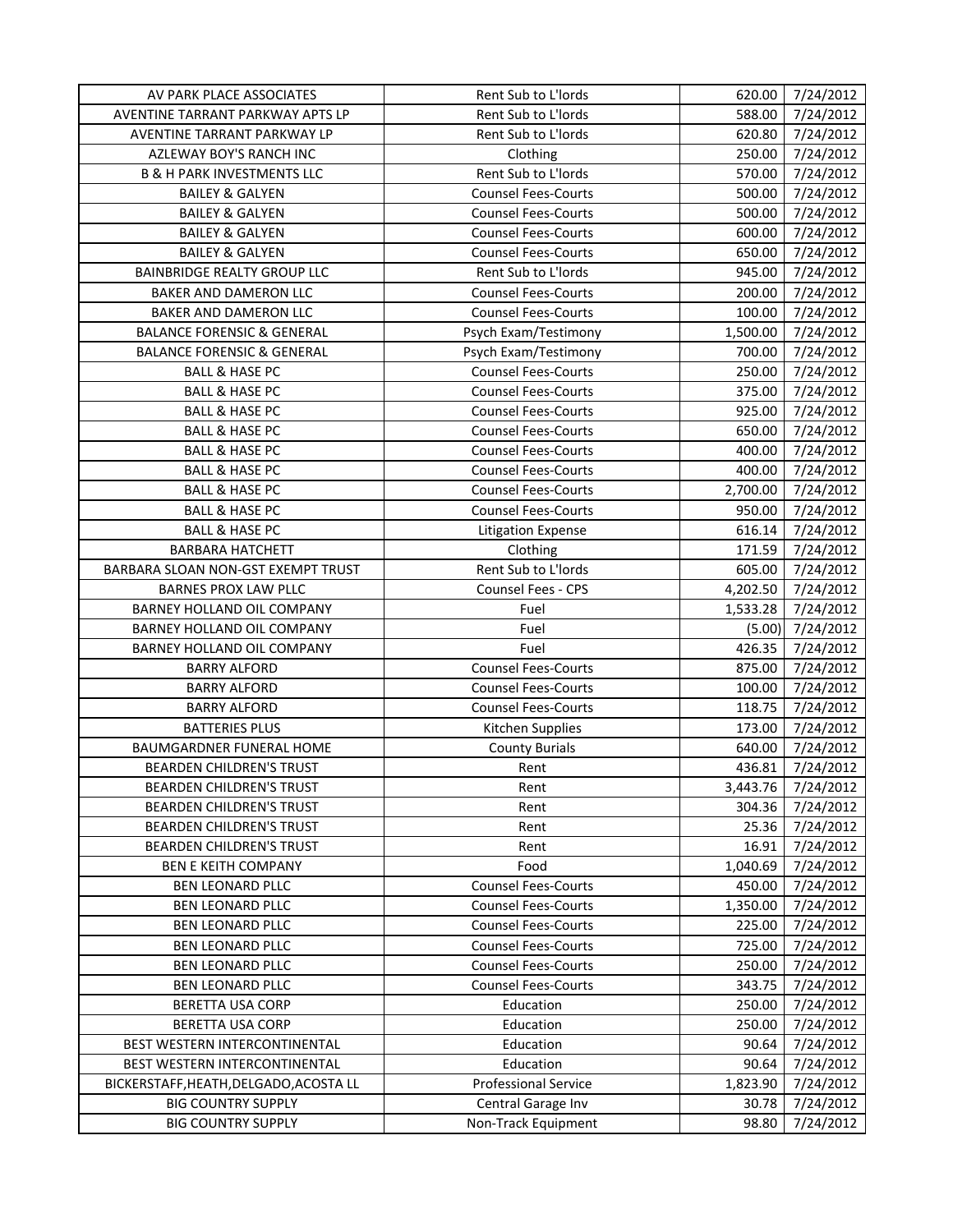| <b>BIG COUNTRY SUPPLY</b>            | Non-Track Equipment         | 19.03     | 7/24/2012 |
|--------------------------------------|-----------------------------|-----------|-----------|
| <b>BILLIE BOWEN</b>                  | Relative Assistance         | 300.00    | 7/24/2012 |
| <b>BIMBO BAKERIES USA INC</b>        | Food                        | 401.26    | 7/24/2012 |
| <b>BINSWANGER GLASS</b>              | <b>Building Maintenance</b> | 748.39    | 7/24/2012 |
| <b>BINSWANGER GLASS</b>              | <b>Building Maintenance</b> | 975.86    | 7/24/2012 |
| <b>BLADERUNNER INC</b>               | <b>Equipment Maint</b>      | 43.90     | 7/24/2012 |
| <b>BLAGG TIRE AND SERVICE</b>        | Central Garage Inv          | 2,200.28  | 7/24/2012 |
| <b>BLAGG TIRE AND SERVICE</b>        | <b>Tires and Tubes</b>      | 5,532.03  | 7/24/2012 |
| <b>BLAKE BURNS</b>                   | <b>Counsel Fees-Juv</b>     | 200.00    | 7/24/2012 |
| <b>BLAST MASTERS LLC</b>             | <b>Building Maintenance</b> | 2,200.00  | 7/24/2012 |
| BLUE LAKES AT MARINE CREEK           | Rent Sub to L'Iords         | 1,802.00  | 7/24/2012 |
| <b>BOBBY WALTON</b>                  | Investigative               | 634.76    | 7/24/2012 |
| <b>BONNIE C WELLS</b>                | Investigative               | 187.00    | 7/24/2012 |
| <b>BONNIE C WELLS</b>                | Investigative               | 116.50    | 7/24/2012 |
| <b>BONNIE C WELLS</b>                | Investigative               | 357.50    | 7/24/2012 |
| BOUND TREE MEDICAL LLC               | Lab Supplies                | 234.40    | 7/24/2012 |
| <b>BRADFORD SHAW</b>                 | <b>Counsel Fees-Courts</b>  | 350.00    | 7/24/2012 |
| <b>BRADFORD SHAW</b>                 | <b>Counsel Fees-Courts</b>  | 500.00    | 7/24/2012 |
| <b>BRADFORD SHAW</b>                 | Counsel Fees-Juv            | 387.50    | 7/24/2012 |
| <b>BRADFORD SHAW</b>                 | Counsel Fees - CPS          | 3,032.50  | 7/24/2012 |
| <b>BRENDA HANSEN</b>                 | <b>Counsel Fees-Courts</b>  | 550.00    | 7/24/2012 |
| <b>BRENDA HANSEN</b>                 | <b>Counsel Fees-Courts</b>  | 500.00    | 7/24/2012 |
| <b>BRENDA HANSEN</b>                 | <b>Counsel Fees-Courts</b>  | 800.00    | 7/24/2012 |
| <b>BRENDA HANSEN</b>                 | <b>Counsel Fees-Courts</b>  | 575.00    | 7/24/2012 |
| <b>BRENDA HANSEN</b>                 | <b>Counsel Fees-Courts</b>  | 500.00    | 7/24/2012 |
| <b>BRENDA HANSEN</b>                 | <b>Counsel Fees-Courts</b>  | 300.00    | 7/24/2012 |
| <b>BRENDA HANSEN</b>                 | Counsel Fees-Juv            | 400.00    | 7/24/2012 |
| <b>BRENDA HANSEN</b>                 | Cnsl Fees-Fam Drg Ct        | 200.00    | 7/24/2012 |
| <b>BRENDA R VONJOE</b>               | <b>Counsel Fees-Courts</b>  | 450.00    | 7/24/2012 |
| <b>BRETT BOONE</b>                   | <b>Counsel Fees-Courts</b>  | 300.00    | 7/24/2012 |
| <b>BRETT BOONE</b>                   | <b>Counsel Fees-Courts</b>  | 1,180.00  | 7/24/2012 |
| <b>BRETT BOONE</b>                   | <b>Counsel Fees-Courts</b>  | 465.00    | 7/24/2012 |
| <b>BRETT BOONE</b>                   | <b>Counsel Fees-Courts</b>  | 400.00    | 7/24/2012 |
| <b>BRETT BOONE</b>                   | <b>Counsel Fees-Courts</b>  | 237.50    | 7/24/2012 |
| <b>BRETT BOONE</b>                   | <b>Counsel Fees-Courts</b>  | 125.00    | 7/24/2012 |
| <b>BRETT BOONE</b>                   | <b>Counsel Fees-Courts</b>  | 150.00    | 7/24/2012 |
| <b>BRIAN C SIMPSON</b>               | Counsel Fees - CPS          | 5,720.00  | 7/24/2012 |
| <b>BRIAN E POPE PHD</b>              | Psych Exam/Testimony        | 1,400.00  | 7/24/2012 |
| <b>BRIAN J NEWMAN</b>                | Counsel Fees-Juv            | 300.00    | 7/24/2012 |
| <b>BRIAN J NEWMAN</b>                | <b>Counsel Fees - CPS</b>   | 100.00    | 7/24/2012 |
| <b>BRIAN J WILLETT</b>               | <b>Counsel Fees-Courts</b>  | 16,350.00 | 7/24/2012 |
| <b>BRIAN J WILLETT</b>               | <b>Counsel Fees-Courts</b>  | 1,425.00  | 7/24/2012 |
| <b>BRIAN J WILLETT</b>               | <b>Counsel Fees-Juv</b>     | 200.00    | 7/24/2012 |
| <b>BRIAN K WALKER</b>                | <b>Counsel Fees-Courts</b>  | 112.00    | 7/24/2012 |
| <b>BRIAN M BOUFFARD</b>              | <b>Counsel Fees-Courts</b>  | 300.00    | 7/24/2012 |
| <b>BRIAN M BOUFFARD</b>              | <b>Counsel Fees-Courts</b>  | 800.00    | 7/24/2012 |
| <b>BRIAN SALVANT</b>                 | <b>Counsel Fees-Courts</b>  | 1,450.00  | 7/24/2012 |
| <b>BRIAN SALVANT</b>                 | <b>Counsel Fees-Courts</b>  | 400.00    | 7/24/2012 |
| <b>BRIAN SALVANT</b>                 | <b>Counsel Fees-Courts</b>  | 450.00    | 7/24/2012 |
| <b>BRIAN SALVANT</b>                 | <b>Counsel Fees-Courts</b>  | 175.00    | 7/24/2012 |
| BRIM LAUNDRY MACHINERY CO INC        | <b>Laundry Services</b>     | 141.36    | 7/24/2012 |
| BRISBEN MERIDIAN LP                  | Rent Sub to L'Iords         | 1,460.00  | 7/24/2012 |
| <b>BROADDUS &amp; ASSOCIATES INC</b> | <b>Professional Service</b> | 11,811.00 | 7/24/2012 |
|                                      |                             |           |           |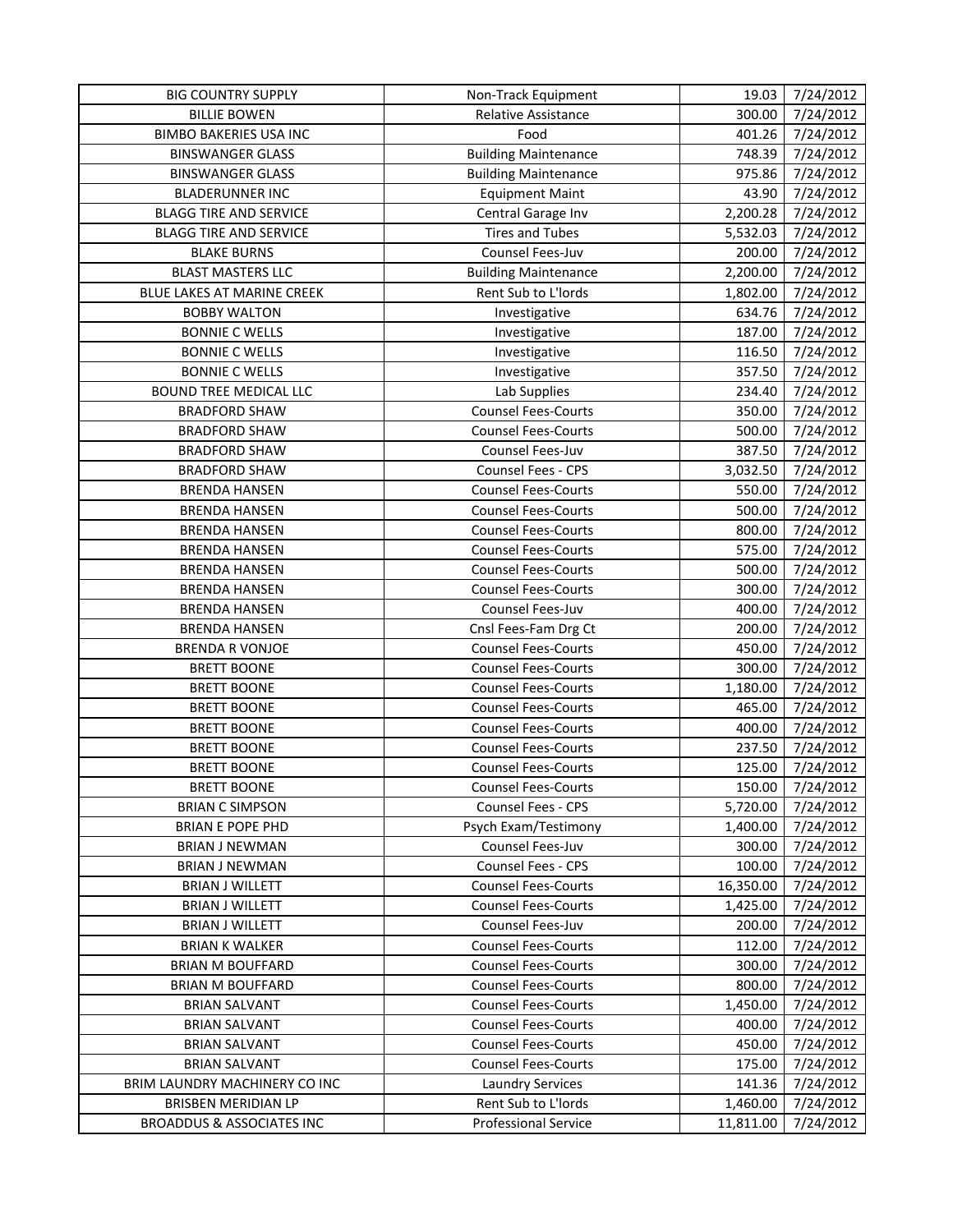| <b>BROADDUS &amp; ASSOCIATES INC</b>        | <b>Professional Service</b> |           | 15,000.00 7/24/2012 |
|---------------------------------------------|-----------------------------|-----------|---------------------|
| <b>BROCK REALTORS LLC</b>                   | Rent Sub to L'Iords         | 146.00    | 7/24/2012           |
| <b>BROOKE BAKER</b>                         | Counsel Fees - CPS          | 100.00    | 7/24/2012           |
| <b>BROOKHAVEN YOUTH RANCH</b>               | <b>Residential Servc</b>    | 16,313.50 | 7/24/2012           |
| BROWN, OWENS AND BRUMLEY                    | <b>County Burials</b>       | 3,790.00  | 7/24/2012           |
| <b>BRUCE ASHWORTH</b>                       | <b>Counsel Fees-Courts</b>  | 1,400.00  | 7/24/2012           |
| <b>BRUCE ASHWORTH</b>                       | <b>Counsel Fees-Courts</b>  | 400.00    | 7/24/2012           |
| <b>BRUNSWICK DOOR COMPANY</b>               | <b>Building Maintenance</b> | 432.60    | 7/24/2012           |
| <b>BULLER FIXTURE COMPANY</b>               | Kitchen Maintenance         | 900.00    | 7/24/2012           |
| BUREAU OF NATIONAL AFFAIRS INC              | Law Books                   | 2,465.00  | 7/24/2012           |
| <b>BUSH RUDNICKI SHELTON PC</b>             | <b>Counsel Fees-Courts</b>  | 1,425.00  | 7/24/2012           |
| <b>BUSH RUDNICKI SHELTON PC</b>             | <b>Counsel Fees-Courts</b>  | 820.00    | 7/24/2012           |
| <b>BUSH RUDNICKI SHELTON PC</b>             | <b>Counsel Fees-Courts</b>  | 3,300.00  | 7/24/2012           |
| <b>BUSH RUDNICKI SHELTON PC</b>             | <b>Counsel Fees-Courts</b>  | 552.50    | 7/24/2012           |
| <b>BUSH RUDNICKI SHELTON PC</b>             | Counsel Fees-Juv            | 410.00    | 7/24/2012           |
| <b>BUSHAE HATTON</b>                        | Relative Assistance         | 600.00    | 7/24/2012           |
| <b>BVA SCIENTIFIC INC</b>                   | Lab Supplies                | 88.00     | 7/24/2012           |
| <b>C&amp;H DISTRIBUTORS INC</b>             | Supplies                    | 2,028.23  | 7/24/2012           |
| C.D. HARTNETT CO                            | Food                        | 11,125.43 | 7/24/2012           |
| CAD & GRAPHIC SUPPLY INC                    | <b>Graphics Inventory</b>   | 277.00    | 7/24/2012           |
| CAD & GRAPHIC SUPPLY INC                    | Photo Processing Inv        | 606.00    | 7/24/2012           |
| CALEB I MOORE                               | Counsel Fees - CPS          | 1,205.00  | 7/24/2012           |
| CALEB I MOORE                               | Counsel Fees - CPS          | 200.00    | 7/24/2012           |
| CAMP FIRE USA FIRST TEXAS COUNCIL           | <b>Subrecipient Service</b> | 206.97    | 7/24/2012           |
| <b>CANAS &amp; FLORES</b>                   | <b>Counsel Fees-Courts</b>  | 600.00    | 7/24/2012           |
| <b>CANAS &amp; FLORES</b>                   | <b>Counsel Fees-Courts</b>  | 300.00    | 7/24/2012           |
| <b>CANAS &amp; FLORES</b>                   | <b>Counsel Fees-Courts</b>  | 300.00    | 7/24/2012           |
| <b>CANAS &amp; FLORES</b>                   | <b>Counsel Fees-Courts</b>  | 900.00    | 7/24/2012           |
| <b>CANAS &amp; FLORES</b>                   | <b>Counsel Fees-Courts</b>  | 300.00    | 7/24/2012           |
| <b>CANAS &amp; FLORES</b>                   | <b>Counsel Fees-Courts</b>  | 300.00    | 7/24/2012           |
| <b>CANAS &amp; FLORES</b>                   | <b>Counsel Fees-Courts</b>  | 1,525.00  | 7/24/2012           |
| <b>CANAS &amp; FLORES</b>                   | <b>Counsel Fees-Courts</b>  | 100.00    | 7/24/2012           |
| <b>CANAS &amp; FLORES</b>                   | <b>Counsel Fees-Courts</b>  | 100.00    | 7/24/2012           |
| <b>CANAS &amp; FLORES</b>                   | <b>Counsel Fees-Courts</b>  | 100.00    | 7/24/2012           |
| <b>CANAS &amp; FLORES</b>                   | <b>Counsel Fees-Courts</b>  | 200.00    | 7/24/2012           |
| <b>CANAS &amp; FLORES</b>                   | <b>Counsel Fees-Courts</b>  | 800.00    | 7/24/2012           |
| <b>CANAS &amp; FLORES</b>                   | <b>Counsel Fees-Courts</b>  | 525.00    | 7/24/2012           |
| <b>CANAS &amp; FLORES</b>                   | <b>Counsel Fees-Courts</b>  | 200.00    | 7/24/2012           |
| <b>CANAS &amp; FLORES</b>                   | <b>Counsel Fees-Courts</b>  | 200.00    | 7/24/2012           |
| <b>CANAS &amp; FLORES</b>                   | <b>Counsel Fees-Courts</b>  | 100.00    | 7/24/2012           |
| <b>CANCER CARE SERVICES</b>                 | Food/Hygiene Assist         | 2,283.07  | 7/24/2012           |
| <b>CAPACITY FOR JUSTICE</b>                 | Education                   | 250.00    | 7/24/2012           |
| <b>CAPACITY FOR JUSTICE</b>                 | Education                   | 250.00    | 7/24/2012           |
| <b>CAPITOL SYSTEMS INC</b>                  | Prof Srvc-Proj Mgmt         | 11,276.60 | 7/24/2012           |
| CAPPS VAN AND CAR RENTAL INC                | <b>Voting Machine Trans</b> | 16,115.99 | 7/24/2012           |
| CAPPS VAN AND CAR RENTAL INC                | <b>Voting Machine Trans</b> | 876.84    | 7/24/2012           |
|                                             | <b>Voting Machine Trans</b> | 700.00    | 7/24/2012           |
| CAPPS VAN AND CAR RENTAL INC                | <b>Counsel Fees-Courts</b>  | 100.00    | 7/24/2012           |
| <b>CAREY WALKER</b><br><b>CARGOPAK CORP</b> | Supplies                    | 815.00    | 7/24/2012           |
| CARLA GIBBS KELMAN                          | <b>Counsel Fees-Courts</b>  | 150.00    | 7/24/2012           |
| CARNIVAL FOOD STORES #78                    | Food/Hygiene Assist         | 59.25     | 7/24/2012           |
| CAROLE L ROGERS                             | Psych Exam/Testimony        | 2,000.00  | 7/24/2012           |
|                                             | Counsel Fees-Probate        |           |                     |
| CARY M SCHROEDER                            |                             | 2,200.00  | 7/24/2012           |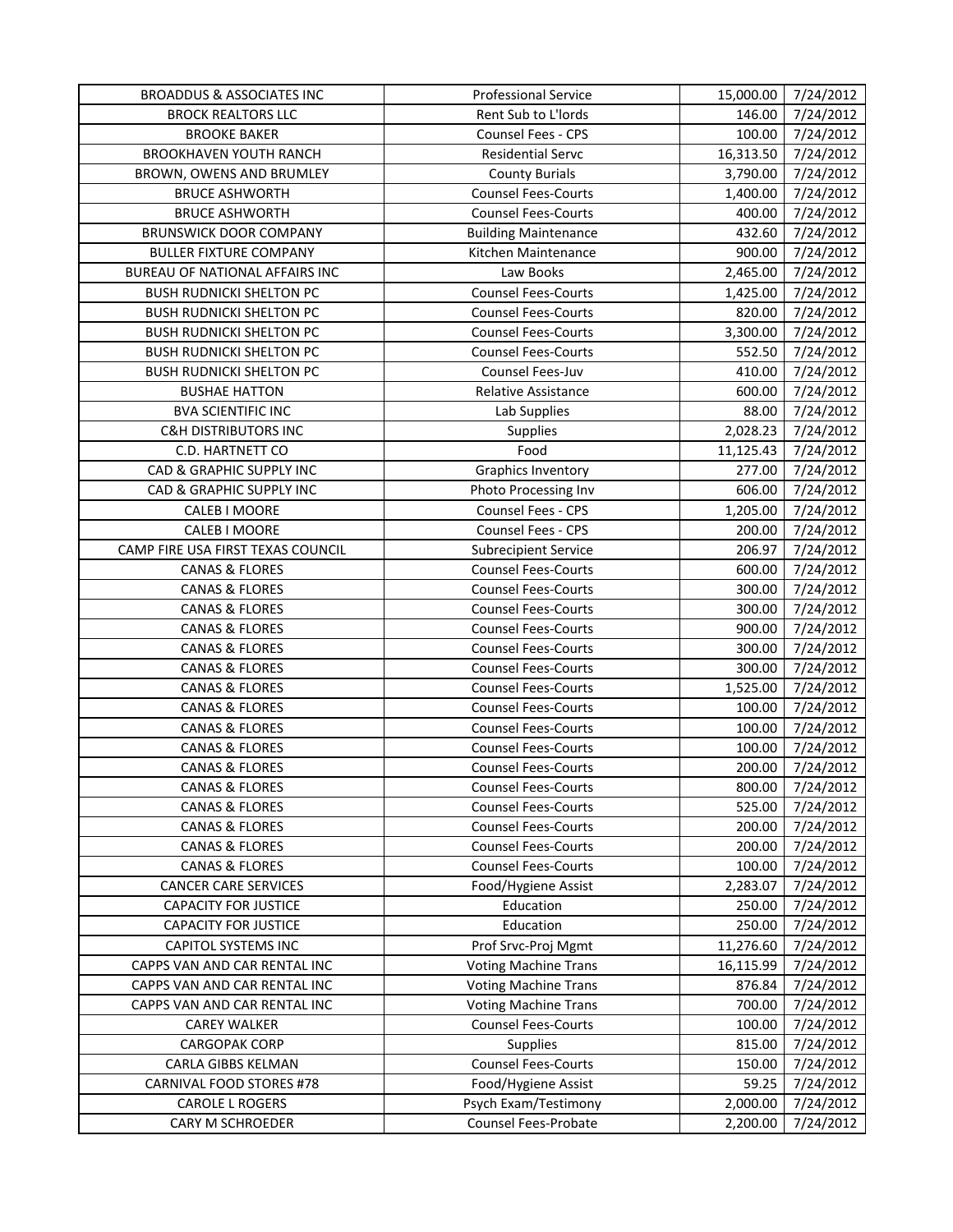| <b>CASCO INDUSTRIES INC.</b>        | Capital Outlay Low V        | 108,469.00 | 7/24/2012             |
|-------------------------------------|-----------------------------|------------|-----------------------|
| <b>CASEY COLE</b>                   | <b>Counsel Fees-Courts</b>  | 375.00     | 7/24/2012             |
| <b>CASEY COLE</b>                   | <b>Counsel Fees-Courts</b>  | 100.00     | 7/24/2012             |
| <b>CASEY COLE</b>                   | <b>Counsel Fees-Courts</b>  | 125.00     | 7/24/2012             |
| CASS ROBERT CALLAWAY                | <b>Counsel Fees-Courts</b>  | 1,575.00   | 7/24/2012             |
| CASS ROBERT CALLAWAY                | <b>Counsel Fees-Courts</b>  | 700.00     | 7/24/2012             |
| <b>CATAPULT SYSTEMS INC</b>         | <b>Professional Service</b> | 18,138.08  | 7/24/2012             |
| <b>CATHERINE A WATERS</b>           | Rent Sub to L'Iords         | 523.00     | 7/24/2012             |
| <b>CATHERINE DUNNAVANT</b>          | <b>Counsel Fees-Courts</b>  | 2,000.00   | 7/24/2012             |
| CATHERINE DUNNAVANT                 | <b>Counsel Fees-Courts</b>  | 400.00     | 7/24/2012             |
| <b>CATHERINE DUNNAVANT</b>          | <b>Counsel Fees-Courts</b>  | 437.50     | 7/24/2012             |
| CATHERINE DUNNAVANT                 | <b>Counsel Fees-Courts</b>  | 600.00     | 7/24/2012             |
| <b>CATHERINE DUNNAVANT</b>          | <b>Counsel Fees-Courts</b>  | 700.00     | 7/24/2012             |
| <b>CATHERINE DUNNAVANT</b>          | <b>Counsel Fees-Courts</b>  | 100.00     | 7/24/2012             |
| <b>CATHERINE DUNNAVANT</b>          | <b>Counsel Fees-Courts</b>  | 200.00     | 7/24/2012             |
| CATHOLIC CHARITIES DIOCESE OF FTW   | <b>Interpreter Fees</b>     | 1,760.00   | 7/24/2012             |
| CATHOLIC CHARITIES DIOCESE OF FTW   | <b>Interpreter Fees</b>     | 320.00     | 7/24/2012             |
| <b>CDW GOVERNMENT INC</b>           | <b>Computer Supplies</b>    | 224.43     | 7/24/2012             |
| <b>CDW GOVERNMENT INC</b>           | <b>Supplies</b>             | 325.95     | 7/24/2012             |
| <b>CDW GOVERNMENT INC</b>           | Supplies                    | 201.42     | 7/24/2012             |
| <b>CDW GOVERNMENT INC</b>           | <b>Computer Maintenance</b> | 123.62     | 7/24/2012             |
| <b>CDW GOVERNMENT INC</b>           | Capital Outlay-Low V        | 1,458.97   | 7/24/2012             |
| <b>CDW GOVERNMENT INC</b>           | Capital Outlay-Low V        | 1,945.23   | 7/24/2012             |
| <b>CEDAR POINT APTS LP</b>          | Rent Sub to L'Iords         | 641.00     | 7/24/2012             |
| CENTAURUS GF TERRACE LLC            | Rent Sub to L'Iords         | 943.20     | 7/24/2012             |
| CENTER FOR THERAPEUTIC CHANGE LTD   | O/P Group Counseling        | 7,985.00   | 7/24/2012             |
| <b>CERILLIANT CORPORATION</b>       | Lab Supplies                | 262.92     | 7/24/2012             |
| <b>CHAD LEE</b>                     | <b>Counsel Fees-Courts</b>  | 400.00     | 7/24/2012             |
| <b>CHAD LEE</b>                     | <b>Counsel Fees-Courts</b>  | 200.00     | $\frac{1}{7}/24/2012$ |
| CHADWELL GROUP LP                   | Non-Track Equipment         | 1,000.00   | 7/24/2012             |
| <b>CHAMPION ENERGY SERVICES LLC</b> | <b>Utility Assistance</b>   | 74.70      | 7/24/2012             |
| CHANDRA MUKHYALA                    | Rent Sub to L'Iords         | 421.00     | 7/24/2012             |
| <b>CHARLES BURGESS</b>              | <b>Counsel Fees-Courts</b>  | 125.00     | 7/24/2012             |
| <b>CHARLES BURGESS</b>              | <b>Counsel Fees-Courts</b>  | 250.00     | 7/24/2012             |
| <b>CHARLES BURGESS</b>              | <b>Counsel Fees-Courts</b>  | 100.00     | 7/24/2012             |
| <b>CHARLES F WILLIAMS</b>           | <b>Building Maintenance</b> | 1,785.00   | 7/24/2012             |
| <b>CHARLES ROACH</b>                | <b>Counsel Fees-Courts</b>  | 125.00     | 7/24/2012             |
| <b>CHARLES ROACH</b>                | <b>Counsel Fees-Courts</b>  | 200.00     | 7/24/2012             |
| <b>CHARLIE R SMITH</b>              | <b>Bail Bond Surety Fee</b> | 13.50      | 7/24/2012             |
| <b>CHARLIE R SMITH</b>              | <b>Bail Bond Surety Fee</b> | 1.50       | 7/24/2012             |
| <b>CHARLOTTE STAPLES</b>            | Counsel Fees - CPS          | 7,325.00   | 7/24/2012             |
| <b>CHARTER COMMUNICATIONS</b>       | Subscriptions               | 111.62     | 7/24/2012             |
| <b>CHECKPOINT SERVICES INC</b>      | <b>Computer Maintenance</b> | 664.95     | 7/24/2012             |
| <b>CHECKPOINT SERVICES INC</b>      | <b>Computer Maintenance</b> | 1,289.40   | 7/24/2012             |
| <b>CHECKPOINT SERVICES INC</b>      | Non-Track Equipment         | 917.76     | 7/24/2012             |
| CHEMICAL DEPENDENT EDUCATION INC    | Electronic Monitor'g        | 474.00     | 7/24/2012             |
| CHEMSEARCH                          | <b>Building Maintenance</b> | 175.00     | 7/24/2012             |
| CHEMSEARCH                          | A/C Maint Contract          | 160.00     | 7/24/2012             |
| <b>CHERYL NASON</b>                 | <b>Professional Service</b> | 150.00     | 7/24/2012             |
| <b>CHERYL NASON</b>                 | <b>Professional Service</b> | 300.00     | 7/24/2012             |
| <b>CHESTER HOBGOOD</b>              | Clothing                    | 218.40     | 7/24/2012             |
| <b>CHESTER PHILLIPS</b>             | <b>Restitution Payable</b>  | 25.00      | 7/24/2012             |
| CHEVRON USA INC.                    | Fuel                        | 10.00      | 7/24/2012             |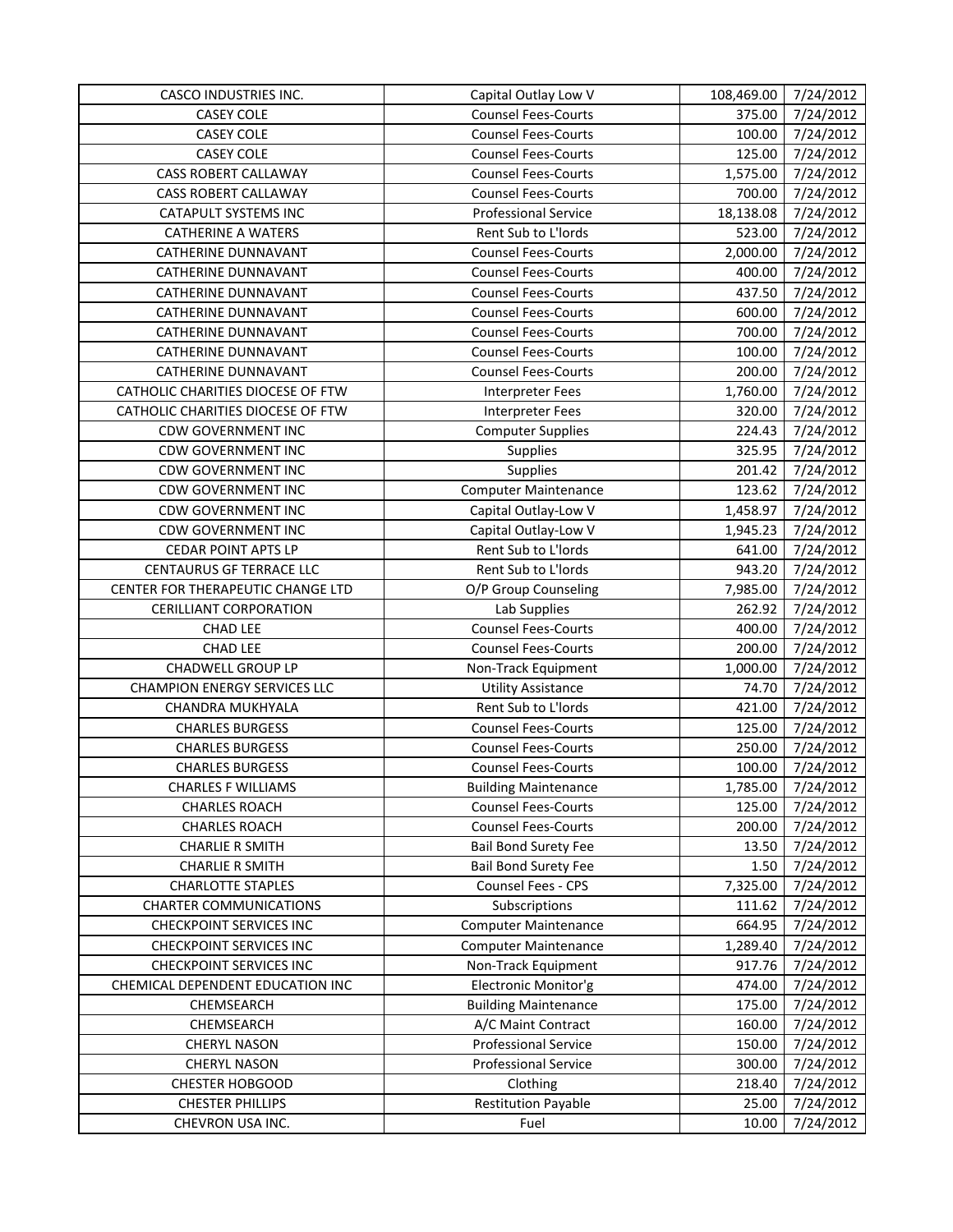| CHICORY COURT MARINE CREEK LP   | Rental Assistance           | 591.00     | 7/24/2012 |
|---------------------------------|-----------------------------|------------|-----------|
| <b>CHOICES ADOLESCENT</b>       | <b>Residential Servc</b>    | 12,396.02  | 7/24/2012 |
| CHRISTINA JOANNE WHIPPLE        | Counsel Fees - CPS          | 100.00     | 7/24/2012 |
| <b>CHRISTOPHER LEO CASTANON</b> | <b>Counsel Fees-Courts</b>  | 300.00     | 7/24/2012 |
| CHRISTOPHER LEO CASTANON        | <b>Counsel Fees-Courts</b>  | 550.00     | 7/24/2012 |
| CHRISTOPHER LEO CASTANON        | <b>Counsel Fees-Courts</b>  | 500.00     | 7/24/2012 |
| Christopher W Ponder            | <b>Court Costs</b>          | 15.00      | 7/24/2012 |
| CICI'S PIZZA #412               | <b>Promotional Expenses</b> | 30.00      | 7/24/2012 |
| CINTAS FAS LOCKBOX 636525       | Parts and Supplies          | 73.91      | 7/24/2012 |
| <b>CIRRO ENERGY</b>             | <b>Utility Assistance</b>   | 227.67     | 7/24/2012 |
| <b>CIRRO ENERGY</b>             | <b>Utility Allowance</b>    | 29.00      | 7/24/2012 |
| <b>CITIBANK</b>                 | Travel                      | 480.59     | 7/24/2012 |
| <b>CITIBANK</b>                 | Travel                      | 613.59     | 7/24/2012 |
| <b>CITIBANK</b>                 | Misc Receivable             | (2,938.84) | 7/24/2012 |
| <b>CITIBANK</b>                 | <b>Witness Travel</b>       | 9,361.94   | 7/24/2012 |
| <b>CITIBANK</b>                 | Education                   | 364.59     | 7/24/2012 |
| <b>CITIBANK</b>                 | Education                   | 267.59     | 7/24/2012 |
| <b>CITIBANK</b>                 | Education                   | 437.59     | 7/24/2012 |
| <b>CITIBANK</b>                 | Education                   | 274.59     | 7/24/2012 |
| <b>CITIBANK</b>                 | Travel                      | 613.59     | 7/24/2012 |
| <b>CITIBANK</b>                 | Travel                      | 364.59     | 7/24/2012 |
| <b>CITIBANK</b>                 | Travel                      | 475.77     | 7/24/2012 |
| <b>CITY OF ARLINGTON</b>        | Due to Other Govts          | 48.25      | 7/24/2012 |
| CITY OF AZLE UTILITY DEPT       | <b>Utility Assistance</b>   | 51.43      | 7/24/2012 |
| <b>CITY OF BEDFORD</b>          | Water                       | 250.53     | 7/24/2012 |
| <b>CITY OF BEDFORD</b>          | Water                       | 292.31     | 7/24/2012 |
| CITY OF CROWLEY UTILITIES       | <b>Utility Assistance</b>   | 63.87      | 7/24/2012 |
| CITY OF EULESS WATER & SEWER    | <b>Utility Assistance</b>   | 219.59     | 7/24/2012 |
| <b>CITY OF EVERMAN</b>          | <b>Utility Assistance</b>   | 62.52      | 7/24/2012 |
| <b>CITY OF GRAND PRAIRIE</b>    | <b>Utility Assistance</b>   | 69.54      | 7/24/2012 |
| <b>CITY OF HALTOM CITY</b>      | <b>Utility Assistance</b>   | 116.88     | 7/24/2012 |
| <b>CITY OF HURST</b>            | <b>Utility Assistance</b>   | 52.78      | 7/24/2012 |
| <b>CITY OF KENNEDALE</b>        | Water                       | 219.88     | 7/24/2012 |
| <b>CITY OF KENNEDALE</b>        | Water                       | 151.26     | 7/24/2012 |
| CITY OF MANSFIELD WATER/SEWER   | Water                       | 408.32     | 7/24/2012 |
| CITY OF MANSFIELD WATER/SEWER   | Water                       | 254.09     | 7/24/2012 |
| CITY OF NORTH RICHLAND HILLS    | <b>Utility Assistance</b>   | 35.60      | 7/24/2012 |
| CITY OF NORTH RICHLAND HILLS    | Field Equip&Supplies        | 48.00      | 7/24/2012 |
| CITY OF NORTH RICHLAND HILLS    | Water                       | 872.15     | 7/24/2012 |
| CITY OF NORTH RICHLAND HILLS    | <b>Disposal Service</b>     | 604.49     | 7/24/2012 |
| <b>CITY OF RIVER OAKS</b>       | <b>Utility Assistance</b>   | 76.42      | 7/24/2012 |
| <b>CITY OF SANSOM PARK</b>      | <b>Utility Assistance</b>   | 97.86      | 7/24/2012 |
| <b>CITY OF WATAUGA</b>          | <b>Utility Assistance</b>   | 133.00     | 7/24/2012 |
| CITY OF WHITE SETTLEMENT        | <b>Utility Assistance</b>   | 109.28     | 7/24/2012 |
| <b>CITY OF WICHITA FALLS</b>    | <b>Subrecipient Service</b> | 9,184.27   | 7/24/2012 |
| CITY OF WICHITA FALLS           | <b>Subrecipient Service</b> | 3,542.85   | 7/24/2012 |
| <b>CITY OF WICHITA FALLS</b>    | <b>Subrecipient Service</b> | 3,391.86   | 7/24/2012 |
| CLARINDA ACADEMY                | Residential Servc           | 6,083.00   | 7/24/2012 |
| <b>CLARK PANNIER</b>            | Rent Sub to L'Iords         | 445.00     | 7/24/2012 |
| <b>CLEMENTE DE LA CRUZ</b>      | <b>Counsel Fees-Courts</b>  | 137.50     | 7/24/2012 |
| CLEMENTE DE LA CRUZ             | Counsel Fees-Juv            | 685.00     | 7/24/2012 |
| <b>CLIFFORD D MACKENZIE</b>     | Cnsl Fees-Crim Appls        | 2,665.00   | 7/24/2012 |
| <b>CLIFFORD GINN</b>            | Investigative               | 1,740.60   | 7/24/2012 |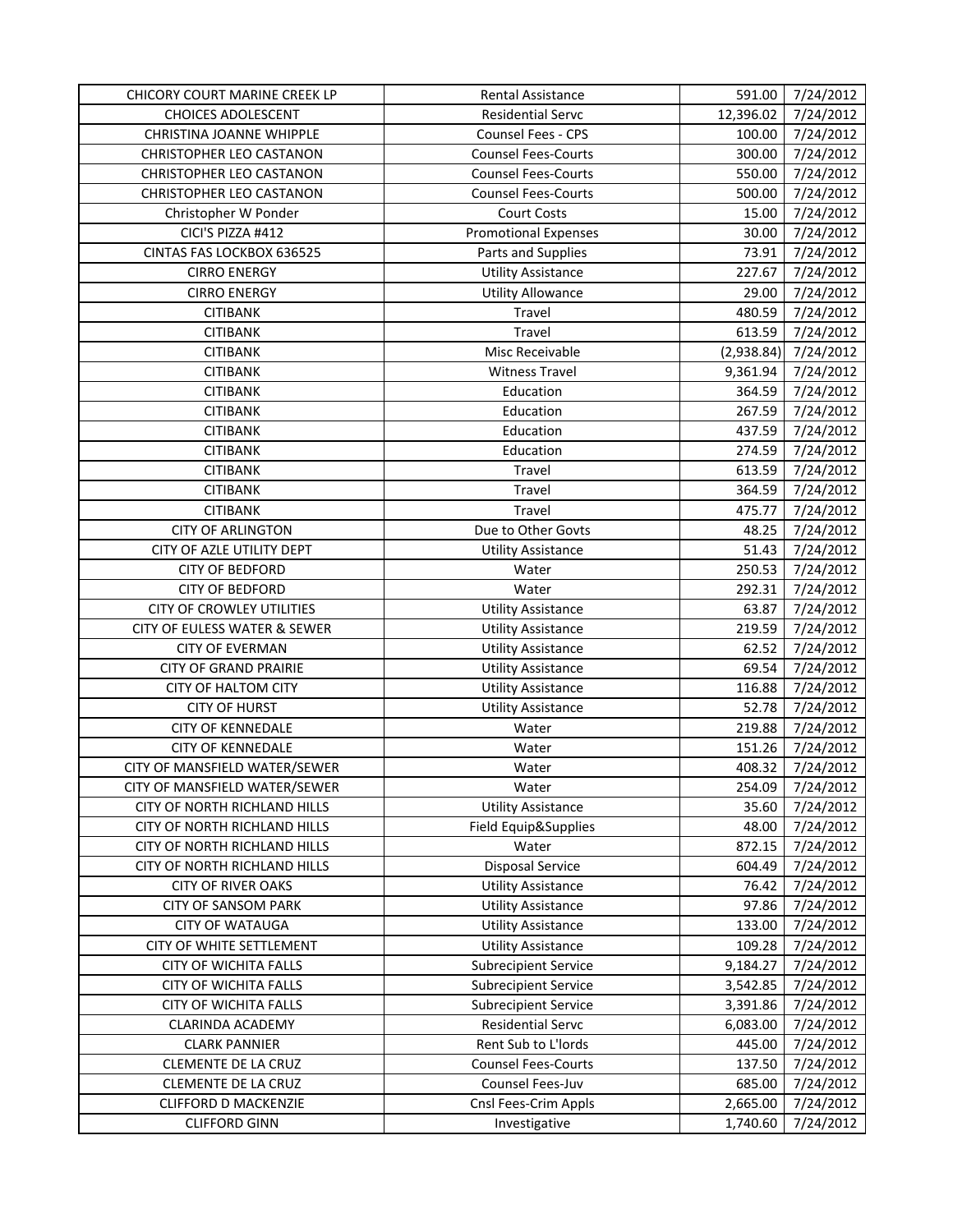| 7/24/2012<br><b>CLIFFORD GINN</b><br>Investigative<br>300.60<br><b>CLIFFORD GINN</b><br>378.45<br>7/24/2012<br>Investigative<br>7/24/2012<br><b>CLIFFORD GINN</b><br>390.60<br>Investigative<br><b>COAST TO COAST SOLUTIONS</b><br>7/24/2012<br>Supplies<br>1,505.60<br>Rent Sub to L'Iords<br>7/24/2012<br>COBB PARK TOWNHOMES II LP<br>80.40<br>COBY WOOTEN ATTORNEY AT LAW PC<br><b>Counsel Fees-Courts</b><br>600.00<br>7/24/2012<br>7/24/2012<br>CODY L COFER<br><b>Counsel Fees-Courts</b><br>750.00<br>CODY L COFER<br><b>Counsel Fees-Courts</b><br>700.00<br>7/24/2012<br><b>Counsel Fees-Courts</b><br>900.00<br>7/24/2012<br>CODY L COFER<br>Counsel Fees-Juv<br><b>CODY L COFER</b><br>300.00<br>7/24/2012<br><b>Counsel Fees-Courts</b><br>7/24/2012<br><b>COLE JENNINGS BRYAN</b><br>400.00<br>7/24/2012<br><b>COLE JENNINGS BRYAN</b><br>Counsel Fees-Probate<br>500.00<br>7/24/2012<br>83.15<br><b>COLLIN PEDERSON</b><br><b>Restitution Payable</b><br>Capital Outlay Low V<br>5,944.25<br>7/24/2012<br><b>COLONIAL HARDWARE CORP</b><br>Non-Track Const/Bldg<br><b>COLONIAL HARDWARE CORP</b><br>33,403.18<br>7/24/2012<br>7/24/2012<br>COMMERCIAL EQUIPMENT COMPANY<br><b>Laundry Services</b><br>232.89<br>Advertis/Leg Notice<br>7/24/2012<br><b>COMMERCIAL RECORDER</b><br>7.00<br>Advertis/Leg Notice<br>128.00<br>7/24/2012<br><b>COMMERCIAL RECORDER</b><br>486.20<br>7/24/2012<br><b>COMMERCIAL RECORDER</b><br>Advertis/Leg Notice<br>COMMUNITY DYNAMICS - FORT WORTH LTD<br><b>Rental Assistance</b><br>2,188.91<br>7/24/2012<br><b>COMMUNITY ENRICHMENT CENTER</b><br>7/24/2012<br><b>Subrecipient Service</b><br>22,096.92<br><b>COMMUNITY MORTUARY SERVICES LLC</b><br>825.00<br>7/24/2012<br><b>County Burials</b><br>7,440.00<br>7/24/2012<br><b>COMMUNITY PARTNERS OF TARRANT</b><br>Education<br><b>Professional Service</b><br>COMPLIANCE CONSORTIUM CORP<br>58.74<br>7/24/2012<br>CONCHO SUPPLY INC<br>599.20<br>7/24/2012<br>Central Garage Inv<br>CONCHO SUPPLY INC<br>3,107.67<br>7/24/2012<br>Central Garage Inv<br>CONCHO SUPPLY INC<br>Parts and Supplies<br>81.48<br>7/24/2012<br>CONCHO VALLEY HOME FOR GIRLS<br><b>Residential Servc</b><br>7/24/2012<br>1,057.87<br>7/24/2012<br><b>CONNECTING URBAN FAMILIES</b><br><b>Professional Service</b><br>2,160.00<br>7/24/2012<br><b>CONNIE VANES</b><br>Clothing<br>300.00<br>CONSTANT CONTACT INC<br>Subscriptions<br>384.00<br>7/24/2012<br>Counsel Fees-Juv<br>7/24/2012<br><b>CONSTANTINE GEORGE ANAGNOSTIS</b><br>400.00<br>COOK CHILDRENS MEDICAL CENTER<br><b>Medical Exams</b><br>1,666.67<br>7/24/2012<br>7/24/2012<br><b>COOK COUNTY SHERIFF</b><br><b>Court Costs</b><br>180.00<br>COPPERSTREAM INVESTMENTS LLC<br>Rental Assistance<br>585.00<br>7/24/2012<br>90.00<br>7/24/2012<br><b>COREY KEMP</b><br><b>Restitution Payable</b><br>CORNELL CORRECTIONS OF TEXAS<br><b>Residential Servc</b><br>7/24/2012<br>18,270.90<br><b>CORNERSTONE ASSISTANCE NETWORK INC</b><br><b>Subrecipient Service</b><br>12,180.23<br>7/24/2012<br>CORNERSTONE ASSISTANCE NETWORK INC<br><b>Subrecipient Service</b><br>14,491.45<br>7/24/2012<br>CORNERSTONE ASSISTANCE NETWORK INC<br><b>Subrecipient Service</b><br>11,184.00<br>7/24/2012<br><b>CORPORATE GREEN INC</b><br><b>Building Maintenance</b><br>129.00<br>7/24/2012<br>Rent Sub to L'Iords<br>433.00<br>7/24/2012<br><b>CORY WALTHALL</b><br>Rent Sub to L'Iords<br><b>COTTONWOOD HAMMER LP</b><br>920.00<br>7/24/2012<br>HAP Reimb Port-in<br>COTTONWOOD HAMMER LP<br>1,062.00<br>7/24/2012<br>Test/Civil Serv Exp<br>COURT REPORTERS CLEARINGHOUSE<br>170.28<br>7/24/2012<br>COURTYARD BY MARRIOTT BLACKSTONE<br><b>Witness Travel</b><br>323.74<br>7/24/2012<br>38.00<br>COX'S LITHO OF NORTH TEXAS LLC<br><b>Supplies</b><br>7/24/2012<br><b>CRIADO &amp; ASSOCIATES INC</b><br><b>Professional Service</b><br>640.00<br>7/24/2012<br>Rent Sub to L'Iords<br>CRV CLASSIC PROPERTIES LLC<br>843.00<br>7/24/2012<br>CTC FAMILY LIMITED PARTNERSHIP<br>Rent Sub to L'Iords<br>459.00<br>7/24/2012 | <b>CLIFFORD GINN</b> | Investigative             | 1,000.00  | 7/24/2012 |
|---------------------------------------------------------------------------------------------------------------------------------------------------------------------------------------------------------------------------------------------------------------------------------------------------------------------------------------------------------------------------------------------------------------------------------------------------------------------------------------------------------------------------------------------------------------------------------------------------------------------------------------------------------------------------------------------------------------------------------------------------------------------------------------------------------------------------------------------------------------------------------------------------------------------------------------------------------------------------------------------------------------------------------------------------------------------------------------------------------------------------------------------------------------------------------------------------------------------------------------------------------------------------------------------------------------------------------------------------------------------------------------------------------------------------------------------------------------------------------------------------------------------------------------------------------------------------------------------------------------------------------------------------------------------------------------------------------------------------------------------------------------------------------------------------------------------------------------------------------------------------------------------------------------------------------------------------------------------------------------------------------------------------------------------------------------------------------------------------------------------------------------------------------------------------------------------------------------------------------------------------------------------------------------------------------------------------------------------------------------------------------------------------------------------------------------------------------------------------------------------------------------------------------------------------------------------------------------------------------------------------------------------------------------------------------------------------------------------------------------------------------------------------------------------------------------------------------------------------------------------------------------------------------------------------------------------------------------------------------------------------------------------------------------------------------------------------------------------------------------------------------------------------------------------------------------------------------------------------------------------------------------------------------------------------------------------------------------------------------------------------------------------------------------------------------------------------------------------------------------------------------------------------------------------------------------------------------------------------------------------------------------------------------------------------------------------------------------------------------------------------------------------------------------------------------------------------------------------------------------------------------------------------------------------------------------------------------------------------------------------------------------------------------------------------------|----------------------|---------------------------|-----------|-----------|
|                                                                                                                                                                                                                                                                                                                                                                                                                                                                                                                                                                                                                                                                                                                                                                                                                                                                                                                                                                                                                                                                                                                                                                                                                                                                                                                                                                                                                                                                                                                                                                                                                                                                                                                                                                                                                                                                                                                                                                                                                                                                                                                                                                                                                                                                                                                                                                                                                                                                                                                                                                                                                                                                                                                                                                                                                                                                                                                                                                                                                                                                                                                                                                                                                                                                                                                                                                                                                                                                                                                                                                                                                                                                                                                                                                                                                                                                                                                                                                                                                                                         |                      |                           |           |           |
|                                                                                                                                                                                                                                                                                                                                                                                                                                                                                                                                                                                                                                                                                                                                                                                                                                                                                                                                                                                                                                                                                                                                                                                                                                                                                                                                                                                                                                                                                                                                                                                                                                                                                                                                                                                                                                                                                                                                                                                                                                                                                                                                                                                                                                                                                                                                                                                                                                                                                                                                                                                                                                                                                                                                                                                                                                                                                                                                                                                                                                                                                                                                                                                                                                                                                                                                                                                                                                                                                                                                                                                                                                                                                                                                                                                                                                                                                                                                                                                                                                                         |                      |                           |           |           |
|                                                                                                                                                                                                                                                                                                                                                                                                                                                                                                                                                                                                                                                                                                                                                                                                                                                                                                                                                                                                                                                                                                                                                                                                                                                                                                                                                                                                                                                                                                                                                                                                                                                                                                                                                                                                                                                                                                                                                                                                                                                                                                                                                                                                                                                                                                                                                                                                                                                                                                                                                                                                                                                                                                                                                                                                                                                                                                                                                                                                                                                                                                                                                                                                                                                                                                                                                                                                                                                                                                                                                                                                                                                                                                                                                                                                                                                                                                                                                                                                                                                         |                      |                           |           |           |
|                                                                                                                                                                                                                                                                                                                                                                                                                                                                                                                                                                                                                                                                                                                                                                                                                                                                                                                                                                                                                                                                                                                                                                                                                                                                                                                                                                                                                                                                                                                                                                                                                                                                                                                                                                                                                                                                                                                                                                                                                                                                                                                                                                                                                                                                                                                                                                                                                                                                                                                                                                                                                                                                                                                                                                                                                                                                                                                                                                                                                                                                                                                                                                                                                                                                                                                                                                                                                                                                                                                                                                                                                                                                                                                                                                                                                                                                                                                                                                                                                                                         |                      |                           |           |           |
|                                                                                                                                                                                                                                                                                                                                                                                                                                                                                                                                                                                                                                                                                                                                                                                                                                                                                                                                                                                                                                                                                                                                                                                                                                                                                                                                                                                                                                                                                                                                                                                                                                                                                                                                                                                                                                                                                                                                                                                                                                                                                                                                                                                                                                                                                                                                                                                                                                                                                                                                                                                                                                                                                                                                                                                                                                                                                                                                                                                                                                                                                                                                                                                                                                                                                                                                                                                                                                                                                                                                                                                                                                                                                                                                                                                                                                                                                                                                                                                                                                                         |                      |                           |           |           |
|                                                                                                                                                                                                                                                                                                                                                                                                                                                                                                                                                                                                                                                                                                                                                                                                                                                                                                                                                                                                                                                                                                                                                                                                                                                                                                                                                                                                                                                                                                                                                                                                                                                                                                                                                                                                                                                                                                                                                                                                                                                                                                                                                                                                                                                                                                                                                                                                                                                                                                                                                                                                                                                                                                                                                                                                                                                                                                                                                                                                                                                                                                                                                                                                                                                                                                                                                                                                                                                                                                                                                                                                                                                                                                                                                                                                                                                                                                                                                                                                                                                         |                      |                           |           |           |
|                                                                                                                                                                                                                                                                                                                                                                                                                                                                                                                                                                                                                                                                                                                                                                                                                                                                                                                                                                                                                                                                                                                                                                                                                                                                                                                                                                                                                                                                                                                                                                                                                                                                                                                                                                                                                                                                                                                                                                                                                                                                                                                                                                                                                                                                                                                                                                                                                                                                                                                                                                                                                                                                                                                                                                                                                                                                                                                                                                                                                                                                                                                                                                                                                                                                                                                                                                                                                                                                                                                                                                                                                                                                                                                                                                                                                                                                                                                                                                                                                                                         |                      |                           |           |           |
|                                                                                                                                                                                                                                                                                                                                                                                                                                                                                                                                                                                                                                                                                                                                                                                                                                                                                                                                                                                                                                                                                                                                                                                                                                                                                                                                                                                                                                                                                                                                                                                                                                                                                                                                                                                                                                                                                                                                                                                                                                                                                                                                                                                                                                                                                                                                                                                                                                                                                                                                                                                                                                                                                                                                                                                                                                                                                                                                                                                                                                                                                                                                                                                                                                                                                                                                                                                                                                                                                                                                                                                                                                                                                                                                                                                                                                                                                                                                                                                                                                                         |                      |                           |           |           |
|                                                                                                                                                                                                                                                                                                                                                                                                                                                                                                                                                                                                                                                                                                                                                                                                                                                                                                                                                                                                                                                                                                                                                                                                                                                                                                                                                                                                                                                                                                                                                                                                                                                                                                                                                                                                                                                                                                                                                                                                                                                                                                                                                                                                                                                                                                                                                                                                                                                                                                                                                                                                                                                                                                                                                                                                                                                                                                                                                                                                                                                                                                                                                                                                                                                                                                                                                                                                                                                                                                                                                                                                                                                                                                                                                                                                                                                                                                                                                                                                                                                         |                      |                           |           |           |
|                                                                                                                                                                                                                                                                                                                                                                                                                                                                                                                                                                                                                                                                                                                                                                                                                                                                                                                                                                                                                                                                                                                                                                                                                                                                                                                                                                                                                                                                                                                                                                                                                                                                                                                                                                                                                                                                                                                                                                                                                                                                                                                                                                                                                                                                                                                                                                                                                                                                                                                                                                                                                                                                                                                                                                                                                                                                                                                                                                                                                                                                                                                                                                                                                                                                                                                                                                                                                                                                                                                                                                                                                                                                                                                                                                                                                                                                                                                                                                                                                                                         |                      |                           |           |           |
|                                                                                                                                                                                                                                                                                                                                                                                                                                                                                                                                                                                                                                                                                                                                                                                                                                                                                                                                                                                                                                                                                                                                                                                                                                                                                                                                                                                                                                                                                                                                                                                                                                                                                                                                                                                                                                                                                                                                                                                                                                                                                                                                                                                                                                                                                                                                                                                                                                                                                                                                                                                                                                                                                                                                                                                                                                                                                                                                                                                                                                                                                                                                                                                                                                                                                                                                                                                                                                                                                                                                                                                                                                                                                                                                                                                                                                                                                                                                                                                                                                                         |                      |                           |           |           |
|                                                                                                                                                                                                                                                                                                                                                                                                                                                                                                                                                                                                                                                                                                                                                                                                                                                                                                                                                                                                                                                                                                                                                                                                                                                                                                                                                                                                                                                                                                                                                                                                                                                                                                                                                                                                                                                                                                                                                                                                                                                                                                                                                                                                                                                                                                                                                                                                                                                                                                                                                                                                                                                                                                                                                                                                                                                                                                                                                                                                                                                                                                                                                                                                                                                                                                                                                                                                                                                                                                                                                                                                                                                                                                                                                                                                                                                                                                                                                                                                                                                         |                      |                           |           |           |
|                                                                                                                                                                                                                                                                                                                                                                                                                                                                                                                                                                                                                                                                                                                                                                                                                                                                                                                                                                                                                                                                                                                                                                                                                                                                                                                                                                                                                                                                                                                                                                                                                                                                                                                                                                                                                                                                                                                                                                                                                                                                                                                                                                                                                                                                                                                                                                                                                                                                                                                                                                                                                                                                                                                                                                                                                                                                                                                                                                                                                                                                                                                                                                                                                                                                                                                                                                                                                                                                                                                                                                                                                                                                                                                                                                                                                                                                                                                                                                                                                                                         |                      |                           |           |           |
|                                                                                                                                                                                                                                                                                                                                                                                                                                                                                                                                                                                                                                                                                                                                                                                                                                                                                                                                                                                                                                                                                                                                                                                                                                                                                                                                                                                                                                                                                                                                                                                                                                                                                                                                                                                                                                                                                                                                                                                                                                                                                                                                                                                                                                                                                                                                                                                                                                                                                                                                                                                                                                                                                                                                                                                                                                                                                                                                                                                                                                                                                                                                                                                                                                                                                                                                                                                                                                                                                                                                                                                                                                                                                                                                                                                                                                                                                                                                                                                                                                                         |                      |                           |           |           |
|                                                                                                                                                                                                                                                                                                                                                                                                                                                                                                                                                                                                                                                                                                                                                                                                                                                                                                                                                                                                                                                                                                                                                                                                                                                                                                                                                                                                                                                                                                                                                                                                                                                                                                                                                                                                                                                                                                                                                                                                                                                                                                                                                                                                                                                                                                                                                                                                                                                                                                                                                                                                                                                                                                                                                                                                                                                                                                                                                                                                                                                                                                                                                                                                                                                                                                                                                                                                                                                                                                                                                                                                                                                                                                                                                                                                                                                                                                                                                                                                                                                         |                      |                           |           |           |
|                                                                                                                                                                                                                                                                                                                                                                                                                                                                                                                                                                                                                                                                                                                                                                                                                                                                                                                                                                                                                                                                                                                                                                                                                                                                                                                                                                                                                                                                                                                                                                                                                                                                                                                                                                                                                                                                                                                                                                                                                                                                                                                                                                                                                                                                                                                                                                                                                                                                                                                                                                                                                                                                                                                                                                                                                                                                                                                                                                                                                                                                                                                                                                                                                                                                                                                                                                                                                                                                                                                                                                                                                                                                                                                                                                                                                                                                                                                                                                                                                                                         |                      |                           |           |           |
|                                                                                                                                                                                                                                                                                                                                                                                                                                                                                                                                                                                                                                                                                                                                                                                                                                                                                                                                                                                                                                                                                                                                                                                                                                                                                                                                                                                                                                                                                                                                                                                                                                                                                                                                                                                                                                                                                                                                                                                                                                                                                                                                                                                                                                                                                                                                                                                                                                                                                                                                                                                                                                                                                                                                                                                                                                                                                                                                                                                                                                                                                                                                                                                                                                                                                                                                                                                                                                                                                                                                                                                                                                                                                                                                                                                                                                                                                                                                                                                                                                                         |                      |                           |           |           |
|                                                                                                                                                                                                                                                                                                                                                                                                                                                                                                                                                                                                                                                                                                                                                                                                                                                                                                                                                                                                                                                                                                                                                                                                                                                                                                                                                                                                                                                                                                                                                                                                                                                                                                                                                                                                                                                                                                                                                                                                                                                                                                                                                                                                                                                                                                                                                                                                                                                                                                                                                                                                                                                                                                                                                                                                                                                                                                                                                                                                                                                                                                                                                                                                                                                                                                                                                                                                                                                                                                                                                                                                                                                                                                                                                                                                                                                                                                                                                                                                                                                         |                      |                           |           |           |
|                                                                                                                                                                                                                                                                                                                                                                                                                                                                                                                                                                                                                                                                                                                                                                                                                                                                                                                                                                                                                                                                                                                                                                                                                                                                                                                                                                                                                                                                                                                                                                                                                                                                                                                                                                                                                                                                                                                                                                                                                                                                                                                                                                                                                                                                                                                                                                                                                                                                                                                                                                                                                                                                                                                                                                                                                                                                                                                                                                                                                                                                                                                                                                                                                                                                                                                                                                                                                                                                                                                                                                                                                                                                                                                                                                                                                                                                                                                                                                                                                                                         |                      |                           |           |           |
|                                                                                                                                                                                                                                                                                                                                                                                                                                                                                                                                                                                                                                                                                                                                                                                                                                                                                                                                                                                                                                                                                                                                                                                                                                                                                                                                                                                                                                                                                                                                                                                                                                                                                                                                                                                                                                                                                                                                                                                                                                                                                                                                                                                                                                                                                                                                                                                                                                                                                                                                                                                                                                                                                                                                                                                                                                                                                                                                                                                                                                                                                                                                                                                                                                                                                                                                                                                                                                                                                                                                                                                                                                                                                                                                                                                                                                                                                                                                                                                                                                                         |                      |                           |           |           |
|                                                                                                                                                                                                                                                                                                                                                                                                                                                                                                                                                                                                                                                                                                                                                                                                                                                                                                                                                                                                                                                                                                                                                                                                                                                                                                                                                                                                                                                                                                                                                                                                                                                                                                                                                                                                                                                                                                                                                                                                                                                                                                                                                                                                                                                                                                                                                                                                                                                                                                                                                                                                                                                                                                                                                                                                                                                                                                                                                                                                                                                                                                                                                                                                                                                                                                                                                                                                                                                                                                                                                                                                                                                                                                                                                                                                                                                                                                                                                                                                                                                         |                      |                           |           |           |
|                                                                                                                                                                                                                                                                                                                                                                                                                                                                                                                                                                                                                                                                                                                                                                                                                                                                                                                                                                                                                                                                                                                                                                                                                                                                                                                                                                                                                                                                                                                                                                                                                                                                                                                                                                                                                                                                                                                                                                                                                                                                                                                                                                                                                                                                                                                                                                                                                                                                                                                                                                                                                                                                                                                                                                                                                                                                                                                                                                                                                                                                                                                                                                                                                                                                                                                                                                                                                                                                                                                                                                                                                                                                                                                                                                                                                                                                                                                                                                                                                                                         |                      |                           |           |           |
|                                                                                                                                                                                                                                                                                                                                                                                                                                                                                                                                                                                                                                                                                                                                                                                                                                                                                                                                                                                                                                                                                                                                                                                                                                                                                                                                                                                                                                                                                                                                                                                                                                                                                                                                                                                                                                                                                                                                                                                                                                                                                                                                                                                                                                                                                                                                                                                                                                                                                                                                                                                                                                                                                                                                                                                                                                                                                                                                                                                                                                                                                                                                                                                                                                                                                                                                                                                                                                                                                                                                                                                                                                                                                                                                                                                                                                                                                                                                                                                                                                                         |                      |                           |           |           |
|                                                                                                                                                                                                                                                                                                                                                                                                                                                                                                                                                                                                                                                                                                                                                                                                                                                                                                                                                                                                                                                                                                                                                                                                                                                                                                                                                                                                                                                                                                                                                                                                                                                                                                                                                                                                                                                                                                                                                                                                                                                                                                                                                                                                                                                                                                                                                                                                                                                                                                                                                                                                                                                                                                                                                                                                                                                                                                                                                                                                                                                                                                                                                                                                                                                                                                                                                                                                                                                                                                                                                                                                                                                                                                                                                                                                                                                                                                                                                                                                                                                         |                      |                           |           |           |
|                                                                                                                                                                                                                                                                                                                                                                                                                                                                                                                                                                                                                                                                                                                                                                                                                                                                                                                                                                                                                                                                                                                                                                                                                                                                                                                                                                                                                                                                                                                                                                                                                                                                                                                                                                                                                                                                                                                                                                                                                                                                                                                                                                                                                                                                                                                                                                                                                                                                                                                                                                                                                                                                                                                                                                                                                                                                                                                                                                                                                                                                                                                                                                                                                                                                                                                                                                                                                                                                                                                                                                                                                                                                                                                                                                                                                                                                                                                                                                                                                                                         |                      |                           |           |           |
|                                                                                                                                                                                                                                                                                                                                                                                                                                                                                                                                                                                                                                                                                                                                                                                                                                                                                                                                                                                                                                                                                                                                                                                                                                                                                                                                                                                                                                                                                                                                                                                                                                                                                                                                                                                                                                                                                                                                                                                                                                                                                                                                                                                                                                                                                                                                                                                                                                                                                                                                                                                                                                                                                                                                                                                                                                                                                                                                                                                                                                                                                                                                                                                                                                                                                                                                                                                                                                                                                                                                                                                                                                                                                                                                                                                                                                                                                                                                                                                                                                                         |                      |                           |           |           |
|                                                                                                                                                                                                                                                                                                                                                                                                                                                                                                                                                                                                                                                                                                                                                                                                                                                                                                                                                                                                                                                                                                                                                                                                                                                                                                                                                                                                                                                                                                                                                                                                                                                                                                                                                                                                                                                                                                                                                                                                                                                                                                                                                                                                                                                                                                                                                                                                                                                                                                                                                                                                                                                                                                                                                                                                                                                                                                                                                                                                                                                                                                                                                                                                                                                                                                                                                                                                                                                                                                                                                                                                                                                                                                                                                                                                                                                                                                                                                                                                                                                         |                      |                           |           |           |
|                                                                                                                                                                                                                                                                                                                                                                                                                                                                                                                                                                                                                                                                                                                                                                                                                                                                                                                                                                                                                                                                                                                                                                                                                                                                                                                                                                                                                                                                                                                                                                                                                                                                                                                                                                                                                                                                                                                                                                                                                                                                                                                                                                                                                                                                                                                                                                                                                                                                                                                                                                                                                                                                                                                                                                                                                                                                                                                                                                                                                                                                                                                                                                                                                                                                                                                                                                                                                                                                                                                                                                                                                                                                                                                                                                                                                                                                                                                                                                                                                                                         |                      |                           |           |           |
|                                                                                                                                                                                                                                                                                                                                                                                                                                                                                                                                                                                                                                                                                                                                                                                                                                                                                                                                                                                                                                                                                                                                                                                                                                                                                                                                                                                                                                                                                                                                                                                                                                                                                                                                                                                                                                                                                                                                                                                                                                                                                                                                                                                                                                                                                                                                                                                                                                                                                                                                                                                                                                                                                                                                                                                                                                                                                                                                                                                                                                                                                                                                                                                                                                                                                                                                                                                                                                                                                                                                                                                                                                                                                                                                                                                                                                                                                                                                                                                                                                                         |                      |                           |           |           |
|                                                                                                                                                                                                                                                                                                                                                                                                                                                                                                                                                                                                                                                                                                                                                                                                                                                                                                                                                                                                                                                                                                                                                                                                                                                                                                                                                                                                                                                                                                                                                                                                                                                                                                                                                                                                                                                                                                                                                                                                                                                                                                                                                                                                                                                                                                                                                                                                                                                                                                                                                                                                                                                                                                                                                                                                                                                                                                                                                                                                                                                                                                                                                                                                                                                                                                                                                                                                                                                                                                                                                                                                                                                                                                                                                                                                                                                                                                                                                                                                                                                         |                      |                           |           |           |
|                                                                                                                                                                                                                                                                                                                                                                                                                                                                                                                                                                                                                                                                                                                                                                                                                                                                                                                                                                                                                                                                                                                                                                                                                                                                                                                                                                                                                                                                                                                                                                                                                                                                                                                                                                                                                                                                                                                                                                                                                                                                                                                                                                                                                                                                                                                                                                                                                                                                                                                                                                                                                                                                                                                                                                                                                                                                                                                                                                                                                                                                                                                                                                                                                                                                                                                                                                                                                                                                                                                                                                                                                                                                                                                                                                                                                                                                                                                                                                                                                                                         |                      |                           |           |           |
|                                                                                                                                                                                                                                                                                                                                                                                                                                                                                                                                                                                                                                                                                                                                                                                                                                                                                                                                                                                                                                                                                                                                                                                                                                                                                                                                                                                                                                                                                                                                                                                                                                                                                                                                                                                                                                                                                                                                                                                                                                                                                                                                                                                                                                                                                                                                                                                                                                                                                                                                                                                                                                                                                                                                                                                                                                                                                                                                                                                                                                                                                                                                                                                                                                                                                                                                                                                                                                                                                                                                                                                                                                                                                                                                                                                                                                                                                                                                                                                                                                                         |                      |                           |           |           |
|                                                                                                                                                                                                                                                                                                                                                                                                                                                                                                                                                                                                                                                                                                                                                                                                                                                                                                                                                                                                                                                                                                                                                                                                                                                                                                                                                                                                                                                                                                                                                                                                                                                                                                                                                                                                                                                                                                                                                                                                                                                                                                                                                                                                                                                                                                                                                                                                                                                                                                                                                                                                                                                                                                                                                                                                                                                                                                                                                                                                                                                                                                                                                                                                                                                                                                                                                                                                                                                                                                                                                                                                                                                                                                                                                                                                                                                                                                                                                                                                                                                         |                      |                           |           |           |
|                                                                                                                                                                                                                                                                                                                                                                                                                                                                                                                                                                                                                                                                                                                                                                                                                                                                                                                                                                                                                                                                                                                                                                                                                                                                                                                                                                                                                                                                                                                                                                                                                                                                                                                                                                                                                                                                                                                                                                                                                                                                                                                                                                                                                                                                                                                                                                                                                                                                                                                                                                                                                                                                                                                                                                                                                                                                                                                                                                                                                                                                                                                                                                                                                                                                                                                                                                                                                                                                                                                                                                                                                                                                                                                                                                                                                                                                                                                                                                                                                                                         |                      |                           |           |           |
|                                                                                                                                                                                                                                                                                                                                                                                                                                                                                                                                                                                                                                                                                                                                                                                                                                                                                                                                                                                                                                                                                                                                                                                                                                                                                                                                                                                                                                                                                                                                                                                                                                                                                                                                                                                                                                                                                                                                                                                                                                                                                                                                                                                                                                                                                                                                                                                                                                                                                                                                                                                                                                                                                                                                                                                                                                                                                                                                                                                                                                                                                                                                                                                                                                                                                                                                                                                                                                                                                                                                                                                                                                                                                                                                                                                                                                                                                                                                                                                                                                                         |                      |                           |           |           |
|                                                                                                                                                                                                                                                                                                                                                                                                                                                                                                                                                                                                                                                                                                                                                                                                                                                                                                                                                                                                                                                                                                                                                                                                                                                                                                                                                                                                                                                                                                                                                                                                                                                                                                                                                                                                                                                                                                                                                                                                                                                                                                                                                                                                                                                                                                                                                                                                                                                                                                                                                                                                                                                                                                                                                                                                                                                                                                                                                                                                                                                                                                                                                                                                                                                                                                                                                                                                                                                                                                                                                                                                                                                                                                                                                                                                                                                                                                                                                                                                                                                         |                      |                           |           |           |
|                                                                                                                                                                                                                                                                                                                                                                                                                                                                                                                                                                                                                                                                                                                                                                                                                                                                                                                                                                                                                                                                                                                                                                                                                                                                                                                                                                                                                                                                                                                                                                                                                                                                                                                                                                                                                                                                                                                                                                                                                                                                                                                                                                                                                                                                                                                                                                                                                                                                                                                                                                                                                                                                                                                                                                                                                                                                                                                                                                                                                                                                                                                                                                                                                                                                                                                                                                                                                                                                                                                                                                                                                                                                                                                                                                                                                                                                                                                                                                                                                                                         |                      |                           |           |           |
|                                                                                                                                                                                                                                                                                                                                                                                                                                                                                                                                                                                                                                                                                                                                                                                                                                                                                                                                                                                                                                                                                                                                                                                                                                                                                                                                                                                                                                                                                                                                                                                                                                                                                                                                                                                                                                                                                                                                                                                                                                                                                                                                                                                                                                                                                                                                                                                                                                                                                                                                                                                                                                                                                                                                                                                                                                                                                                                                                                                                                                                                                                                                                                                                                                                                                                                                                                                                                                                                                                                                                                                                                                                                                                                                                                                                                                                                                                                                                                                                                                                         |                      |                           |           |           |
|                                                                                                                                                                                                                                                                                                                                                                                                                                                                                                                                                                                                                                                                                                                                                                                                                                                                                                                                                                                                                                                                                                                                                                                                                                                                                                                                                                                                                                                                                                                                                                                                                                                                                                                                                                                                                                                                                                                                                                                                                                                                                                                                                                                                                                                                                                                                                                                                                                                                                                                                                                                                                                                                                                                                                                                                                                                                                                                                                                                                                                                                                                                                                                                                                                                                                                                                                                                                                                                                                                                                                                                                                                                                                                                                                                                                                                                                                                                                                                                                                                                         |                      |                           |           |           |
|                                                                                                                                                                                                                                                                                                                                                                                                                                                                                                                                                                                                                                                                                                                                                                                                                                                                                                                                                                                                                                                                                                                                                                                                                                                                                                                                                                                                                                                                                                                                                                                                                                                                                                                                                                                                                                                                                                                                                                                                                                                                                                                                                                                                                                                                                                                                                                                                                                                                                                                                                                                                                                                                                                                                                                                                                                                                                                                                                                                                                                                                                                                                                                                                                                                                                                                                                                                                                                                                                                                                                                                                                                                                                                                                                                                                                                                                                                                                                                                                                                                         |                      |                           |           |           |
|                                                                                                                                                                                                                                                                                                                                                                                                                                                                                                                                                                                                                                                                                                                                                                                                                                                                                                                                                                                                                                                                                                                                                                                                                                                                                                                                                                                                                                                                                                                                                                                                                                                                                                                                                                                                                                                                                                                                                                                                                                                                                                                                                                                                                                                                                                                                                                                                                                                                                                                                                                                                                                                                                                                                                                                                                                                                                                                                                                                                                                                                                                                                                                                                                                                                                                                                                                                                                                                                                                                                                                                                                                                                                                                                                                                                                                                                                                                                                                                                                                                         |                      |                           |           |           |
|                                                                                                                                                                                                                                                                                                                                                                                                                                                                                                                                                                                                                                                                                                                                                                                                                                                                                                                                                                                                                                                                                                                                                                                                                                                                                                                                                                                                                                                                                                                                                                                                                                                                                                                                                                                                                                                                                                                                                                                                                                                                                                                                                                                                                                                                                                                                                                                                                                                                                                                                                                                                                                                                                                                                                                                                                                                                                                                                                                                                                                                                                                                                                                                                                                                                                                                                                                                                                                                                                                                                                                                                                                                                                                                                                                                                                                                                                                                                                                                                                                                         |                      |                           |           |           |
|                                                                                                                                                                                                                                                                                                                                                                                                                                                                                                                                                                                                                                                                                                                                                                                                                                                                                                                                                                                                                                                                                                                                                                                                                                                                                                                                                                                                                                                                                                                                                                                                                                                                                                                                                                                                                                                                                                                                                                                                                                                                                                                                                                                                                                                                                                                                                                                                                                                                                                                                                                                                                                                                                                                                                                                                                                                                                                                                                                                                                                                                                                                                                                                                                                                                                                                                                                                                                                                                                                                                                                                                                                                                                                                                                                                                                                                                                                                                                                                                                                                         |                      |                           |           |           |
|                                                                                                                                                                                                                                                                                                                                                                                                                                                                                                                                                                                                                                                                                                                                                                                                                                                                                                                                                                                                                                                                                                                                                                                                                                                                                                                                                                                                                                                                                                                                                                                                                                                                                                                                                                                                                                                                                                                                                                                                                                                                                                                                                                                                                                                                                                                                                                                                                                                                                                                                                                                                                                                                                                                                                                                                                                                                                                                                                                                                                                                                                                                                                                                                                                                                                                                                                                                                                                                                                                                                                                                                                                                                                                                                                                                                                                                                                                                                                                                                                                                         |                      |                           |           |           |
|                                                                                                                                                                                                                                                                                                                                                                                                                                                                                                                                                                                                                                                                                                                                                                                                                                                                                                                                                                                                                                                                                                                                                                                                                                                                                                                                                                                                                                                                                                                                                                                                                                                                                                                                                                                                                                                                                                                                                                                                                                                                                                                                                                                                                                                                                                                                                                                                                                                                                                                                                                                                                                                                                                                                                                                                                                                                                                                                                                                                                                                                                                                                                                                                                                                                                                                                                                                                                                                                                                                                                                                                                                                                                                                                                                                                                                                                                                                                                                                                                                                         |                      |                           |           |           |
|                                                                                                                                                                                                                                                                                                                                                                                                                                                                                                                                                                                                                                                                                                                                                                                                                                                                                                                                                                                                                                                                                                                                                                                                                                                                                                                                                                                                                                                                                                                                                                                                                                                                                                                                                                                                                                                                                                                                                                                                                                                                                                                                                                                                                                                                                                                                                                                                                                                                                                                                                                                                                                                                                                                                                                                                                                                                                                                                                                                                                                                                                                                                                                                                                                                                                                                                                                                                                                                                                                                                                                                                                                                                                                                                                                                                                                                                                                                                                                                                                                                         |                      |                           |           |           |
|                                                                                                                                                                                                                                                                                                                                                                                                                                                                                                                                                                                                                                                                                                                                                                                                                                                                                                                                                                                                                                                                                                                                                                                                                                                                                                                                                                                                                                                                                                                                                                                                                                                                                                                                                                                                                                                                                                                                                                                                                                                                                                                                                                                                                                                                                                                                                                                                                                                                                                                                                                                                                                                                                                                                                                                                                                                                                                                                                                                                                                                                                                                                                                                                                                                                                                                                                                                                                                                                                                                                                                                                                                                                                                                                                                                                                                                                                                                                                                                                                                                         |                      |                           |           |           |
|                                                                                                                                                                                                                                                                                                                                                                                                                                                                                                                                                                                                                                                                                                                                                                                                                                                                                                                                                                                                                                                                                                                                                                                                                                                                                                                                                                                                                                                                                                                                                                                                                                                                                                                                                                                                                                                                                                                                                                                                                                                                                                                                                                                                                                                                                                                                                                                                                                                                                                                                                                                                                                                                                                                                                                                                                                                                                                                                                                                                                                                                                                                                                                                                                                                                                                                                                                                                                                                                                                                                                                                                                                                                                                                                                                                                                                                                                                                                                                                                                                                         |                      |                           |           |           |
|                                                                                                                                                                                                                                                                                                                                                                                                                                                                                                                                                                                                                                                                                                                                                                                                                                                                                                                                                                                                                                                                                                                                                                                                                                                                                                                                                                                                                                                                                                                                                                                                                                                                                                                                                                                                                                                                                                                                                                                                                                                                                                                                                                                                                                                                                                                                                                                                                                                                                                                                                                                                                                                                                                                                                                                                                                                                                                                                                                                                                                                                                                                                                                                                                                                                                                                                                                                                                                                                                                                                                                                                                                                                                                                                                                                                                                                                                                                                                                                                                                                         |                      |                           |           |           |
|                                                                                                                                                                                                                                                                                                                                                                                                                                                                                                                                                                                                                                                                                                                                                                                                                                                                                                                                                                                                                                                                                                                                                                                                                                                                                                                                                                                                                                                                                                                                                                                                                                                                                                                                                                                                                                                                                                                                                                                                                                                                                                                                                                                                                                                                                                                                                                                                                                                                                                                                                                                                                                                                                                                                                                                                                                                                                                                                                                                                                                                                                                                                                                                                                                                                                                                                                                                                                                                                                                                                                                                                                                                                                                                                                                                                                                                                                                                                                                                                                                                         |                      |                           |           |           |
|                                                                                                                                                                                                                                                                                                                                                                                                                                                                                                                                                                                                                                                                                                                                                                                                                                                                                                                                                                                                                                                                                                                                                                                                                                                                                                                                                                                                                                                                                                                                                                                                                                                                                                                                                                                                                                                                                                                                                                                                                                                                                                                                                                                                                                                                                                                                                                                                                                                                                                                                                                                                                                                                                                                                                                                                                                                                                                                                                                                                                                                                                                                                                                                                                                                                                                                                                                                                                                                                                                                                                                                                                                                                                                                                                                                                                                                                                                                                                                                                                                                         | CTJ MAINTENANCE INC  | <b>Custodian Services</b> | 20,971.35 | 7/24/2012 |
| <b>CTJ MAINTENANCE INC</b><br><b>Custodian Services</b><br>2,596.56<br>7/24/2012                                                                                                                                                                                                                                                                                                                                                                                                                                                                                                                                                                                                                                                                                                                                                                                                                                                                                                                                                                                                                                                                                                                                                                                                                                                                                                                                                                                                                                                                                                                                                                                                                                                                                                                                                                                                                                                                                                                                                                                                                                                                                                                                                                                                                                                                                                                                                                                                                                                                                                                                                                                                                                                                                                                                                                                                                                                                                                                                                                                                                                                                                                                                                                                                                                                                                                                                                                                                                                                                                                                                                                                                                                                                                                                                                                                                                                                                                                                                                                        |                      |                           |           |           |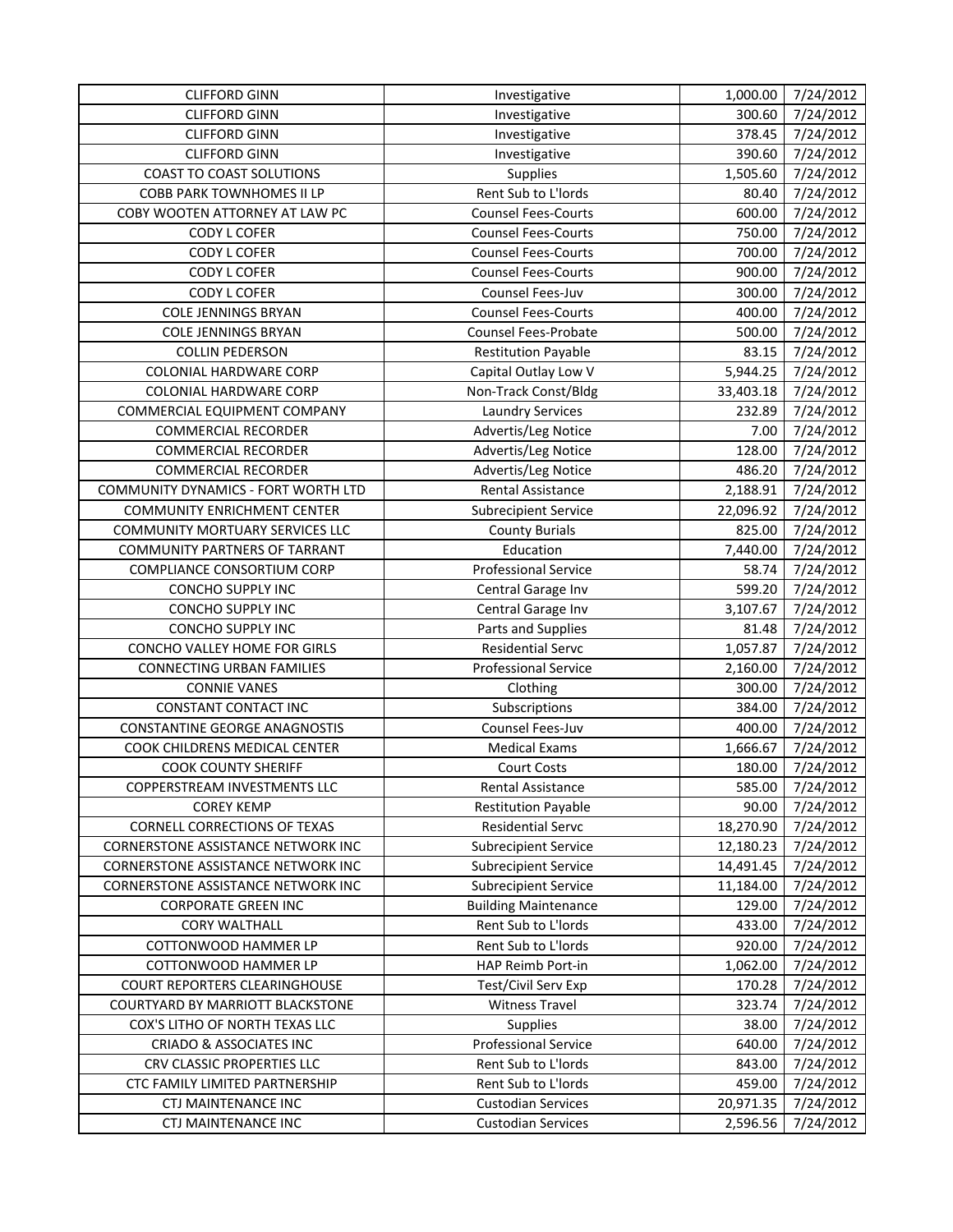| <b>CTJ MAINTENANCE INC</b>         | <b>Custodian Services</b>  | 1,828.76  | 7/24/2012 |
|------------------------------------|----------------------------|-----------|-----------|
| <b>CTJ MAINTENANCE INC</b>         | <b>Custodian Services</b>  | 809.10    | 7/24/2012 |
| <b>CTJ MAINTENANCE INC</b>         | <b>Custodian Services</b>  | 9,069.75  | 7/24/2012 |
| <b>CTJ MAINTENANCE INC</b>         | <b>Custodian Services</b>  | 23,248.58 | 7/24/2012 |
| <b>CTJ MAINTENANCE INC</b>         | <b>Custodian Services</b>  | 5,787.68  | 7/24/2012 |
| CTJ MAINTENANCE INC                | <b>Custodian Services</b>  | 17,956.80 | 7/24/2012 |
| CTJ MAINTENANCE INC                | <b>Custodian Services</b>  | 1,983.60  | 7/24/2012 |
| <b>CTJ MAINTENANCE INC</b>         | <b>Custodian Services</b>  | 1,983.60  | 7/24/2012 |
| <b>CTJ MAINTENANCE INC</b>         | Contract Labor             | 1,961.60  | 7/24/2012 |
| CTJ MAINTENANCE INC                | Contract Labor             | 1,569.28  | 7/24/2012 |
| <b>CTJ MAINTENANCE INC</b>         | Contract Labor             | 1,906.08  | 7/24/2012 |
| <b>CTJ MAINTENANCE INC</b>         | Contract Labor             | 3,843.51  | 7/24/2012 |
| <b>CTJ MAINTENANCE INC</b>         | Contract Labor             | 4,100.97  | 7/24/2012 |
| <b>CTJ MAINTENANCE INC</b>         | Contract Labor             | 1,532.50  | 7/24/2012 |
| <b>CTJ MAINTENANCE INC</b>         | <b>Custodian Services</b>  | 565.12    | 7/24/2012 |
| <b>CUEVAS DISTRIBUTION INC</b>     | Lab Supplies               | 360.00    | 7/24/2012 |
| <b>CUMMINS SOUTHERN PLAINS LLC</b> | Parts and Supplies         | 67.64     | 7/24/2012 |
| <b>CURTIS FORTINBERRY</b>          | <b>Counsel Fees-Courts</b> | 300.00    | 7/24/2012 |
| <b>CURTIS FORTINBERRY</b>          | <b>Counsel Fees-Courts</b> | 200.00    | 7/24/2012 |
| <b>CVR COMPUTER SUPPLIES INC</b>   | Supplies                   | 144.00    | 7/24/2012 |
| <b>CVR COMPUTER SUPPLIES INC</b>   | <b>Computer Supplies</b>   | 824.00    | 7/24/2012 |
| <b>CYNTHIA A FITCH</b>             | Counsel Fees - CPS         | 1,210.00  | 7/24/2012 |
| Cynthia J Rodriguez                | Prepaid - Travel           | 50.00     | 7/24/2012 |
| <b>CYNTHIA MCKENZIE</b>            | Counsel Fees - CPS         | 100.00    | 7/24/2012 |
| D ROBIN MCCARTY                    | <b>Counsel Fees-Courts</b> | 400.00    | 7/24/2012 |
| D ROBIN MCCARTY                    | <b>Counsel Fees-Courts</b> | 1,400.00  | 7/24/2012 |
| D ROBIN MCCARTY                    | <b>Counsel Fees-Courts</b> | 312.50    | 7/24/2012 |
| D ROBIN MCCARTY                    | <b>Counsel Fees-Courts</b> | 300.00    | 7/24/2012 |
| DALE HEISCH                        | <b>Counsel Fees-Courts</b> | 630.00    | 7/24/2012 |
| DALE HEISCH                        | <b>Counsel Fees-Courts</b> | 340.00    | 7/24/2012 |
| DALE HEISCH                        | <b>Counsel Fees-Courts</b> | 625.00    | 7/24/2012 |
| DALLAS COUNTY SOUTHWESTERN         | Cert Copies/Trans          | 32.10     | 7/24/2012 |
| DANA A DUFFEY                      | Counsel Fees-Juv           | 100.00    | 7/24/2012 |
| DANA A DUFFEY                      | Counsel Fees - CPS         | 2,350.40  | 7/24/2012 |
| DANIEL E COLLINS                   | <b>Counsel Fees-Courts</b> | 650.00    | 7/24/2012 |
| DANIEL HERNANDEZ                   | <b>Counsel Fees-Courts</b> | 425.00    | 7/24/2012 |
| DANIEL HERNANDEZ                   | <b>Counsel Fees-Courts</b> | 300.00    | 7/24/2012 |
| <b>DANIEL HERNANDEZ</b>            | <b>Counsel Fees-Courts</b> | 500.00    | 7/24/2012 |
| DANIEL HERNANDEZ                   | <b>Counsel Fees-Courts</b> | 400.00    | 7/24/2012 |
| DANIEL HERNANDEZ                   | <b>Counsel Fees-Courts</b> | 400.00    | 7/24/2012 |
| DANIEL HERNANDEZ                   | <b>Counsel Fees-Courts</b> | 100.00    | 7/24/2012 |
| DANIEL YOUNG                       | <b>Counsel Fees-Courts</b> | 600.00    | 7/24/2012 |
| <b>DANIEL YOUNG</b>                | <b>Counsel Fees-Courts</b> | 625.00    | 7/24/2012 |
| <b>DANIEL YOUNG</b>                | <b>Counsel Fees-Courts</b> | 125.00    | 7/24/2012 |
| DANNY D PITZER                     | <b>Counsel Fees-Courts</b> | 2,270.00  | 7/24/2012 |
| <b>DANNY D PITZER</b>              | <b>Counsel Fees-Courts</b> | 1,530.00  | 7/24/2012 |
| DANNY D PITZER                     | <b>Counsel Fees-Courts</b> | 150.00    | 7/24/2012 |
| DANNY D PITZER                     | <b>Counsel Fees-Courts</b> | 275.00    | 7/24/2012 |
| DARCY NILES DENO                   | Counsel Fees-Juv           | 500.00    | 7/24/2012 |
| DARCY NILES DENO                   | Counsel Fees - CPS         | 2,755.00  | 7/24/2012 |
| DARCY NILES DENO                   | Cnsl Fees-Fam Drg Ct       | 200.00    | 7/24/2012 |
| DARCY NILES DENO                   | Counsel Fees-Probate       | 2,200.00  | 7/24/2012 |
| DATA SOURCE MEDIA INC              | <b>Computer Supplies</b>   | 474.00    | 7/24/2012 |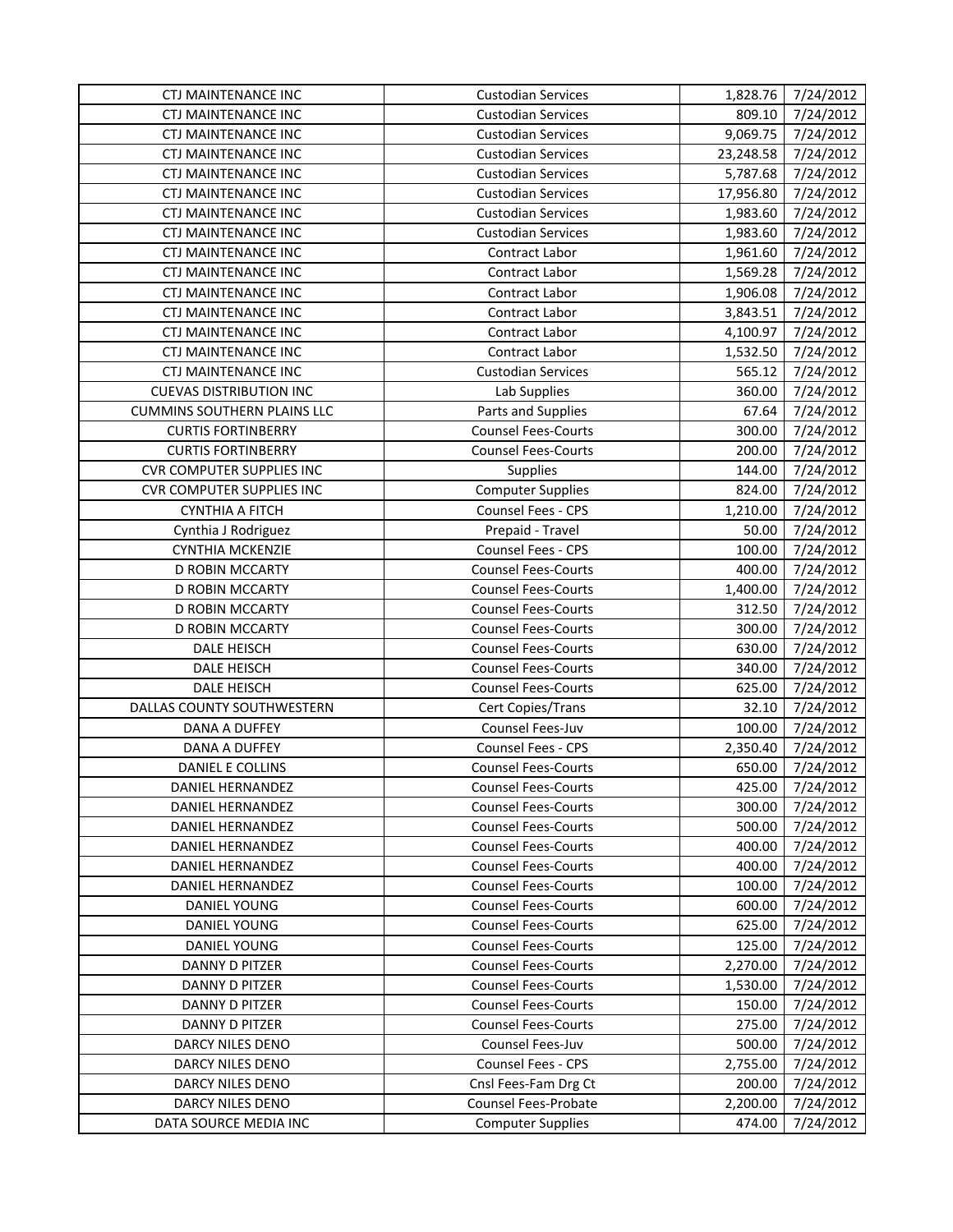| <b>DAVID BAYS</b>                | <b>Counsel Fees-Courts</b>  | 550.00    | 7/24/2012 |
|----------------------------------|-----------------------------|-----------|-----------|
| <b>DAVID BAYS</b>                | <b>Counsel Fees-Courts</b>  | 125.00    | 7/24/2012 |
| DAVID LAGAT                      | Rent Sub to L'Iords         | 636.00    | 7/24/2012 |
| David M Franco                   | Transportation              | 16.27     | 7/24/2012 |
| DAVID MARLOW                     | Investigative               | 122.50    | 7/24/2012 |
| DAVID PALMER                     | <b>Counsel Fees-Courts</b>  | 1,000.00  | 7/24/2012 |
| <b>DAVID PALMER</b>              | <b>Counsel Fees-Courts</b>  | 100.00    | 7/24/2012 |
| DAVID PEARSON, IV                | <b>Counsel Fees-Courts</b>  | 850.00    | 7/24/2012 |
| DAVID PEARSON, IV                | <b>Counsel Fees-Courts</b>  | 412.50    | 7/24/2012 |
| DAVID RICHARDS                   | <b>Counsel Fees-Courts</b>  | 650.00    | 7/24/2012 |
| <b>DAVID RICHARDS</b>            | <b>Counsel Fees-Courts</b>  | 1,100.00  | 7/24/2012 |
| <b>DAVID RICHARDS</b>            | <b>Counsel Fees-Courts</b>  | 450.00    | 7/24/2012 |
| <b>DAVID RICHARDS</b>            | <b>Counsel Fees-Courts</b>  | 1,200.00  | 7/24/2012 |
| <b>DAVID RICHARDS</b>            | <b>Counsel Fees-Courts</b>  | 800.00    | 7/24/2012 |
| DAY RESOURCE CENTER FOR THE      | <b>Subrecipient Service</b> | 10,408.00 | 7/24/2012 |
| DBC FAMILY LAW                   | Counsel Fees-Juv            | 125.00    | 7/24/2012 |
| <b>DBC FAMILY LAW</b>            | Cnsl Fees-Fam Drg Ct        | 200.00    | 7/24/2012 |
| DCS INFORMATION SYSTEMS          | Subscriptions               | 90.00     | 7/24/2012 |
| <b>DEAN SWANDA</b>               | Counsel Fees-Juv            | 300.00    | 7/24/2012 |
| <b>DEAN SWANDA</b>               | Counsel Fees - CPS          | 1,810.00  | 7/24/2012 |
| <b>DEBBIE EDWARDS</b>            | Reporter's Records          | 7,377.00  | 7/24/2012 |
| <b>DEBORAH L ROBERTS</b>         | Clothing                    | 125.00    | 7/24/2012 |
| DEEDRA CLINKSCALE                | Clothing                    | 725.00    | 7/24/2012 |
| DELTA DENTAL INSURANCE COMPANY   | Dental Admin                | 3,932.16  | 7/24/2012 |
| DELTA DENTAL INSURANCE COMPANY   | Dental Admin                | 898.56    | 7/24/2012 |
| <b>DENNIS R HILL</b>             | <b>Professional Service</b> | 1,525.00  | 7/24/2012 |
| <b>DEREK BROWN</b>               | <b>Counsel Fees-Courts</b>  | 100.00    | 7/24/2012 |
| <b>DERRICK M JONES</b>           | <b>Professional Service</b> | 3,000.00  | 7/24/2012 |
| <b>DESERT SG LLC</b>             | Rental Assistance           | 938.00    | 7/24/2012 |
| DIAGNOSTIC HYBRIDS, INC.         | Lab Supplies                | 390.71    | 7/24/2012 |
| DIAGNOSTIC HYBRIDS, INC.         | Lab Supplies                | 422.72    | 7/24/2012 |
| DIDRAIL JENNINGS                 | Rent Sub to L'Iords         | 422.00    | 7/24/2012 |
| <b>DIEM TECHNOLOGIES</b>         | Software Maintenance        | 12,311.80 | 7/24/2012 |
| DIRECT ENERGY LP                 | <b>Utility Assistance</b>   | 281.33    | 7/24/2012 |
| <b>DIRECT ENERGY LP</b>          | <b>Utility Assistance</b>   | 107.44    | 7/24/2012 |
| DIRECT ENERGY LP                 | <b>Utility Assistance</b>   | 1,467.57  | 7/24/2012 |
| DIRECT ENERGY LP                 | <b>Utility Allowance</b>    | 280.00    | 7/24/2012 |
| <b>DIRECTV INC</b>               | Subscriptions               | 88.24     | 7/24/2012 |
| DIVERSIFIED POWER SYSTEMS INC    | <b>Building Maintenance</b> | 5,400.00  | 7/24/2012 |
| DOLORES STEWART & ASSOCIATES INC | <b>Professional Service</b> | 1,403.36  | 7/24/2012 |
| DOLORES STEWART & ASSOCIATES INC | <b>Professional Service</b> | 2,148.89  | 7/24/2012 |
| DOLORES STEWART & ASSOCIATES INC | <b>Professional Service</b> | 1,052.52  | 7/24/2012 |
| DOMINIC A BAUMAN                 | <b>Counsel Fees-Courts</b>  | 400.00    | 7/24/2012 |
| DOMINIC A BAUMAN                 | <b>Counsel Fees-Courts</b>  | 150.00    | 7/24/2012 |
| DOMINIC A BAUMAN                 | <b>Counsel Fees-Courts</b>  | 400.00    | 7/24/2012 |
| DOMINO'S PIZZA                   | <b>Jury Costs</b>           | 79.92     | 7/24/2012 |
| <b>DON DAVIDSON</b>              | Cnsl Fees-Crim Appls        | 2,932.50  | 7/24/2012 |
| <b>DON DAVIDSON</b>              | Crim Appeal-OthrCost        | 179.56    | 7/24/2012 |
| <b>DON GANDY</b>                 | <b>Counsel Fees-Courts</b>  | 1,700.00  | 7/24/2012 |
| <b>DON GANDY</b>                 | <b>Counsel Fees-Courts</b>  | 425.00    | 7/24/2012 |
| <b>DON GANDY</b>                 | <b>Counsel Fees-Courts</b>  | 550.00    | 7/24/2012 |
| DON M DAWES                      | <b>Counsel Fees-Courts</b>  | 350.00    | 7/24/2012 |
| DON M DAWES                      | <b>Counsel Fees-Courts</b>  | 300.00    | 7/24/2012 |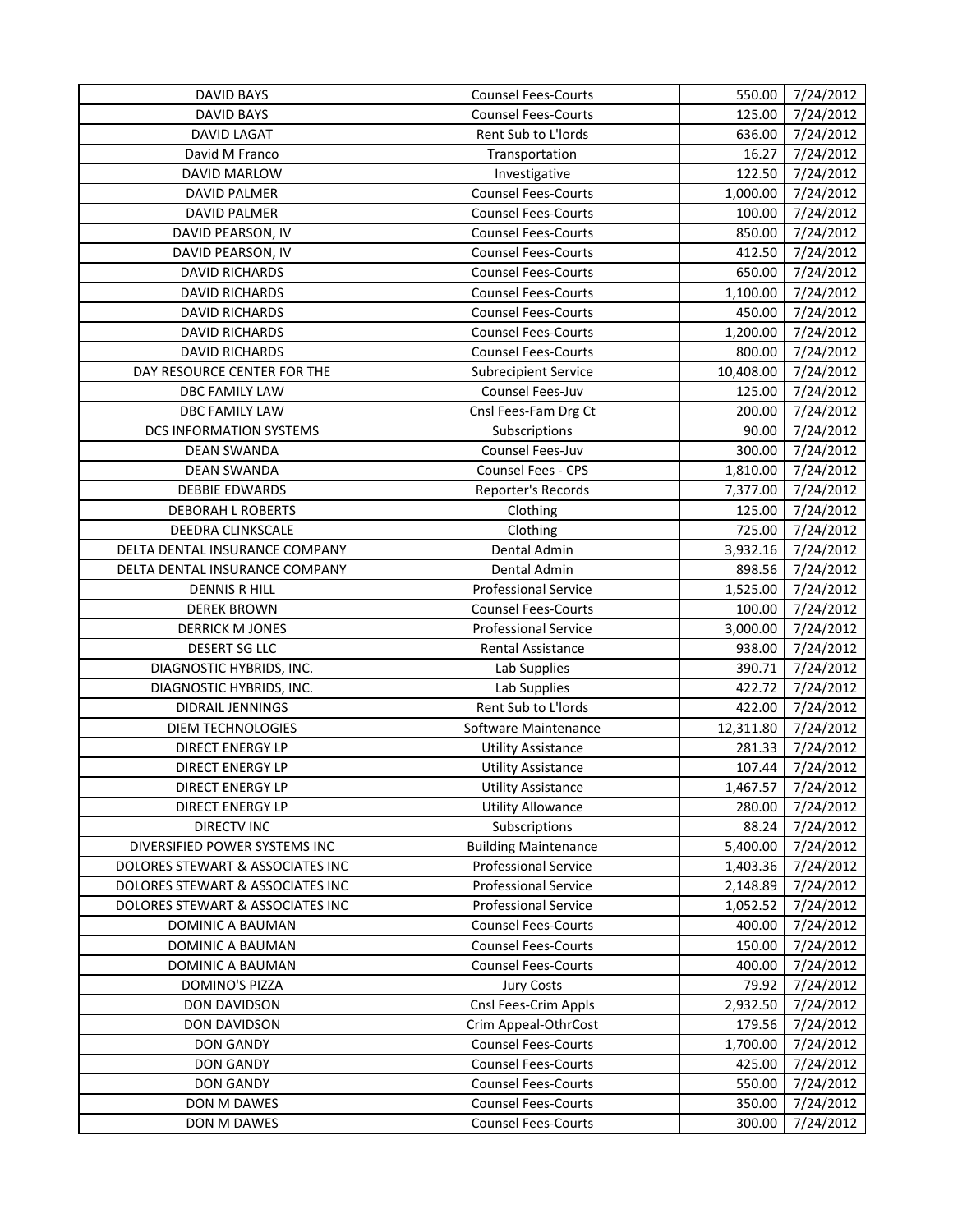| Counsel Fees - CPS<br>DON M DAWES<br>775.00<br>DOUBLE EAGLE MECHANICAL SERVICE<br><b>Building Maintenance</b><br>111.36<br>DOUBLE EAGLE MECHANICAL SERVICE<br>367.58<br><b>Building Maintenance</b> | 7/24/2012<br>7/24/2012<br>7/24/2012 |
|-----------------------------------------------------------------------------------------------------------------------------------------------------------------------------------------------------|-------------------------------------|
|                                                                                                                                                                                                     |                                     |
|                                                                                                                                                                                                     |                                     |
|                                                                                                                                                                                                     |                                     |
| DOUBLE EAGLE MECHANICAL SERVICE<br>3,155.20<br>7/24/2012<br>A/C Maint Contract                                                                                                                      |                                     |
| DOUBLE EAGLE MECHANICAL SERVICE<br>A/C Maint Contract<br>641.65                                                                                                                                     | 7/24/2012                           |
| 184.80<br>DOUBLE EAGLE MECHANICAL SERVICE<br>A/C Maint Contract                                                                                                                                     | 7/24/2012                           |
| DOUBLE EAGLE MECHANICAL SERVICE<br><b>Building Maintenance</b><br>180.00                                                                                                                            | 7/24/2012                           |
| 108.00<br>DOUBLE EAGLE MECHANICAL SERVICE<br><b>Building Maintenance</b>                                                                                                                            | 7/24/2012                           |
| DOUBLE EAGLE MECHANICAL SERVICE<br><b>Building Maintenance</b><br>835.85                                                                                                                            | 7/24/2012                           |
| DOUBLE EAGLE MECHANICAL SERVICE<br>A/C Maint Contract<br>601.80                                                                                                                                     | 7/24/2012                           |
| <b>Professional Service</b><br>2,054.46<br><b>DOUGLAS H PENLAND</b>                                                                                                                                 | 7/24/2012                           |
| <b>DOUGLASS DISTRIBUTING</b><br>41,924.56<br>Gasoline Inventory                                                                                                                                     | 7/24/2012                           |
| <b>DOUGLASS DISTRIBUTING</b><br>47,123.96<br>Gasoline Inventory                                                                                                                                     | 7/24/2012                           |
| DRAKE COMMUNICATIONS INC<br><b>Equipment Maint</b><br>145.00                                                                                                                                        | 7/24/2012                           |
| DRAKE COMMUNICATIONS INC<br>145.00<br>Telephone-Basic                                                                                                                                               | 7/24/2012                           |
| <b>Counsel Fees-Courts</b><br>DRAKE DUNNAVENT PC<br>200.00                                                                                                                                          | 7/24/2012                           |
| <b>Counsel Fees-Courts</b><br>375.00<br>DRAKE DUNNAVENT PC                                                                                                                                          | 7/24/2012                           |
| DREW & ROGERS INC<br>Printing-Publication<br>2,975.00                                                                                                                                               | 7/24/2012                           |
| 956.25<br>DREW & ROGERS INC<br>Printing-Publication                                                                                                                                                 | 7/24/2012                           |
| Printing-Publication<br>DREW & ROGERS INC<br>318.75                                                                                                                                                 | 7/24/2012                           |
| DSCI INC and<br>Rehab/Preserve Act<br>1,650.00                                                                                                                                                      | 7/24/2012                           |
| <b>DSCI INC and</b><br>Rehab/Preserve Act<br>25,425.00                                                                                                                                              | 7/24/2012                           |
| DURHAM SCHOOL SERVICES LP<br>Transportation<br>10,683.84                                                                                                                                            | 7/24/2012                           |
| Counsel Fees-Juv<br>DURKIN LAW OFFICES PC<br>100.00                                                                                                                                                 | 7/24/2012                           |
| Counsel Fees-Juv<br>DURKIN LAW OFFICES PC<br>100.00                                                                                                                                                 | 7/24/2012                           |
| <b>DWAYNE ROTEN</b><br><b>Professional Service</b><br>2,881.00                                                                                                                                      | 7/24/2012                           |
| DYNA TEN CORPORATION<br>A/C Maint Contract<br>1,415.81                                                                                                                                              | 7/24/2012                           |
| 410.00<br>DYNA TEN CORPORATION<br>A/C Maint Contract                                                                                                                                                | 7/24/2012                           |
| 769.38<br>DYNA TEN CORPORATION<br>A/C Maint Contract                                                                                                                                                | 7/24/2012                           |
| <b>Bail Bond Surety Fee</b><br>13.50<br>E B NANCE                                                                                                                                                   | 7/24/2012                           |
| E B NANCE<br><b>Bail Bond Surety Fee</b><br>1.50                                                                                                                                                    | 7/24/2012                           |
| 490.40<br>EAGLE MOUNTAIN VETERINARY CLINIC<br><b>Estray Livestock</b>                                                                                                                               | 7/24/2012                           |
| <b>EAGLE TRANSMISSION INC</b><br>Central Garage Inv<br>387.00                                                                                                                                       | 7/24/2012                           |
| Education<br>EAN HOLDINGS LLC<br>86.47                                                                                                                                                              | 7/24/2012                           |
| EAN HOLDINGS LLC<br>Travel<br>271.30                                                                                                                                                                | 7/24/2012                           |
| 100.00<br><b>EARL E BATES JR</b><br><b>Counsel Fees-Courts</b>                                                                                                                                      | 7/24/2012                           |
| 496.00<br><b>EASTERN LAB SERVICES</b><br>Lab Supplies                                                                                                                                               | 7/24/2012                           |
| <b>EBSCO INDUSTRIES INC</b><br>Law Books<br>77.04                                                                                                                                                   | 7/24/2012                           |
| 225.00<br><b>EDNA BLAKE MOORE</b><br>Clothing                                                                                                                                                       | 7/24/2012                           |
| <b>Counsel Fees-Courts</b><br>400.00<br><b>EDWARD G JONES</b>                                                                                                                                       | 7/24/2012                           |
| <b>Counsel Fees-Courts</b><br><b>EDWARD G JONES</b><br>250.00                                                                                                                                       | 7/24/2012                           |
| <b>EDWARD G JONES</b><br><b>Counsel Fees-Courts</b><br>150.00                                                                                                                                       | 7/24/2012                           |
| <b>EDWIN G STEPHENS</b><br>Reporter's Records<br>1,620.00                                                                                                                                           | 7/24/2012                           |
| <b>Counsel Fees-Courts</b><br>495.00<br><b>EDWIN YOUNGBLOOD</b>                                                                                                                                     | 7/24/2012                           |
| <b>Counsel Fees-Courts</b><br><b>EDWIN YOUNGBLOOD</b><br>975.00                                                                                                                                     | 7/24/2012                           |
| <b>EDWIN YOUNGBLOOD</b><br><b>Counsel Fees-Courts</b><br>250.00                                                                                                                                     | 7/24/2012                           |
| <b>EDWIN YOUNGBLOOD</b><br><b>Counsel Fees-Courts</b><br>175.00                                                                                                                                     | 7/24/2012                           |
| <b>EDWIN YOUNGBLOOD</b><br>317.50<br><b>Counsel Fees-Juv</b>                                                                                                                                        | 7/24/2012                           |
| EDWIN YOUNGBLOOD<br>Cnsl Fees-Juv Det&Tr<br>100.00                                                                                                                                                  | 7/24/2012                           |
| ELEMENTS OF ARCHITECTURE INC<br><b>Professional Service</b><br>764.00                                                                                                                               | 7/24/2012                           |
| <b>Professional Service</b><br><b>ELIZABETH CORTRIGHT</b><br>262.50                                                                                                                                 | 7/24/2012                           |
| Counsel Fees - CPS<br>ELKE L DANIEL<br>812.15                                                                                                                                                       | 7/24/2012                           |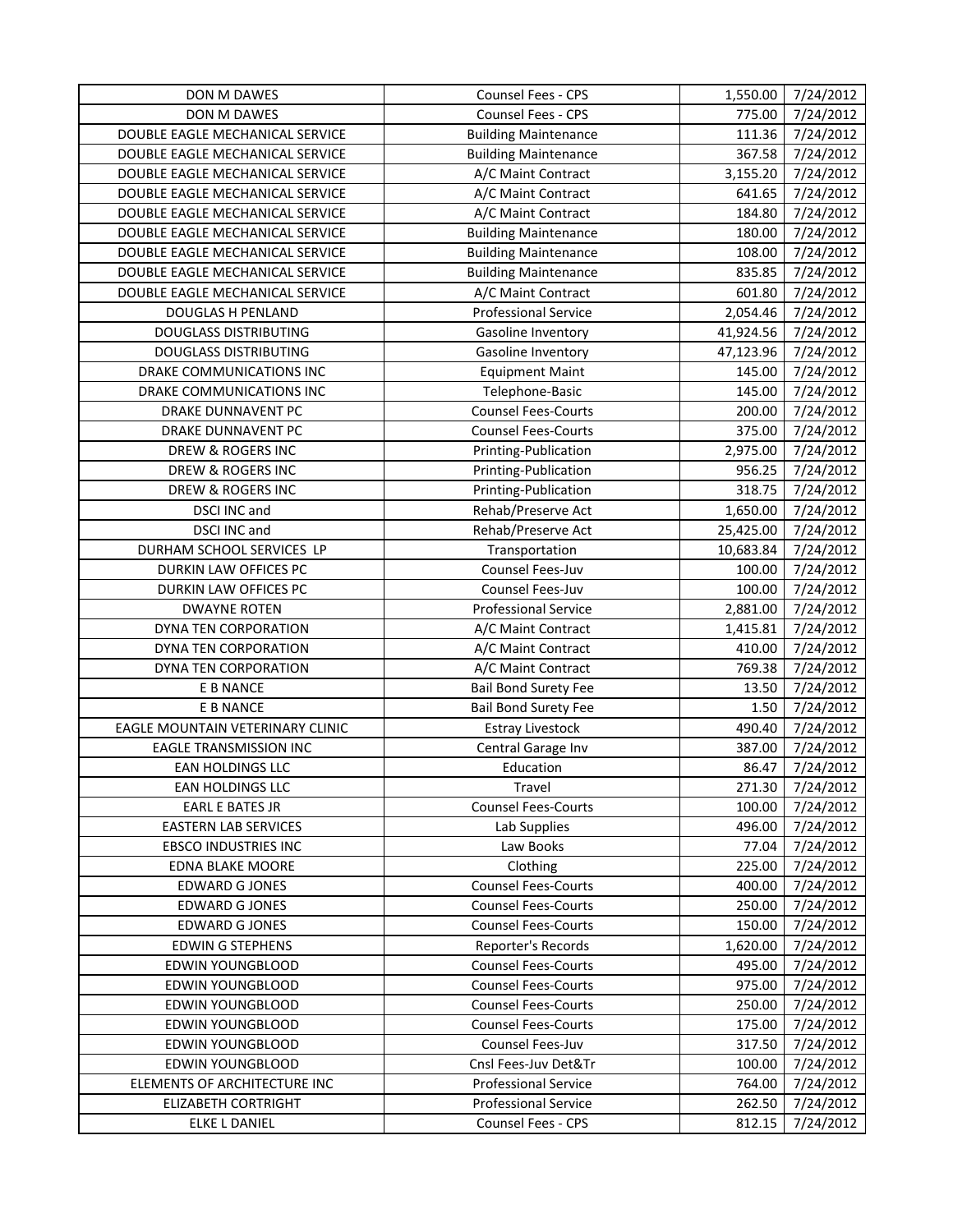| <b>ELLIOT KIRK</b>           | Clothing                    | 125.00   | 7/24/2012             |
|------------------------------|-----------------------------|----------|-----------------------|
| <b>ELOY SEPULVEDA</b>        | <b>Counsel Fees-Courts</b>  | 4,965.00 | 7/24/2012             |
| ELOY SEPULVEDA               | <b>Counsel Fees-Courts</b>  | 250.00   | 7/24/2012             |
| ELOY SEPULVEDA               | <b>Counsel Fees-Courts</b>  | 450.00   | $\frac{1}{7}/24/2012$ |
| ELOY SEPULVEDA               | <b>Counsel Fees-Courts</b>  | 500.00   | 7/24/2012             |
| <b>ELOY SEPULVEDA</b>        | <b>Counsel Fees-Courts</b>  | 2,000.00 | 7/24/2012             |
| ELOY SEPULVEDA               | <b>Counsel Fees-Courts</b>  | 400.00   | 7/24/2012             |
| ELOY SEPULVEDA               | <b>Counsel Fees-Courts</b>  | 300.00   | 7/24/2012             |
| ELOY SEPULVEDA               | <b>Counsel Fees-Courts</b>  | 100.00   | 7/24/2012             |
| EMC INTEGRATED SYSTEMS GROUP | <b>Equipment Maint</b>      | 3,540.25 | 7/24/2012             |
| EMC INTEGRATED SYSTEMS GROUP | <b>Building Maintenance</b> | 185.63   | 7/24/2012             |
| <b>EMERALD TRAILS LLC</b>    | Rent Sub to L'Iords         | 804.00   | 7/24/2012             |
| <b>EMMANUELL BIRDOW</b>      | Clothing                    | 183.17   | 7/24/2012             |
| <b>EMPIRE PAPER</b>          | Kitchen Supplies            | 149.60   | 7/24/2012             |
| <b>EMPIRE PAPER</b>          | <b>Custodian Supplies</b>   | 676.90   | 7/24/2012             |
| <b>EMPIRE PAPER</b>          | <b>Custodian Supplies</b>   | 967.00   | 7/24/2012             |
| <b>EMPIRE PAPER</b>          | <b>Custodian Supplies</b>   | 145.05   | 7/24/2012             |
| <b>ENTRUST ENERGY INC</b>    | <b>Utility Assistance</b>   | 165.36   | 7/24/2012             |
| <b>ENVIROMATIC SERVICES</b>  | A/C Maint Contract          | 2,029.71 | 7/24/2012             |
| <b>ENVIROMATIC SYSTEMS</b>   | <b>Building Maintenance</b> | 3,972.37 | 7/24/2012             |
| <b>ENVIROMATIC SYSTEMS</b>   | <b>Building Maintenance</b> | 755.90   | 7/24/2012             |
| ER INVESTIGATIVE NETWORK     | Investigative               | 257.50   | 7/24/2012             |
| ER INVESTIGATIVE NETWORK     | Investigative               | 94.50    | 7/24/2012             |
| ERI CONSULTING INC           | <b>Building Maintenance</b> | 670.00   | 7/24/2012             |
| <b>ERIC CUMMINGS</b>         | <b>Counsel Fees-Courts</b>  | 100.00   | 7/24/2012             |
| <b>ERIC CUMMINGS</b>         | <b>Counsel Fees-Courts</b>  | 620.00   | 7/24/2012             |
| <b>ERIC CUMMINGS</b>         | <b>Counsel Fees-Courts</b>  | 150.00   | 7/24/2012             |
| <b>ERIC CUMMINGS</b>         | <b>Counsel Fees-Courts</b>  | 245.00   | 7/24/2012             |
| <b>EVCO PARTNERS LP</b>      | Supplies                    | 44.80    | 7/24/2012             |
| <b>EVCO PARTNERS LP</b>      | Supplies                    | 556.74   | 7/24/2012             |
| <b>EVCO PARTNERS LP</b>      | Supplies                    | 70.62    | 7/24/2012             |
| <b>EVCO PARTNERS LP</b>      | Supplies                    | 38.07    | 7/24/2012             |
| <b>EVCO PARTNERS LP</b>      | Supplies                    | 44.39    | 7/24/2012             |
| <b>EVCO PARTNERS LP</b>      | <b>Supplies</b>             | 44.39    | 7/24/2012             |
| <b>EVCO PARTNERS LP</b>      | <b>Computer Supplies</b>    | 59.28    | 7/24/2012             |
| <b>EVCO PARTNERS LP</b>      | <b>Custodian Supplies</b>   | 62.20    | 7/24/2012             |
| <b>EVCO PARTNERS LP</b>      | <b>Custodian Supplies</b>   | 24.00    | 7/24/2012             |
| <b>EVCO PARTNERS LP</b>      | <b>Support Serv Supply</b>  | 274.57   | 7/24/2012             |
| <b>EVCO PARTNERS LP</b>      | Safety/Tact Supplies        | 52.39    | 7/24/2012             |
| <b>EVCO PARTNERS LP</b>      | <b>Equipment Maint</b>      | 73.38    | 7/24/2012             |
| <b>EVCO PARTNERS LP</b>      | <b>Building Maintenance</b> | 384.55   | 7/24/2012             |
| <b>EVCO PARTNERS LP</b>      | <b>Building Maintenance</b> | 40.52    | 7/24/2012             |
| <b>EVCO PARTNERS LP</b>      | <b>Building Maintenance</b> | 1,493.88 | 7/24/2012             |
| <b>EVCO PARTNERS LP</b>      | <b>Building Maintenance</b> | 593.52   | 7/24/2012             |
| <b>EVCO PARTNERS LP</b>      | <b>Building Maintenance</b> | 596.64   | 7/24/2012             |
| <b>EVCO PARTNERS LP</b>      | A/C Maint Contract          | 1,838.06 | 7/24/2012             |
| <b>EVCO PARTNERS LP</b>      | <b>Supplies</b>             | 41.81    | 7/24/2012             |
| <b>EVCO PARTNERS LP</b>      | Parts and Supplies          | 164.46   | 7/24/2012             |
| <b>EVCO PARTNERS LP</b>      | Parts and Supplies          | 328.08   | 7/24/2012             |
| <b>EVCO PARTNERS LP</b>      | Parts and Supplies          | 164.04   | 7/24/2012             |
| <b>EVCO PARTNERS LP</b>      | Parts and Supplies          | 60.36    | 7/24/2012             |
| <b>EVCO PARTNERS LP</b>      | Parts and Supplies          | 149.69   | 7/24/2012             |
| <b>EVCO PARTNERS LP</b>      | Parts and Supplies          | 124.60   | 7/24/2012             |
|                              |                             |          |                       |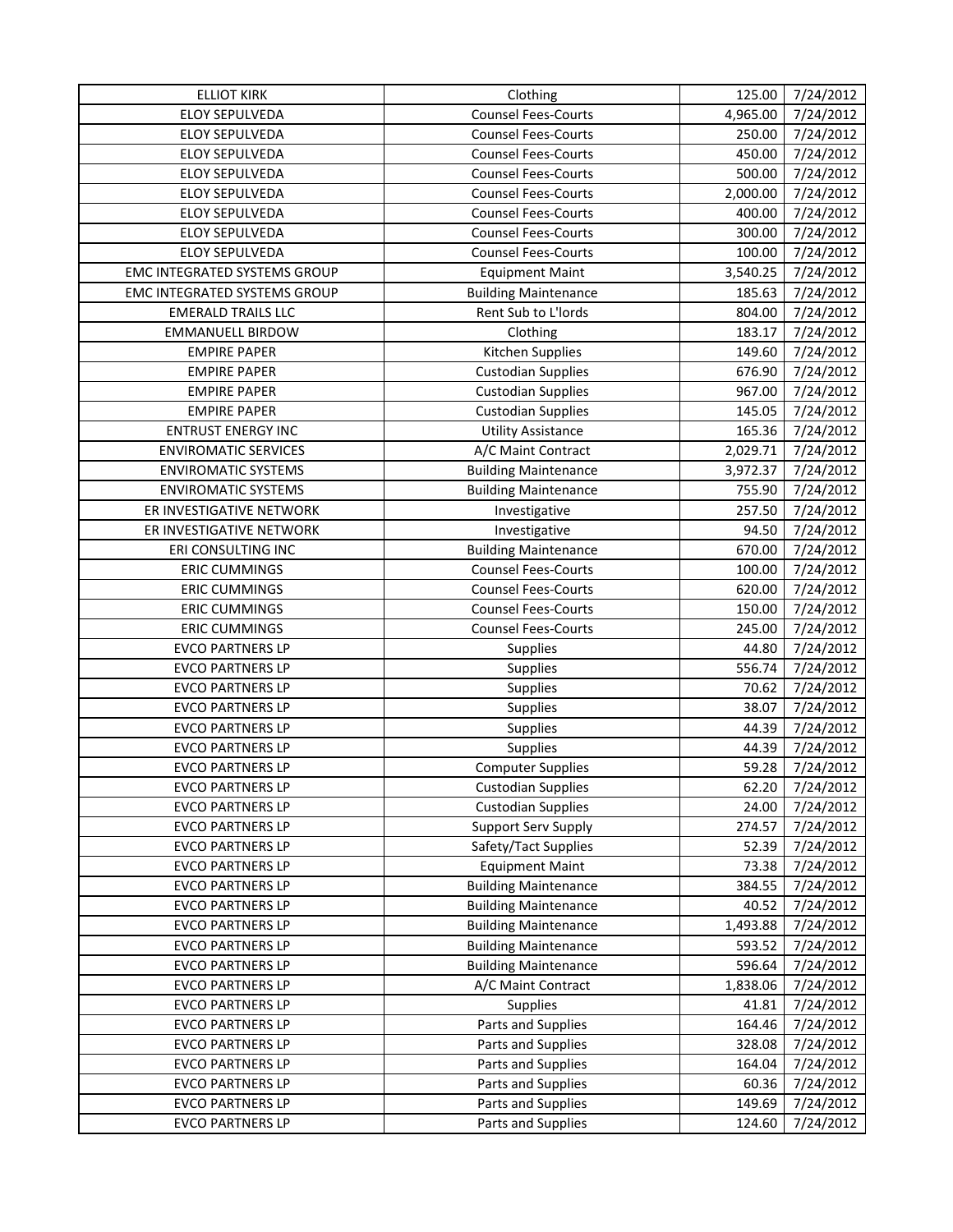| <b>Custodian Supplies</b><br><b>EVCO PARTNERS LP</b><br>213.84<br>7/24/2012<br><b>EVCO PARTNERS LP</b><br>80.54<br>7/24/2012<br><b>Building Maintenance</b><br>372.24<br>7/24/2012<br><b>EVCO PARTNERS LP</b><br><b>Building Maintenance</b><br><b>EVCO PARTNERS LP</b><br>448.11<br>7/24/2012<br><b>Building Maintenance</b><br>7/24/2012<br><b>EVCO PARTNERS LP</b><br>A/C Maint Contract<br>938.01<br><b>EVCO PARTNERS LP</b><br>7/24/2012<br><b>Supplies</b><br>172.96<br><b>EVCO PARTNERS LP</b><br>Supplies<br>44.80<br>7/24/2012<br><b>Residential Servc</b><br>EVERY DAY LIFE RTC<br>12,442.50<br>7/24/2012<br>7/24/2012<br><b>EVRIDGE TRACTOR INC</b><br>Parts and Supplies<br>976.50<br><b>EXECUTIVE FORMS &amp; SUPPLIES</b><br>2,175.00<br>7/24/2012<br>Health Promo Pgrm<br>7/24/2012<br>EZ ELECTRICAL CONTRACTORS LLC<br>80.00<br><b>Building Maintenance</b><br>EZ ELECTRICAL CONTRACTORS LLC<br>72.64<br>7/24/2012<br><b>Building Maintenance</b><br>EZ ELECTRICAL CONTRACTORS LLC<br>7/24/2012<br><b>Building Maintenance</b><br>125.30<br><b>Building Maintenance</b><br>248.90<br>7/24/2012<br>EZ ELECTRICAL CONTRACTORS LLC<br>83.45<br>7/24/2012<br>EZ ELECTRICAL CONTRACTORS LLC<br><b>Building Maintenance</b><br>F B MCINTIRE EQUIPMENT CO<br><b>Equipment Rentals</b><br>1,598.00<br>7/24/2012<br>Counsel Fees - CPS<br>F STEVEN MCCLURE AND ASSOCIATES PLL<br>500.00<br>7/24/2012<br>335.86<br>7/24/2012<br>FAIRWAY SUPPLY INC<br><b>Building Maintenance</b><br>FAIRWAY SUPPLY INC<br>694.20<br>7/24/2012<br><b>Building Maintenance</b><br>FAIRWAY SUPPLY INC<br>707.84<br>7/24/2012<br><b>Supplies</b><br>FAMILY DOLLAR #6359<br>7/24/2012<br>Food/Hygiene Assist<br>20.00<br>FAMILY DOLLAR #3641<br>43.99<br>7/24/2012<br>Food/Hygiene Assist<br>FAMILY DOLLAR #3660<br>Food/Hygiene Assist<br>205.00<br>7/24/2012<br>FAMILY DOLLAR #4038<br>Food/Hygiene Assist<br>20.00<br>7/24/2012<br>Food/Hygiene Assist<br>FAMILY DOLLAR #4688<br>40.00<br>7/24/2012<br>FAMILY DOLLAR #5480<br>Food/Hygiene Assist<br>20.00<br>7/24/2012<br>119.49<br>7/24/2012<br>FAMILY DOLLAR #5504<br>Food/Hygiene Assist<br>7/24/2012<br>FAMILY DOLLAR #6089<br>Food/Hygiene Assist<br>219.26<br>FAMILY DOLLAR #6468<br>Food/Hygiene Assist<br>20.00<br>7/24/2012<br>Food/Hygiene Assist<br>7/24/2012<br>FAMILY DOLLAR #6608<br>175.00<br>FAMILY DOLLAR #6634<br>Food/Hygiene Assist<br>55.00<br>7/24/2012<br>7/24/2012<br>FAMILY DOLLAR #8033<br>Food/Hygiene Assist<br>69.42<br>Food/Hygiene Assist<br>278.62<br>7/24/2012<br><b>FAMILY DOLLAR STORE</b><br>Food/Hygiene Assist<br>7/24/2012<br>FAMILY DOLLAR STORE #2416<br>77.00<br><b>FAMILY DOLLAR STORES</b><br>Food/Hygiene Assist<br>237.73<br>7/24/2012<br>548.00<br>7/24/2012<br>FARMER & ASSOCIATES, INC.<br><b>Professional Service</b><br><b>FARMERS MARKET</b><br>878.76<br>7/24/2012<br>Food<br>7/24/2012<br><b>FEDEX</b><br>36.82<br>Postage<br>25.59<br>7/24/2012<br><b>FEDEX</b><br>Postage<br><b>FEDEX</b><br>539.83<br>7/24/2012<br>Postage<br><b>FEDEX</b><br>7/24/2012<br>25.59<br>Postage<br><b>FEDEX</b><br>98.06<br>7/24/2012<br>Postage<br>FELIPE O CALZADA<br><b>Counsel Fees-Courts</b><br>400.00<br>7/24/2012<br><b>Counsel Fees-Courts</b><br>300.00<br>7/24/2012<br>FELIPE O CALZADA<br>FELIPE O CALZADA<br>Counsel Fees-Juv<br>7/24/2012<br>100.00<br>Counsel Fees - CPS<br>7/24/2012<br>FELIPE O CALZADA<br>100.00<br>FELIPE O CALZADA<br>Cnsl Fees-Juv Det&Tr<br>400.00<br>7/24/2012<br><b>FELISA LACY</b><br><b>Relative Assistance</b><br>300.00<br>7/24/2012<br>FIESTA #46<br>Food/Hygiene Assist<br>7/24/2012<br>15.00<br>Food/Hygiene Assist<br>FIESTA MART #60<br>15.00<br>7/24/2012<br>Food/Hygiene Assist<br>7/24/2012<br>FIESTA MART #61<br>100.00<br>Food/Hygiene Assist<br>7/24/2012<br>FIESTA MART #69<br>59.83 | <b>EVCO PARTNERS LP</b> | Field Equip&Supplies | 137.10 | 7/24/2012 |
|-------------------------------------------------------------------------------------------------------------------------------------------------------------------------------------------------------------------------------------------------------------------------------------------------------------------------------------------------------------------------------------------------------------------------------------------------------------------------------------------------------------------------------------------------------------------------------------------------------------------------------------------------------------------------------------------------------------------------------------------------------------------------------------------------------------------------------------------------------------------------------------------------------------------------------------------------------------------------------------------------------------------------------------------------------------------------------------------------------------------------------------------------------------------------------------------------------------------------------------------------------------------------------------------------------------------------------------------------------------------------------------------------------------------------------------------------------------------------------------------------------------------------------------------------------------------------------------------------------------------------------------------------------------------------------------------------------------------------------------------------------------------------------------------------------------------------------------------------------------------------------------------------------------------------------------------------------------------------------------------------------------------------------------------------------------------------------------------------------------------------------------------------------------------------------------------------------------------------------------------------------------------------------------------------------------------------------------------------------------------------------------------------------------------------------------------------------------------------------------------------------------------------------------------------------------------------------------------------------------------------------------------------------------------------------------------------------------------------------------------------------------------------------------------------------------------------------------------------------------------------------------------------------------------------------------------------------------------------------------------------------------------------------------------------------------------------------------------------------------------------------------------------------------------------------------------------------------------------------------------------------------------------------------------------------------------------------------------------------------------------------------------------------------------------------------------------------------------------------------------------------------------------------------------------------------------------------------------------------------------------------------------------------------------------------------------------------------------------------------------------------------------------------------------------------------------------|-------------------------|----------------------|--------|-----------|
|                                                                                                                                                                                                                                                                                                                                                                                                                                                                                                                                                                                                                                                                                                                                                                                                                                                                                                                                                                                                                                                                                                                                                                                                                                                                                                                                                                                                                                                                                                                                                                                                                                                                                                                                                                                                                                                                                                                                                                                                                                                                                                                                                                                                                                                                                                                                                                                                                                                                                                                                                                                                                                                                                                                                                                                                                                                                                                                                                                                                                                                                                                                                                                                                                                                                                                                                                                                                                                                                                                                                                                                                                                                                                                                                                                                                                         |                         |                      |        |           |
|                                                                                                                                                                                                                                                                                                                                                                                                                                                                                                                                                                                                                                                                                                                                                                                                                                                                                                                                                                                                                                                                                                                                                                                                                                                                                                                                                                                                                                                                                                                                                                                                                                                                                                                                                                                                                                                                                                                                                                                                                                                                                                                                                                                                                                                                                                                                                                                                                                                                                                                                                                                                                                                                                                                                                                                                                                                                                                                                                                                                                                                                                                                                                                                                                                                                                                                                                                                                                                                                                                                                                                                                                                                                                                                                                                                                                         |                         |                      |        |           |
|                                                                                                                                                                                                                                                                                                                                                                                                                                                                                                                                                                                                                                                                                                                                                                                                                                                                                                                                                                                                                                                                                                                                                                                                                                                                                                                                                                                                                                                                                                                                                                                                                                                                                                                                                                                                                                                                                                                                                                                                                                                                                                                                                                                                                                                                                                                                                                                                                                                                                                                                                                                                                                                                                                                                                                                                                                                                                                                                                                                                                                                                                                                                                                                                                                                                                                                                                                                                                                                                                                                                                                                                                                                                                                                                                                                                                         |                         |                      |        |           |
|                                                                                                                                                                                                                                                                                                                                                                                                                                                                                                                                                                                                                                                                                                                                                                                                                                                                                                                                                                                                                                                                                                                                                                                                                                                                                                                                                                                                                                                                                                                                                                                                                                                                                                                                                                                                                                                                                                                                                                                                                                                                                                                                                                                                                                                                                                                                                                                                                                                                                                                                                                                                                                                                                                                                                                                                                                                                                                                                                                                                                                                                                                                                                                                                                                                                                                                                                                                                                                                                                                                                                                                                                                                                                                                                                                                                                         |                         |                      |        |           |
|                                                                                                                                                                                                                                                                                                                                                                                                                                                                                                                                                                                                                                                                                                                                                                                                                                                                                                                                                                                                                                                                                                                                                                                                                                                                                                                                                                                                                                                                                                                                                                                                                                                                                                                                                                                                                                                                                                                                                                                                                                                                                                                                                                                                                                                                                                                                                                                                                                                                                                                                                                                                                                                                                                                                                                                                                                                                                                                                                                                                                                                                                                                                                                                                                                                                                                                                                                                                                                                                                                                                                                                                                                                                                                                                                                                                                         |                         |                      |        |           |
|                                                                                                                                                                                                                                                                                                                                                                                                                                                                                                                                                                                                                                                                                                                                                                                                                                                                                                                                                                                                                                                                                                                                                                                                                                                                                                                                                                                                                                                                                                                                                                                                                                                                                                                                                                                                                                                                                                                                                                                                                                                                                                                                                                                                                                                                                                                                                                                                                                                                                                                                                                                                                                                                                                                                                                                                                                                                                                                                                                                                                                                                                                                                                                                                                                                                                                                                                                                                                                                                                                                                                                                                                                                                                                                                                                                                                         |                         |                      |        |           |
|                                                                                                                                                                                                                                                                                                                                                                                                                                                                                                                                                                                                                                                                                                                                                                                                                                                                                                                                                                                                                                                                                                                                                                                                                                                                                                                                                                                                                                                                                                                                                                                                                                                                                                                                                                                                                                                                                                                                                                                                                                                                                                                                                                                                                                                                                                                                                                                                                                                                                                                                                                                                                                                                                                                                                                                                                                                                                                                                                                                                                                                                                                                                                                                                                                                                                                                                                                                                                                                                                                                                                                                                                                                                                                                                                                                                                         |                         |                      |        |           |
|                                                                                                                                                                                                                                                                                                                                                                                                                                                                                                                                                                                                                                                                                                                                                                                                                                                                                                                                                                                                                                                                                                                                                                                                                                                                                                                                                                                                                                                                                                                                                                                                                                                                                                                                                                                                                                                                                                                                                                                                                                                                                                                                                                                                                                                                                                                                                                                                                                                                                                                                                                                                                                                                                                                                                                                                                                                                                                                                                                                                                                                                                                                                                                                                                                                                                                                                                                                                                                                                                                                                                                                                                                                                                                                                                                                                                         |                         |                      |        |           |
|                                                                                                                                                                                                                                                                                                                                                                                                                                                                                                                                                                                                                                                                                                                                                                                                                                                                                                                                                                                                                                                                                                                                                                                                                                                                                                                                                                                                                                                                                                                                                                                                                                                                                                                                                                                                                                                                                                                                                                                                                                                                                                                                                                                                                                                                                                                                                                                                                                                                                                                                                                                                                                                                                                                                                                                                                                                                                                                                                                                                                                                                                                                                                                                                                                                                                                                                                                                                                                                                                                                                                                                                                                                                                                                                                                                                                         |                         |                      |        |           |
|                                                                                                                                                                                                                                                                                                                                                                                                                                                                                                                                                                                                                                                                                                                                                                                                                                                                                                                                                                                                                                                                                                                                                                                                                                                                                                                                                                                                                                                                                                                                                                                                                                                                                                                                                                                                                                                                                                                                                                                                                                                                                                                                                                                                                                                                                                                                                                                                                                                                                                                                                                                                                                                                                                                                                                                                                                                                                                                                                                                                                                                                                                                                                                                                                                                                                                                                                                                                                                                                                                                                                                                                                                                                                                                                                                                                                         |                         |                      |        |           |
|                                                                                                                                                                                                                                                                                                                                                                                                                                                                                                                                                                                                                                                                                                                                                                                                                                                                                                                                                                                                                                                                                                                                                                                                                                                                                                                                                                                                                                                                                                                                                                                                                                                                                                                                                                                                                                                                                                                                                                                                                                                                                                                                                                                                                                                                                                                                                                                                                                                                                                                                                                                                                                                                                                                                                                                                                                                                                                                                                                                                                                                                                                                                                                                                                                                                                                                                                                                                                                                                                                                                                                                                                                                                                                                                                                                                                         |                         |                      |        |           |
|                                                                                                                                                                                                                                                                                                                                                                                                                                                                                                                                                                                                                                                                                                                                                                                                                                                                                                                                                                                                                                                                                                                                                                                                                                                                                                                                                                                                                                                                                                                                                                                                                                                                                                                                                                                                                                                                                                                                                                                                                                                                                                                                                                                                                                                                                                                                                                                                                                                                                                                                                                                                                                                                                                                                                                                                                                                                                                                                                                                                                                                                                                                                                                                                                                                                                                                                                                                                                                                                                                                                                                                                                                                                                                                                                                                                                         |                         |                      |        |           |
|                                                                                                                                                                                                                                                                                                                                                                                                                                                                                                                                                                                                                                                                                                                                                                                                                                                                                                                                                                                                                                                                                                                                                                                                                                                                                                                                                                                                                                                                                                                                                                                                                                                                                                                                                                                                                                                                                                                                                                                                                                                                                                                                                                                                                                                                                                                                                                                                                                                                                                                                                                                                                                                                                                                                                                                                                                                                                                                                                                                                                                                                                                                                                                                                                                                                                                                                                                                                                                                                                                                                                                                                                                                                                                                                                                                                                         |                         |                      |        |           |
|                                                                                                                                                                                                                                                                                                                                                                                                                                                                                                                                                                                                                                                                                                                                                                                                                                                                                                                                                                                                                                                                                                                                                                                                                                                                                                                                                                                                                                                                                                                                                                                                                                                                                                                                                                                                                                                                                                                                                                                                                                                                                                                                                                                                                                                                                                                                                                                                                                                                                                                                                                                                                                                                                                                                                                                                                                                                                                                                                                                                                                                                                                                                                                                                                                                                                                                                                                                                                                                                                                                                                                                                                                                                                                                                                                                                                         |                         |                      |        |           |
|                                                                                                                                                                                                                                                                                                                                                                                                                                                                                                                                                                                                                                                                                                                                                                                                                                                                                                                                                                                                                                                                                                                                                                                                                                                                                                                                                                                                                                                                                                                                                                                                                                                                                                                                                                                                                                                                                                                                                                                                                                                                                                                                                                                                                                                                                                                                                                                                                                                                                                                                                                                                                                                                                                                                                                                                                                                                                                                                                                                                                                                                                                                                                                                                                                                                                                                                                                                                                                                                                                                                                                                                                                                                                                                                                                                                                         |                         |                      |        |           |
|                                                                                                                                                                                                                                                                                                                                                                                                                                                                                                                                                                                                                                                                                                                                                                                                                                                                                                                                                                                                                                                                                                                                                                                                                                                                                                                                                                                                                                                                                                                                                                                                                                                                                                                                                                                                                                                                                                                                                                                                                                                                                                                                                                                                                                                                                                                                                                                                                                                                                                                                                                                                                                                                                                                                                                                                                                                                                                                                                                                                                                                                                                                                                                                                                                                                                                                                                                                                                                                                                                                                                                                                                                                                                                                                                                                                                         |                         |                      |        |           |
|                                                                                                                                                                                                                                                                                                                                                                                                                                                                                                                                                                                                                                                                                                                                                                                                                                                                                                                                                                                                                                                                                                                                                                                                                                                                                                                                                                                                                                                                                                                                                                                                                                                                                                                                                                                                                                                                                                                                                                                                                                                                                                                                                                                                                                                                                                                                                                                                                                                                                                                                                                                                                                                                                                                                                                                                                                                                                                                                                                                                                                                                                                                                                                                                                                                                                                                                                                                                                                                                                                                                                                                                                                                                                                                                                                                                                         |                         |                      |        |           |
|                                                                                                                                                                                                                                                                                                                                                                                                                                                                                                                                                                                                                                                                                                                                                                                                                                                                                                                                                                                                                                                                                                                                                                                                                                                                                                                                                                                                                                                                                                                                                                                                                                                                                                                                                                                                                                                                                                                                                                                                                                                                                                                                                                                                                                                                                                                                                                                                                                                                                                                                                                                                                                                                                                                                                                                                                                                                                                                                                                                                                                                                                                                                                                                                                                                                                                                                                                                                                                                                                                                                                                                                                                                                                                                                                                                                                         |                         |                      |        |           |
|                                                                                                                                                                                                                                                                                                                                                                                                                                                                                                                                                                                                                                                                                                                                                                                                                                                                                                                                                                                                                                                                                                                                                                                                                                                                                                                                                                                                                                                                                                                                                                                                                                                                                                                                                                                                                                                                                                                                                                                                                                                                                                                                                                                                                                                                                                                                                                                                                                                                                                                                                                                                                                                                                                                                                                                                                                                                                                                                                                                                                                                                                                                                                                                                                                                                                                                                                                                                                                                                                                                                                                                                                                                                                                                                                                                                                         |                         |                      |        |           |
|                                                                                                                                                                                                                                                                                                                                                                                                                                                                                                                                                                                                                                                                                                                                                                                                                                                                                                                                                                                                                                                                                                                                                                                                                                                                                                                                                                                                                                                                                                                                                                                                                                                                                                                                                                                                                                                                                                                                                                                                                                                                                                                                                                                                                                                                                                                                                                                                                                                                                                                                                                                                                                                                                                                                                                                                                                                                                                                                                                                                                                                                                                                                                                                                                                                                                                                                                                                                                                                                                                                                                                                                                                                                                                                                                                                                                         |                         |                      |        |           |
|                                                                                                                                                                                                                                                                                                                                                                                                                                                                                                                                                                                                                                                                                                                                                                                                                                                                                                                                                                                                                                                                                                                                                                                                                                                                                                                                                                                                                                                                                                                                                                                                                                                                                                                                                                                                                                                                                                                                                                                                                                                                                                                                                                                                                                                                                                                                                                                                                                                                                                                                                                                                                                                                                                                                                                                                                                                                                                                                                                                                                                                                                                                                                                                                                                                                                                                                                                                                                                                                                                                                                                                                                                                                                                                                                                                                                         |                         |                      |        |           |
|                                                                                                                                                                                                                                                                                                                                                                                                                                                                                                                                                                                                                                                                                                                                                                                                                                                                                                                                                                                                                                                                                                                                                                                                                                                                                                                                                                                                                                                                                                                                                                                                                                                                                                                                                                                                                                                                                                                                                                                                                                                                                                                                                                                                                                                                                                                                                                                                                                                                                                                                                                                                                                                                                                                                                                                                                                                                                                                                                                                                                                                                                                                                                                                                                                                                                                                                                                                                                                                                                                                                                                                                                                                                                                                                                                                                                         |                         |                      |        |           |
|                                                                                                                                                                                                                                                                                                                                                                                                                                                                                                                                                                                                                                                                                                                                                                                                                                                                                                                                                                                                                                                                                                                                                                                                                                                                                                                                                                                                                                                                                                                                                                                                                                                                                                                                                                                                                                                                                                                                                                                                                                                                                                                                                                                                                                                                                                                                                                                                                                                                                                                                                                                                                                                                                                                                                                                                                                                                                                                                                                                                                                                                                                                                                                                                                                                                                                                                                                                                                                                                                                                                                                                                                                                                                                                                                                                                                         |                         |                      |        |           |
|                                                                                                                                                                                                                                                                                                                                                                                                                                                                                                                                                                                                                                                                                                                                                                                                                                                                                                                                                                                                                                                                                                                                                                                                                                                                                                                                                                                                                                                                                                                                                                                                                                                                                                                                                                                                                                                                                                                                                                                                                                                                                                                                                                                                                                                                                                                                                                                                                                                                                                                                                                                                                                                                                                                                                                                                                                                                                                                                                                                                                                                                                                                                                                                                                                                                                                                                                                                                                                                                                                                                                                                                                                                                                                                                                                                                                         |                         |                      |        |           |
|                                                                                                                                                                                                                                                                                                                                                                                                                                                                                                                                                                                                                                                                                                                                                                                                                                                                                                                                                                                                                                                                                                                                                                                                                                                                                                                                                                                                                                                                                                                                                                                                                                                                                                                                                                                                                                                                                                                                                                                                                                                                                                                                                                                                                                                                                                                                                                                                                                                                                                                                                                                                                                                                                                                                                                                                                                                                                                                                                                                                                                                                                                                                                                                                                                                                                                                                                                                                                                                                                                                                                                                                                                                                                                                                                                                                                         |                         |                      |        |           |
|                                                                                                                                                                                                                                                                                                                                                                                                                                                                                                                                                                                                                                                                                                                                                                                                                                                                                                                                                                                                                                                                                                                                                                                                                                                                                                                                                                                                                                                                                                                                                                                                                                                                                                                                                                                                                                                                                                                                                                                                                                                                                                                                                                                                                                                                                                                                                                                                                                                                                                                                                                                                                                                                                                                                                                                                                                                                                                                                                                                                                                                                                                                                                                                                                                                                                                                                                                                                                                                                                                                                                                                                                                                                                                                                                                                                                         |                         |                      |        |           |
|                                                                                                                                                                                                                                                                                                                                                                                                                                                                                                                                                                                                                                                                                                                                                                                                                                                                                                                                                                                                                                                                                                                                                                                                                                                                                                                                                                                                                                                                                                                                                                                                                                                                                                                                                                                                                                                                                                                                                                                                                                                                                                                                                                                                                                                                                                                                                                                                                                                                                                                                                                                                                                                                                                                                                                                                                                                                                                                                                                                                                                                                                                                                                                                                                                                                                                                                                                                                                                                                                                                                                                                                                                                                                                                                                                                                                         |                         |                      |        |           |
|                                                                                                                                                                                                                                                                                                                                                                                                                                                                                                                                                                                                                                                                                                                                                                                                                                                                                                                                                                                                                                                                                                                                                                                                                                                                                                                                                                                                                                                                                                                                                                                                                                                                                                                                                                                                                                                                                                                                                                                                                                                                                                                                                                                                                                                                                                                                                                                                                                                                                                                                                                                                                                                                                                                                                                                                                                                                                                                                                                                                                                                                                                                                                                                                                                                                                                                                                                                                                                                                                                                                                                                                                                                                                                                                                                                                                         |                         |                      |        |           |
|                                                                                                                                                                                                                                                                                                                                                                                                                                                                                                                                                                                                                                                                                                                                                                                                                                                                                                                                                                                                                                                                                                                                                                                                                                                                                                                                                                                                                                                                                                                                                                                                                                                                                                                                                                                                                                                                                                                                                                                                                                                                                                                                                                                                                                                                                                                                                                                                                                                                                                                                                                                                                                                                                                                                                                                                                                                                                                                                                                                                                                                                                                                                                                                                                                                                                                                                                                                                                                                                                                                                                                                                                                                                                                                                                                                                                         |                         |                      |        |           |
|                                                                                                                                                                                                                                                                                                                                                                                                                                                                                                                                                                                                                                                                                                                                                                                                                                                                                                                                                                                                                                                                                                                                                                                                                                                                                                                                                                                                                                                                                                                                                                                                                                                                                                                                                                                                                                                                                                                                                                                                                                                                                                                                                                                                                                                                                                                                                                                                                                                                                                                                                                                                                                                                                                                                                                                                                                                                                                                                                                                                                                                                                                                                                                                                                                                                                                                                                                                                                                                                                                                                                                                                                                                                                                                                                                                                                         |                         |                      |        |           |
|                                                                                                                                                                                                                                                                                                                                                                                                                                                                                                                                                                                                                                                                                                                                                                                                                                                                                                                                                                                                                                                                                                                                                                                                                                                                                                                                                                                                                                                                                                                                                                                                                                                                                                                                                                                                                                                                                                                                                                                                                                                                                                                                                                                                                                                                                                                                                                                                                                                                                                                                                                                                                                                                                                                                                                                                                                                                                                                                                                                                                                                                                                                                                                                                                                                                                                                                                                                                                                                                                                                                                                                                                                                                                                                                                                                                                         |                         |                      |        |           |
|                                                                                                                                                                                                                                                                                                                                                                                                                                                                                                                                                                                                                                                                                                                                                                                                                                                                                                                                                                                                                                                                                                                                                                                                                                                                                                                                                                                                                                                                                                                                                                                                                                                                                                                                                                                                                                                                                                                                                                                                                                                                                                                                                                                                                                                                                                                                                                                                                                                                                                                                                                                                                                                                                                                                                                                                                                                                                                                                                                                                                                                                                                                                                                                                                                                                                                                                                                                                                                                                                                                                                                                                                                                                                                                                                                                                                         |                         |                      |        |           |
|                                                                                                                                                                                                                                                                                                                                                                                                                                                                                                                                                                                                                                                                                                                                                                                                                                                                                                                                                                                                                                                                                                                                                                                                                                                                                                                                                                                                                                                                                                                                                                                                                                                                                                                                                                                                                                                                                                                                                                                                                                                                                                                                                                                                                                                                                                                                                                                                                                                                                                                                                                                                                                                                                                                                                                                                                                                                                                                                                                                                                                                                                                                                                                                                                                                                                                                                                                                                                                                                                                                                                                                                                                                                                                                                                                                                                         |                         |                      |        |           |
|                                                                                                                                                                                                                                                                                                                                                                                                                                                                                                                                                                                                                                                                                                                                                                                                                                                                                                                                                                                                                                                                                                                                                                                                                                                                                                                                                                                                                                                                                                                                                                                                                                                                                                                                                                                                                                                                                                                                                                                                                                                                                                                                                                                                                                                                                                                                                                                                                                                                                                                                                                                                                                                                                                                                                                                                                                                                                                                                                                                                                                                                                                                                                                                                                                                                                                                                                                                                                                                                                                                                                                                                                                                                                                                                                                                                                         |                         |                      |        |           |
|                                                                                                                                                                                                                                                                                                                                                                                                                                                                                                                                                                                                                                                                                                                                                                                                                                                                                                                                                                                                                                                                                                                                                                                                                                                                                                                                                                                                                                                                                                                                                                                                                                                                                                                                                                                                                                                                                                                                                                                                                                                                                                                                                                                                                                                                                                                                                                                                                                                                                                                                                                                                                                                                                                                                                                                                                                                                                                                                                                                                                                                                                                                                                                                                                                                                                                                                                                                                                                                                                                                                                                                                                                                                                                                                                                                                                         |                         |                      |        |           |
|                                                                                                                                                                                                                                                                                                                                                                                                                                                                                                                                                                                                                                                                                                                                                                                                                                                                                                                                                                                                                                                                                                                                                                                                                                                                                                                                                                                                                                                                                                                                                                                                                                                                                                                                                                                                                                                                                                                                                                                                                                                                                                                                                                                                                                                                                                                                                                                                                                                                                                                                                                                                                                                                                                                                                                                                                                                                                                                                                                                                                                                                                                                                                                                                                                                                                                                                                                                                                                                                                                                                                                                                                                                                                                                                                                                                                         |                         |                      |        |           |
|                                                                                                                                                                                                                                                                                                                                                                                                                                                                                                                                                                                                                                                                                                                                                                                                                                                                                                                                                                                                                                                                                                                                                                                                                                                                                                                                                                                                                                                                                                                                                                                                                                                                                                                                                                                                                                                                                                                                                                                                                                                                                                                                                                                                                                                                                                                                                                                                                                                                                                                                                                                                                                                                                                                                                                                                                                                                                                                                                                                                                                                                                                                                                                                                                                                                                                                                                                                                                                                                                                                                                                                                                                                                                                                                                                                                                         |                         |                      |        |           |
|                                                                                                                                                                                                                                                                                                                                                                                                                                                                                                                                                                                                                                                                                                                                                                                                                                                                                                                                                                                                                                                                                                                                                                                                                                                                                                                                                                                                                                                                                                                                                                                                                                                                                                                                                                                                                                                                                                                                                                                                                                                                                                                                                                                                                                                                                                                                                                                                                                                                                                                                                                                                                                                                                                                                                                                                                                                                                                                                                                                                                                                                                                                                                                                                                                                                                                                                                                                                                                                                                                                                                                                                                                                                                                                                                                                                                         |                         |                      |        |           |
|                                                                                                                                                                                                                                                                                                                                                                                                                                                                                                                                                                                                                                                                                                                                                                                                                                                                                                                                                                                                                                                                                                                                                                                                                                                                                                                                                                                                                                                                                                                                                                                                                                                                                                                                                                                                                                                                                                                                                                                                                                                                                                                                                                                                                                                                                                                                                                                                                                                                                                                                                                                                                                                                                                                                                                                                                                                                                                                                                                                                                                                                                                                                                                                                                                                                                                                                                                                                                                                                                                                                                                                                                                                                                                                                                                                                                         |                         |                      |        |           |
|                                                                                                                                                                                                                                                                                                                                                                                                                                                                                                                                                                                                                                                                                                                                                                                                                                                                                                                                                                                                                                                                                                                                                                                                                                                                                                                                                                                                                                                                                                                                                                                                                                                                                                                                                                                                                                                                                                                                                                                                                                                                                                                                                                                                                                                                                                                                                                                                                                                                                                                                                                                                                                                                                                                                                                                                                                                                                                                                                                                                                                                                                                                                                                                                                                                                                                                                                                                                                                                                                                                                                                                                                                                                                                                                                                                                                         |                         |                      |        |           |
|                                                                                                                                                                                                                                                                                                                                                                                                                                                                                                                                                                                                                                                                                                                                                                                                                                                                                                                                                                                                                                                                                                                                                                                                                                                                                                                                                                                                                                                                                                                                                                                                                                                                                                                                                                                                                                                                                                                                                                                                                                                                                                                                                                                                                                                                                                                                                                                                                                                                                                                                                                                                                                                                                                                                                                                                                                                                                                                                                                                                                                                                                                                                                                                                                                                                                                                                                                                                                                                                                                                                                                                                                                                                                                                                                                                                                         |                         |                      |        |           |
|                                                                                                                                                                                                                                                                                                                                                                                                                                                                                                                                                                                                                                                                                                                                                                                                                                                                                                                                                                                                                                                                                                                                                                                                                                                                                                                                                                                                                                                                                                                                                                                                                                                                                                                                                                                                                                                                                                                                                                                                                                                                                                                                                                                                                                                                                                                                                                                                                                                                                                                                                                                                                                                                                                                                                                                                                                                                                                                                                                                                                                                                                                                                                                                                                                                                                                                                                                                                                                                                                                                                                                                                                                                                                                                                                                                                                         |                         |                      |        |           |
|                                                                                                                                                                                                                                                                                                                                                                                                                                                                                                                                                                                                                                                                                                                                                                                                                                                                                                                                                                                                                                                                                                                                                                                                                                                                                                                                                                                                                                                                                                                                                                                                                                                                                                                                                                                                                                                                                                                                                                                                                                                                                                                                                                                                                                                                                                                                                                                                                                                                                                                                                                                                                                                                                                                                                                                                                                                                                                                                                                                                                                                                                                                                                                                                                                                                                                                                                                                                                                                                                                                                                                                                                                                                                                                                                                                                                         |                         |                      |        |           |
|                                                                                                                                                                                                                                                                                                                                                                                                                                                                                                                                                                                                                                                                                                                                                                                                                                                                                                                                                                                                                                                                                                                                                                                                                                                                                                                                                                                                                                                                                                                                                                                                                                                                                                                                                                                                                                                                                                                                                                                                                                                                                                                                                                                                                                                                                                                                                                                                                                                                                                                                                                                                                                                                                                                                                                                                                                                                                                                                                                                                                                                                                                                                                                                                                                                                                                                                                                                                                                                                                                                                                                                                                                                                                                                                                                                                                         |                         |                      |        |           |
|                                                                                                                                                                                                                                                                                                                                                                                                                                                                                                                                                                                                                                                                                                                                                                                                                                                                                                                                                                                                                                                                                                                                                                                                                                                                                                                                                                                                                                                                                                                                                                                                                                                                                                                                                                                                                                                                                                                                                                                                                                                                                                                                                                                                                                                                                                                                                                                                                                                                                                                                                                                                                                                                                                                                                                                                                                                                                                                                                                                                                                                                                                                                                                                                                                                                                                                                                                                                                                                                                                                                                                                                                                                                                                                                                                                                                         |                         |                      |        |           |
|                                                                                                                                                                                                                                                                                                                                                                                                                                                                                                                                                                                                                                                                                                                                                                                                                                                                                                                                                                                                                                                                                                                                                                                                                                                                                                                                                                                                                                                                                                                                                                                                                                                                                                                                                                                                                                                                                                                                                                                                                                                                                                                                                                                                                                                                                                                                                                                                                                                                                                                                                                                                                                                                                                                                                                                                                                                                                                                                                                                                                                                                                                                                                                                                                                                                                                                                                                                                                                                                                                                                                                                                                                                                                                                                                                                                                         |                         |                      |        |           |
|                                                                                                                                                                                                                                                                                                                                                                                                                                                                                                                                                                                                                                                                                                                                                                                                                                                                                                                                                                                                                                                                                                                                                                                                                                                                                                                                                                                                                                                                                                                                                                                                                                                                                                                                                                                                                                                                                                                                                                                                                                                                                                                                                                                                                                                                                                                                                                                                                                                                                                                                                                                                                                                                                                                                                                                                                                                                                                                                                                                                                                                                                                                                                                                                                                                                                                                                                                                                                                                                                                                                                                                                                                                                                                                                                                                                                         |                         |                      |        |           |
|                                                                                                                                                                                                                                                                                                                                                                                                                                                                                                                                                                                                                                                                                                                                                                                                                                                                                                                                                                                                                                                                                                                                                                                                                                                                                                                                                                                                                                                                                                                                                                                                                                                                                                                                                                                                                                                                                                                                                                                                                                                                                                                                                                                                                                                                                                                                                                                                                                                                                                                                                                                                                                                                                                                                                                                                                                                                                                                                                                                                                                                                                                                                                                                                                                                                                                                                                                                                                                                                                                                                                                                                                                                                                                                                                                                                                         |                         |                      |        |           |
|                                                                                                                                                                                                                                                                                                                                                                                                                                                                                                                                                                                                                                                                                                                                                                                                                                                                                                                                                                                                                                                                                                                                                                                                                                                                                                                                                                                                                                                                                                                                                                                                                                                                                                                                                                                                                                                                                                                                                                                                                                                                                                                                                                                                                                                                                                                                                                                                                                                                                                                                                                                                                                                                                                                                                                                                                                                                                                                                                                                                                                                                                                                                                                                                                                                                                                                                                                                                                                                                                                                                                                                                                                                                                                                                                                                                                         |                         |                      |        |           |
|                                                                                                                                                                                                                                                                                                                                                                                                                                                                                                                                                                                                                                                                                                                                                                                                                                                                                                                                                                                                                                                                                                                                                                                                                                                                                                                                                                                                                                                                                                                                                                                                                                                                                                                                                                                                                                                                                                                                                                                                                                                                                                                                                                                                                                                                                                                                                                                                                                                                                                                                                                                                                                                                                                                                                                                                                                                                                                                                                                                                                                                                                                                                                                                                                                                                                                                                                                                                                                                                                                                                                                                                                                                                                                                                                                                                                         |                         |                      |        |           |
|                                                                                                                                                                                                                                                                                                                                                                                                                                                                                                                                                                                                                                                                                                                                                                                                                                                                                                                                                                                                                                                                                                                                                                                                                                                                                                                                                                                                                                                                                                                                                                                                                                                                                                                                                                                                                                                                                                                                                                                                                                                                                                                                                                                                                                                                                                                                                                                                                                                                                                                                                                                                                                                                                                                                                                                                                                                                                                                                                                                                                                                                                                                                                                                                                                                                                                                                                                                                                                                                                                                                                                                                                                                                                                                                                                                                                         |                         |                      |        |           |
|                                                                                                                                                                                                                                                                                                                                                                                                                                                                                                                                                                                                                                                                                                                                                                                                                                                                                                                                                                                                                                                                                                                                                                                                                                                                                                                                                                                                                                                                                                                                                                                                                                                                                                                                                                                                                                                                                                                                                                                                                                                                                                                                                                                                                                                                                                                                                                                                                                                                                                                                                                                                                                                                                                                                                                                                                                                                                                                                                                                                                                                                                                                                                                                                                                                                                                                                                                                                                                                                                                                                                                                                                                                                                                                                                                                                                         |                         |                      |        |           |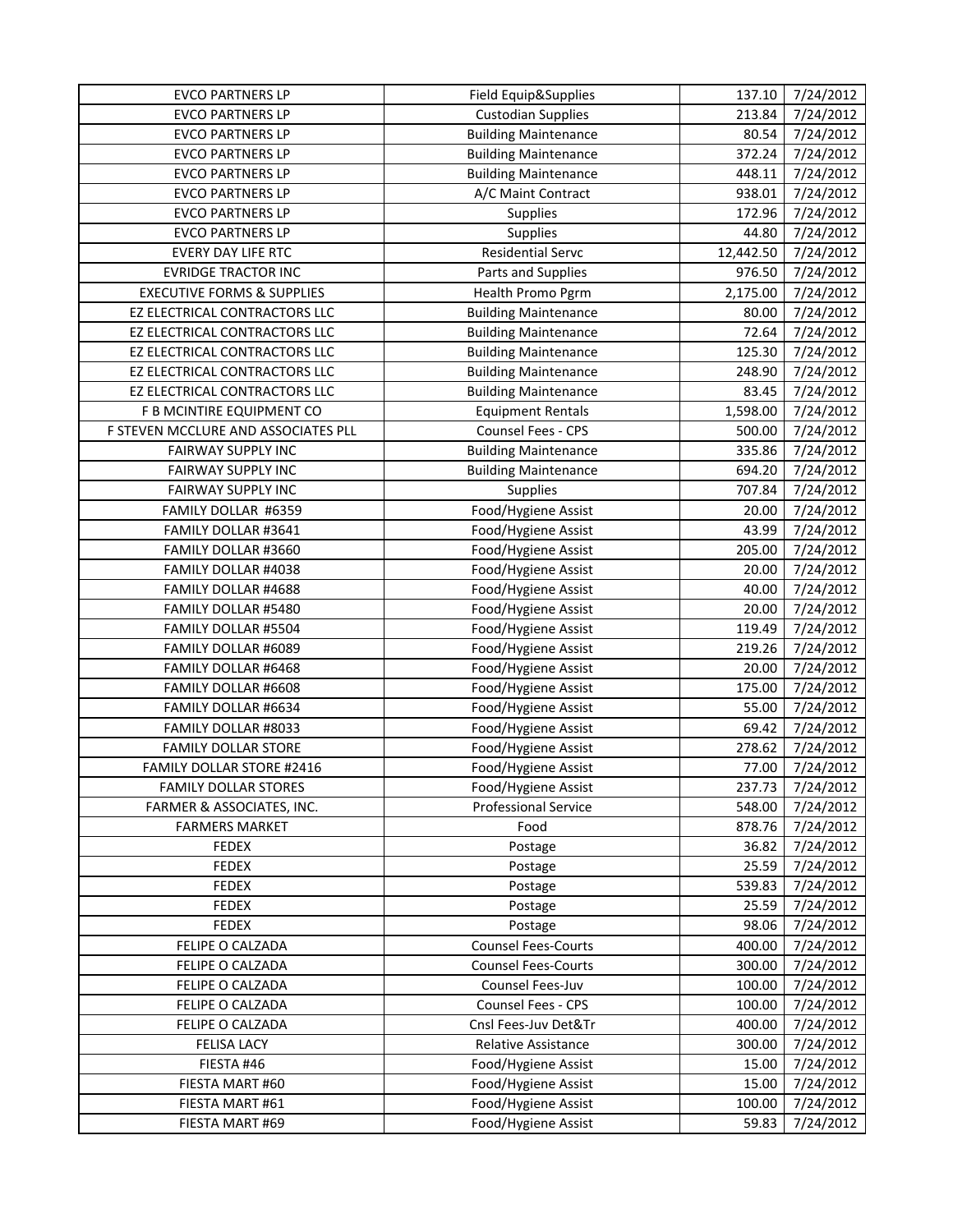| FIESTA MART #76                     | Food/Hygiene Assist         | 299.22     | 7/24/2012 |
|-------------------------------------|-----------------------------|------------|-----------|
| <b>FIESTA MART INC</b>              | Food/Hygiene Assist         | 60.00      | 7/24/2012 |
| <b>FIRST CHOICE POWER</b>           | <b>Utility Assistance</b>   | 737.36     | 7/24/2012 |
| FIRST CHOICE POWER                  | <b>Utility Allowance</b>    | 250.00     | 7/24/2012 |
| <b>FISHER SCIENTIFIC</b>            | Lab Supplies                | 4,299.00   | 7/24/2012 |
| <b>FISHER SCIENTIFIC</b>            | Lab Supplies                | 490.00     | 7/24/2012 |
| <b>FISHER SCIENTIFIC</b>            | Lab Supplies                | 1,231.26   | 7/24/2012 |
| <b>FISHER SCIENTIFIC</b>            | Lab Supplies                | 25.96      | 7/24/2012 |
| <b>FISHER SCIENTIFIC</b>            | Lab Equip Mainten           | 2,377.55   | 7/24/2012 |
| <b>FISHER SCIENTIFIC</b>            | Lab Supplies                | 745.48     | 7/24/2012 |
| <b>FISHER SCIENTIFIC</b>            | Lab Supplies                | 344.65     | 7/24/2012 |
| FIVE STAR CORRECTIONAL SERVICES INC | <b>Food Contr/Prisoners</b> | 151,224.55 | 7/24/2012 |
| FIVE STAR CORRECTIONAL SERVICES INC | Food Contr/Employees        | 5,066.52   | 7/24/2012 |
| FIVE STAR FORD OF TEXAS LTD         | Central Garage Inv          | 314.89     | 7/24/2012 |
| FIVE STAR FORD OF TEXAS LTD         | Parts and Supplies          | 90.00      | 7/24/2012 |
| FIVE STAR FORD OF TEXAS LTD         | Parts and Supplies          | 145.95     | 7/24/2012 |
| <b>FLEETSCREEN LTD</b>              | <b>Medical Supplies</b>     | 578.50     | 7/24/2012 |
| <b>FLOYD ROBINSON</b>               | Rent Sub to L'Iords         | 359.00     | 7/24/2012 |
| FLYNN, FRANCIS & CLARK LLP          | <b>Counsel Fees-Courts</b>  | 1,200.00   | 7/24/2012 |
| FLYNN, FRANCIS & CLARK LLP          | Counsel Fees-Juv            | 425.00     | 7/24/2012 |
| FLYNN, FRANCIS & CLARK LLP          | Counsel Fees - CPS          | 400.00     | 7/24/2012 |
| <b>FOOD EXPRESS USA</b>             | Shrff Commissary Inv        | 172.80     | 7/24/2012 |
| <b>FOODLAND MARKETS</b>             | Food/Hygiene Assist         | 77.31      | 7/24/2012 |
| FORENSIC CONSULTANT SERVICES        | <b>Professional Service</b> | 1,500.00   | 7/24/2012 |
| FORT DEARBORN LIFE INSURANCE CO     | <b>Optional Term</b>        | 54,254.98  | 7/24/2012 |
| FORT DEARBORN LIFE INSURANCE CO     | Dependent Group Life        | 3,248.70   | 7/24/2012 |
| FORT DEARBORN LIFE INSURANCE CO     | Spousal Opt TermLife        | 1,967.50   | 7/24/2012 |
| FORT DEARBORN LIFE INSURANCE CO     | <b>Basic Life</b>           | 25,909.03  | 7/24/2012 |
| FORT WORTH AFFORDABILITY INC        | Rent Sub to L'Iords         | 1,165.00   | 7/24/2012 |
| FORT WORTH AUTO GLASS CENTER LTD    | Central Garage Inv          | 129.50     | 7/24/2012 |
| FORT WORTH BOLT AND TOOL CO         | Field Equip&Supplies        | 280.80     | 7/24/2012 |
| FORT WORTH BUSINESS SUPPLY INC      | Non-Track Equipment         | 306.00     | 7/24/2012 |
| FORT WORTH CAMERA LLC               | Supplies                    | 149.95     | 7/24/2012 |
| FORT WORTH CHAMBER OF COMMERCE      | <b>Meeting Expenses</b>     | 45.00      | 7/24/2012 |
| <b>FORT WORTH ISD</b>               | <b>Professional Service</b> | 71,332.94  | 7/24/2012 |
| FORT WORTH STAR TELEGRAM            | Subscriptions               | 235.32     | 7/24/2012 |
| FORT WORTH STAR TELEGRAM            | Advertis/Leg Notice         | 2,138.87   | 7/24/2012 |
| FORT WORTH TRANSPORTATION AUTHORITY | Transportation              | 250.00     | 7/24/2012 |
| FORT WORTH TRANSPORTATION AUTHORITY | Transportation              | 150.00     | 7/24/2012 |
| FORT WORTH WATER DEPARTMENT         | Water                       | 435.64     | 7/24/2012 |
| FORT WORTH WATER DEPARTMENT         | Water                       | 2,428.25   | 7/24/2012 |
| FORT WORTH WATER DEPARTMENT         | Water                       | 381.31     | 7/24/2012 |
| FORT WORTH WATER DEPARTMENT         | Water                       | 561.37     | 7/24/2012 |
| FORT WORTH WATER DEPARTMENT         | Water                       | 183.97     | 7/24/2012 |
| FORT WORTH WATER DEPARTMENT         | Water                       | 680.94     | 7/24/2012 |
| FORT WORTH WATER DEPARTMENT         | Water                       | 437.40     | 7/24/2012 |
| FORT WORTH WATER DEPARTMENT         | Water                       | 583.20     | 7/24/2012 |
| FORT WORTH WATER DEPARTMENT         | Water                       | 280.80     | 7/24/2012 |
| FORT WORTH WATER DEPARTMENT         | Water                       | 153.24     | 7/24/2012 |
| FORT WORTH WATER DEPARTMENT         | Water                       | 324.00     | 7/24/2012 |
| FORT WORTH WATER DEPARTMENT         | Water                       | 1,958.38   | 7/24/2012 |
| FORT WORTH WATER DEPARTMENT         | Water                       | 1,452.60   | 7/24/2012 |
| FORT WORTH WATER DEPARTMENT         | Water                       | 118.80     | 7/24/2012 |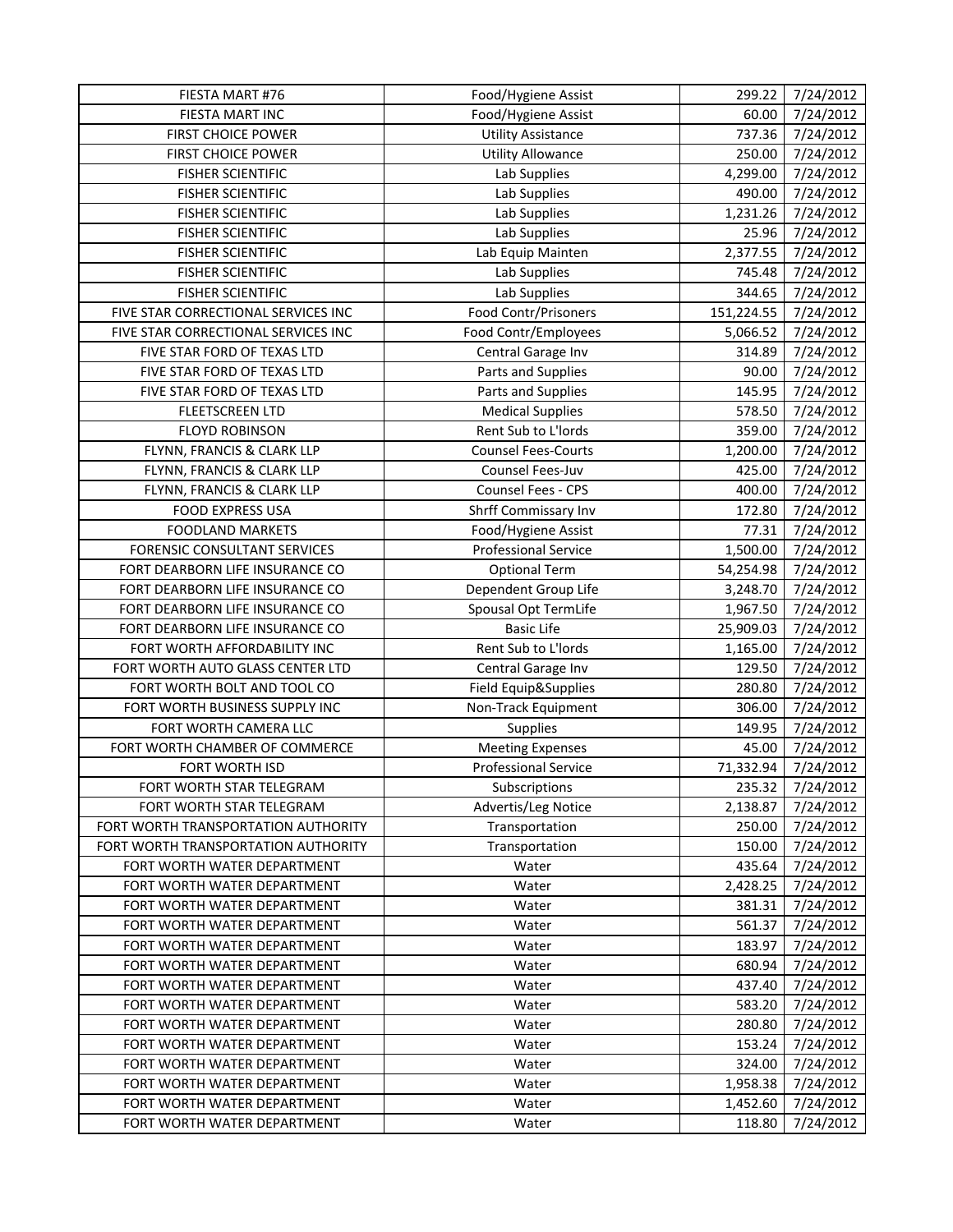| FORT WORTH WATER DEPARTMENT     | Water                       | 237.60   | 7/24/2012 |
|---------------------------------|-----------------------------|----------|-----------|
| FORT WORTH WATER DEPARTMENT     | Water                       | 356.98   | 7/24/2012 |
| FORT WORTH WATER DEPARTMENT     | Water                       | 81.00    | 7/24/2012 |
| FORT WORTH WATER DEPARTMENT     | Water                       | 108.00   | 7/24/2012 |
| FORT WORTH WATER DEPARTMENT     | <b>Utility Assistance</b>   | 6,246.47 | 7/24/2012 |
| FORT WORTH WATER DEPARTMENT     | Field Equip&Supplies        | 91.19    | 7/24/2012 |
| FORT WORTH WATER DEPARTMENT     | Water                       | 868.36   | 7/24/2012 |
| FORT WORTH WATER DEPARTMENT     | Water                       | 155.63   | 7/24/2012 |
| FORT WORTH WATER DEPARTMENT     | Water                       | 61.75    | 7/24/2012 |
| FORT WORTH WATER DEPARTMENT     | Water                       | 59.66    | 7/24/2012 |
| FORT WORTH WATER DEPARTMENT     | Water                       | 63.71    | 7/24/2012 |
| FORT WORTH WATER DEPARTMENT     | Water                       | 162.00   | 7/24/2012 |
| FORT WORTH WATER DEPARTMENT     | Water                       | 3,186.00 | 7/24/2012 |
| FORT WORTH WATER DEPARTMENT     | Water                       | 4,391.52 | 7/24/2012 |
| FOUR SEASONS AT CLEAR CREEK LTD | HAP Reimb Port-in           | 760.00   | 7/24/2012 |
| FOX SCIENTIFIC INC              | Lab Supplies                | 131.91   | 7/24/2012 |
| FQFW LIMITED PARTNERSHIP        | Rental Assistance           | 465.00   | 7/24/2012 |
| <b>FRANCES B JANEZIC</b>        | <b>Professional Service</b> | 877.10   | 7/24/2012 |
| FRANCISCO HERNANDEZ JR          | <b>Counsel Fees-Courts</b>  | 450.00   | 7/24/2012 |
| FRANCISCO HERNANDEZ JR          | <b>Counsel Fees-Courts</b>  | 725.00   | 7/24/2012 |
| FRANCISCO HERNANDEZ JR          | <b>Counsel Fees-Courts</b>  | 400.00   | 7/24/2012 |
| FRANCISCO HERNANDEZ JR          | <b>Counsel Fees-Courts</b>  | 200.00   | 7/24/2012 |
| FRANCISCO HERNANDEZ JR          | <b>Counsel Fees-Courts</b>  | 250.00   | 7/24/2012 |
| FRANCISCO HERNANDEZ JR          | <b>Counsel Fees-Courts</b>  | 700.00   | 7/24/2012 |
| <b>FRANK ADLER</b>              | Counsel Fees-Juv            | 1,430.00 | 7/24/2012 |
| <b>FRANK ADLER</b>              | Counsel Fees - CPS          | 2,000.00 | 7/24/2012 |
| <b>FRANK ADLER</b>              | Cnsl Fees-Crim Appls        | 910.00   | 7/24/2012 |
| FRED ANTHONY UFOLLA             | <b>Restitution Payable</b>  | 50.00    | 7/24/2012 |
| <b>FRED CUMMINGS</b>            | <b>Counsel Fees-Courts</b>  | 470.00   | 7/24/2012 |
| <b>FRED CUMMINGS</b>            | <b>Counsel Fees-Courts</b>  | 370.00   | 7/24/2012 |
| FRED PRYOR SEMINARS, INC.       | Education                   | 149.00   | 7/24/2012 |
| FRED PRYOR SEMINARS, INC.       | Education                   | 149.00   | 7/24/2012 |
| <b>FRONING &amp; ASSOCIATES</b> | <b>Professional Service</b> | 350.84   | 7/24/2012 |
| FT WORTH LAUNDRY & DRY CLEAN    | Clothing                    | 268.00   | 7/24/2012 |
| FT WORTH LAUNDRY & DRY CLEAN    | Support Serv Supply         | 250.00   | 7/24/2012 |
| FT WORTH LAUNDRY & DRY CLEAN    | Lab Equip Mainten           | 147.00   | 7/24/2012 |
| <b>FULGHAM LAW FIRM PC</b>      | <b>Counsel Fees-Courts</b>  | 450.00   | 7/24/2012 |
| FULGHAM LAW FIRM PC             | <b>Counsel Fees-Courts</b>  | 100.00   | 7/24/2012 |
| FULGHAM LAW FIRM PC             | <b>Counsel Fees-Courts</b>  | 575.00   | 7/24/2012 |
| FURNITURE BY WILLIAM WEBB       | <b>Supplies</b>             | 234.00   | 7/24/2012 |
| FW MILLSTONE PARTNERS LP        | HAP Reimb Port-in           | 725.00   | 7/24/2012 |
| <b>G ALAN STEELE</b>            | <b>Counsel Fees-Courts</b>  | 475.00   | 7/24/2012 |
| <b>G ANDREW PLATT</b>           | <b>Counsel Fees-Courts</b>  | 625.00   | 7/24/2012 |
| <b>G ANDREW PLATT</b>           | <b>Counsel Fees-Courts</b>  | 300.00   | 7/24/2012 |
| <b>G ANDREW PLATT</b>           | <b>Counsel Fees-Courts</b>  | 3,575.00 | 7/24/2012 |
| <b>G ANDREW PLATT</b>           | <b>Counsel Fees-Courts</b>  | 300.00   | 7/24/2012 |
| <b>G ANDREW PLATT</b>           | <b>Counsel Fees-Courts</b>  | 800.00   | 7/24/2012 |
| GALLS, AN ARAMARK COMPANY       | Clothing                    | 206.91   | 7/24/2012 |
| <b>GARY BUONACORSI</b>          | Travel                      | 801.36   | 7/24/2012 |
| <b>GARY MEDLIN</b>              | <b>Counsel Fees-Courts</b>  | 760.00   | 7/24/2012 |
| <b>GARY MEDLIN</b>              | <b>Counsel Fees-Courts</b>  | 167.50   | 7/24/2012 |
| <b>GE FOODLAND INC</b>          | Food/Hygiene Assist         | 60.00    | 7/24/2012 |
| <b>GEORGE MACKEY</b>            | <b>Counsel Fees-Courts</b>  | 400.00   | 7/24/2012 |
|                                 |                             |          |           |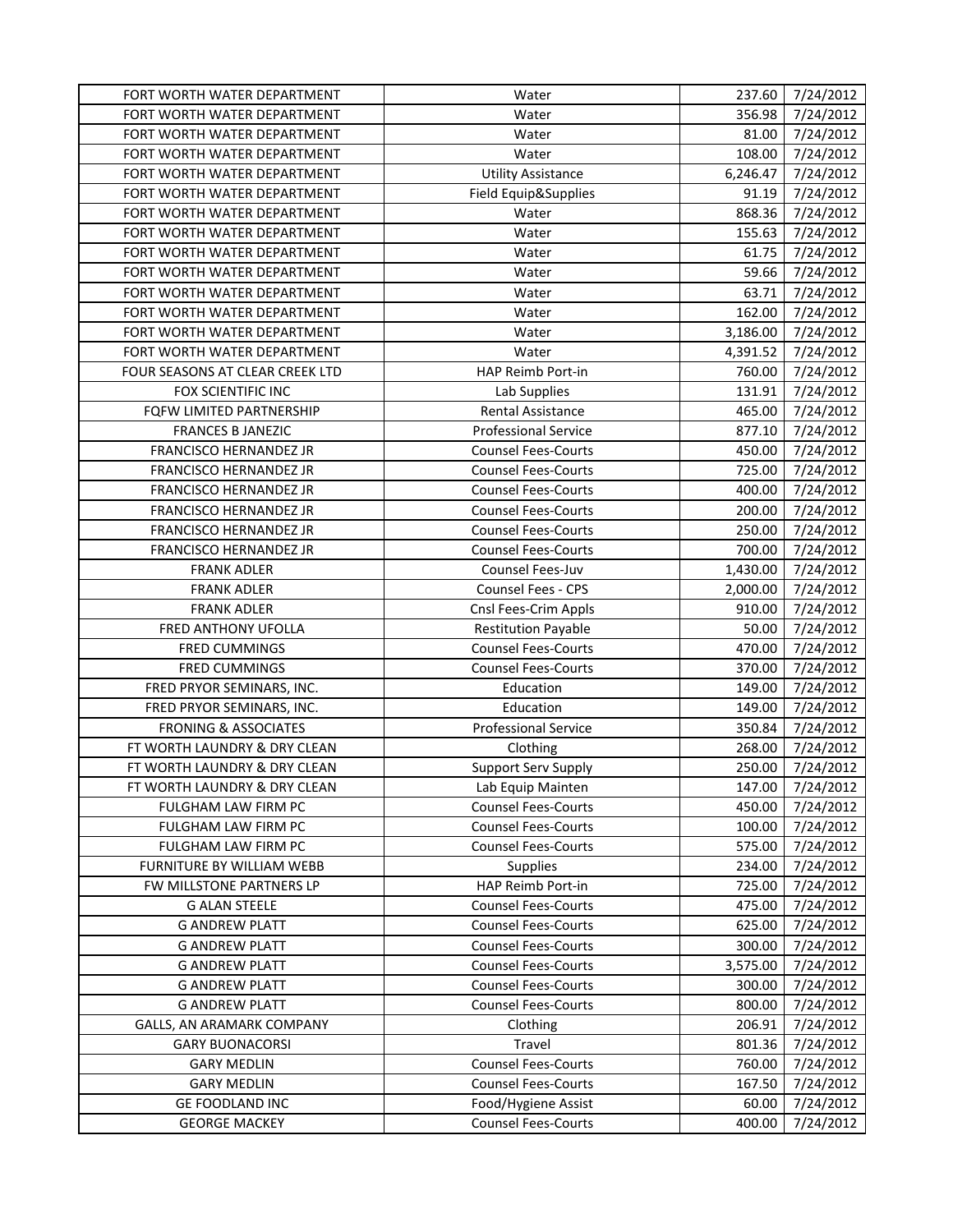| <b>GEORGE MACKEY</b>                           | <b>Counsel Fees-Courts</b>  | 300.00   | 7/24/2012 |
|------------------------------------------------|-----------------------------|----------|-----------|
| <b>GEORGE R TRIMBER LAW OFFICE</b>             | <b>Counsel Fees-Courts</b>  | 650.00   | 7/24/2012 |
| <b>GEORGE R TRIMBER LAW OFFICE</b>             | <b>Counsel Fees-Courts</b>  | 365.00   | 7/24/2012 |
| <b>GEORGE R TRIMBER LAW OFFICE</b>             | <b>Counsel Fees-Courts</b>  | 350.00   | 7/24/2012 |
| <b>GEORGE R TRIMBER LAW OFFICE</b>             | <b>Counsel Fees-Courts</b>  | 600.00   | 7/24/2012 |
| <b>GEORGE R TRIMBER LAW OFFICE</b>             | <b>Counsel Fees-Courts</b>  | 675.00   | 7/24/2012 |
| <b>GEORGE R TRIMBER LAW OFFICE</b>             | <b>Counsel Fees-Courts</b>  | 275.00   | 7/24/2012 |
| <b>GEORGE R TRIMBER LAW OFFICE</b>             | <b>Counsel Fees-Courts</b>  | 137.50   | 7/24/2012 |
| <b>GERALD F CARTER</b>                         | Lab Supplies                | 668.00   | 7/24/2012 |
| <b>GERARD KARDONSKY</b>                        | <b>Counsel Fees-Courts</b>  | 275.00   | 7/24/2012 |
| <b>GERARD KARDONSKY</b>                        | <b>Counsel Fees-Courts</b>  | 950.00   | 7/24/2012 |
| GES                                            | <b>Building Maintenance</b> | 449.52   | 7/24/2012 |
| GES                                            | <b>Building Maintenance</b> | 1,282.08 | 7/24/2012 |
| GES                                            | <b>Building Maintenance</b> | 1,054.11 | 7/24/2012 |
| GES                                            | <b>Building Maintenance</b> | 626.50   | 7/24/2012 |
| GES                                            | <b>Building Maintenance</b> | 1,477.50 | 7/24/2012 |
| GES                                            | A/C Maint Contract          | 1,781.12 | 7/24/2012 |
| GES                                            | A/C Maint Contract          | 1,273.99 | 7/24/2012 |
| GES                                            | A/C Maint Contract          | 558.00   | 7/24/2012 |
| GES                                            | A/C Maint Contract          | 642.27   | 7/24/2012 |
| GES                                            | A/C Maint Contract          | 527.00   | 7/24/2012 |
| GES                                            | Kitchen Maintenance         | 8,235.00 | 7/24/2012 |
| GES                                            | Kitchen Maintenance         | 1,667.58 | 7/24/2012 |
| GES                                            | A/C Maint Contract          | 555.01   | 7/24/2012 |
| <b>GEXA ENERGY LP</b>                          | <b>Utility Assistance</b>   | 94.00    | 7/24/2012 |
| <b>GIANT TEXAN SECURITY INVESTIGATION</b>      | Investigative               | 2,000.00 | 7/24/2012 |
| <b>GILBERT RUSSELL ROWE</b>                    | <b>Counsel Fees-Courts</b>  | 1,975.00 | 7/24/2012 |
| <b>GILBERT RUSSELL ROWE</b>                    | <b>Counsel Fees-Courts</b>  | 325.00   | 7/24/2012 |
| <b>GILBERT RUSSELL ROWE</b>                    | <b>Counsel Fees-Courts</b>  | 425.00   | 7/24/2012 |
| <b>GILBERTO TORREZ</b>                         | Investigative               | 1,500.00 | 7/24/2012 |
| <b>GLENDA CARTER</b>                           | <b>Relative Assistance</b>  | 300.00   | 7/24/2012 |
| <b>GLOBAL PAYMENTS INC</b>                     | Hith Dept Immu Fees         | 227.46   | 7/24/2012 |
| <b>GLOBAL PAYMENTS INC</b>                     | Hith Dept Immu Fees         | 618.45   | 7/24/2012 |
| <b>GLOBAL PAYMENTS INC</b>                     | Hlth Internat'l Trav        | 1,134.17 | 7/24/2012 |
| <b>GLYNIS MCGINTY</b>                          | <b>Counsel Fees-Courts</b>  | 1,700.00 | 7/24/2012 |
| <b>GLYNIS MCGINTY</b>                          | Counsel Fees-Courts         | 700.00   | 7/24/2012 |
| <b>GLYNIS MCGINTY</b>                          | <b>Counsel Fees-Courts</b>  | 500.00   | 7/24/2012 |
| <b>GOLDSTONE HOTELS LLC</b>                    | Travel                      | 73.45    | 7/24/2012 |
| <b>GOMEZ FLOOR COVERING INC</b>                | <b>Building Maintenance</b> | 6,186.00 | 7/24/2012 |
| <b>GOMEZ FLOOR COVERING INC</b>                | <b>Building Maintenance</b> | 519.75   | 7/24/2012 |
| <b>GOMEZ FLOOR COVERING INC</b>                | Misc Receivable             | 3,656.70 | 7/24/2012 |
| <b>GOMEZ FLOOR COVERING INC</b>                | Non-Track Equipment         | 7,508.28 | 7/24/2012 |
| GOODRICH, SCHECHTER & ASSOC LL                 | <b>County Projects</b>      | 4,000.00 | 7/24/2012 |
| <b>GORDON COUNTY</b>                           | Cert Copies/Trans           | 11.00    | 7/24/2012 |
| <b>GRAINGER</b>                                | A/C Maint Contract          | 772.93   | 7/24/2012 |
| <b>GRANICUS INC</b>                            | Software Maintenance        | 2,500.00 | 7/24/2012 |
| <b>GRANICUS INC</b>                            | Software Maintenance        | 52.00    | 7/24/2012 |
| <b>GRAPEVINE RELIEF &amp; COMMUNITY EXCHAN</b> | <b>Subrecipient Service</b> | 7,204.00 | 7/24/2012 |
| <b>GREEN MOUNTAIN ENERGY COMPANY</b>           | <b>Utility Assistance</b>   | 56.00    | 7/24/2012 |
| <b>GREEN MOUNTAIN ENERGY COMPANY</b>           | <b>Utility Assistance</b>   | 69.00    | 7/24/2012 |
| <b>GREEN MOUNTAIN ENERGY COMPANY</b>           | <b>Utility Assistance</b>   | 378.10   | 7/24/2012 |
| <b>GREEN MOUNTAIN ENERGY COMPANY</b>           | <b>Utility Assistance</b>   | 110.74   | 7/24/2012 |
| <b>GREEN MOUNTAIN ENERGY COMPANY</b>           | <b>Utility Assistance</b>   | 106.70   | 7/24/2012 |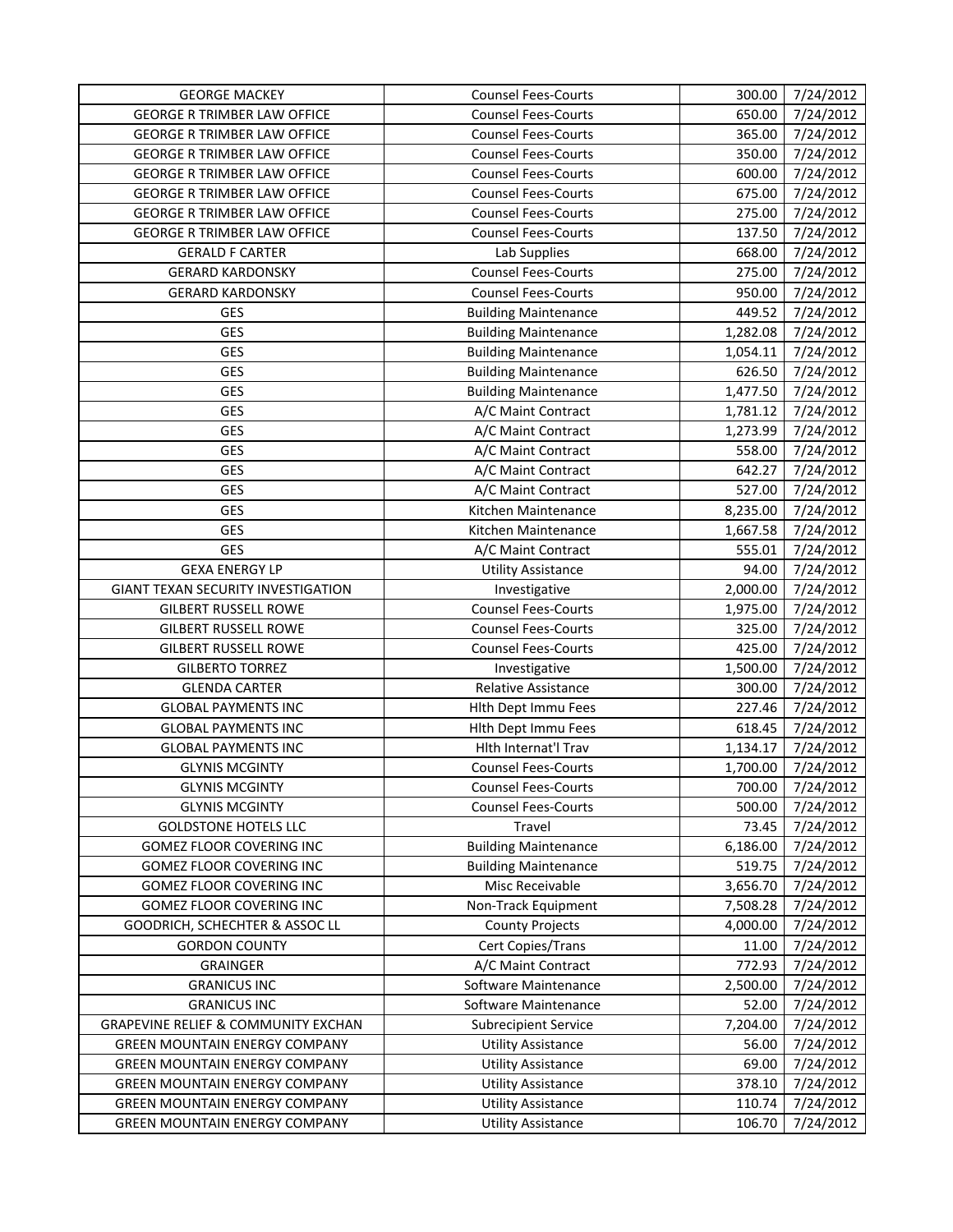| <b>GREEN MOUNTAIN ENERGY COMPANY</b> | <b>Utility Assistance</b>   | 261.66    | 7/24/2012 |
|--------------------------------------|-----------------------------|-----------|-----------|
| <b>GREEN MOUNTAIN ENERGY COMPANY</b> | <b>Utility Assistance</b>   | 85.76     | 7/24/2012 |
| <b>GREEN MOUNTAIN ENERGY COMPANY</b> | <b>Utility Assistance</b>   | 351.32    | 7/24/2012 |
| <b>GREEN MOUNTAIN ENERGY COMPANY</b> | <b>Utility Assistance</b>   | 365.59    | 7/24/2012 |
| <b>GREEN MOUNTAIN ENERGY COMPANY</b> | <b>Utility Assistance</b>   | 134.94    | 7/24/2012 |
| <b>GREEN TAM PROPERTIES INC</b>      | Rent Sub to L'Iords         | 758.00    | 7/24/2012 |
| <b>GREG GRAY</b>                     | <b>Counsel Fees-Courts</b>  | 1,100.00  | 7/24/2012 |
| <b>GREG GRAY</b>                     | <b>Counsel Fees-Courts</b>  | 1,600.00  | 7/24/2012 |
| <b>GREG GRAY</b>                     | <b>Counsel Fees-Courts</b>  | 1,000.00  | 7/24/2012 |
| <b>GREG GRAY</b>                     | <b>Counsel Fees-Courts</b>  | 1,600.00  | 7/24/2012 |
| <b>GREG GRAY</b>                     | <b>Counsel Fees-Courts</b>  | 350.00    | 7/24/2012 |
| <b>GREG GRAY</b>                     | <b>Counsel Fees-Courts</b>  | 175.00    | 7/24/2012 |
| <b>GREG GRAY</b>                     | <b>Counsel Fees-Courts</b>  | 300.00    | 7/24/2012 |
| <b>GREG GRAY</b>                     | <b>Counsel Fees-Courts</b>  | 175.00    | 7/24/2012 |
| <b>GREGORY G FRIESS</b>              | <b>Professional Service</b> | 3,000.00  | 7/24/2012 |
| <b>GREGORY SPENCER FUNERAL</b>       | <b>County Burials</b>       | 2,795.00  | 7/24/2012 |
| <b>GREYHOUND PACKAGE EXPRESS</b>     | Transportation              | 187.00    | 7/24/2012 |
| <b>GST PUBLIC SAFETY SUPPLY</b>      | Clothing                    | 99.95     | 7/24/2012 |
| <b>GST PUBLIC SAFETY SUPPLY</b>      | Clothing                    | (107.19)  | 7/24/2012 |
| <b>GST PUBLIC SAFETY SUPPLY</b>      | Clothing                    | 2,261.87  | 7/24/2012 |
| <b>GST PUBLIC SAFETY SUPPLY</b>      | Clothing                    | 1,501.91  | 7/24/2012 |
| <b>GST PUBLIC SAFETY SUPPLY</b>      | Clothing                    | 100.80    | 7/24/2012 |
| <b>GST PUBLIC SAFETY SUPPLY</b>      | Safety/Tact Supplies        | 123.90    | 7/24/2012 |
| <b>GT DISTRIBUTORS INC</b>           | Safety/Tact Supplies        | 412.92    | 7/24/2012 |
| <b>GT DISTRIBUTORS INC</b>           | Safety/Tact Supplies        | 768.25    | 7/24/2012 |
| <b>GT INVESTIGATIVE SERVICES</b>     | Investigative               | 396.00    | 7/24/2012 |
| <b>GULF COAST TRADES CENTER</b>      | Residential Servc           | 5,770.20  | 7/24/2012 |
| <b>GULLIVER'S TRAVEL SERVICE INC</b> | Travel                      | 1,449.90  | 7/24/2012 |
| <b>GULLIVER'S TRAVEL SERVICE INC</b> | Travel                      | 353.00    | 7/24/2012 |
| <b>GW OUTFITTERS LP</b>              | <b>Supplies</b>             | 990.00    | 7/24/2012 |
| <b>GW OUTFITTERS LP</b>              | <b>Supplies</b>             | 49.50     | 7/24/2012 |
| <b>GW OUTFITTERS LP</b>              | Supplies                    | 396.00    | 7/24/2012 |
| H C BLAKEWELL INC                    | Vehicle Maintenance         | 59.98     | 7/24/2012 |
| H D SMITH WHOLESALE CO               | <b>Medical Supplies</b>     | 4,130.63  | 7/24/2012 |
| HAM RADIO OUTLET INC                 | <b>Equipment Maint</b>      | 150.00    | 7/24/2012 |
| HAMIDA A ABDAL-KHALLAQ INC           | <b>Counsel Fees-Courts</b>  | 800.00    | 7/24/2012 |
| HAMIDA A ABDAL-KHALLAQ INC           | Counsel Fees-Juv            | 400.00    | 7/24/2012 |
| HANES APPRAISAL COMPANY              | State Right of Way          | 600.00    | 7/24/2012 |
| <b>HAROLD V JOHNSON</b>              | <b>Counsel Fees-Courts</b>  | 550.00    | 7/24/2012 |
| HAROLD V JOHNSON                     | <b>Counsel Fees-Courts</b>  | 50.00     | 7/24/2012 |
| HAROLD V JOHNSON                     | <b>Counsel Fees-Courts</b>  | 350.00    | 7/24/2012 |
| HAROLD V JOHNSON                     | <b>Counsel Fees-Courts</b>  | 50.00     | 7/24/2012 |
| HARRY BAXTER HARRIS III              | <b>Counsel Fees - CPS</b>   | 400.00    | 7/24/2012 |
| HARRY F KLINEFELTER, III             | Psych Exam/Testimony        | 420.00    | 7/24/2012 |
| HART INTERCIVIC INC                  | <b>Voting Supplies</b>      | 2,000.00  | 7/24/2012 |
| HART INTERCIVIC INC                  | <b>Equipment Maint</b>      | 150.00    | 7/24/2012 |
| HART INTERCIVIC INC                  | <b>Voting Supplies</b>      | 6,576.65  | 7/24/2012 |
| HARVEST SUPPLY COMPANY               | <b>Supplies</b>             | 504.56    | 7/24/2012 |
| HARVEY MATT LAIN                     | Clothing                    | 100.00    | 7/24/2012 |
| HD SUPPLY CONSTRUCTION SUPPLY LTD    | Parts and Supplies          | 309.53    | 7/24/2012 |
| HEALTHSMART BENEFIT SOLUTIONS INC    | Vision                      | 20,509.15 | 7/24/2012 |
| HEALTHSMART BENEFIT SOLUTIONS INC    | Vision                      | 2,555.35  | 7/24/2012 |
| HEARTLAND ASPHALT MATERIALS INC      | Asphalt-Liquid              | 2,664.27  | 7/24/2012 |
|                                      |                             |           |           |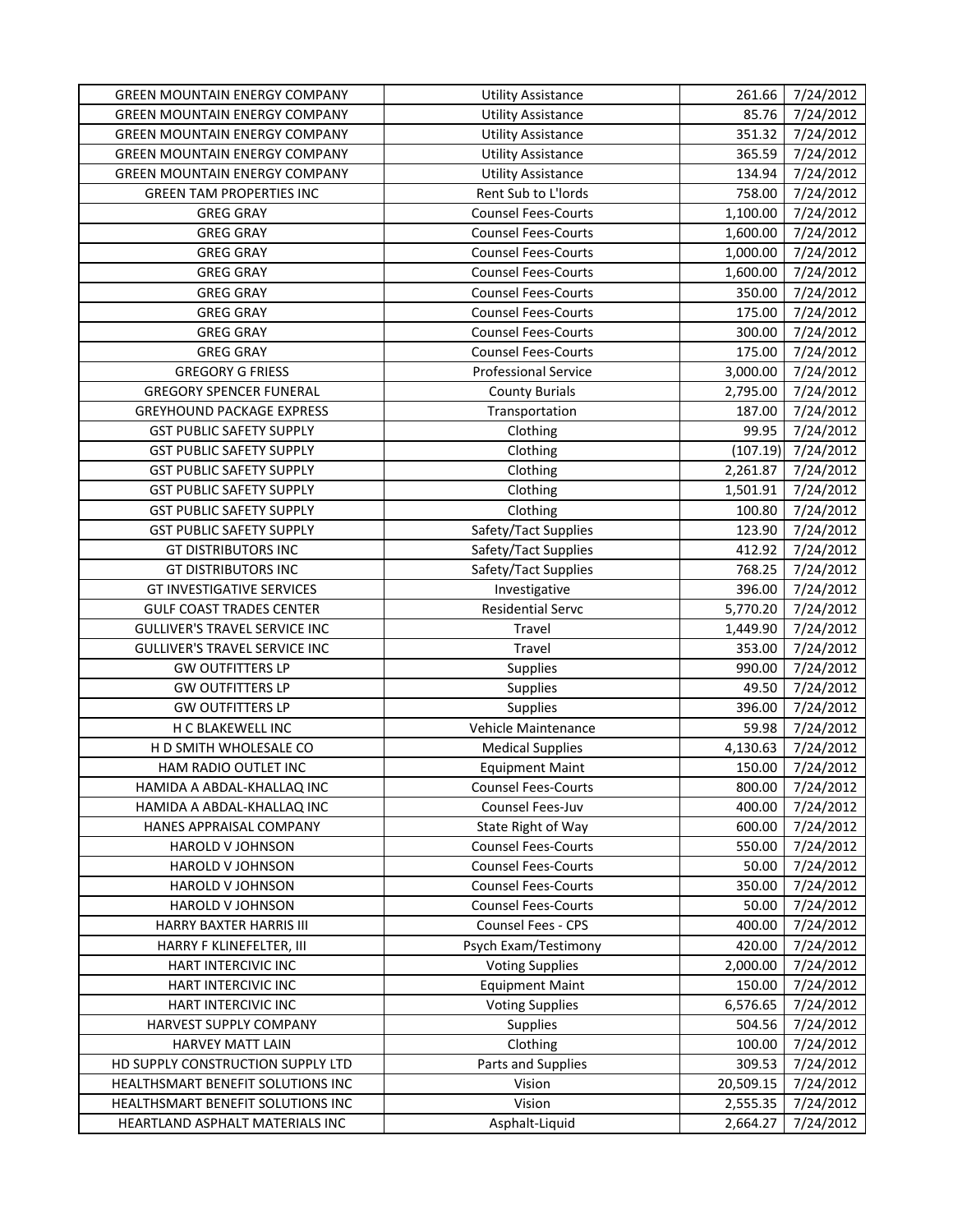| Damage Claims<br>7/24/2012<br><b>HEATH JUSTIN PRINCE</b><br>60.00<br>Counsel Fees - CPS<br>7/24/2012<br>HEATHER YVONNE OGIER<br>770.00<br>7/24/2012<br>HELBING'S MOBIL SERVICE<br>Central Garage Inv<br>441.75<br><b>HELLO DIRECT</b><br>Non-Track Equipment<br>945.00<br>7/24/2012<br>HELPING OPEN PEOPLES EYES, INC.<br>O/P Group Counseling<br>7/24/2012<br>2,374.00<br>Rent Sub to L'Iords<br>HEMPHILL SAMARITAN LP<br>935.00<br>7/24/2012<br>Lab Supplies<br>7/24/2012<br><b>HENRY SCHEIN</b><br>1,037.52<br><b>HENRY SCHEIN</b><br>Supplies<br>198.00<br>7/24/2012<br>Lab Supplies<br>7/24/2012<br><b>HENRY SCHEIN</b><br>352.00<br><b>HENRY SCHEIN</b><br>Lab Supplies<br>111.70<br>7/24/2012<br><b>Counsel Fees-Courts</b><br>975.00<br>7/24/2012<br><b>HERBERT D EVERITT</b><br>99.36<br>7/24/2012<br>HERITAGE FOOD SERVICE EQUIPMENT INC<br>Kitchen Maintenance<br>7/24/2012<br>HERITAGE FOOD SERVICE EQUIPMENT INC<br>1,242.00<br>Kitchen Maintenance<br>HHA INVESTORS LLC<br>Rent Sub to L'Iords<br>165.00<br>7/24/2012<br>Education<br>889.20<br>7/24/2012<br>HILTON AMERICAS-HOUSTON<br>Education<br>889.20<br>7/24/2012<br>HILTON AMERICAS-HOUSTON<br>Education<br>7/24/2012<br>HILTON AMERICAS-HOUSTON<br>889.20<br>Education<br>7/24/2012<br>HILTON AMERICAS-HOUSTON<br>666.90<br>7/24/2012<br><b>HOBART SERVICE</b><br>Kitchen Maintenance<br>1,303.10<br>7/24/2012<br><b>HOBART SERVICE</b><br>Kitchen Maintenance<br>263.45<br><b>HOBART SERVICE</b><br>7/24/2012<br>Kitchen Maintenance<br>1,190.00<br><b>HOBART SERVICE</b><br>262.50<br>7/24/2012<br>Kitchen Maintenance<br>HOLT COMPANY OF TEXAS<br>199.63<br>7/24/2012<br>Parts and Supplies<br>HOLT COMPANY OF TEXAS<br>Parts and Supplies<br>14.49<br>7/24/2012<br>Parts and Supplies<br>7/24/2012<br>HOLT COMPANY OF TEXAS<br>14.49<br>Rent Sub to L'Iords<br>HOMES OF PARKER COMMONS<br>1,533.00<br>7/24/2012<br>HOUSING AUTHORITY OF NEWNAN<br>Port HAP Port-out<br>7/24/2012<br>1,470.00<br>HOUSING AUTHORITY OF NEWNAN<br>7/24/2012<br>Port Admin Fee Expen<br>85.74<br><b>HOUSMAN &amp; ASSOCIATES</b><br>Education<br>230.00<br>7/24/2012<br>7/24/2012<br>42.12<br>HOWARD GM II INC<br>Central Garage Inv<br>Rent Sub to L'Iords<br><b>HUGH L ROBERTS JR</b><br>284.00<br>7/24/2012<br>7/24/2012<br><b>HYATT CORPORATION</b><br>Education<br>694.61<br><b>IBM CORPORATION</b><br>Software Maintenance<br>39,913.00<br>7/24/2012<br>ICS<br>7/24/2012<br>Sheriff Inventory<br>801.60<br><b>IDEAL FIRE &amp; SECURITY LLC</b><br><b>Building Maintenance</b><br>48.00<br>7/24/2012<br>7/24/2012<br><b>IMAGETEK OFFICE SYSTEMS</b><br>47.47<br><b>Equipment Maint</b><br><b>IMMUNALYSIS CORPORATION</b><br>Lab Supplies<br>7/24/2012<br>2,321.02<br><b>Disposal Service</b><br>7/24/2012<br>INDEPENDENT ENVIRONMENTAL SERV<br>155.87<br>Central Garage Inv<br>902.45<br>7/24/2012<br>INDUSTRIAL POWER ISUZU TRUCK<br><b>Equipment Maint</b><br>420.80<br>7/24/2012<br><b>INDUSTRO TECH INC</b><br><b>INLAND TRUCK PARTS CO</b><br>Parts and Supplies<br>84.02<br>7/24/2012<br>Education<br>7/24/2012<br>INNOVATION EVENT MANAGEMENT<br>225.00<br>INSTALLED BUILDING PRODUCTS LLC<br><b>Building Maintenance</b><br>5,500.00<br>7/24/2012<br>INTEGRATED ACCESS SYSTEMS, LLC<br>7/24/2012<br>Misc Receivable<br>2,401.21<br>7/24/2012<br>INTERLINGUA INTERNATIONAL INC<br><b>Interpreter Fees</b><br>1,875.00<br>INTERSTATE BATTERY OF FT WORTH<br>Central Garage Inv<br>900.58<br>7/24/2012<br>INTERSTATE BATTERY OF FT WORTH<br>Parts and Supplies<br>683.65<br>7/24/2012<br>Parts and Supplies<br>531.58<br>7/24/2012<br>INTERSTATE BATTERY OF FT WORTH<br><b>Medical Supplies</b><br>7/24/2012<br><b>INTOXIMETERS INC</b><br>1,149.00<br>7/24/2012<br>IRMA'S CATERING & TEAM<br><b>Meeting Expenses</b><br>1,600.00<br>7/24/2012<br>IRVING HOLDINGS INC<br>Transportation<br>86.00 | HEARTLAND ASPHALT MATERIALS INC | Asphalt-Liquid | 767.35 | 7/24/2012 |
|--------------------------------------------------------------------------------------------------------------------------------------------------------------------------------------------------------------------------------------------------------------------------------------------------------------------------------------------------------------------------------------------------------------------------------------------------------------------------------------------------------------------------------------------------------------------------------------------------------------------------------------------------------------------------------------------------------------------------------------------------------------------------------------------------------------------------------------------------------------------------------------------------------------------------------------------------------------------------------------------------------------------------------------------------------------------------------------------------------------------------------------------------------------------------------------------------------------------------------------------------------------------------------------------------------------------------------------------------------------------------------------------------------------------------------------------------------------------------------------------------------------------------------------------------------------------------------------------------------------------------------------------------------------------------------------------------------------------------------------------------------------------------------------------------------------------------------------------------------------------------------------------------------------------------------------------------------------------------------------------------------------------------------------------------------------------------------------------------------------------------------------------------------------------------------------------------------------------------------------------------------------------------------------------------------------------------------------------------------------------------------------------------------------------------------------------------------------------------------------------------------------------------------------------------------------------------------------------------------------------------------------------------------------------------------------------------------------------------------------------------------------------------------------------------------------------------------------------------------------------------------------------------------------------------------------------------------------------------------------------------------------------------------------------------------------------------------------------------------------------------------------------------------------------------------------------------------------------------------------------------------------------------------------------------------------------------------------------------------------------------------------------------------------------------------------------------------------------------------------------------------------------------------------------------------------------------------------------------------------------------------------------------------------------------------------------------------------------------------------------------------------------------------------------------------------------------------------------------------------------|---------------------------------|----------------|--------|-----------|
|                                                                                                                                                                                                                                                                                                                                                                                                                                                                                                                                                                                                                                                                                                                                                                                                                                                                                                                                                                                                                                                                                                                                                                                                                                                                                                                                                                                                                                                                                                                                                                                                                                                                                                                                                                                                                                                                                                                                                                                                                                                                                                                                                                                                                                                                                                                                                                                                                                                                                                                                                                                                                                                                                                                                                                                                                                                                                                                                                                                                                                                                                                                                                                                                                                                                                                                                                                                                                                                                                                                                                                                                                                                                                                                                                                                                                                                                    |                                 |                |        |           |
|                                                                                                                                                                                                                                                                                                                                                                                                                                                                                                                                                                                                                                                                                                                                                                                                                                                                                                                                                                                                                                                                                                                                                                                                                                                                                                                                                                                                                                                                                                                                                                                                                                                                                                                                                                                                                                                                                                                                                                                                                                                                                                                                                                                                                                                                                                                                                                                                                                                                                                                                                                                                                                                                                                                                                                                                                                                                                                                                                                                                                                                                                                                                                                                                                                                                                                                                                                                                                                                                                                                                                                                                                                                                                                                                                                                                                                                                    |                                 |                |        |           |
|                                                                                                                                                                                                                                                                                                                                                                                                                                                                                                                                                                                                                                                                                                                                                                                                                                                                                                                                                                                                                                                                                                                                                                                                                                                                                                                                                                                                                                                                                                                                                                                                                                                                                                                                                                                                                                                                                                                                                                                                                                                                                                                                                                                                                                                                                                                                                                                                                                                                                                                                                                                                                                                                                                                                                                                                                                                                                                                                                                                                                                                                                                                                                                                                                                                                                                                                                                                                                                                                                                                                                                                                                                                                                                                                                                                                                                                                    |                                 |                |        |           |
|                                                                                                                                                                                                                                                                                                                                                                                                                                                                                                                                                                                                                                                                                                                                                                                                                                                                                                                                                                                                                                                                                                                                                                                                                                                                                                                                                                                                                                                                                                                                                                                                                                                                                                                                                                                                                                                                                                                                                                                                                                                                                                                                                                                                                                                                                                                                                                                                                                                                                                                                                                                                                                                                                                                                                                                                                                                                                                                                                                                                                                                                                                                                                                                                                                                                                                                                                                                                                                                                                                                                                                                                                                                                                                                                                                                                                                                                    |                                 |                |        |           |
|                                                                                                                                                                                                                                                                                                                                                                                                                                                                                                                                                                                                                                                                                                                                                                                                                                                                                                                                                                                                                                                                                                                                                                                                                                                                                                                                                                                                                                                                                                                                                                                                                                                                                                                                                                                                                                                                                                                                                                                                                                                                                                                                                                                                                                                                                                                                                                                                                                                                                                                                                                                                                                                                                                                                                                                                                                                                                                                                                                                                                                                                                                                                                                                                                                                                                                                                                                                                                                                                                                                                                                                                                                                                                                                                                                                                                                                                    |                                 |                |        |           |
|                                                                                                                                                                                                                                                                                                                                                                                                                                                                                                                                                                                                                                                                                                                                                                                                                                                                                                                                                                                                                                                                                                                                                                                                                                                                                                                                                                                                                                                                                                                                                                                                                                                                                                                                                                                                                                                                                                                                                                                                                                                                                                                                                                                                                                                                                                                                                                                                                                                                                                                                                                                                                                                                                                                                                                                                                                                                                                                                                                                                                                                                                                                                                                                                                                                                                                                                                                                                                                                                                                                                                                                                                                                                                                                                                                                                                                                                    |                                 |                |        |           |
|                                                                                                                                                                                                                                                                                                                                                                                                                                                                                                                                                                                                                                                                                                                                                                                                                                                                                                                                                                                                                                                                                                                                                                                                                                                                                                                                                                                                                                                                                                                                                                                                                                                                                                                                                                                                                                                                                                                                                                                                                                                                                                                                                                                                                                                                                                                                                                                                                                                                                                                                                                                                                                                                                                                                                                                                                                                                                                                                                                                                                                                                                                                                                                                                                                                                                                                                                                                                                                                                                                                                                                                                                                                                                                                                                                                                                                                                    |                                 |                |        |           |
|                                                                                                                                                                                                                                                                                                                                                                                                                                                                                                                                                                                                                                                                                                                                                                                                                                                                                                                                                                                                                                                                                                                                                                                                                                                                                                                                                                                                                                                                                                                                                                                                                                                                                                                                                                                                                                                                                                                                                                                                                                                                                                                                                                                                                                                                                                                                                                                                                                                                                                                                                                                                                                                                                                                                                                                                                                                                                                                                                                                                                                                                                                                                                                                                                                                                                                                                                                                                                                                                                                                                                                                                                                                                                                                                                                                                                                                                    |                                 |                |        |           |
|                                                                                                                                                                                                                                                                                                                                                                                                                                                                                                                                                                                                                                                                                                                                                                                                                                                                                                                                                                                                                                                                                                                                                                                                                                                                                                                                                                                                                                                                                                                                                                                                                                                                                                                                                                                                                                                                                                                                                                                                                                                                                                                                                                                                                                                                                                                                                                                                                                                                                                                                                                                                                                                                                                                                                                                                                                                                                                                                                                                                                                                                                                                                                                                                                                                                                                                                                                                                                                                                                                                                                                                                                                                                                                                                                                                                                                                                    |                                 |                |        |           |
|                                                                                                                                                                                                                                                                                                                                                                                                                                                                                                                                                                                                                                                                                                                                                                                                                                                                                                                                                                                                                                                                                                                                                                                                                                                                                                                                                                                                                                                                                                                                                                                                                                                                                                                                                                                                                                                                                                                                                                                                                                                                                                                                                                                                                                                                                                                                                                                                                                                                                                                                                                                                                                                                                                                                                                                                                                                                                                                                                                                                                                                                                                                                                                                                                                                                                                                                                                                                                                                                                                                                                                                                                                                                                                                                                                                                                                                                    |                                 |                |        |           |
|                                                                                                                                                                                                                                                                                                                                                                                                                                                                                                                                                                                                                                                                                                                                                                                                                                                                                                                                                                                                                                                                                                                                                                                                                                                                                                                                                                                                                                                                                                                                                                                                                                                                                                                                                                                                                                                                                                                                                                                                                                                                                                                                                                                                                                                                                                                                                                                                                                                                                                                                                                                                                                                                                                                                                                                                                                                                                                                                                                                                                                                                                                                                                                                                                                                                                                                                                                                                                                                                                                                                                                                                                                                                                                                                                                                                                                                                    |                                 |                |        |           |
|                                                                                                                                                                                                                                                                                                                                                                                                                                                                                                                                                                                                                                                                                                                                                                                                                                                                                                                                                                                                                                                                                                                                                                                                                                                                                                                                                                                                                                                                                                                                                                                                                                                                                                                                                                                                                                                                                                                                                                                                                                                                                                                                                                                                                                                                                                                                                                                                                                                                                                                                                                                                                                                                                                                                                                                                                                                                                                                                                                                                                                                                                                                                                                                                                                                                                                                                                                                                                                                                                                                                                                                                                                                                                                                                                                                                                                                                    |                                 |                |        |           |
|                                                                                                                                                                                                                                                                                                                                                                                                                                                                                                                                                                                                                                                                                                                                                                                                                                                                                                                                                                                                                                                                                                                                                                                                                                                                                                                                                                                                                                                                                                                                                                                                                                                                                                                                                                                                                                                                                                                                                                                                                                                                                                                                                                                                                                                                                                                                                                                                                                                                                                                                                                                                                                                                                                                                                                                                                                                                                                                                                                                                                                                                                                                                                                                                                                                                                                                                                                                                                                                                                                                                                                                                                                                                                                                                                                                                                                                                    |                                 |                |        |           |
|                                                                                                                                                                                                                                                                                                                                                                                                                                                                                                                                                                                                                                                                                                                                                                                                                                                                                                                                                                                                                                                                                                                                                                                                                                                                                                                                                                                                                                                                                                                                                                                                                                                                                                                                                                                                                                                                                                                                                                                                                                                                                                                                                                                                                                                                                                                                                                                                                                                                                                                                                                                                                                                                                                                                                                                                                                                                                                                                                                                                                                                                                                                                                                                                                                                                                                                                                                                                                                                                                                                                                                                                                                                                                                                                                                                                                                                                    |                                 |                |        |           |
|                                                                                                                                                                                                                                                                                                                                                                                                                                                                                                                                                                                                                                                                                                                                                                                                                                                                                                                                                                                                                                                                                                                                                                                                                                                                                                                                                                                                                                                                                                                                                                                                                                                                                                                                                                                                                                                                                                                                                                                                                                                                                                                                                                                                                                                                                                                                                                                                                                                                                                                                                                                                                                                                                                                                                                                                                                                                                                                                                                                                                                                                                                                                                                                                                                                                                                                                                                                                                                                                                                                                                                                                                                                                                                                                                                                                                                                                    |                                 |                |        |           |
|                                                                                                                                                                                                                                                                                                                                                                                                                                                                                                                                                                                                                                                                                                                                                                                                                                                                                                                                                                                                                                                                                                                                                                                                                                                                                                                                                                                                                                                                                                                                                                                                                                                                                                                                                                                                                                                                                                                                                                                                                                                                                                                                                                                                                                                                                                                                                                                                                                                                                                                                                                                                                                                                                                                                                                                                                                                                                                                                                                                                                                                                                                                                                                                                                                                                                                                                                                                                                                                                                                                                                                                                                                                                                                                                                                                                                                                                    |                                 |                |        |           |
|                                                                                                                                                                                                                                                                                                                                                                                                                                                                                                                                                                                                                                                                                                                                                                                                                                                                                                                                                                                                                                                                                                                                                                                                                                                                                                                                                                                                                                                                                                                                                                                                                                                                                                                                                                                                                                                                                                                                                                                                                                                                                                                                                                                                                                                                                                                                                                                                                                                                                                                                                                                                                                                                                                                                                                                                                                                                                                                                                                                                                                                                                                                                                                                                                                                                                                                                                                                                                                                                                                                                                                                                                                                                                                                                                                                                                                                                    |                                 |                |        |           |
|                                                                                                                                                                                                                                                                                                                                                                                                                                                                                                                                                                                                                                                                                                                                                                                                                                                                                                                                                                                                                                                                                                                                                                                                                                                                                                                                                                                                                                                                                                                                                                                                                                                                                                                                                                                                                                                                                                                                                                                                                                                                                                                                                                                                                                                                                                                                                                                                                                                                                                                                                                                                                                                                                                                                                                                                                                                                                                                                                                                                                                                                                                                                                                                                                                                                                                                                                                                                                                                                                                                                                                                                                                                                                                                                                                                                                                                                    |                                 |                |        |           |
|                                                                                                                                                                                                                                                                                                                                                                                                                                                                                                                                                                                                                                                                                                                                                                                                                                                                                                                                                                                                                                                                                                                                                                                                                                                                                                                                                                                                                                                                                                                                                                                                                                                                                                                                                                                                                                                                                                                                                                                                                                                                                                                                                                                                                                                                                                                                                                                                                                                                                                                                                                                                                                                                                                                                                                                                                                                                                                                                                                                                                                                                                                                                                                                                                                                                                                                                                                                                                                                                                                                                                                                                                                                                                                                                                                                                                                                                    |                                 |                |        |           |
|                                                                                                                                                                                                                                                                                                                                                                                                                                                                                                                                                                                                                                                                                                                                                                                                                                                                                                                                                                                                                                                                                                                                                                                                                                                                                                                                                                                                                                                                                                                                                                                                                                                                                                                                                                                                                                                                                                                                                                                                                                                                                                                                                                                                                                                                                                                                                                                                                                                                                                                                                                                                                                                                                                                                                                                                                                                                                                                                                                                                                                                                                                                                                                                                                                                                                                                                                                                                                                                                                                                                                                                                                                                                                                                                                                                                                                                                    |                                 |                |        |           |
|                                                                                                                                                                                                                                                                                                                                                                                                                                                                                                                                                                                                                                                                                                                                                                                                                                                                                                                                                                                                                                                                                                                                                                                                                                                                                                                                                                                                                                                                                                                                                                                                                                                                                                                                                                                                                                                                                                                                                                                                                                                                                                                                                                                                                                                                                                                                                                                                                                                                                                                                                                                                                                                                                                                                                                                                                                                                                                                                                                                                                                                                                                                                                                                                                                                                                                                                                                                                                                                                                                                                                                                                                                                                                                                                                                                                                                                                    |                                 |                |        |           |
|                                                                                                                                                                                                                                                                                                                                                                                                                                                                                                                                                                                                                                                                                                                                                                                                                                                                                                                                                                                                                                                                                                                                                                                                                                                                                                                                                                                                                                                                                                                                                                                                                                                                                                                                                                                                                                                                                                                                                                                                                                                                                                                                                                                                                                                                                                                                                                                                                                                                                                                                                                                                                                                                                                                                                                                                                                                                                                                                                                                                                                                                                                                                                                                                                                                                                                                                                                                                                                                                                                                                                                                                                                                                                                                                                                                                                                                                    |                                 |                |        |           |
|                                                                                                                                                                                                                                                                                                                                                                                                                                                                                                                                                                                                                                                                                                                                                                                                                                                                                                                                                                                                                                                                                                                                                                                                                                                                                                                                                                                                                                                                                                                                                                                                                                                                                                                                                                                                                                                                                                                                                                                                                                                                                                                                                                                                                                                                                                                                                                                                                                                                                                                                                                                                                                                                                                                                                                                                                                                                                                                                                                                                                                                                                                                                                                                                                                                                                                                                                                                                                                                                                                                                                                                                                                                                                                                                                                                                                                                                    |                                 |                |        |           |
|                                                                                                                                                                                                                                                                                                                                                                                                                                                                                                                                                                                                                                                                                                                                                                                                                                                                                                                                                                                                                                                                                                                                                                                                                                                                                                                                                                                                                                                                                                                                                                                                                                                                                                                                                                                                                                                                                                                                                                                                                                                                                                                                                                                                                                                                                                                                                                                                                                                                                                                                                                                                                                                                                                                                                                                                                                                                                                                                                                                                                                                                                                                                                                                                                                                                                                                                                                                                                                                                                                                                                                                                                                                                                                                                                                                                                                                                    |                                 |                |        |           |
|                                                                                                                                                                                                                                                                                                                                                                                                                                                                                                                                                                                                                                                                                                                                                                                                                                                                                                                                                                                                                                                                                                                                                                                                                                                                                                                                                                                                                                                                                                                                                                                                                                                                                                                                                                                                                                                                                                                                                                                                                                                                                                                                                                                                                                                                                                                                                                                                                                                                                                                                                                                                                                                                                                                                                                                                                                                                                                                                                                                                                                                                                                                                                                                                                                                                                                                                                                                                                                                                                                                                                                                                                                                                                                                                                                                                                                                                    |                                 |                |        |           |
|                                                                                                                                                                                                                                                                                                                                                                                                                                                                                                                                                                                                                                                                                                                                                                                                                                                                                                                                                                                                                                                                                                                                                                                                                                                                                                                                                                                                                                                                                                                                                                                                                                                                                                                                                                                                                                                                                                                                                                                                                                                                                                                                                                                                                                                                                                                                                                                                                                                                                                                                                                                                                                                                                                                                                                                                                                                                                                                                                                                                                                                                                                                                                                                                                                                                                                                                                                                                                                                                                                                                                                                                                                                                                                                                                                                                                                                                    |                                 |                |        |           |
|                                                                                                                                                                                                                                                                                                                                                                                                                                                                                                                                                                                                                                                                                                                                                                                                                                                                                                                                                                                                                                                                                                                                                                                                                                                                                                                                                                                                                                                                                                                                                                                                                                                                                                                                                                                                                                                                                                                                                                                                                                                                                                                                                                                                                                                                                                                                                                                                                                                                                                                                                                                                                                                                                                                                                                                                                                                                                                                                                                                                                                                                                                                                                                                                                                                                                                                                                                                                                                                                                                                                                                                                                                                                                                                                                                                                                                                                    |                                 |                |        |           |
|                                                                                                                                                                                                                                                                                                                                                                                                                                                                                                                                                                                                                                                                                                                                                                                                                                                                                                                                                                                                                                                                                                                                                                                                                                                                                                                                                                                                                                                                                                                                                                                                                                                                                                                                                                                                                                                                                                                                                                                                                                                                                                                                                                                                                                                                                                                                                                                                                                                                                                                                                                                                                                                                                                                                                                                                                                                                                                                                                                                                                                                                                                                                                                                                                                                                                                                                                                                                                                                                                                                                                                                                                                                                                                                                                                                                                                                                    |                                 |                |        |           |
|                                                                                                                                                                                                                                                                                                                                                                                                                                                                                                                                                                                                                                                                                                                                                                                                                                                                                                                                                                                                                                                                                                                                                                                                                                                                                                                                                                                                                                                                                                                                                                                                                                                                                                                                                                                                                                                                                                                                                                                                                                                                                                                                                                                                                                                                                                                                                                                                                                                                                                                                                                                                                                                                                                                                                                                                                                                                                                                                                                                                                                                                                                                                                                                                                                                                                                                                                                                                                                                                                                                                                                                                                                                                                                                                                                                                                                                                    |                                 |                |        |           |
|                                                                                                                                                                                                                                                                                                                                                                                                                                                                                                                                                                                                                                                                                                                                                                                                                                                                                                                                                                                                                                                                                                                                                                                                                                                                                                                                                                                                                                                                                                                                                                                                                                                                                                                                                                                                                                                                                                                                                                                                                                                                                                                                                                                                                                                                                                                                                                                                                                                                                                                                                                                                                                                                                                                                                                                                                                                                                                                                                                                                                                                                                                                                                                                                                                                                                                                                                                                                                                                                                                                                                                                                                                                                                                                                                                                                                                                                    |                                 |                |        |           |
|                                                                                                                                                                                                                                                                                                                                                                                                                                                                                                                                                                                                                                                                                                                                                                                                                                                                                                                                                                                                                                                                                                                                                                                                                                                                                                                                                                                                                                                                                                                                                                                                                                                                                                                                                                                                                                                                                                                                                                                                                                                                                                                                                                                                                                                                                                                                                                                                                                                                                                                                                                                                                                                                                                                                                                                                                                                                                                                                                                                                                                                                                                                                                                                                                                                                                                                                                                                                                                                                                                                                                                                                                                                                                                                                                                                                                                                                    |                                 |                |        |           |
|                                                                                                                                                                                                                                                                                                                                                                                                                                                                                                                                                                                                                                                                                                                                                                                                                                                                                                                                                                                                                                                                                                                                                                                                                                                                                                                                                                                                                                                                                                                                                                                                                                                                                                                                                                                                                                                                                                                                                                                                                                                                                                                                                                                                                                                                                                                                                                                                                                                                                                                                                                                                                                                                                                                                                                                                                                                                                                                                                                                                                                                                                                                                                                                                                                                                                                                                                                                                                                                                                                                                                                                                                                                                                                                                                                                                                                                                    |                                 |                |        |           |
|                                                                                                                                                                                                                                                                                                                                                                                                                                                                                                                                                                                                                                                                                                                                                                                                                                                                                                                                                                                                                                                                                                                                                                                                                                                                                                                                                                                                                                                                                                                                                                                                                                                                                                                                                                                                                                                                                                                                                                                                                                                                                                                                                                                                                                                                                                                                                                                                                                                                                                                                                                                                                                                                                                                                                                                                                                                                                                                                                                                                                                                                                                                                                                                                                                                                                                                                                                                                                                                                                                                                                                                                                                                                                                                                                                                                                                                                    |                                 |                |        |           |
|                                                                                                                                                                                                                                                                                                                                                                                                                                                                                                                                                                                                                                                                                                                                                                                                                                                                                                                                                                                                                                                                                                                                                                                                                                                                                                                                                                                                                                                                                                                                                                                                                                                                                                                                                                                                                                                                                                                                                                                                                                                                                                                                                                                                                                                                                                                                                                                                                                                                                                                                                                                                                                                                                                                                                                                                                                                                                                                                                                                                                                                                                                                                                                                                                                                                                                                                                                                                                                                                                                                                                                                                                                                                                                                                                                                                                                                                    |                                 |                |        |           |
|                                                                                                                                                                                                                                                                                                                                                                                                                                                                                                                                                                                                                                                                                                                                                                                                                                                                                                                                                                                                                                                                                                                                                                                                                                                                                                                                                                                                                                                                                                                                                                                                                                                                                                                                                                                                                                                                                                                                                                                                                                                                                                                                                                                                                                                                                                                                                                                                                                                                                                                                                                                                                                                                                                                                                                                                                                                                                                                                                                                                                                                                                                                                                                                                                                                                                                                                                                                                                                                                                                                                                                                                                                                                                                                                                                                                                                                                    |                                 |                |        |           |
|                                                                                                                                                                                                                                                                                                                                                                                                                                                                                                                                                                                                                                                                                                                                                                                                                                                                                                                                                                                                                                                                                                                                                                                                                                                                                                                                                                                                                                                                                                                                                                                                                                                                                                                                                                                                                                                                                                                                                                                                                                                                                                                                                                                                                                                                                                                                                                                                                                                                                                                                                                                                                                                                                                                                                                                                                                                                                                                                                                                                                                                                                                                                                                                                                                                                                                                                                                                                                                                                                                                                                                                                                                                                                                                                                                                                                                                                    |                                 |                |        |           |
|                                                                                                                                                                                                                                                                                                                                                                                                                                                                                                                                                                                                                                                                                                                                                                                                                                                                                                                                                                                                                                                                                                                                                                                                                                                                                                                                                                                                                                                                                                                                                                                                                                                                                                                                                                                                                                                                                                                                                                                                                                                                                                                                                                                                                                                                                                                                                                                                                                                                                                                                                                                                                                                                                                                                                                                                                                                                                                                                                                                                                                                                                                                                                                                                                                                                                                                                                                                                                                                                                                                                                                                                                                                                                                                                                                                                                                                                    |                                 |                |        |           |
|                                                                                                                                                                                                                                                                                                                                                                                                                                                                                                                                                                                                                                                                                                                                                                                                                                                                                                                                                                                                                                                                                                                                                                                                                                                                                                                                                                                                                                                                                                                                                                                                                                                                                                                                                                                                                                                                                                                                                                                                                                                                                                                                                                                                                                                                                                                                                                                                                                                                                                                                                                                                                                                                                                                                                                                                                                                                                                                                                                                                                                                                                                                                                                                                                                                                                                                                                                                                                                                                                                                                                                                                                                                                                                                                                                                                                                                                    |                                 |                |        |           |
|                                                                                                                                                                                                                                                                                                                                                                                                                                                                                                                                                                                                                                                                                                                                                                                                                                                                                                                                                                                                                                                                                                                                                                                                                                                                                                                                                                                                                                                                                                                                                                                                                                                                                                                                                                                                                                                                                                                                                                                                                                                                                                                                                                                                                                                                                                                                                                                                                                                                                                                                                                                                                                                                                                                                                                                                                                                                                                                                                                                                                                                                                                                                                                                                                                                                                                                                                                                                                                                                                                                                                                                                                                                                                                                                                                                                                                                                    |                                 |                |        |           |
|                                                                                                                                                                                                                                                                                                                                                                                                                                                                                                                                                                                                                                                                                                                                                                                                                                                                                                                                                                                                                                                                                                                                                                                                                                                                                                                                                                                                                                                                                                                                                                                                                                                                                                                                                                                                                                                                                                                                                                                                                                                                                                                                                                                                                                                                                                                                                                                                                                                                                                                                                                                                                                                                                                                                                                                                                                                                                                                                                                                                                                                                                                                                                                                                                                                                                                                                                                                                                                                                                                                                                                                                                                                                                                                                                                                                                                                                    |                                 |                |        |           |
|                                                                                                                                                                                                                                                                                                                                                                                                                                                                                                                                                                                                                                                                                                                                                                                                                                                                                                                                                                                                                                                                                                                                                                                                                                                                                                                                                                                                                                                                                                                                                                                                                                                                                                                                                                                                                                                                                                                                                                                                                                                                                                                                                                                                                                                                                                                                                                                                                                                                                                                                                                                                                                                                                                                                                                                                                                                                                                                                                                                                                                                                                                                                                                                                                                                                                                                                                                                                                                                                                                                                                                                                                                                                                                                                                                                                                                                                    |                                 |                |        |           |
|                                                                                                                                                                                                                                                                                                                                                                                                                                                                                                                                                                                                                                                                                                                                                                                                                                                                                                                                                                                                                                                                                                                                                                                                                                                                                                                                                                                                                                                                                                                                                                                                                                                                                                                                                                                                                                                                                                                                                                                                                                                                                                                                                                                                                                                                                                                                                                                                                                                                                                                                                                                                                                                                                                                                                                                                                                                                                                                                                                                                                                                                                                                                                                                                                                                                                                                                                                                                                                                                                                                                                                                                                                                                                                                                                                                                                                                                    |                                 |                |        |           |
|                                                                                                                                                                                                                                                                                                                                                                                                                                                                                                                                                                                                                                                                                                                                                                                                                                                                                                                                                                                                                                                                                                                                                                                                                                                                                                                                                                                                                                                                                                                                                                                                                                                                                                                                                                                                                                                                                                                                                                                                                                                                                                                                                                                                                                                                                                                                                                                                                                                                                                                                                                                                                                                                                                                                                                                                                                                                                                                                                                                                                                                                                                                                                                                                                                                                                                                                                                                                                                                                                                                                                                                                                                                                                                                                                                                                                                                                    |                                 |                |        |           |
|                                                                                                                                                                                                                                                                                                                                                                                                                                                                                                                                                                                                                                                                                                                                                                                                                                                                                                                                                                                                                                                                                                                                                                                                                                                                                                                                                                                                                                                                                                                                                                                                                                                                                                                                                                                                                                                                                                                                                                                                                                                                                                                                                                                                                                                                                                                                                                                                                                                                                                                                                                                                                                                                                                                                                                                                                                                                                                                                                                                                                                                                                                                                                                                                                                                                                                                                                                                                                                                                                                                                                                                                                                                                                                                                                                                                                                                                    |                                 |                |        |           |
|                                                                                                                                                                                                                                                                                                                                                                                                                                                                                                                                                                                                                                                                                                                                                                                                                                                                                                                                                                                                                                                                                                                                                                                                                                                                                                                                                                                                                                                                                                                                                                                                                                                                                                                                                                                                                                                                                                                                                                                                                                                                                                                                                                                                                                                                                                                                                                                                                                                                                                                                                                                                                                                                                                                                                                                                                                                                                                                                                                                                                                                                                                                                                                                                                                                                                                                                                                                                                                                                                                                                                                                                                                                                                                                                                                                                                                                                    |                                 |                |        |           |
|                                                                                                                                                                                                                                                                                                                                                                                                                                                                                                                                                                                                                                                                                                                                                                                                                                                                                                                                                                                                                                                                                                                                                                                                                                                                                                                                                                                                                                                                                                                                                                                                                                                                                                                                                                                                                                                                                                                                                                                                                                                                                                                                                                                                                                                                                                                                                                                                                                                                                                                                                                                                                                                                                                                                                                                                                                                                                                                                                                                                                                                                                                                                                                                                                                                                                                                                                                                                                                                                                                                                                                                                                                                                                                                                                                                                                                                                    |                                 |                |        |           |
|                                                                                                                                                                                                                                                                                                                                                                                                                                                                                                                                                                                                                                                                                                                                                                                                                                                                                                                                                                                                                                                                                                                                                                                                                                                                                                                                                                                                                                                                                                                                                                                                                                                                                                                                                                                                                                                                                                                                                                                                                                                                                                                                                                                                                                                                                                                                                                                                                                                                                                                                                                                                                                                                                                                                                                                                                                                                                                                                                                                                                                                                                                                                                                                                                                                                                                                                                                                                                                                                                                                                                                                                                                                                                                                                                                                                                                                                    |                                 |                |        |           |
|                                                                                                                                                                                                                                                                                                                                                                                                                                                                                                                                                                                                                                                                                                                                                                                                                                                                                                                                                                                                                                                                                                                                                                                                                                                                                                                                                                                                                                                                                                                                                                                                                                                                                                                                                                                                                                                                                                                                                                                                                                                                                                                                                                                                                                                                                                                                                                                                                                                                                                                                                                                                                                                                                                                                                                                                                                                                                                                                                                                                                                                                                                                                                                                                                                                                                                                                                                                                                                                                                                                                                                                                                                                                                                                                                                                                                                                                    |                                 |                |        |           |
|                                                                                                                                                                                                                                                                                                                                                                                                                                                                                                                                                                                                                                                                                                                                                                                                                                                                                                                                                                                                                                                                                                                                                                                                                                                                                                                                                                                                                                                                                                                                                                                                                                                                                                                                                                                                                                                                                                                                                                                                                                                                                                                                                                                                                                                                                                                                                                                                                                                                                                                                                                                                                                                                                                                                                                                                                                                                                                                                                                                                                                                                                                                                                                                                                                                                                                                                                                                                                                                                                                                                                                                                                                                                                                                                                                                                                                                                    |                                 |                |        |           |
|                                                                                                                                                                                                                                                                                                                                                                                                                                                                                                                                                                                                                                                                                                                                                                                                                                                                                                                                                                                                                                                                                                                                                                                                                                                                                                                                                                                                                                                                                                                                                                                                                                                                                                                                                                                                                                                                                                                                                                                                                                                                                                                                                                                                                                                                                                                                                                                                                                                                                                                                                                                                                                                                                                                                                                                                                                                                                                                                                                                                                                                                                                                                                                                                                                                                                                                                                                                                                                                                                                                                                                                                                                                                                                                                                                                                                                                                    |                                 |                |        |           |
|                                                                                                                                                                                                                                                                                                                                                                                                                                                                                                                                                                                                                                                                                                                                                                                                                                                                                                                                                                                                                                                                                                                                                                                                                                                                                                                                                                                                                                                                                                                                                                                                                                                                                                                                                                                                                                                                                                                                                                                                                                                                                                                                                                                                                                                                                                                                                                                                                                                                                                                                                                                                                                                                                                                                                                                                                                                                                                                                                                                                                                                                                                                                                                                                                                                                                                                                                                                                                                                                                                                                                                                                                                                                                                                                                                                                                                                                    |                                 |                |        |           |
|                                                                                                                                                                                                                                                                                                                                                                                                                                                                                                                                                                                                                                                                                                                                                                                                                                                                                                                                                                                                                                                                                                                                                                                                                                                                                                                                                                                                                                                                                                                                                                                                                                                                                                                                                                                                                                                                                                                                                                                                                                                                                                                                                                                                                                                                                                                                                                                                                                                                                                                                                                                                                                                                                                                                                                                                                                                                                                                                                                                                                                                                                                                                                                                                                                                                                                                                                                                                                                                                                                                                                                                                                                                                                                                                                                                                                                                                    | IRVING HOLDINGS INC             | Transportation | 10.96  | 7/24/2012 |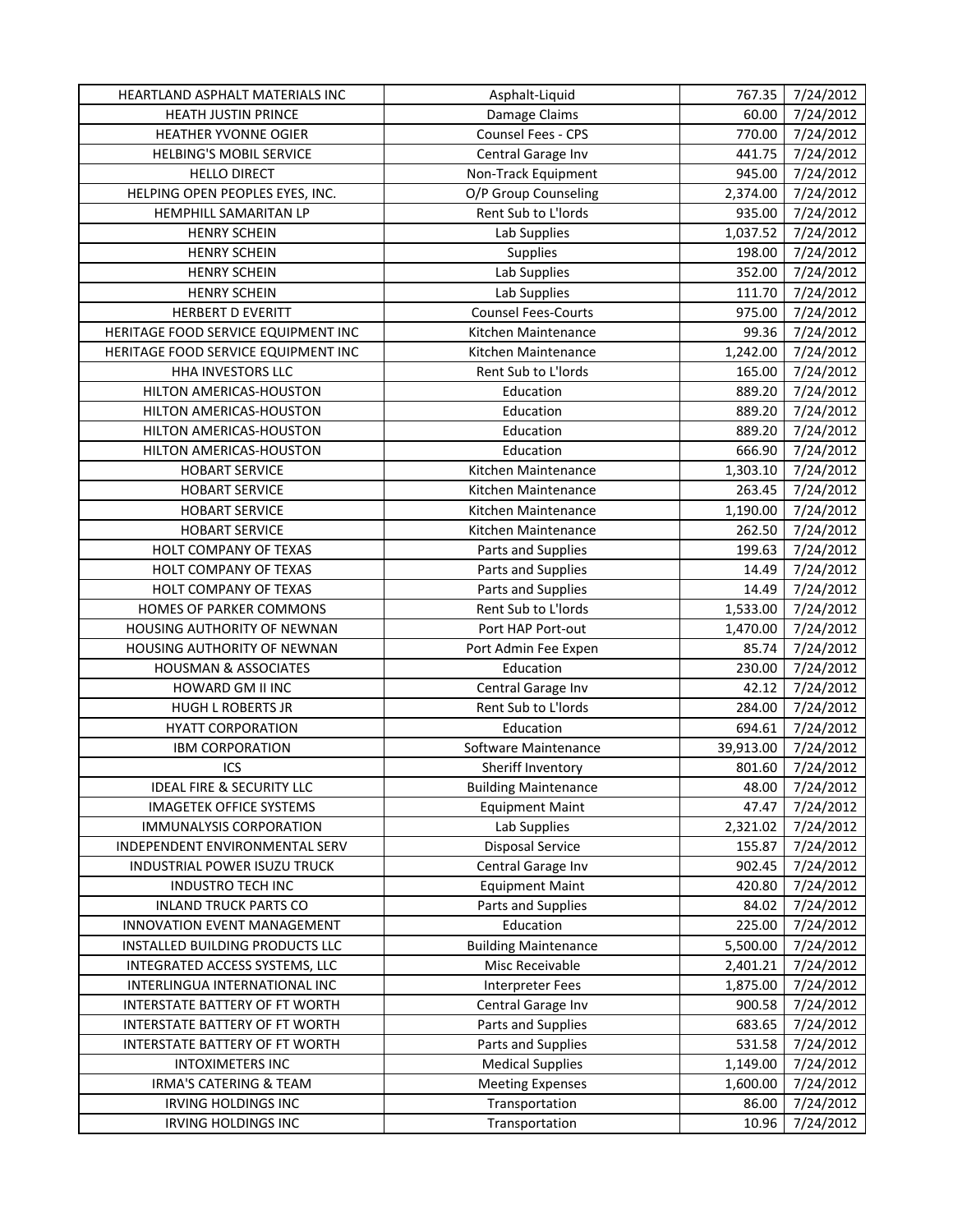| <b>IRVING HOLDINGS INC</b>    | Transportation              | 174.74   | 7/24/2012 |
|-------------------------------|-----------------------------|----------|-----------|
| <b>IRVING HOLDINGS INC</b>    | Transportation              | 1,009.90 | 7/24/2012 |
| <b>ISABELLA RUNNE</b>         | <b>Restitution Payable</b>  | 100.00   | 7/24/2012 |
| J 8 EQUIPMENT CO OF TEXAS INC | Parts and Supplies          | 1,345.00 | 7/24/2012 |
| J A SEXAUER                   | <b>Building Maintenance</b> | 230.86   | 7/24/2012 |
| <b>J STEVEN BUSH</b>          | <b>Counsel Fees-Courts</b>  | 700.00   | 7/24/2012 |
| <b>J STEVEN BUSH</b>          | <b>Counsel Fees-Courts</b>  | 2,030.00 | 7/24/2012 |
| <b>J STEVEN BUSH</b>          | <b>Counsel Fees-Courts</b>  | 300.00   | 7/24/2012 |
| <b>J STEVEN BUSH</b>          | <b>Counsel Fees-Courts</b>  | 400.00   | 7/24/2012 |
| <b>J STEVEN BUSH</b>          | <b>Counsel Fees-Courts</b>  | 100.00   | 7/24/2012 |
| <b>J STEVEN BUSH</b>          | <b>Counsel Fees-Courts</b>  | 100.00   | 7/24/2012 |
| J W BEARDEN & ASSOCIATES PLLC | Counsel Fees - CPS          | 100.00   | 7/24/2012 |
| J W BEARDEN & ASSOCIATES PLLC | Cnsl Fees-Fam Drg Ct        | 100.00   | 7/24/2012 |
| JACK L HINES JR               | <b>Building Maintenance</b> | 685.00   | 7/24/2012 |
| JACK L HINES JR               | <b>Building Maintenance</b> | 150.00   | 7/24/2012 |
| JACK L HINES JR               | <b>Building Maintenance</b> | 712.00   | 7/24/2012 |
| JACK V. STRICKLAND            | Cnsl Fees-Cap Murder        | 3,750.00 | 7/24/2012 |
| <b>JACKIE MARTIN</b>          | Counsel Fees - CPS          | 100.00   | 7/24/2012 |
| JACOB RYAN DAMRON             | <b>Professional Service</b> | 2,136.26 | 7/24/2012 |
| <b>JAHN'S SUPPLY</b>          | <b>Building Maintenance</b> | 717.36   | 7/24/2012 |
| <b>JAMES D RENFORTH II</b>    | <b>Counsel Fees-Courts</b>  | 950.00   | 7/24/2012 |
| <b>JAMES D RENFORTH II</b>    | <b>Counsel Fees-Courts</b>  | 400.00   | 7/24/2012 |
| JAMES D RENFORTH II           | <b>Counsel Fees-Courts</b>  | 175.00   | 7/24/2012 |
| <b>JAMES KEENOM</b>           | <b>Bail Bond Surety Fee</b> | 13.50    | 7/24/2012 |
| <b>JAMES KEENOM</b>           | <b>Bail Bond Surety Fee</b> | 1.50     | 7/24/2012 |
| <b>JAMES MASEK</b>            | <b>Counsel Fees-Courts</b>  | 200.00   | 7/24/2012 |
| <b>JAMES MASEK</b>            | Counsel Fees-Juv            | 600.00   | 7/24/2012 |
| <b>JAMES MASEK</b>            | Counsel Fees - CPS          | 3,385.00 | 7/24/2012 |
| JAMES PUBLISHING CO           | Law Books                   | 145.88   | 7/24/2012 |
| JAMES R ESTERS SR             | Rent Sub to L'Iords         | 1,900.00 | 7/24/2012 |
| <b>JAMES R WILSON</b>         | <b>Counsel Fees-Courts</b>  | 352.50   | 7/24/2012 |
| JAMES R WILSON                | <b>Counsel Fees-Courts</b>  | 500.00   | 7/24/2012 |
| <b>JANA KAY BRAVO</b>         | <b>Professional Service</b> | 701.68   | 7/24/2012 |
| <b>JANA KAY BRAVO</b>         | Reporter's Records          | 88.00    | 7/24/2012 |
| <b>JANA KAY BRAVO</b>         | Reporter's Records          | 168.00   | 7/24/2012 |
| <b>JANET GRIFFITHS</b>        | Clothing                    | 400.00   | 7/24/2012 |
| <b>JANPAK</b>                 | Sheriff Inventory           | 1,763.34 | 7/24/2012 |
| <b>JANPAK</b>                 | Sheriff Inventory           | 57.86    | 7/24/2012 |
| <b>JASON'S DELI</b>           | <b>Training Supplies</b>    | 340.40   | 7/24/2012 |
| <b>JASON'S DELI</b>           | <b>Training Supplies</b>    | 77.00    | 7/24/2012 |
| JAY GILBERT CABALLERO         | <b>Counsel Fees-Courts</b>  | 480.00   | 7/24/2012 |
| JAY GILBERT CABALLERO         | <b>Counsel Fees-Courts</b>  | 250.00   | 7/24/2012 |
| JAYDEN GRAPHICS INC           | <b>Voting Supplies</b>      | 965.00   | 7/24/2012 |
| JEANIE LEE REED               | <b>Restitution Payable</b>  | 12.50    | 7/24/2012 |
| <b>JEANIE MORRIS</b>          | <b>Professional Service</b> | 1,754.20 | 7/24/2012 |
| JEFF EUBANK ROOFING CO INC    | <b>Building Maintenance</b> | 675.00   | 7/24/2012 |
| <b>JEFF S HOOVER</b>          | <b>Counsel Fees-Courts</b>  | 600.00   | 7/24/2012 |
| JEFFERSON ROBERT MASTICK      | Professional Service        | 1,950.56 | 7/24/2012 |
| JEFFERY DAVID BONCEK          | <b>Counsel Fees-Courts</b>  | 450.00   | 7/24/2012 |
| JEFFERY DAVID BONCEK          | <b>Counsel Fees-Courts</b>  | 525.00   | 7/24/2012 |
| JEFFERY DAVID BONCEK          | <b>Counsel Fees-Courts</b>  | 400.00   | 7/24/2012 |
| JEFFERY DAVID BONCEK          | <b>Counsel Fees-Courts</b>  | 250.00   | 7/24/2012 |
| JEFFREY S STEWART PC          | <b>Counsel Fees-Courts</b>  | 475.00   | 7/24/2012 |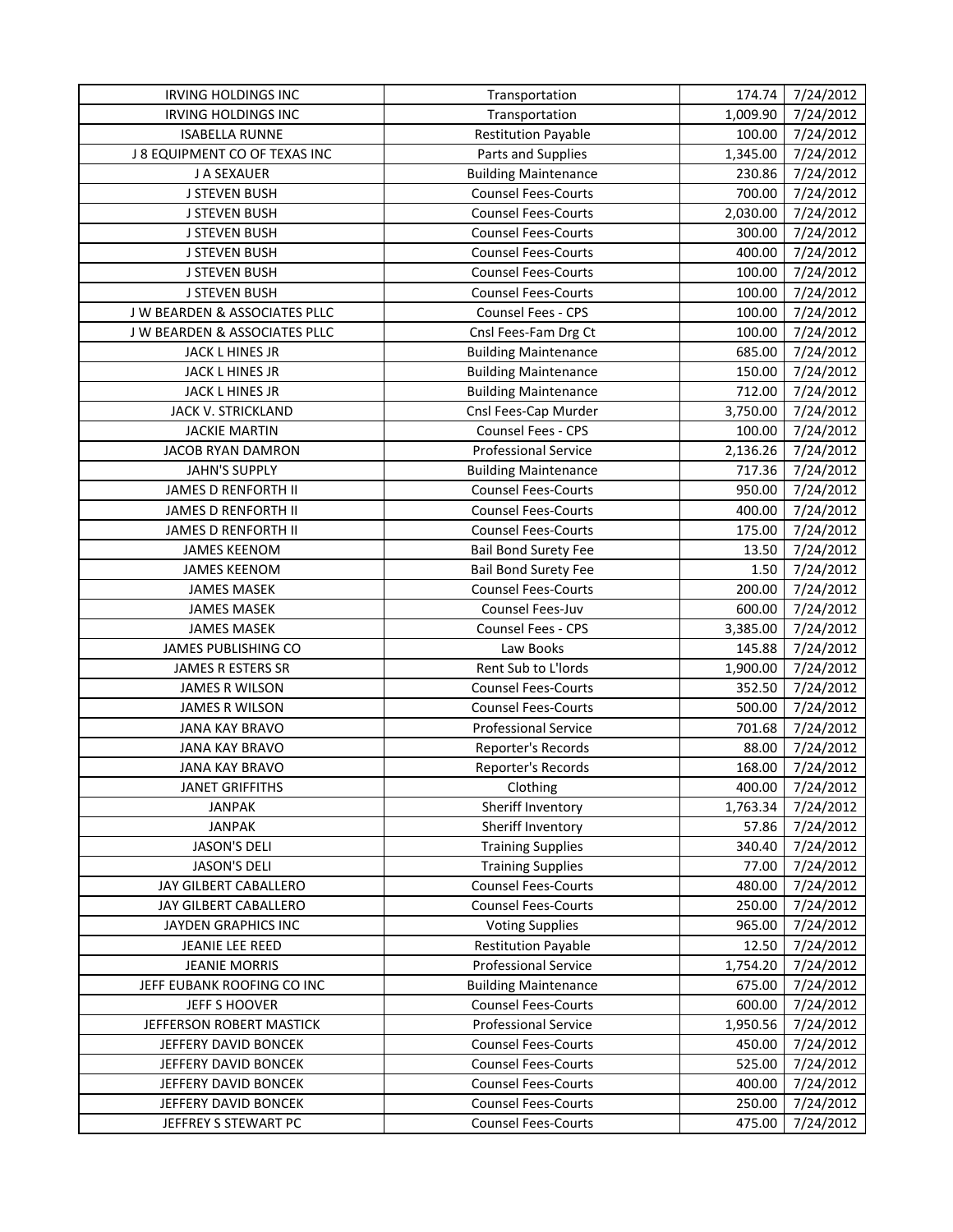| JEFFREY S STEWART PC                   | <b>Counsel Fees-Courts</b>  | 100.00    | 7/24/2012 |
|----------------------------------------|-----------------------------|-----------|-----------|
| <b>JENNIE R DUKE</b>                   | <b>Counsel Fees - CPS</b>   | 200.00    | 7/24/2012 |
| JENNIFER ADAMS                         | Clothing                    | 87.07     | 7/24/2012 |
| JENNIFER M SMITH                       | Clothing                    | 87.34     | 7/24/2012 |
| JENNIFER MCREYNOLDS                    | Clothing                    | 100.00    | 7/24/2012 |
| <b>JENNIFER PHILLIPS</b>               | Clothing                    | 28.57     | 7/24/2012 |
| <b>JEROME POTTER</b>                   | <b>Court Visitor</b>        | 188.70    | 7/24/2012 |
| <b>JERRY WOOD</b>                      | <b>Counsel Fees-Courts</b>  | 3,400.00  | 7/24/2012 |
| <b>JERRY WOOD</b>                      | <b>Counsel Fees-Courts</b>  | 1,275.00  | 7/24/2012 |
| <b>JERRY WOOD</b>                      | <b>Counsel Fees-Courts</b>  | 500.00    | 7/24/2012 |
| <b>JERRY WOOD</b>                      | <b>Counsel Fees-Courts</b>  | 900.00    | 7/24/2012 |
| <b>JERRY WOOD</b>                      | <b>Counsel Fees-Courts</b>  | 500.00    | 7/24/2012 |
| <b>JESSICA VASQUEZ</b>                 | <b>Restitution Payable</b>  | 40.00     | 7/24/2012 |
| <b>JESUS NEVAREZ</b>                   | Counsel Fees-Juv            | 200.00    | 7/24/2012 |
| <b>JESUS NEVAREZ</b>                   | Counsel Fees - CPS          | 1,825.00  | 7/24/2012 |
| JI SPECIALTY SERVICES INC              | <b>Professional Service</b> | 17,811.00 | 7/24/2012 |
| <b>JIM AUSTIN</b>                      | State Right of Way          | 600.00    | 7/24/2012 |
| JIM BEARDEN AND ASSOCIATES PLLC        | Counsel Fees - CPS          | 100.00    | 7/24/2012 |
| <b>JIM CULBERTSON</b>                  | Counsel Fees-Juv            | 400.00    | 7/24/2012 |
| <b>JIM LANE</b>                        | <b>Counsel Fees-Courts</b>  | 450.00    | 7/24/2012 |
| <b>JIM LANE</b>                        | <b>Counsel Fees-Courts</b>  | 550.00    | 7/24/2012 |
| <b>JIM LANE</b>                        | <b>Counsel Fees-Courts</b>  | 1,000.00  | 7/24/2012 |
| <b>JIM LANE</b>                        | <b>Counsel Fees-Courts</b>  | 212.50    | 7/24/2012 |
| <b>JMP INTEREST LTD</b>                | Law Books                   | 1,065.50  | 7/24/2012 |
| <b>JMP INTEREST LTD</b>                | Law Books                   | 117.00    | 7/24/2012 |
| JOE RIDER PROPANE INC.                 | <b>Utility Assistance</b>   | 265.00    | 7/24/2012 |
| <b>JOETTA KEENE</b>                    | <b>Counsel Fees-Courts</b>  | 485.00    | 7/24/2012 |
| <b>JOETTA KEENE</b>                    | <b>Counsel Fees-Courts</b>  | 1,100.00  | 7/24/2012 |
| <b>JOETTA KEENE</b>                    | <b>Counsel Fees-Courts</b>  | 1,600.00  | 7/24/2012 |
| <b>JOETTA KEENE</b>                    | <b>Counsel Fees-Courts</b>  | 7,109.38  | 7/24/2012 |
| <b>JOETTA KEENE</b>                    | <b>Counsel Fees-Courts</b>  | 200.00    | 7/24/2012 |
| <b>JOETTA KEENE</b>                    | <b>Counsel Fees-Courts</b>  | 300.00    | 7/24/2012 |
| <b>JOETTA KEENE</b>                    | Cnsl Fees-Cap Murder        | 7,109.37  | 7/24/2012 |
| <b>JOETTA KEENE</b>                    | Cnsl Fees-Crim Appls        | 1,437.50  | 7/24/2012 |
| <b>JOETTA KEENE</b>                    | Cap Murder-Othr Cost        | 96.29     | 7/24/2012 |
| <b>JOHN AVERY</b>                      | <b>Counsel Fees-Courts</b>  | 2,600.00  | 7/24/2012 |
| <b>JOHN AVERY</b>                      | <b>Counsel Fees-Courts</b>  | 800.00    | 7/24/2012 |
| <b>JOHN AVERY</b>                      | <b>Counsel Fees-Courts</b>  | 450.00    | 7/24/2012 |
| <b>JOHN AVERY</b>                      | <b>Counsel Fees-Courts</b>  | 450.00    | 7/24/2012 |
| <b>JOHN AVERY</b>                      | <b>Counsel Fees-Courts</b>  | 137.50    | 7/24/2012 |
| <b>JOHN AVERY</b>                      | <b>Counsel Fees-Courts</b>  | 400.00    | 7/24/2012 |
| <b>JOHN AVERY</b>                      | <b>Counsel Fees-Courts</b>  | 200.00    | 7/24/2012 |
| <b>JOHN BENOIST</b>                    | <b>Counsel Fees-Probate</b> | 2,200.00  | 7/24/2012 |
| JOHN CARL BEATTY                       | <b>Counsel Fees-Courts</b>  | 650.00    | 7/24/2012 |
| <b>JOHN CARL BEATTY</b>                | <b>Counsel Fees-Courts</b>  | 650.00    | 7/24/2012 |
| <b>JOHN CARL BEATTY</b>                | <b>Counsel Fees-Courts</b>  | 1,100.00  | 7/24/2012 |
| <b>JOHN CARL BEATTY</b>                | <b>Counsel Fees-Courts</b>  | 475.00    | 7/24/2012 |
| <b>JOHN CARL BEATTY</b>                | <b>Counsel Fees-Courts</b>  | 2,250.00  | 7/24/2012 |
| <b>JOHN CARL BEATTY</b>                | <b>Counsel Fees-Courts</b>  |           |           |
| <b>JOHN CARL BEATTY</b>                | <b>Counsel Fees-Courts</b>  | 150.00    | 7/24/2012 |
|                                        | <b>Counsel Fees - CPS</b>   | 600.00    | 7/24/2012 |
| <b>JOHN ECK</b><br><b>JOHN HARDING</b> | <b>Counsel Fees-Courts</b>  | 3,380.00  | 7/24/2012 |
|                                        |                             | 675.00    | 7/24/2012 |
| JOHN KELLY BRITTAIN PROPERTY           | Rent Sub to L'Iords         | 27.00     | 7/24/2012 |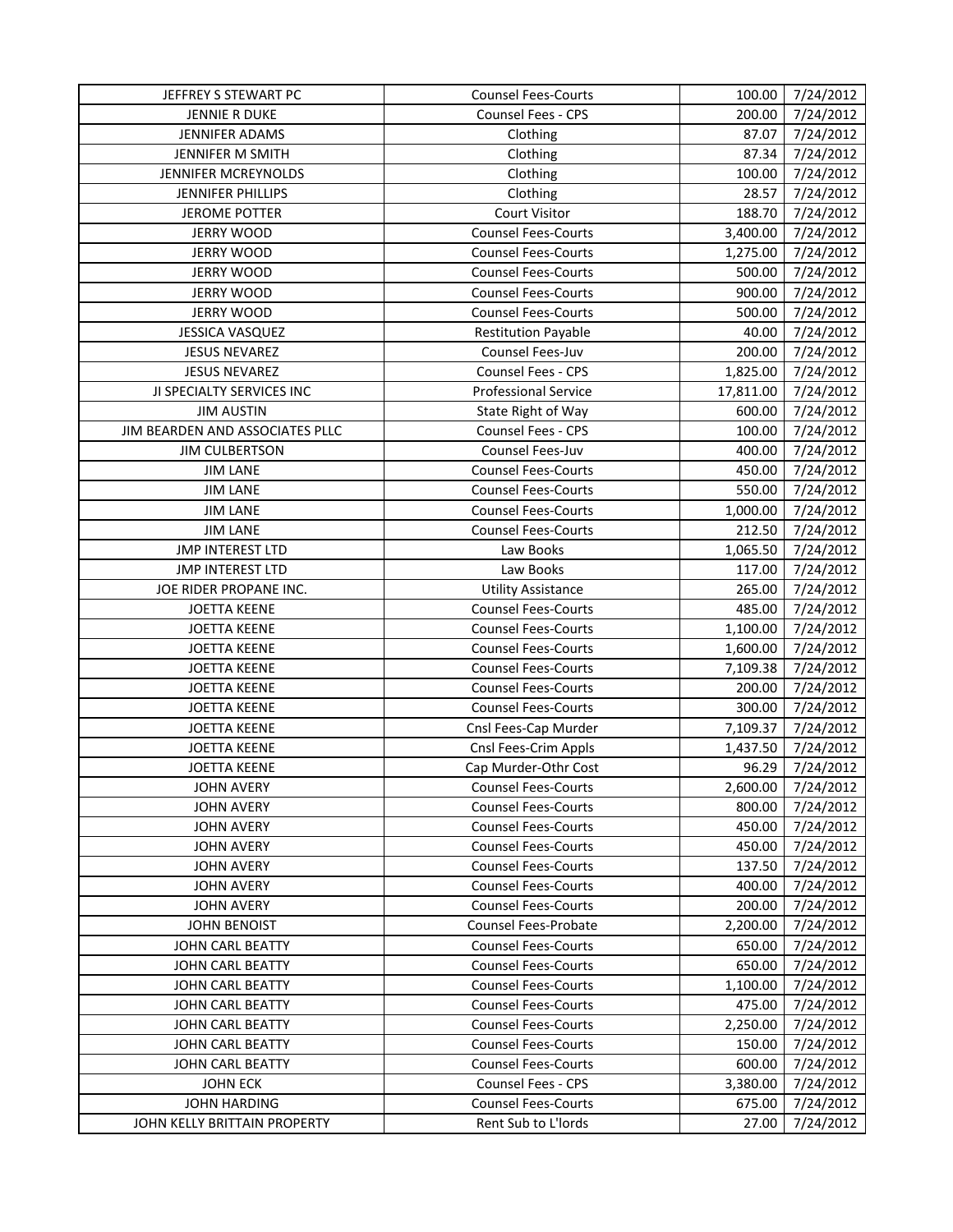| <b>Counsel Fees-Courts</b><br><b>JOHN LINEBARGER</b><br>1,100.00<br>7/24/2012<br><b>Counsel Fees-Courts</b><br>400.00<br>7/24/2012<br><b>JOHN LINEBARGER</b><br>7/24/2012<br>JOHN LINEBARGER<br><b>Counsel Fees-Courts</b><br>400.00<br>JOHN LINEBARGER<br><b>Counsel Fees-Courts</b><br>200.00<br>7/24/2012<br>200.00<br>7/24/2012<br><b>JOHN LINEBARGER</b><br><b>Counsel Fees-Courts</b><br><b>Counsel Fees-Courts</b><br>1,200.00<br>7/24/2012<br>JOHN W STICKELS<br>JOHN W STICKELS<br><b>Counsel Fees-Courts</b><br>7/24/2012<br>1,775.00<br><b>Counsel Fees-Courts</b><br>7/24/2012<br>JOHN W STICKELS<br>1,150.00<br>7/24/2012<br>JOHN W STICKELS<br><b>Counsel Fees-Courts</b><br>700.00<br><b>JOHNSON &amp; JOHNSON</b><br><b>Counsel Fees-Courts</b><br>650.00<br>7/24/2012<br>7/24/2012<br><b>JOHNSON &amp; JOHNSON</b><br><b>Counsel Fees-Courts</b><br>858.00<br><b>JOHNSON &amp; JOHNSON</b><br><b>Counsel Fees-Courts</b><br>250.00<br>7/24/2012<br>450.00<br>7/24/2012<br><b>JOHNSON &amp; JOHNSON</b><br><b>Counsel Fees-Courts</b><br>600.00<br>7/24/2012<br><b>JOLENE CROPP</b><br>Relative Assistance<br>450.00<br><b>JONATHAN SIMPSON</b><br><b>Counsel Fees-Courts</b><br>7/24/2012<br>7/24/2012<br><b>JONATHAN SIMPSON</b><br><b>Counsel Fees-Courts</b><br>200.00<br><b>JONATHAN SIMPSON</b><br><b>Counsel Fees-Courts</b><br>175.00<br>7/24/2012<br><b>Counsel Fees-Courts</b><br>7/24/2012<br><b>JONATHAN SIMPSON</b><br>475.00<br><b>JONATHAN SIMPSON</b><br><b>Counsel Fees-Courts</b><br>275.00<br>7/24/2012<br><b>JORGE CASIQUE</b><br><b>Restitution Payable</b><br>1,650.00<br>7/24/2012<br>JPMORGAN CHASE BANK NA<br>125.99<br>7/24/2012<br><b>Supplies</b><br>7/24/2012<br><b>JPMORGAN CHASE BANK NA</b><br><b>Supplies</b><br>3.99<br>64.68<br>7/24/2012<br>JPMORGAN CHASE BANK NA<br><b>Supplies</b><br>Books/Pamphlets<br>7/24/2012<br>JPMORGAN CHASE BANK NA<br>84.60<br>JPMORGAN CHASE BANK NA<br>Advertis/Leg Notice<br>30.00<br>7/24/2012<br><b>Background Check</b><br>61.05<br>JPMORGAN CHASE BANK NA<br>7/24/2012<br>JPMORGAN CHASE BANK NA<br>530.43<br>7/24/2012<br>Transportation<br>JPMORGAN CHASE BANK NA<br>Fuel<br>108.56<br>7/24/2012<br>JPMORGAN CHASE BANK NA<br>73.11<br>7/24/2012<br>Fuel<br>7/24/2012<br>JPMORGAN CHASE BANK NA<br>124.34<br><b>Meeting Expenses</b><br>38.18<br>7/24/2012<br>JPMORGAN CHASE BANK NA<br>Liaison Expense<br>7/24/2012<br>JPMORGAN CHASE BANK NA<br><b>Estray Livestock</b><br>375.00<br><b>Witness Travel</b><br>1,684.73<br>7/24/2012<br>JPMORGAN CHASE BANK NA<br>7/24/2012<br>JPMORGAN CHASE BANK NA<br>Education<br>500.96<br>JPMORGAN CHASE BANK NA<br>Education<br>516.70<br>7/24/2012<br>1,502.30<br>7/24/2012<br>JPMORGAN CHASE BANK NA<br>Education<br>7/24/2012<br>JPMORGAN CHASE BANK NA<br>Travel<br>5,015.48<br>7/24/2012<br>JPMORGAN CHASE BANK NA<br><b>Travel</b><br>124.20<br>399.96<br>JPMORGAN CHASE BANK NA<br>Clothing<br>7/24/2012<br>310.45<br>JPMORGAN CHASE BANK NA<br>Parts and Supplies<br>7/24/2012<br>JPMORGAN CHASE BANK NA<br>Parts and Supplies<br>234.90<br>7/24/2012<br>Field Equip&Supplies<br>7/24/2012<br>JPMORGAN CHASE BANK NA<br>79.60<br><b>Small Tools</b><br>JPMORGAN CHASE BANK NA<br>7/24/2012<br>7.54<br><b>Building Maintenance</b><br>7/24/2012<br>JPMORGAN CHASE BANK NA<br>93.03<br>7/24/2012<br>JPMORGAN CHASE BANK NA<br>Landscaping Expense<br>15.75<br>Education<br>JPMORGAN CHASE BANK NA<br>120.00<br>7/24/2012<br>JPMORGAN CHASE BANK NA<br>Subscriptions<br>200.00<br>7/24/2012<br>200.00<br>JPMORGAN CHASE BANK NA<br><b>Medical Supplies</b><br>7/24/2012<br>JQH-SAN MARCUS DEVELOPMENT LLC<br>Prepaid - Travel<br>195.50<br>7/24/2012<br>JQH-SAN MARCUS DEVELOPMENT LLC<br>Prepaid - Travel<br>195.50<br>7/24/2012<br>JUDGE BILLY STUBBLEFIELD<br>Travel<br>210.93<br>7/24/2012<br><b>Counsel Fees-Courts</b><br>JUDITH VAN HOOF<br>1,420.00<br>7/24/2012 | <b>JOHN LINEBARGER</b> | <b>Counsel Fees-Courts</b> | 500.00 | 7/24/2012 |
|-----------------------------------------------------------------------------------------------------------------------------------------------------------------------------------------------------------------------------------------------------------------------------------------------------------------------------------------------------------------------------------------------------------------------------------------------------------------------------------------------------------------------------------------------------------------------------------------------------------------------------------------------------------------------------------------------------------------------------------------------------------------------------------------------------------------------------------------------------------------------------------------------------------------------------------------------------------------------------------------------------------------------------------------------------------------------------------------------------------------------------------------------------------------------------------------------------------------------------------------------------------------------------------------------------------------------------------------------------------------------------------------------------------------------------------------------------------------------------------------------------------------------------------------------------------------------------------------------------------------------------------------------------------------------------------------------------------------------------------------------------------------------------------------------------------------------------------------------------------------------------------------------------------------------------------------------------------------------------------------------------------------------------------------------------------------------------------------------------------------------------------------------------------------------------------------------------------------------------------------------------------------------------------------------------------------------------------------------------------------------------------------------------------------------------------------------------------------------------------------------------------------------------------------------------------------------------------------------------------------------------------------------------------------------------------------------------------------------------------------------------------------------------------------------------------------------------------------------------------------------------------------------------------------------------------------------------------------------------------------------------------------------------------------------------------------------------------------------------------------------------------------------------------------------------------------------------------------------------------------------------------------------------------------------------------------------------------------------------------------------------------------------------------------------------------------------------------------------------------------------------------------------------------------------------------------------------------------------------------------------------------------------------------------------------------------------------------------------------------------------------------------------------------------------------------------------------------------------------------------------------------------------------------------|------------------------|----------------------------|--------|-----------|
|                                                                                                                                                                                                                                                                                                                                                                                                                                                                                                                                                                                                                                                                                                                                                                                                                                                                                                                                                                                                                                                                                                                                                                                                                                                                                                                                                                                                                                                                                                                                                                                                                                                                                                                                                                                                                                                                                                                                                                                                                                                                                                                                                                                                                                                                                                                                                                                                                                                                                                                                                                                                                                                                                                                                                                                                                                                                                                                                                                                                                                                                                                                                                                                                                                                                                                                                                                                                                                                                                                                                                                                                                                                                                                                                                                                                                                                                                                                 |                        |                            |        |           |
|                                                                                                                                                                                                                                                                                                                                                                                                                                                                                                                                                                                                                                                                                                                                                                                                                                                                                                                                                                                                                                                                                                                                                                                                                                                                                                                                                                                                                                                                                                                                                                                                                                                                                                                                                                                                                                                                                                                                                                                                                                                                                                                                                                                                                                                                                                                                                                                                                                                                                                                                                                                                                                                                                                                                                                                                                                                                                                                                                                                                                                                                                                                                                                                                                                                                                                                                                                                                                                                                                                                                                                                                                                                                                                                                                                                                                                                                                                                 |                        |                            |        |           |
|                                                                                                                                                                                                                                                                                                                                                                                                                                                                                                                                                                                                                                                                                                                                                                                                                                                                                                                                                                                                                                                                                                                                                                                                                                                                                                                                                                                                                                                                                                                                                                                                                                                                                                                                                                                                                                                                                                                                                                                                                                                                                                                                                                                                                                                                                                                                                                                                                                                                                                                                                                                                                                                                                                                                                                                                                                                                                                                                                                                                                                                                                                                                                                                                                                                                                                                                                                                                                                                                                                                                                                                                                                                                                                                                                                                                                                                                                                                 |                        |                            |        |           |
|                                                                                                                                                                                                                                                                                                                                                                                                                                                                                                                                                                                                                                                                                                                                                                                                                                                                                                                                                                                                                                                                                                                                                                                                                                                                                                                                                                                                                                                                                                                                                                                                                                                                                                                                                                                                                                                                                                                                                                                                                                                                                                                                                                                                                                                                                                                                                                                                                                                                                                                                                                                                                                                                                                                                                                                                                                                                                                                                                                                                                                                                                                                                                                                                                                                                                                                                                                                                                                                                                                                                                                                                                                                                                                                                                                                                                                                                                                                 |                        |                            |        |           |
|                                                                                                                                                                                                                                                                                                                                                                                                                                                                                                                                                                                                                                                                                                                                                                                                                                                                                                                                                                                                                                                                                                                                                                                                                                                                                                                                                                                                                                                                                                                                                                                                                                                                                                                                                                                                                                                                                                                                                                                                                                                                                                                                                                                                                                                                                                                                                                                                                                                                                                                                                                                                                                                                                                                                                                                                                                                                                                                                                                                                                                                                                                                                                                                                                                                                                                                                                                                                                                                                                                                                                                                                                                                                                                                                                                                                                                                                                                                 |                        |                            |        |           |
|                                                                                                                                                                                                                                                                                                                                                                                                                                                                                                                                                                                                                                                                                                                                                                                                                                                                                                                                                                                                                                                                                                                                                                                                                                                                                                                                                                                                                                                                                                                                                                                                                                                                                                                                                                                                                                                                                                                                                                                                                                                                                                                                                                                                                                                                                                                                                                                                                                                                                                                                                                                                                                                                                                                                                                                                                                                                                                                                                                                                                                                                                                                                                                                                                                                                                                                                                                                                                                                                                                                                                                                                                                                                                                                                                                                                                                                                                                                 |                        |                            |        |           |
|                                                                                                                                                                                                                                                                                                                                                                                                                                                                                                                                                                                                                                                                                                                                                                                                                                                                                                                                                                                                                                                                                                                                                                                                                                                                                                                                                                                                                                                                                                                                                                                                                                                                                                                                                                                                                                                                                                                                                                                                                                                                                                                                                                                                                                                                                                                                                                                                                                                                                                                                                                                                                                                                                                                                                                                                                                                                                                                                                                                                                                                                                                                                                                                                                                                                                                                                                                                                                                                                                                                                                                                                                                                                                                                                                                                                                                                                                                                 |                        |                            |        |           |
|                                                                                                                                                                                                                                                                                                                                                                                                                                                                                                                                                                                                                                                                                                                                                                                                                                                                                                                                                                                                                                                                                                                                                                                                                                                                                                                                                                                                                                                                                                                                                                                                                                                                                                                                                                                                                                                                                                                                                                                                                                                                                                                                                                                                                                                                                                                                                                                                                                                                                                                                                                                                                                                                                                                                                                                                                                                                                                                                                                                                                                                                                                                                                                                                                                                                                                                                                                                                                                                                                                                                                                                                                                                                                                                                                                                                                                                                                                                 |                        |                            |        |           |
|                                                                                                                                                                                                                                                                                                                                                                                                                                                                                                                                                                                                                                                                                                                                                                                                                                                                                                                                                                                                                                                                                                                                                                                                                                                                                                                                                                                                                                                                                                                                                                                                                                                                                                                                                                                                                                                                                                                                                                                                                                                                                                                                                                                                                                                                                                                                                                                                                                                                                                                                                                                                                                                                                                                                                                                                                                                                                                                                                                                                                                                                                                                                                                                                                                                                                                                                                                                                                                                                                                                                                                                                                                                                                                                                                                                                                                                                                                                 |                        |                            |        |           |
|                                                                                                                                                                                                                                                                                                                                                                                                                                                                                                                                                                                                                                                                                                                                                                                                                                                                                                                                                                                                                                                                                                                                                                                                                                                                                                                                                                                                                                                                                                                                                                                                                                                                                                                                                                                                                                                                                                                                                                                                                                                                                                                                                                                                                                                                                                                                                                                                                                                                                                                                                                                                                                                                                                                                                                                                                                                                                                                                                                                                                                                                                                                                                                                                                                                                                                                                                                                                                                                                                                                                                                                                                                                                                                                                                                                                                                                                                                                 |                        |                            |        |           |
|                                                                                                                                                                                                                                                                                                                                                                                                                                                                                                                                                                                                                                                                                                                                                                                                                                                                                                                                                                                                                                                                                                                                                                                                                                                                                                                                                                                                                                                                                                                                                                                                                                                                                                                                                                                                                                                                                                                                                                                                                                                                                                                                                                                                                                                                                                                                                                                                                                                                                                                                                                                                                                                                                                                                                                                                                                                                                                                                                                                                                                                                                                                                                                                                                                                                                                                                                                                                                                                                                                                                                                                                                                                                                                                                                                                                                                                                                                                 |                        |                            |        |           |
|                                                                                                                                                                                                                                                                                                                                                                                                                                                                                                                                                                                                                                                                                                                                                                                                                                                                                                                                                                                                                                                                                                                                                                                                                                                                                                                                                                                                                                                                                                                                                                                                                                                                                                                                                                                                                                                                                                                                                                                                                                                                                                                                                                                                                                                                                                                                                                                                                                                                                                                                                                                                                                                                                                                                                                                                                                                                                                                                                                                                                                                                                                                                                                                                                                                                                                                                                                                                                                                                                                                                                                                                                                                                                                                                                                                                                                                                                                                 |                        |                            |        |           |
|                                                                                                                                                                                                                                                                                                                                                                                                                                                                                                                                                                                                                                                                                                                                                                                                                                                                                                                                                                                                                                                                                                                                                                                                                                                                                                                                                                                                                                                                                                                                                                                                                                                                                                                                                                                                                                                                                                                                                                                                                                                                                                                                                                                                                                                                                                                                                                                                                                                                                                                                                                                                                                                                                                                                                                                                                                                                                                                                                                                                                                                                                                                                                                                                                                                                                                                                                                                                                                                                                                                                                                                                                                                                                                                                                                                                                                                                                                                 |                        |                            |        |           |
|                                                                                                                                                                                                                                                                                                                                                                                                                                                                                                                                                                                                                                                                                                                                                                                                                                                                                                                                                                                                                                                                                                                                                                                                                                                                                                                                                                                                                                                                                                                                                                                                                                                                                                                                                                                                                                                                                                                                                                                                                                                                                                                                                                                                                                                                                                                                                                                                                                                                                                                                                                                                                                                                                                                                                                                                                                                                                                                                                                                                                                                                                                                                                                                                                                                                                                                                                                                                                                                                                                                                                                                                                                                                                                                                                                                                                                                                                                                 |                        |                            |        |           |
|                                                                                                                                                                                                                                                                                                                                                                                                                                                                                                                                                                                                                                                                                                                                                                                                                                                                                                                                                                                                                                                                                                                                                                                                                                                                                                                                                                                                                                                                                                                                                                                                                                                                                                                                                                                                                                                                                                                                                                                                                                                                                                                                                                                                                                                                                                                                                                                                                                                                                                                                                                                                                                                                                                                                                                                                                                                                                                                                                                                                                                                                                                                                                                                                                                                                                                                                                                                                                                                                                                                                                                                                                                                                                                                                                                                                                                                                                                                 |                        |                            |        |           |
|                                                                                                                                                                                                                                                                                                                                                                                                                                                                                                                                                                                                                                                                                                                                                                                                                                                                                                                                                                                                                                                                                                                                                                                                                                                                                                                                                                                                                                                                                                                                                                                                                                                                                                                                                                                                                                                                                                                                                                                                                                                                                                                                                                                                                                                                                                                                                                                                                                                                                                                                                                                                                                                                                                                                                                                                                                                                                                                                                                                                                                                                                                                                                                                                                                                                                                                                                                                                                                                                                                                                                                                                                                                                                                                                                                                                                                                                                                                 |                        |                            |        |           |
|                                                                                                                                                                                                                                                                                                                                                                                                                                                                                                                                                                                                                                                                                                                                                                                                                                                                                                                                                                                                                                                                                                                                                                                                                                                                                                                                                                                                                                                                                                                                                                                                                                                                                                                                                                                                                                                                                                                                                                                                                                                                                                                                                                                                                                                                                                                                                                                                                                                                                                                                                                                                                                                                                                                                                                                                                                                                                                                                                                                                                                                                                                                                                                                                                                                                                                                                                                                                                                                                                                                                                                                                                                                                                                                                                                                                                                                                                                                 |                        |                            |        |           |
|                                                                                                                                                                                                                                                                                                                                                                                                                                                                                                                                                                                                                                                                                                                                                                                                                                                                                                                                                                                                                                                                                                                                                                                                                                                                                                                                                                                                                                                                                                                                                                                                                                                                                                                                                                                                                                                                                                                                                                                                                                                                                                                                                                                                                                                                                                                                                                                                                                                                                                                                                                                                                                                                                                                                                                                                                                                                                                                                                                                                                                                                                                                                                                                                                                                                                                                                                                                                                                                                                                                                                                                                                                                                                                                                                                                                                                                                                                                 |                        |                            |        |           |
|                                                                                                                                                                                                                                                                                                                                                                                                                                                                                                                                                                                                                                                                                                                                                                                                                                                                                                                                                                                                                                                                                                                                                                                                                                                                                                                                                                                                                                                                                                                                                                                                                                                                                                                                                                                                                                                                                                                                                                                                                                                                                                                                                                                                                                                                                                                                                                                                                                                                                                                                                                                                                                                                                                                                                                                                                                                                                                                                                                                                                                                                                                                                                                                                                                                                                                                                                                                                                                                                                                                                                                                                                                                                                                                                                                                                                                                                                                                 |                        |                            |        |           |
|                                                                                                                                                                                                                                                                                                                                                                                                                                                                                                                                                                                                                                                                                                                                                                                                                                                                                                                                                                                                                                                                                                                                                                                                                                                                                                                                                                                                                                                                                                                                                                                                                                                                                                                                                                                                                                                                                                                                                                                                                                                                                                                                                                                                                                                                                                                                                                                                                                                                                                                                                                                                                                                                                                                                                                                                                                                                                                                                                                                                                                                                                                                                                                                                                                                                                                                                                                                                                                                                                                                                                                                                                                                                                                                                                                                                                                                                                                                 |                        |                            |        |           |
|                                                                                                                                                                                                                                                                                                                                                                                                                                                                                                                                                                                                                                                                                                                                                                                                                                                                                                                                                                                                                                                                                                                                                                                                                                                                                                                                                                                                                                                                                                                                                                                                                                                                                                                                                                                                                                                                                                                                                                                                                                                                                                                                                                                                                                                                                                                                                                                                                                                                                                                                                                                                                                                                                                                                                                                                                                                                                                                                                                                                                                                                                                                                                                                                                                                                                                                                                                                                                                                                                                                                                                                                                                                                                                                                                                                                                                                                                                                 |                        |                            |        |           |
|                                                                                                                                                                                                                                                                                                                                                                                                                                                                                                                                                                                                                                                                                                                                                                                                                                                                                                                                                                                                                                                                                                                                                                                                                                                                                                                                                                                                                                                                                                                                                                                                                                                                                                                                                                                                                                                                                                                                                                                                                                                                                                                                                                                                                                                                                                                                                                                                                                                                                                                                                                                                                                                                                                                                                                                                                                                                                                                                                                                                                                                                                                                                                                                                                                                                                                                                                                                                                                                                                                                                                                                                                                                                                                                                                                                                                                                                                                                 |                        |                            |        |           |
|                                                                                                                                                                                                                                                                                                                                                                                                                                                                                                                                                                                                                                                                                                                                                                                                                                                                                                                                                                                                                                                                                                                                                                                                                                                                                                                                                                                                                                                                                                                                                                                                                                                                                                                                                                                                                                                                                                                                                                                                                                                                                                                                                                                                                                                                                                                                                                                                                                                                                                                                                                                                                                                                                                                                                                                                                                                                                                                                                                                                                                                                                                                                                                                                                                                                                                                                                                                                                                                                                                                                                                                                                                                                                                                                                                                                                                                                                                                 |                        |                            |        |           |
|                                                                                                                                                                                                                                                                                                                                                                                                                                                                                                                                                                                                                                                                                                                                                                                                                                                                                                                                                                                                                                                                                                                                                                                                                                                                                                                                                                                                                                                                                                                                                                                                                                                                                                                                                                                                                                                                                                                                                                                                                                                                                                                                                                                                                                                                                                                                                                                                                                                                                                                                                                                                                                                                                                                                                                                                                                                                                                                                                                                                                                                                                                                                                                                                                                                                                                                                                                                                                                                                                                                                                                                                                                                                                                                                                                                                                                                                                                                 |                        |                            |        |           |
|                                                                                                                                                                                                                                                                                                                                                                                                                                                                                                                                                                                                                                                                                                                                                                                                                                                                                                                                                                                                                                                                                                                                                                                                                                                                                                                                                                                                                                                                                                                                                                                                                                                                                                                                                                                                                                                                                                                                                                                                                                                                                                                                                                                                                                                                                                                                                                                                                                                                                                                                                                                                                                                                                                                                                                                                                                                                                                                                                                                                                                                                                                                                                                                                                                                                                                                                                                                                                                                                                                                                                                                                                                                                                                                                                                                                                                                                                                                 |                        |                            |        |           |
|                                                                                                                                                                                                                                                                                                                                                                                                                                                                                                                                                                                                                                                                                                                                                                                                                                                                                                                                                                                                                                                                                                                                                                                                                                                                                                                                                                                                                                                                                                                                                                                                                                                                                                                                                                                                                                                                                                                                                                                                                                                                                                                                                                                                                                                                                                                                                                                                                                                                                                                                                                                                                                                                                                                                                                                                                                                                                                                                                                                                                                                                                                                                                                                                                                                                                                                                                                                                                                                                                                                                                                                                                                                                                                                                                                                                                                                                                                                 |                        |                            |        |           |
|                                                                                                                                                                                                                                                                                                                                                                                                                                                                                                                                                                                                                                                                                                                                                                                                                                                                                                                                                                                                                                                                                                                                                                                                                                                                                                                                                                                                                                                                                                                                                                                                                                                                                                                                                                                                                                                                                                                                                                                                                                                                                                                                                                                                                                                                                                                                                                                                                                                                                                                                                                                                                                                                                                                                                                                                                                                                                                                                                                                                                                                                                                                                                                                                                                                                                                                                                                                                                                                                                                                                                                                                                                                                                                                                                                                                                                                                                                                 |                        |                            |        |           |
|                                                                                                                                                                                                                                                                                                                                                                                                                                                                                                                                                                                                                                                                                                                                                                                                                                                                                                                                                                                                                                                                                                                                                                                                                                                                                                                                                                                                                                                                                                                                                                                                                                                                                                                                                                                                                                                                                                                                                                                                                                                                                                                                                                                                                                                                                                                                                                                                                                                                                                                                                                                                                                                                                                                                                                                                                                                                                                                                                                                                                                                                                                                                                                                                                                                                                                                                                                                                                                                                                                                                                                                                                                                                                                                                                                                                                                                                                                                 |                        |                            |        |           |
|                                                                                                                                                                                                                                                                                                                                                                                                                                                                                                                                                                                                                                                                                                                                                                                                                                                                                                                                                                                                                                                                                                                                                                                                                                                                                                                                                                                                                                                                                                                                                                                                                                                                                                                                                                                                                                                                                                                                                                                                                                                                                                                                                                                                                                                                                                                                                                                                                                                                                                                                                                                                                                                                                                                                                                                                                                                                                                                                                                                                                                                                                                                                                                                                                                                                                                                                                                                                                                                                                                                                                                                                                                                                                                                                                                                                                                                                                                                 |                        |                            |        |           |
|                                                                                                                                                                                                                                                                                                                                                                                                                                                                                                                                                                                                                                                                                                                                                                                                                                                                                                                                                                                                                                                                                                                                                                                                                                                                                                                                                                                                                                                                                                                                                                                                                                                                                                                                                                                                                                                                                                                                                                                                                                                                                                                                                                                                                                                                                                                                                                                                                                                                                                                                                                                                                                                                                                                                                                                                                                                                                                                                                                                                                                                                                                                                                                                                                                                                                                                                                                                                                                                                                                                                                                                                                                                                                                                                                                                                                                                                                                                 |                        |                            |        |           |
|                                                                                                                                                                                                                                                                                                                                                                                                                                                                                                                                                                                                                                                                                                                                                                                                                                                                                                                                                                                                                                                                                                                                                                                                                                                                                                                                                                                                                                                                                                                                                                                                                                                                                                                                                                                                                                                                                                                                                                                                                                                                                                                                                                                                                                                                                                                                                                                                                                                                                                                                                                                                                                                                                                                                                                                                                                                                                                                                                                                                                                                                                                                                                                                                                                                                                                                                                                                                                                                                                                                                                                                                                                                                                                                                                                                                                                                                                                                 |                        |                            |        |           |
|                                                                                                                                                                                                                                                                                                                                                                                                                                                                                                                                                                                                                                                                                                                                                                                                                                                                                                                                                                                                                                                                                                                                                                                                                                                                                                                                                                                                                                                                                                                                                                                                                                                                                                                                                                                                                                                                                                                                                                                                                                                                                                                                                                                                                                                                                                                                                                                                                                                                                                                                                                                                                                                                                                                                                                                                                                                                                                                                                                                                                                                                                                                                                                                                                                                                                                                                                                                                                                                                                                                                                                                                                                                                                                                                                                                                                                                                                                                 |                        |                            |        |           |
|                                                                                                                                                                                                                                                                                                                                                                                                                                                                                                                                                                                                                                                                                                                                                                                                                                                                                                                                                                                                                                                                                                                                                                                                                                                                                                                                                                                                                                                                                                                                                                                                                                                                                                                                                                                                                                                                                                                                                                                                                                                                                                                                                                                                                                                                                                                                                                                                                                                                                                                                                                                                                                                                                                                                                                                                                                                                                                                                                                                                                                                                                                                                                                                                                                                                                                                                                                                                                                                                                                                                                                                                                                                                                                                                                                                                                                                                                                                 |                        |                            |        |           |
|                                                                                                                                                                                                                                                                                                                                                                                                                                                                                                                                                                                                                                                                                                                                                                                                                                                                                                                                                                                                                                                                                                                                                                                                                                                                                                                                                                                                                                                                                                                                                                                                                                                                                                                                                                                                                                                                                                                                                                                                                                                                                                                                                                                                                                                                                                                                                                                                                                                                                                                                                                                                                                                                                                                                                                                                                                                                                                                                                                                                                                                                                                                                                                                                                                                                                                                                                                                                                                                                                                                                                                                                                                                                                                                                                                                                                                                                                                                 |                        |                            |        |           |
|                                                                                                                                                                                                                                                                                                                                                                                                                                                                                                                                                                                                                                                                                                                                                                                                                                                                                                                                                                                                                                                                                                                                                                                                                                                                                                                                                                                                                                                                                                                                                                                                                                                                                                                                                                                                                                                                                                                                                                                                                                                                                                                                                                                                                                                                                                                                                                                                                                                                                                                                                                                                                                                                                                                                                                                                                                                                                                                                                                                                                                                                                                                                                                                                                                                                                                                                                                                                                                                                                                                                                                                                                                                                                                                                                                                                                                                                                                                 |                        |                            |        |           |
|                                                                                                                                                                                                                                                                                                                                                                                                                                                                                                                                                                                                                                                                                                                                                                                                                                                                                                                                                                                                                                                                                                                                                                                                                                                                                                                                                                                                                                                                                                                                                                                                                                                                                                                                                                                                                                                                                                                                                                                                                                                                                                                                                                                                                                                                                                                                                                                                                                                                                                                                                                                                                                                                                                                                                                                                                                                                                                                                                                                                                                                                                                                                                                                                                                                                                                                                                                                                                                                                                                                                                                                                                                                                                                                                                                                                                                                                                                                 |                        |                            |        |           |
|                                                                                                                                                                                                                                                                                                                                                                                                                                                                                                                                                                                                                                                                                                                                                                                                                                                                                                                                                                                                                                                                                                                                                                                                                                                                                                                                                                                                                                                                                                                                                                                                                                                                                                                                                                                                                                                                                                                                                                                                                                                                                                                                                                                                                                                                                                                                                                                                                                                                                                                                                                                                                                                                                                                                                                                                                                                                                                                                                                                                                                                                                                                                                                                                                                                                                                                                                                                                                                                                                                                                                                                                                                                                                                                                                                                                                                                                                                                 |                        |                            |        |           |
|                                                                                                                                                                                                                                                                                                                                                                                                                                                                                                                                                                                                                                                                                                                                                                                                                                                                                                                                                                                                                                                                                                                                                                                                                                                                                                                                                                                                                                                                                                                                                                                                                                                                                                                                                                                                                                                                                                                                                                                                                                                                                                                                                                                                                                                                                                                                                                                                                                                                                                                                                                                                                                                                                                                                                                                                                                                                                                                                                                                                                                                                                                                                                                                                                                                                                                                                                                                                                                                                                                                                                                                                                                                                                                                                                                                                                                                                                                                 |                        |                            |        |           |
|                                                                                                                                                                                                                                                                                                                                                                                                                                                                                                                                                                                                                                                                                                                                                                                                                                                                                                                                                                                                                                                                                                                                                                                                                                                                                                                                                                                                                                                                                                                                                                                                                                                                                                                                                                                                                                                                                                                                                                                                                                                                                                                                                                                                                                                                                                                                                                                                                                                                                                                                                                                                                                                                                                                                                                                                                                                                                                                                                                                                                                                                                                                                                                                                                                                                                                                                                                                                                                                                                                                                                                                                                                                                                                                                                                                                                                                                                                                 |                        |                            |        |           |
|                                                                                                                                                                                                                                                                                                                                                                                                                                                                                                                                                                                                                                                                                                                                                                                                                                                                                                                                                                                                                                                                                                                                                                                                                                                                                                                                                                                                                                                                                                                                                                                                                                                                                                                                                                                                                                                                                                                                                                                                                                                                                                                                                                                                                                                                                                                                                                                                                                                                                                                                                                                                                                                                                                                                                                                                                                                                                                                                                                                                                                                                                                                                                                                                                                                                                                                                                                                                                                                                                                                                                                                                                                                                                                                                                                                                                                                                                                                 |                        |                            |        |           |
|                                                                                                                                                                                                                                                                                                                                                                                                                                                                                                                                                                                                                                                                                                                                                                                                                                                                                                                                                                                                                                                                                                                                                                                                                                                                                                                                                                                                                                                                                                                                                                                                                                                                                                                                                                                                                                                                                                                                                                                                                                                                                                                                                                                                                                                                                                                                                                                                                                                                                                                                                                                                                                                                                                                                                                                                                                                                                                                                                                                                                                                                                                                                                                                                                                                                                                                                                                                                                                                                                                                                                                                                                                                                                                                                                                                                                                                                                                                 |                        |                            |        |           |
|                                                                                                                                                                                                                                                                                                                                                                                                                                                                                                                                                                                                                                                                                                                                                                                                                                                                                                                                                                                                                                                                                                                                                                                                                                                                                                                                                                                                                                                                                                                                                                                                                                                                                                                                                                                                                                                                                                                                                                                                                                                                                                                                                                                                                                                                                                                                                                                                                                                                                                                                                                                                                                                                                                                                                                                                                                                                                                                                                                                                                                                                                                                                                                                                                                                                                                                                                                                                                                                                                                                                                                                                                                                                                                                                                                                                                                                                                                                 |                        |                            |        |           |
|                                                                                                                                                                                                                                                                                                                                                                                                                                                                                                                                                                                                                                                                                                                                                                                                                                                                                                                                                                                                                                                                                                                                                                                                                                                                                                                                                                                                                                                                                                                                                                                                                                                                                                                                                                                                                                                                                                                                                                                                                                                                                                                                                                                                                                                                                                                                                                                                                                                                                                                                                                                                                                                                                                                                                                                                                                                                                                                                                                                                                                                                                                                                                                                                                                                                                                                                                                                                                                                                                                                                                                                                                                                                                                                                                                                                                                                                                                                 |                        |                            |        |           |
|                                                                                                                                                                                                                                                                                                                                                                                                                                                                                                                                                                                                                                                                                                                                                                                                                                                                                                                                                                                                                                                                                                                                                                                                                                                                                                                                                                                                                                                                                                                                                                                                                                                                                                                                                                                                                                                                                                                                                                                                                                                                                                                                                                                                                                                                                                                                                                                                                                                                                                                                                                                                                                                                                                                                                                                                                                                                                                                                                                                                                                                                                                                                                                                                                                                                                                                                                                                                                                                                                                                                                                                                                                                                                                                                                                                                                                                                                                                 |                        |                            |        |           |
|                                                                                                                                                                                                                                                                                                                                                                                                                                                                                                                                                                                                                                                                                                                                                                                                                                                                                                                                                                                                                                                                                                                                                                                                                                                                                                                                                                                                                                                                                                                                                                                                                                                                                                                                                                                                                                                                                                                                                                                                                                                                                                                                                                                                                                                                                                                                                                                                                                                                                                                                                                                                                                                                                                                                                                                                                                                                                                                                                                                                                                                                                                                                                                                                                                                                                                                                                                                                                                                                                                                                                                                                                                                                                                                                                                                                                                                                                                                 |                        |                            |        |           |
|                                                                                                                                                                                                                                                                                                                                                                                                                                                                                                                                                                                                                                                                                                                                                                                                                                                                                                                                                                                                                                                                                                                                                                                                                                                                                                                                                                                                                                                                                                                                                                                                                                                                                                                                                                                                                                                                                                                                                                                                                                                                                                                                                                                                                                                                                                                                                                                                                                                                                                                                                                                                                                                                                                                                                                                                                                                                                                                                                                                                                                                                                                                                                                                                                                                                                                                                                                                                                                                                                                                                                                                                                                                                                                                                                                                                                                                                                                                 |                        |                            |        |           |
|                                                                                                                                                                                                                                                                                                                                                                                                                                                                                                                                                                                                                                                                                                                                                                                                                                                                                                                                                                                                                                                                                                                                                                                                                                                                                                                                                                                                                                                                                                                                                                                                                                                                                                                                                                                                                                                                                                                                                                                                                                                                                                                                                                                                                                                                                                                                                                                                                                                                                                                                                                                                                                                                                                                                                                                                                                                                                                                                                                                                                                                                                                                                                                                                                                                                                                                                                                                                                                                                                                                                                                                                                                                                                                                                                                                                                                                                                                                 |                        |                            |        |           |
|                                                                                                                                                                                                                                                                                                                                                                                                                                                                                                                                                                                                                                                                                                                                                                                                                                                                                                                                                                                                                                                                                                                                                                                                                                                                                                                                                                                                                                                                                                                                                                                                                                                                                                                                                                                                                                                                                                                                                                                                                                                                                                                                                                                                                                                                                                                                                                                                                                                                                                                                                                                                                                                                                                                                                                                                                                                                                                                                                                                                                                                                                                                                                                                                                                                                                                                                                                                                                                                                                                                                                                                                                                                                                                                                                                                                                                                                                                                 |                        |                            |        |           |
|                                                                                                                                                                                                                                                                                                                                                                                                                                                                                                                                                                                                                                                                                                                                                                                                                                                                                                                                                                                                                                                                                                                                                                                                                                                                                                                                                                                                                                                                                                                                                                                                                                                                                                                                                                                                                                                                                                                                                                                                                                                                                                                                                                                                                                                                                                                                                                                                                                                                                                                                                                                                                                                                                                                                                                                                                                                                                                                                                                                                                                                                                                                                                                                                                                                                                                                                                                                                                                                                                                                                                                                                                                                                                                                                                                                                                                                                                                                 |                        |                            |        |           |
|                                                                                                                                                                                                                                                                                                                                                                                                                                                                                                                                                                                                                                                                                                                                                                                                                                                                                                                                                                                                                                                                                                                                                                                                                                                                                                                                                                                                                                                                                                                                                                                                                                                                                                                                                                                                                                                                                                                                                                                                                                                                                                                                                                                                                                                                                                                                                                                                                                                                                                                                                                                                                                                                                                                                                                                                                                                                                                                                                                                                                                                                                                                                                                                                                                                                                                                                                                                                                                                                                                                                                                                                                                                                                                                                                                                                                                                                                                                 |                        |                            |        |           |
|                                                                                                                                                                                                                                                                                                                                                                                                                                                                                                                                                                                                                                                                                                                                                                                                                                                                                                                                                                                                                                                                                                                                                                                                                                                                                                                                                                                                                                                                                                                                                                                                                                                                                                                                                                                                                                                                                                                                                                                                                                                                                                                                                                                                                                                                                                                                                                                                                                                                                                                                                                                                                                                                                                                                                                                                                                                                                                                                                                                                                                                                                                                                                                                                                                                                                                                                                                                                                                                                                                                                                                                                                                                                                                                                                                                                                                                                                                                 |                        |                            |        |           |
|                                                                                                                                                                                                                                                                                                                                                                                                                                                                                                                                                                                                                                                                                                                                                                                                                                                                                                                                                                                                                                                                                                                                                                                                                                                                                                                                                                                                                                                                                                                                                                                                                                                                                                                                                                                                                                                                                                                                                                                                                                                                                                                                                                                                                                                                                                                                                                                                                                                                                                                                                                                                                                                                                                                                                                                                                                                                                                                                                                                                                                                                                                                                                                                                                                                                                                                                                                                                                                                                                                                                                                                                                                                                                                                                                                                                                                                                                                                 |                        |                            |        |           |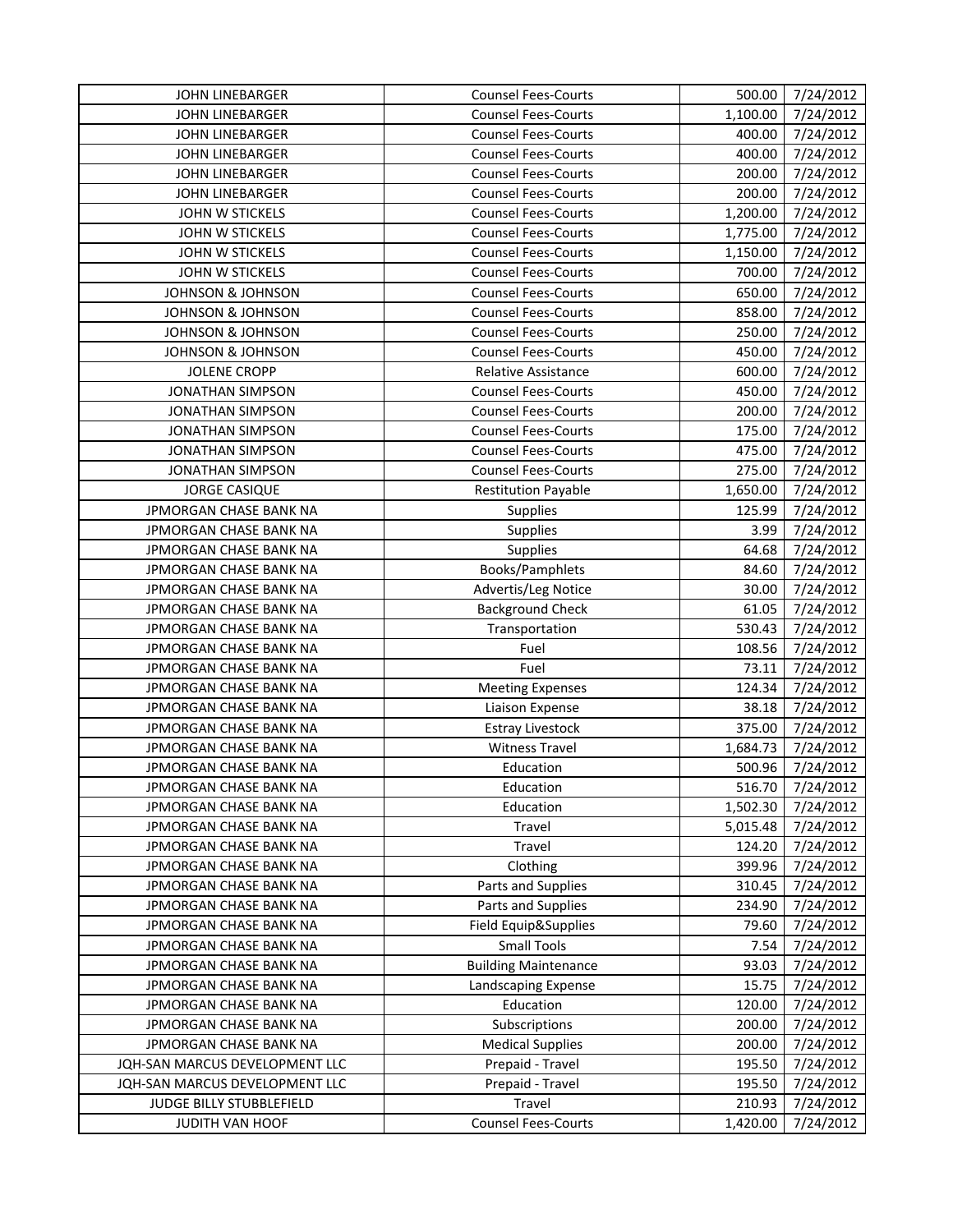| <b>JUDITH VAN HOOF</b>                                         | Counsel Fees-Juv                                         | 200.00             | 7/24/2012              |
|----------------------------------------------------------------|----------------------------------------------------------|--------------------|------------------------|
| JUDITH VAN HOOF                                                | Counsel Fees - CPS                                       | 100.00             | 7/24/2012              |
| JULIE JACOBSON                                                 | Counsel Fees - CPS                                       | 150.00             | 7/24/2012              |
| <b>JULIE MARTINEZ</b>                                          | <b>Restitution Payable</b>                               | 158.00             | 7/24/2012              |
| <b>JULIE R BOOTH</b>                                           | <b>Professional Service</b>                              | 526.26             | 7/24/2012              |
| <b>JUST ENERGY TEXAS I CORP</b>                                | <b>Utility Assistance</b>                                | 84.00              | 7/24/2012              |
| <b>JUST ENERGY TEXAS I CORP</b>                                | <b>Utility Assistance</b>                                | 962.45             | 7/24/2012              |
| <b>JUSTICE &amp; WHITE PLLC</b>                                | <b>Counsel Fees-Courts</b>                               | 450.00             | 7/24/2012              |
| <b>JUSTICE &amp; WHITE PLLC</b>                                | <b>Counsel Fees-Courts</b>                               | 300.00             | 7/24/2012              |
| <b>JUSTICE &amp; WHITE PLLC</b>                                | <b>Counsel Fees-Courts</b>                               | 156.25             | 7/24/2012              |
| <b>JUSTICE &amp; WHITE PLLC</b>                                | <b>Counsel Fees-Courts</b>                               | 160.00             | 7/24/2012              |
| <b>JUSTICE &amp; WHITE PLLC</b>                                | <b>Counsel Fees-Courts</b>                               | 125.00             | 7/24/2012              |
| <b>JUSTICE &amp; WHITE PLLC</b>                                | <b>Counsel Fees-Courts</b>                               | 150.00             | 7/24/2012              |
| <b>JUVENTINO LOPEZ</b>                                         | Rental Assistance                                        | 580.00             | 7/24/2012              |
| Kanika D Lee                                                   | Travel                                                   | 60.00              | 7/24/2012              |
| <b>KARA CARRERAS</b>                                           | <b>Counsel Fees-Courts</b>                               | 200.00             | 7/24/2012              |
| <b>KARA CARRERAS</b>                                           | <b>Counsel Fees-Courts</b>                               | 625.00             | 7/24/2012              |
| <b>KARA CARRERAS</b>                                           | <b>Counsel Fees-Courts</b>                               | 300.00             | 7/24/2012              |
| KAREN BORGHESI SMITH                                           | Reporter's Records                                       | 716.00             | 7/24/2012              |
| <b>KAREN COUIE</b>                                             | Clothing                                                 | 100.00             | 7/24/2012              |
| KARKAW/HEATHERS LTD. PTSH.                                     | Rental Assistance                                        | 445.00             | 7/24/2012              |
|                                                                | <b>Utility Assistance</b>                                | 58.17              |                        |
| KARKAW/HEATHERS LTD. PTSH.<br><b>KARMEN JOHNSON</b>            | Counsel Fees-Juv                                         | 200.00             | 7/24/2012              |
|                                                                | Counsel Fees - CPS                                       | 7,880.00           | 7/24/2012              |
| <b>KARMEN JOHNSON</b>                                          |                                                          |                    | 7/24/2012              |
| <b>KARMEN JOHNSON</b>                                          | Cnsl Fees-Fam Drg Ct                                     | 200.00             | 7/24/2012              |
| KARTEN PSYCHOLOGICAL SERVICES<br>KARTEN PSYCHOLOGICAL SERVICES | Psych Exam/Testimony<br>Psych Exam/Testimony             | 700.00<br>350.00   | 7/24/2012<br>7/24/2012 |
| KATHERYN HAYWOOD                                               | <b>Counsel Fees-Courts</b>                               | 400.00             | 7/24/2012              |
| KATHERYN HAYWOOD                                               | <b>Counsel Fees-Courts</b>                               | 1,875.00           | 7/24/2012              |
| KATHERYN HAYWOOD                                               | <b>Counsel Fees-Courts</b>                               | 100.00             | 7/24/2012              |
| KATHI MANSFIELD                                                | Hith Dept Immu Fees                                      | 11.00              | 7/24/2012              |
| KATHLEEN JEANNE MEGONIGAL                                      | Counsel Fees-Juv                                         | 200.00             | 7/24/2012              |
| KATHLEEN JEANNE MEGONIGAL                                      | Counsel Fees - CPS                                       | 200.00             | 7/24/2012              |
| <b>KATHRYN CRAVEN</b>                                          | Counsel Fees - CPS                                       | 200.00             | 7/24/2012              |
| <b>KATHRYN CRAVEN</b>                                          | Cnsl Fees-Fam Drg Ct                                     | 300.00             | 7/24/2012              |
| Kathryn M Omarkhail                                            | Education                                                | 357.60             | 7/24/2012              |
|                                                                | Travel                                                   |                    | 7/24/2012              |
| Kathryn M Omarkhail<br><b>KATHY A LOWTHORP</b>                 |                                                          | 211.83             |                        |
| <b>KATHY A LOWTHORP</b>                                        | <b>Counsel Fees-Courts</b>                               | 400.00             | 7/24/2012              |
|                                                                | <b>Counsel Fees-Courts</b><br><b>Counsel Fees-Courts</b> | 100.00<br>1,100.00 | 7/24/2012<br>7/24/2012 |
| KEARNEY/WYNN ATTORNEYS AT LAW<br><b>KEITH MCKAY</b>            | <b>Counsel Fees-Courts</b>                               |                    |                        |
|                                                                |                                                          | 200.00             | 7/24/2012              |
| KELLER OUTDOOR POWER INC                                       | Parts and Supplies                                       | 113.09             | 7/24/2012              |
| KELLER OUTDOOR POWER INC                                       | <b>Small Tools</b>                                       | 50.56              | 7/24/2012              |
| <b>KELLY KING</b>                                              | Clothing                                                 | 182.66             | 7/24/2012              |
| <b>KELLY R GOODNESS PHD</b>                                    | Psych Exam/Testimony                                     | 450.00             | 7/24/2012              |
| KELLY R GOODNESS PHD                                           | Psych Exam/Testimony                                     | 400.00             | 7/24/2012              |
| KELLY R GOODNESS PHD                                           | Psych Exam/Testimony                                     | 500.00             | 7/24/2012              |
| KELLY R GOODNESS PHD                                           | Psych Exam/Testimony                                     | 450.00             | 7/24/2012              |
| <b>KELLYE SWANDA</b>                                           | Counsel Fees - CPS                                       | 3,330.00           | 7/24/2012              |
| <b>KELLYE SWANDA</b>                                           | Cnsl Fees-Fam Drg Ct                                     | 100.00             | 7/24/2012              |
| <b>KENNETH CUTRER</b>                                          | <b>Counsel Fees-Courts</b>                               | 300.00             | 7/24/2012              |
| <b>KENNETH CUTRER</b>                                          | <b>Counsel Fees-Courts</b>                               | 400.00             | 7/24/2012              |
| <b>KENNETH CUTRER</b>                                          | <b>Counsel Fees-Courts</b>                               | 400.00             | 7/24/2012              |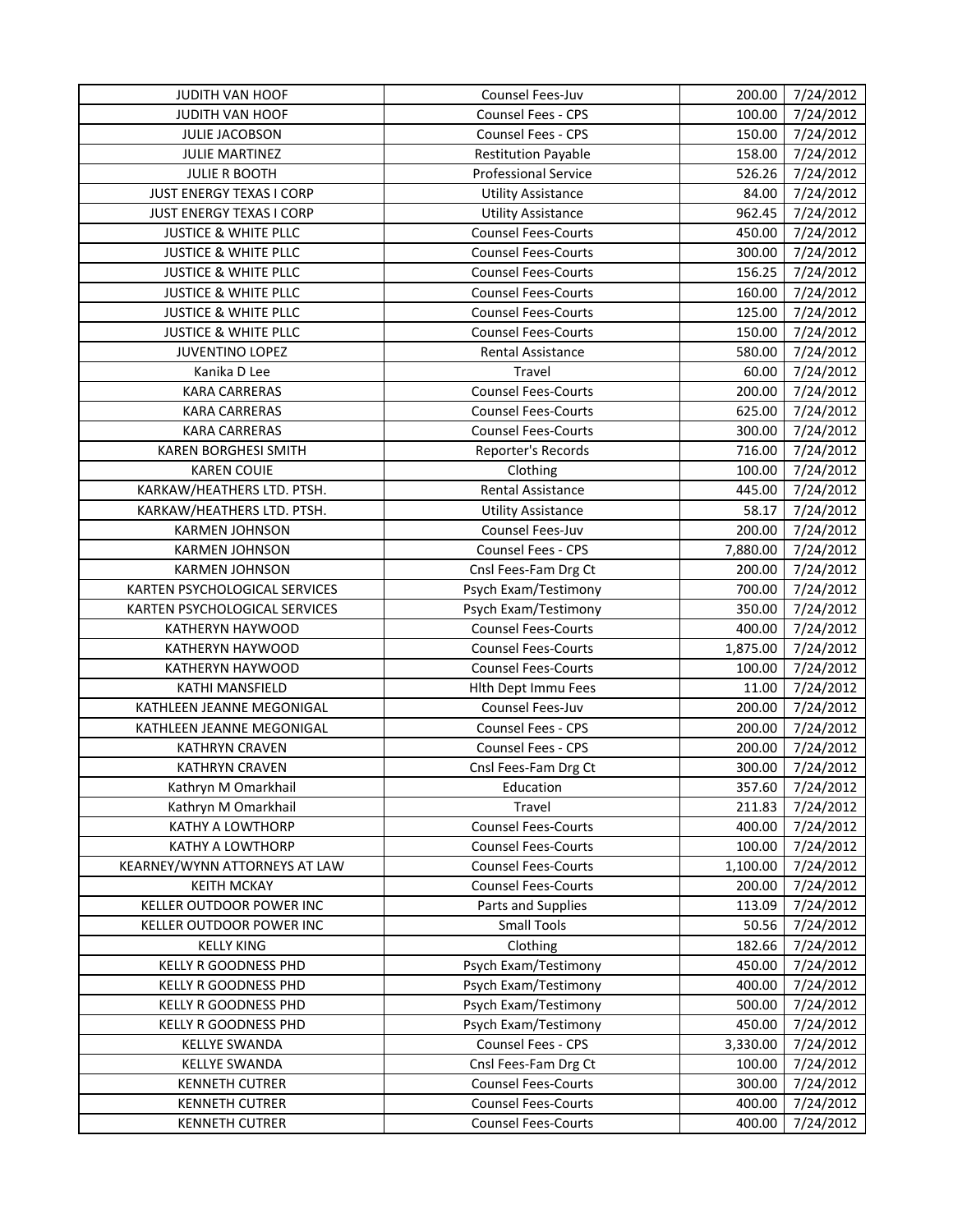| <b>KENNETH R GORDON PC</b>          | <b>Counsel Fees-Courts</b>  | 1,775.00 | 7/24/2012 |
|-------------------------------------|-----------------------------|----------|-----------|
| <b>KENNETH R GORDON PC</b>          | <b>Counsel Fees-Courts</b>  | 900.00   | 7/24/2012 |
| <b>KENNETH W MULLEN</b>             | <b>Counsel Fees-Courts</b>  | 1,700.00 | 7/24/2012 |
| KERN LEGAL SERVICES                 | Court Costs                 | 130.00   | 7/24/2012 |
| <b>KERRY MASSEY</b>                 | Clothing                    | 56.54    | 7/24/2012 |
| <b>KERRY OWENS</b>                  | Counsel Fees - CPS          | 1,655.94 | 7/24/2012 |
| KILPATRICK INSURANCE AGNCY          | <b>Bonds</b>                | 71.00    | 7/24/2012 |
| KIM & ANDREWS, ATTORNEYS AT LAW LLP | <b>Counsel Fees-Courts</b>  | 100.00   | 7/24/2012 |
| KIM & ANDREWS, ATTORNEYS AT LAW LLP | <b>Counsel Fees-Courts</b>  | 100.00   | 7/24/2012 |
| <b>KIM PHILLIPS</b>                 | Clothing                    | 225.00   | 7/24/2012 |
| KIMBERLEY CAMPBELL                  | <b>Counsel Fees-Courts</b>  | 500.00   | 7/24/2012 |
| KIMBERLY BUTLER                     | Counsel Fees - CPS          | 100.00   | 7/24/2012 |
| KIMLEY-HORN AND ASSOCIATES, INC     | <b>Professional Service</b> | 750.21   | 7/24/2012 |
| KIRBY'S RADIATOR SERVICE            | Parts and Supplies          | 85.00    | 7/24/2012 |
| KIRPAL BHOGAL                       | Rent Sub to L'Iords         | 1,970.00 | 7/24/2012 |
| KITE'S DRAPERIES INC                | <b>Building Maintenance</b> | 280.00   | 7/24/2012 |
| KLEINFELDER                         | <b>Professional Service</b> | 470.00   | 7/24/2012 |
| <b>KOBBY T WARREN</b>               | <b>Counsel Fees-Courts</b>  | 400.00   | 7/24/2012 |
| <b>KOBBY T WARREN</b>               | <b>Counsel Fees-Courts</b>  | 525.00   | 7/24/2012 |
| <b>KOBBY T WARREN</b>               | <b>Counsel Fees-Courts</b>  | 1,500.00 | 7/24/2012 |
| <b>KOBBY T WARREN</b>               | <b>Counsel Fees-Courts</b>  | 100.00   | 7/24/2012 |
| KONICA MINOLTA BUSINESS SOLUTIONS   | <b>Equipment Maint</b>      | 122.63   | 7/24/2012 |
| KONICA MINOLTA BUSINESS SOLUTIONS   | <b>Equipment Maint</b>      | 19.87    | 7/24/2012 |
| KONICA MINOLTA BUSINESS SOLUTIONS   | <b>Equipment Rentals</b>    | 154.39   | 7/24/2012 |
| KONICA MINOLTA BUSINESS SOLUTIONS   | <b>Equipment Rentals</b>    | 93.50    | 7/24/2012 |
| KONICA MINOLTA BUSINESS SOLUTIONS   | <b>Equipment Rentals</b>    | 93.50    | 7/24/2012 |
| KONICA MINOLTA BUSINESS SOLUTIONS   | <b>Equipment Rentals</b>    | 93.50    | 7/24/2012 |
| KONICA MINOLTA BUSINESS SOLUTIONS   | <b>Equipment Maint</b>      | 6.85     | 7/24/2012 |
| KONICA MINOLTA BUSINESS SOLUTIONS   | <b>Equipment Rentals</b>    | 210.11   | 7/24/2012 |
| KONICA MINOLTA BUSINESS SOLUTIONS   | <b>Equipment Rentals</b>    | 184.18   | 7/24/2012 |
| Krista M Vargas                     | Travel                      | 60.00    | 7/24/2012 |
| <b>KRISTINA WEST</b>                | Counsel Fees-Juv            | 250.00   | 7/24/2012 |
| <b>KRISTINA WEST</b>                | Cnsl Fees-Fam Drg Ct        | 200.00   | 7/24/2012 |
| <b>KROGER COMPANY</b>               | Food/Hygiene Assist         | 526.30   | 7/24/2012 |
| <b>KSM EXCHANGE LLC</b>             | Parts and Supplies          | 462.78   | 7/24/2012 |
| KSM EXCHANGE LLC                    | Parts and Supplies          | 418.98   | 7/24/2012 |
| LACKLAND VEGAS LTD EL RANCHO        | Rental Assistance           | 595.00   | 7/24/2012 |
| <b>LACY BRITTEN</b>                 | Counsel Fees - CPS          | 5,732.00 | 7/24/2012 |
| <b>LAHAINA GROUP INC</b>            | Telephone-Basic             | 650.00   | 7/24/2012 |
| LAHAINA GROUP INC                   | <b>Equipment Maint</b>      | 1,560.00 | 7/24/2012 |
| LAKEVIEW ON SHADY OAKS LLC          | Rent Sub to L'Iords         | 989.00   | 7/24/2012 |
| LAKISHA ALDRIDGE                    | Clothing                    | 91.10    | 7/24/2012 |
| LANDMARK EQUIPMENT INC              | Parts and Supplies          | 71.63    | 7/24/2012 |
| LANGUAGE LINE SERVICES INC          | <b>Interpreter Fees</b>     | 52.59    | 7/24/2012 |
| LANGUAGE LINE SERVICES INC          | <b>Interpreter Fees</b>     | 62.16    | 7/24/2012 |
| LANGUAGE LINE SERVICES INC          | <b>Professional Service</b> | 46.63    | 7/24/2012 |
| <b>LANTIS G ROBERTS</b>             | Counsel Fees - CPS          | 200.00   | 7/24/2012 |
| <b>LARRY E REED</b>                 | <b>Counsel Fees-Courts</b>  | 1,050.00 | 7/24/2012 |
| <b>LARRY M MOORE</b>                | <b>Counsel Fees-Courts</b>  | 1,550.00 | 7/24/2012 |
| LASERLINK INTERNATIONAL INC         | <b>Supplies</b>             | 344.00   | 7/24/2012 |
| LASERLINK INTERNATIONAL INC         | <b>Supplies</b>             | 590.00   | 7/24/2012 |
| LASERLINK INTERNATIONAL INC         | <b>Supplies</b>             | 270.00   | 7/24/2012 |
| LASERLINK INTERNATIONAL INC         | Supplies                    | 180.00   | 7/24/2012 |
|                                     |                             |          |           |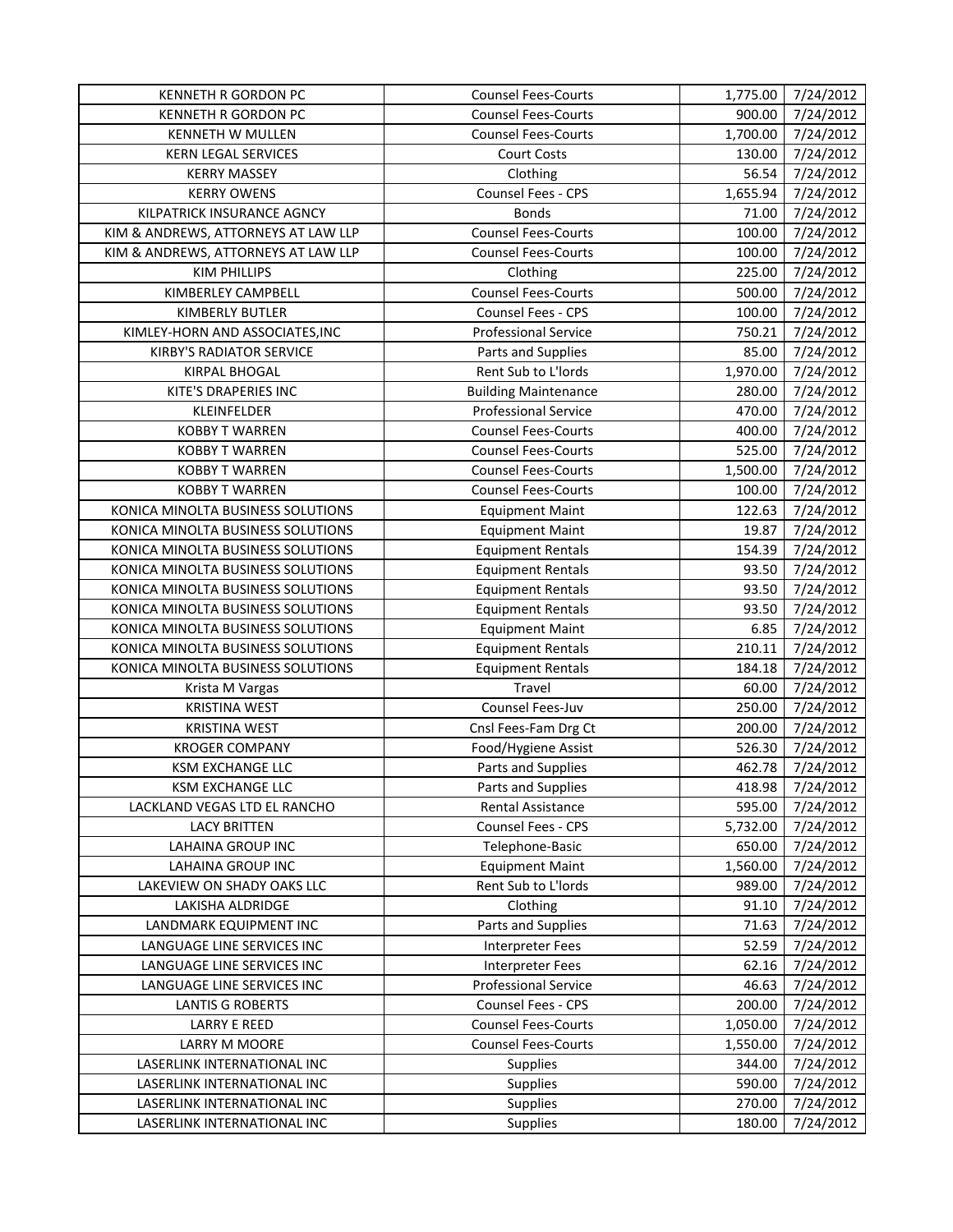| LASERLINK INTERNATIONAL INC<br><b>Supplies</b><br>104.00<br>59.95<br>LASERLINK INTERNATIONAL INC<br><b>Supplies</b><br>LASERLINK INTERNATIONAL INC<br>104.00<br><b>Supplies</b><br>59.95<br>LASERLINK INTERNATIONAL INC<br><b>Supplies</b><br>Sheriff Inventory<br>LASERLINK INTERNATIONAL INC<br>1,511.40<br>Supplies<br>211.00<br>LASERLINK INTERNATIONAL INC<br>LASERLINK INTERNATIONAL INC<br>224.00<br><b>Supplies</b> | 7/24/2012<br>7/24/2012<br>7/24/2012<br>7/24/2012<br>7/24/2012<br>7/24/2012<br>7/24/2012<br>7/24/2012 |
|-----------------------------------------------------------------------------------------------------------------------------------------------------------------------------------------------------------------------------------------------------------------------------------------------------------------------------------------------------------------------------------------------------------------------------|------------------------------------------------------------------------------------------------------|
|                                                                                                                                                                                                                                                                                                                                                                                                                             |                                                                                                      |
|                                                                                                                                                                                                                                                                                                                                                                                                                             |                                                                                                      |
|                                                                                                                                                                                                                                                                                                                                                                                                                             |                                                                                                      |
|                                                                                                                                                                                                                                                                                                                                                                                                                             |                                                                                                      |
|                                                                                                                                                                                                                                                                                                                                                                                                                             |                                                                                                      |
|                                                                                                                                                                                                                                                                                                                                                                                                                             |                                                                                                      |
|                                                                                                                                                                                                                                                                                                                                                                                                                             |                                                                                                      |
| 199.68<br>LASERLINK INTERNATIONAL INC<br><b>Supplies</b>                                                                                                                                                                                                                                                                                                                                                                    |                                                                                                      |
| LASERLINK INTERNATIONAL INC<br><b>Supplies</b><br>116.00                                                                                                                                                                                                                                                                                                                                                                    | 7/24/2012                                                                                            |
| LASERLINK INTERNATIONAL INC<br><b>Supplies</b><br>90.00                                                                                                                                                                                                                                                                                                                                                                     | 7/24/2012                                                                                            |
| LASERLINK INTERNATIONAL INC<br>52.00<br>Supplies                                                                                                                                                                                                                                                                                                                                                                            | 7/24/2012                                                                                            |
| LASERLINK INTERNATIONAL INC<br>125.95<br><b>Supplies</b>                                                                                                                                                                                                                                                                                                                                                                    | 7/24/2012                                                                                            |
| LASERLINK INTERNATIONAL INC<br><b>Supplies</b><br>44.99                                                                                                                                                                                                                                                                                                                                                                     | 7/24/2012                                                                                            |
| LASERLINK INTERNATIONAL INC<br><b>Supplies</b><br>78.00                                                                                                                                                                                                                                                                                                                                                                     | 7/24/2012                                                                                            |
| 71.25<br>LASERLINK INTERNATIONAL INC<br><b>Supplies</b>                                                                                                                                                                                                                                                                                                                                                                     | 7/24/2012                                                                                            |
| LASERLINK INTERNATIONAL INC<br>Supplies<br>89.00                                                                                                                                                                                                                                                                                                                                                                            | 7/24/2012                                                                                            |
| 61.54<br>LASERLINK INTERNATIONAL INC<br>Supplies                                                                                                                                                                                                                                                                                                                                                                            | 7/24/2012                                                                                            |
| LASERLINK INTERNATIONAL INC<br><b>Supplies</b><br>2,425.00                                                                                                                                                                                                                                                                                                                                                                  | 7/24/2012                                                                                            |
| LASERLINK INTERNATIONAL INC<br>Supplies<br>235.46                                                                                                                                                                                                                                                                                                                                                                           | 7/24/2012                                                                                            |
| LASERLINK INTERNATIONAL INC<br>Supplies<br>102.23                                                                                                                                                                                                                                                                                                                                                                           | 7/24/2012                                                                                            |
| LASERLINK INTERNATIONAL INC<br><b>Computer Supplies</b><br>208.00                                                                                                                                                                                                                                                                                                                                                           | 7/24/2012                                                                                            |
| Supplies<br>LASERLINK INTERNATIONAL INC<br>142.00                                                                                                                                                                                                                                                                                                                                                                           | 7/24/2012                                                                                            |
| Sheriff Inventory<br>LAST GROUP ENTERPRISES INC<br>1,199.52                                                                                                                                                                                                                                                                                                                                                                 | 7/24/2012                                                                                            |
| Sheriff Inventory<br>LAST GROUP ENTERPRISES INC<br>1,302.00                                                                                                                                                                                                                                                                                                                                                                 | 7/24/2012                                                                                            |
| <b>Counsel Fees-Courts</b><br>LATEPH ADENIJI<br>1,925.00                                                                                                                                                                                                                                                                                                                                                                    | 7/24/2012                                                                                            |
| <b>Counsel Fees-Courts</b><br>300.00<br>LATEPH ADENIJI                                                                                                                                                                                                                                                                                                                                                                      | 7/24/2012                                                                                            |
| <b>Counsel Fees-Courts</b><br>450.00<br>LATEPH ADENIJI                                                                                                                                                                                                                                                                                                                                                                      | 7/24/2012                                                                                            |
| LATEPH ADENIJI<br><b>Counsel Fees-Courts</b><br>150.00                                                                                                                                                                                                                                                                                                                                                                      | 7/24/2012                                                                                            |
| LATEPH ADENIJI<br>Counsel Fees-Juv<br>200.00                                                                                                                                                                                                                                                                                                                                                                                | 7/24/2012                                                                                            |
| 100.00<br><b>LATEPH ADENIJI</b><br>Counsel Fees - CPS                                                                                                                                                                                                                                                                                                                                                                       | 7/24/2012                                                                                            |
| <b>LATONJA LIVINGS</b><br>125.00<br>Clothing                                                                                                                                                                                                                                                                                                                                                                                | 7/24/2012                                                                                            |
| <b>LAURA NIXON</b><br>100.00<br>Clothing                                                                                                                                                                                                                                                                                                                                                                                    | 7/24/2012                                                                                            |
| <b>Counsel Fees-Courts</b><br>LAUREN GRAHAM & ASSOCIATES PLLC<br>325.00                                                                                                                                                                                                                                                                                                                                                     | 7/24/2012                                                                                            |
| Travel<br>448.54<br>Laurie Taylor                                                                                                                                                                                                                                                                                                                                                                                           | 7/24/2012                                                                                            |
| LAW OFFICE EDWARD E CASTILLO PLLC<br><b>Counsel Fees-Courts</b><br>1,175.00                                                                                                                                                                                                                                                                                                                                                 | 7/24/2012                                                                                            |
| LAW OFFICE EDWARD E CASTILLO PLLC<br><b>Counsel Fees-Courts</b><br>625.00                                                                                                                                                                                                                                                                                                                                                   | 7/24/2012                                                                                            |
| LAW OFFICE EDWARD E CASTILLO PLLC<br><b>Counsel Fees-Courts</b><br>300.00                                                                                                                                                                                                                                                                                                                                                   | 7/24/2012                                                                                            |
| LAW OFFICE EDWARD E CASTILLO PLLC<br><b>Counsel Fees-Courts</b><br>1,425.00                                                                                                                                                                                                                                                                                                                                                 | 7/24/2012                                                                                            |
| LAW OFFICE EDWARD E CASTILLO PLLC<br><b>Counsel Fees-Courts</b><br>200.00                                                                                                                                                                                                                                                                                                                                                   | 7/24/2012                                                                                            |
| LAW OFFICE EDWARD E CASTILLO PLLC<br>Counsel Fees-Juv<br>387.50                                                                                                                                                                                                                                                                                                                                                             | 7/24/2012                                                                                            |
| LAW OFFICE OF BRADLEY L CLARK PC<br><b>Counsel Fees-Courts</b><br>350.00                                                                                                                                                                                                                                                                                                                                                    | 7/24/2012                                                                                            |
| LAW OFFICE OF BRADLEY L CLARK PC<br><b>Counsel Fees-Courts</b><br>800.00                                                                                                                                                                                                                                                                                                                                                    | 7/24/2012                                                                                            |
| LAW OFFICE OF BRADLEY L CLARK PC<br><b>Counsel Fees-Courts</b><br>1,500.00                                                                                                                                                                                                                                                                                                                                                  | 7/24/2012                                                                                            |
| LAW OFFICE OF BRADLEY L CLARK PC<br><b>Counsel Fees - CPS</b><br>100.00                                                                                                                                                                                                                                                                                                                                                     | 7/24/2012                                                                                            |
| Counsel Fees - CPS<br>LAW OFFICE OF BRADLEY L CLARK PC<br>100.00                                                                                                                                                                                                                                                                                                                                                            | 7/24/2012                                                                                            |
| Cnsl Fees-Fam Drg Ct<br>100.00<br>LAW OFFICE OF BRADLEY L CLARK PC                                                                                                                                                                                                                                                                                                                                                          | 7/24/2012                                                                                            |
| LAW OFFICE OF CARLOS G GALLIANI PC<br><b>Counsel Fees-Courts</b><br>300.00                                                                                                                                                                                                                                                                                                                                                  | 7/24/2012                                                                                            |
| LAW OFFICE OF CARLOS G GALLIANI PC<br>Counsel Fees - CPS<br>430.00                                                                                                                                                                                                                                                                                                                                                          | 7/24/2012                                                                                            |
| LAW OFFICE OF COURTNEY MILLER PC<br><b>Counsel Fees-Courts</b><br>2,750.00                                                                                                                                                                                                                                                                                                                                                  | 7/24/2012                                                                                            |
| LAW OFFICE OF HARMONY M SCHUERMAN P<br><b>Counsel Fees-Courts</b><br>300.00                                                                                                                                                                                                                                                                                                                                                 | 7/24/2012                                                                                            |
| LAW OFFICE OF HARMONY M SCHUERMAN P<br>Counsel Fees-Juv<br>200.00                                                                                                                                                                                                                                                                                                                                                           | 7/24/2012                                                                                            |
| LAW OFFICE OF JO AN G ASHLEY<br>Counsel Fees-Juv<br>122.50                                                                                                                                                                                                                                                                                                                                                                  | 7/24/2012                                                                                            |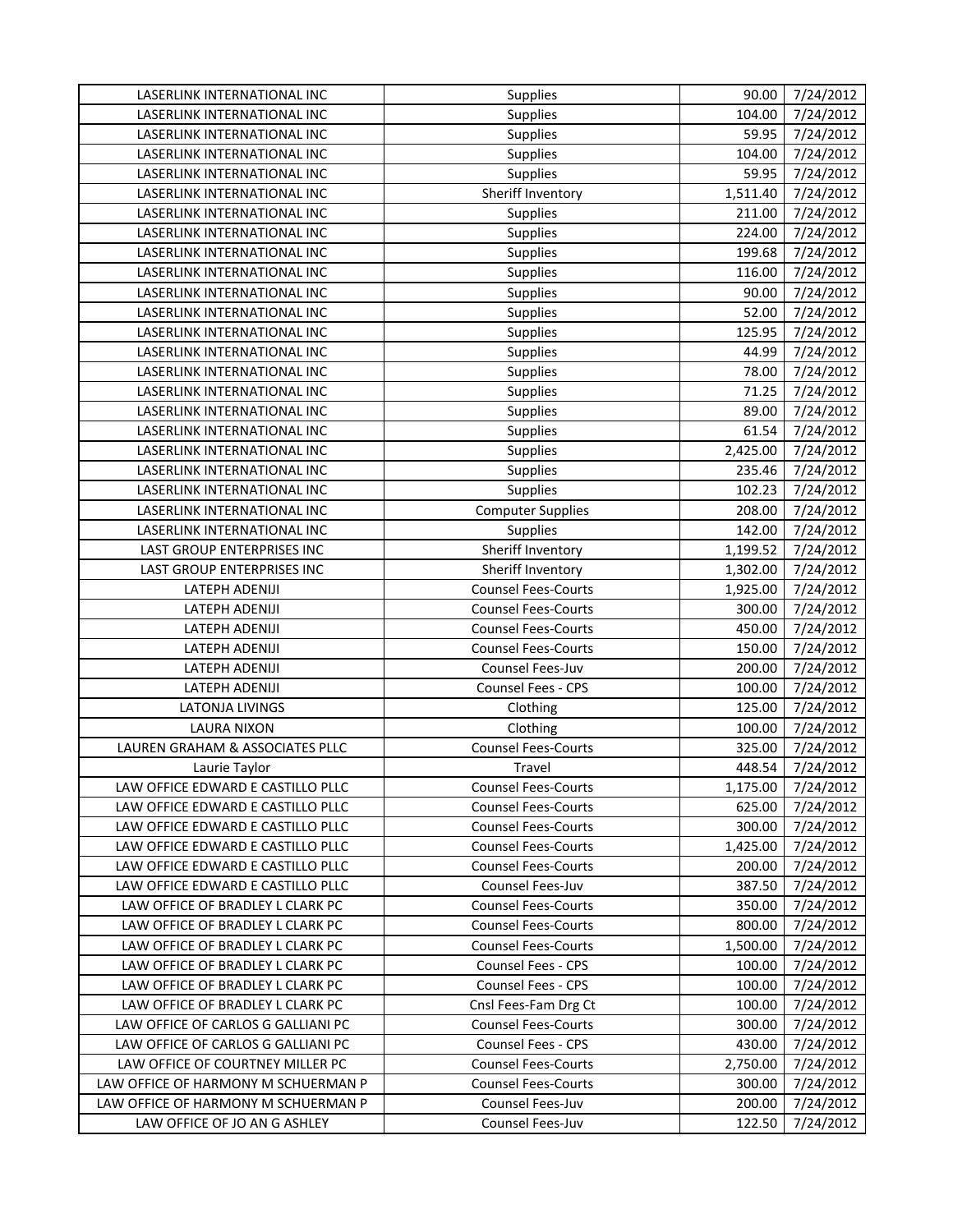| LAW OFFICE OF JO AN G ASHLEY        | Counsel Fees - CPS          | 100.00    | 7/24/2012 |
|-------------------------------------|-----------------------------|-----------|-----------|
| LAW OFFICE OF JO AN G ASHLEY        | Cnsl Fees-Fam Drg Ct        | 100.00    | 7/24/2012 |
| LAW OFFICE OF KARLA M BALLI         | Counsel Fees - CPS          | 100.00    | 7/24/2012 |
| LAW OFFICE OF KEE A ABLES PC        | Counsel Fees-Juv            | 100.00    | 7/24/2012 |
| LAW OFFICE OF KEE A ABLES PC        | Counsel Fees - CPS          | 850.00    | 7/24/2012 |
| LAW OFFICE OF KENNETH NEWELL PLLC   | Counsel Fees-Juv            | 500.00    | 7/24/2012 |
| LAW OFFICE OF LINDSAY D DEVOS       | Counsel Fees - CPS          | 1,000.00  | 7/24/2012 |
| LAW OFFICE OF LISA HAINES           | <b>Counsel Fees-Courts</b>  | 650.00    | 7/24/2012 |
| LAW OFFICE OF LORI A SPEARMAN PC    | Counsel Fees - CPS          | 150.00    | 7/24/2012 |
| LAW OFFICE OF LORI A SPEARMAN PC    | Counsel Fees - CPS          | 600.00    | 7/24/2012 |
| LAW OFFICE OF PETROVICH & GIRAUD    | Counsel Fees - CPS          | 800.00    | 7/24/2012 |
| LAW OFFICE OF PETROVICH & GIRAUD    | Counsel Fees - CPS          | 100.00    | 7/24/2012 |
| LAW OFFICE OF SHANNON M SEARS PC    | Counsel Fees - CPS          | 949.00    | 7/24/2012 |
| LAW OFFICE OF TIM CHOY              | <b>Counsel Fees-Courts</b>  | 350.00    | 7/24/2012 |
| <b>LAWRENCE F GATTO</b>             | <b>Professional Service</b> | 3,000.00  | 7/24/2012 |
| LAWSON PRODUCTS INC                 | Parts and Supplies          | 612.47    | 7/24/2012 |
| LEGAL DIRECTORIES PUBLISHING        | Law Books                   | 14.50     | 7/24/2012 |
| LEIGH ANN SCHENK                    | Counsel Fees - CPS          | 100.00    | 7/24/2012 |
| LEIGH HALE                          | Clothing                    | 73.09     | 7/24/2012 |
| LENA POPE HOME INC                  | <b>Subrecipient Service</b> | 2,875.00  | 7/24/2012 |
| LENA POPE HOME INC                  | <b>Professional Service</b> | 25,453.06 | 7/24/2012 |
| LENA POPE HOME INC                  | <b>Professional Service</b> | 910.00    | 7/24/2012 |
| LENA POPE HOME INC                  | <b>Professional Service</b> | 2,547.70  | 7/24/2012 |
| LENA POPE HOME INC                  | <b>Professional Service</b> | 194.23    | 7/24/2012 |
| LENA POPE HOME INC                  | <b>Professional Service</b> | 4,174.00  | 7/24/2012 |
| LENA POPE HOME INC                  | <b>Professional Service</b> | 35,607.00 | 7/24/2012 |
| LENA POPE HOME INC                  | <b>Professional Service</b> | 6,369.00  | 7/24/2012 |
| LENA POPE HOME INC                  | <b>Professional Service</b> | 49,573.43 | 7/24/2012 |
| LEON REED JR                        | <b>Counsel Fees-Courts</b>  | 300.00    | 7/24/2012 |
| LEON REED JR                        | <b>Counsel Fees-Courts</b>  | 85.71     | 7/24/2012 |
| LEON REED JR                        | <b>Counsel Fees-Courts</b>  | 650.00    | 7/24/2012 |
| LEON REED JR                        | <b>Counsel Fees-Courts</b>  | 200.00    | 7/24/2012 |
| <b>LEON REED JR</b>                 | <b>Counsel Fees-Courts</b>  | 514.29    | 7/24/2012 |
| LEONARDS FARM AND RANCH             | Echo Lake Park              | 1,149.98  | 7/24/2012 |
| LEONARDS FARM AND RANCH             | Landscaping Expense         | 1,890.66  | 7/24/2012 |
| <b>LEROY YORK</b>                   | Rent Sub to L'Iords         | 904.00    | 7/24/2012 |
| <b>LESA PAMPLIN</b>                 | <b>Bail Bond Surety Fee</b> | 13.50     | 7/24/2012 |
| <b>LESA PAMPLIN</b>                 | <b>Bail Bond Surety Fee</b> | 1.50      | 7/24/2012 |
| <b>LESA PAMPLIN</b>                 | <b>Counsel Fees-Courts</b>  | 450.00    | 7/24/2012 |
| LESLIE J BURGOYNE                   | Counsel Fees - CPS          | 945.00    | 7/24/2012 |
| LESLIE JOHNS                        | <b>Counsel Fees-Courts</b>  | 450.00    | 7/24/2012 |
| LESLIE JOHNS                        | <b>Counsel Fees-Courts</b>  | 875.00    | 7/24/2012 |
| LESLIE JOHNS                        | <b>Counsel Fees-Courts</b>  | 350.00    | 7/24/2012 |
| <b>LEX JOHNSTON</b>                 | <b>Counsel Fees-Courts</b>  | 550.00    | 7/24/2012 |
| LEXISNEXIS                          | Subscriptions               | 27.00     | 7/24/2012 |
| LEXISNEXIS                          | Subscriptions               | 27.00     | 7/24/2012 |
| LEXISNEXIS                          | <b>Professional Service</b> | 1,275.00  | 7/24/2012 |
| LEXISNEXIS                          | On-Line Service             | 1,959.00  | 7/24/2012 |
| LEXISNEXIS                          | On-Line Service             | 27.00     | 7/24/2012 |
| LEXISNEXIS                          | On-Line Service             | 293.00    | 7/24/2012 |
| LEXISNEXIS                          | On-Line Service             | 46.00     | 7/24/2012 |
| LEXISNEXIS                          | On-Line Service             | 1,170.47  | 7/24/2012 |
| LEXISNEXIS RISK DATA MANAGEMENT INC | Cert Copies/Trans           | 896.10    | 7/24/2012 |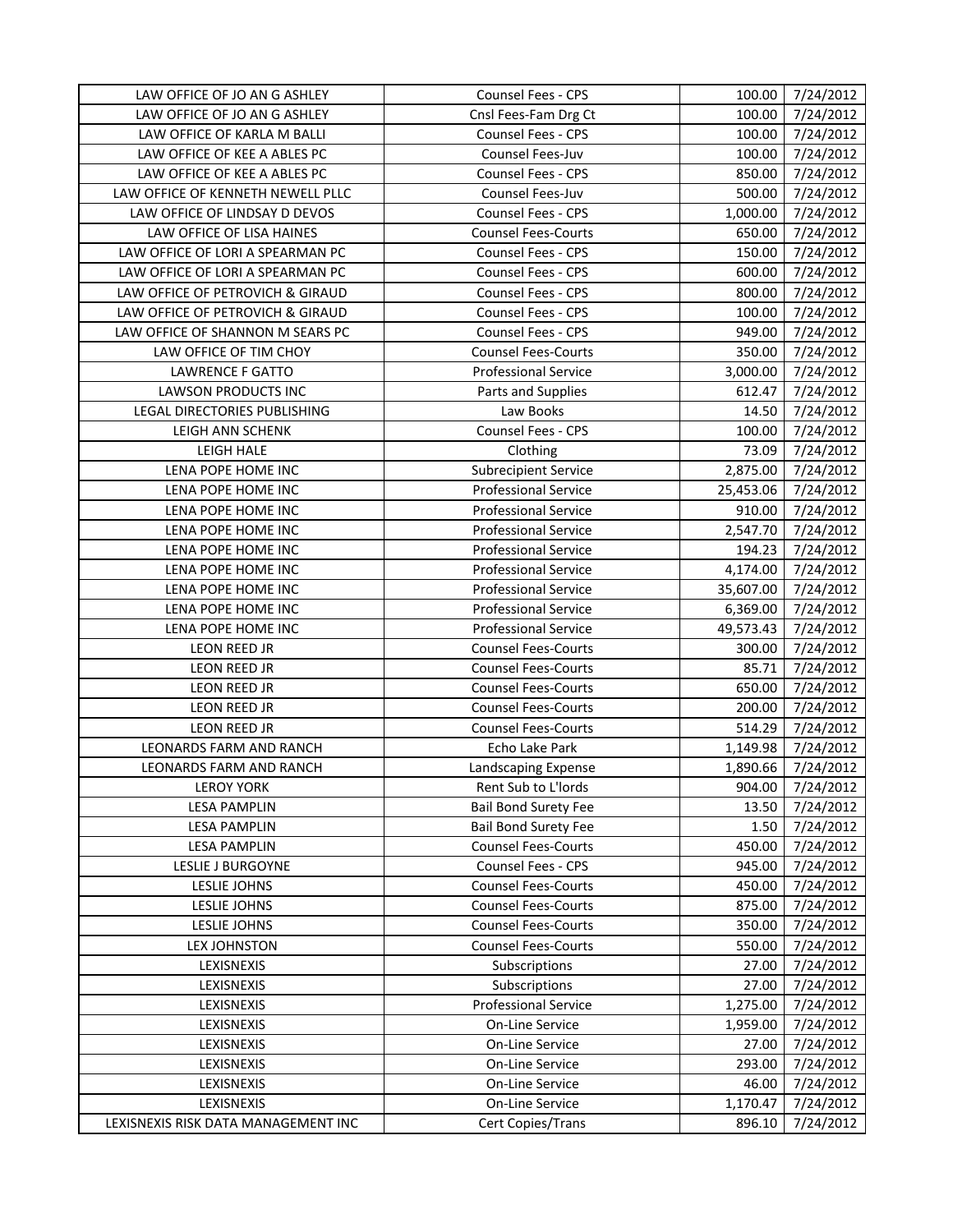| LEXISNEXIS RISK DATA MANAGEMENT INC              | Supplies                                     |                  | $(20.80)$ 7/24/2012 |
|--------------------------------------------------|----------------------------------------------|------------------|---------------------|
| LEXISNEXIS RISK DATA MANAGEMENT INC              | Subscriptions                                | 2,060.40         | 7/24/2012           |
| LIFE TECHNOLOGIES CORPORATION                    | Lab Supplies                                 | 440.45           | 7/24/2012           |
| LIFE TECHNOLOGIES CORPORATION                    | Lab Supplies                                 | 2,271.08         | 7/24/2012           |
| <b>LILIANA CORTES</b>                            | <b>Restitution Payable</b>                   | 76.56            | 7/24/2012           |
| <b>LINDA L BALEY</b>                             | <b>Professional Service</b>                  | 1,535.00         | 7/24/2012           |
| LINN COUNTY CLERK OF COURT                       | Cert Copies/Trans                            | 25.00            | 7/24/2012           |
| LIONEL ROBINSON                                  | Rent Sub to L'Iords                          | 960.00           | 7/24/2012           |
| <b>LISA HOOBLER</b>                              | <b>Counsel Fees-Courts</b>                   | 770.00           | 7/24/2012           |
| LISA HOOBLER                                     | <b>Counsel Fees-Courts</b>                   | 360.00           | 7/24/2012           |
| <b>LISA HOOBLER</b>                              | <b>Counsel Fees-Courts</b>                   | 2,030.00         | 7/24/2012           |
| LISA HOOBLER                                     | <b>Counsel Fees-Courts</b>                   | 235.00           | 7/24/2012           |
| LISA HOOBLER                                     | <b>Counsel Fees-Courts</b>                   | 300.00           | 7/24/2012           |
| LISA KOSLAN                                      | Clothing                                     | 83.15            | 7/24/2012           |
| <b>LISA MANN</b>                                 | Clothing                                     | 74.07            | 7/24/2012           |
| <b>LISA MORTON</b>                               | Reporter's Records                           | 2,020.00         | 7/24/2012           |
| LISA MULLEN                                      | <b>Counsel Fees-Courts</b>                   | 615.00           | 7/24/2012           |
| LISA MULLEN                                      | <b>Counsel Fees-Courts</b>                   | 300.00           | 7/24/2012           |
| LISA MULLEN                                      | <b>Counsel Fees-Courts</b>                   | 200.00           | 7/24/2012           |
| <b>LISA MURAD</b>                                | Clothing                                     | 200.00           | 7/24/2012           |
| LITHO SUPPLY AND SERVICE CO INC                  | <b>Equipment Maint</b>                       | 412.08           | 7/24/2012           |
| LOCK TIGHT SECURITY INC                          | Supplies                                     | 60.00            | 7/24/2012           |
| LOCK TIGHT SECURITY INC                          | Supplies                                     | 73.80            | 7/24/2012           |
| LOCK TIGHT SECURITY INC                          | Supplies                                     | 287.10           | 7/24/2012           |
| LOCK TIGHT SECURITY INC                          | <b>Building Maintenance</b>                  | 18.00            | 7/24/2012           |
| LOCK TIGHT SECURITY INC                          | Central Garage Inv                           | 80.00            | 7/24/2012           |
| LOCK TIGHT SECURITY INC                          | Misc Receivable                              | 7,736.25         | 7/24/2012           |
| LOCK TIGHT SECURITY INC                          | Misc Receivable                              | 112.56           | 7/24/2012           |
| LONGHORN BUS SALES LTD                           | Vehicle Lease                                | 500.82           | 7/24/2012           |
| LOOMIS FARGO & COMPANY                           | ArmoredCar Messenger                         | 350.00           | 7/24/2012           |
| LOOMIS FARGO & COMPANY                           | ArmoredCar Messenger                         | 400.00           | 7/24/2012           |
| LOOMIS FARGO & COMPANY                           | ArmoredCar Messenger                         | 400.00           | 7/24/2012           |
| LOOMIS FARGO & COMPANY                           | ArmoredCar Messenger                         | 400.00           | 7/24/2012           |
| LOOMIS FARGO & COMPANY                           | ArmoredCar Messenger                         | 400.00           | 7/24/2012           |
| <b>LOOMIS FARGO &amp; COMPANY</b>                | ArmoredCar Messenger                         | 400.00           | 7/24/2012           |
| LOOMIS FARGO & COMPANY                           | ArmoredCar Messenger                         | 400.00           | 7/24/2012           |
| LOOMIS FARGO & COMPANY                           | ArmoredCar Messenger                         | 350.00           | 7/24/2012           |
| LOOMIS FARGO & COMPANY                           | ArmoredCar Messenger                         | 375.00           | 7/24/2012           |
| LOOMIS FARGO & COMPANY                           | ArmoredCar Messenger                         | 375.00           | 7/24/2012           |
| LOOMIS FARGO & COMPANY                           | ArmoredCar Messenger                         | 400.00           | 7/24/2012           |
| LOOMIS FARGO & COMPANY                           | ArmoredCar Messenger                         | 400.00           | 7/24/2012           |
| LOOMIS FARGO & COMPANY                           | ArmoredCar Messenger                         | 400.00           | 7/24/2012           |
| LOOMIS FARGO & COMPANY                           | ArmoredCar Messenger                         | 400.00           | 7/24/2012           |
| LOOMIS FARGO & COMPANY                           | ArmoredCar Messenger                         | 400.00           | 7/24/2012           |
| LOOMIS FARGO & COMPANY                           | ArmoredCar Messenger                         | 400.00           | 7/24/2012           |
|                                                  |                                              |                  | 7/24/2012           |
| LOOMIS FARGO & COMPANY<br>LOOMIS FARGO & COMPANY | ArmoredCar Messenger<br>ArmoredCar Messenger | 400.00<br>400.00 | 7/24/2012           |
|                                                  |                                              |                  |                     |
| LOOMIS FARGO & COMPANY                           | ArmoredCar Messenger                         | 400.00           | 7/24/2012           |
| LOOMIS FARGO & COMPANY                           | ArmoredCar Messenger                         | 400.00           | 7/24/2012           |
| LOOMIS FARGO & COMPANY                           | ArmoredCar Messenger                         | 400.00           | 7/24/2012           |
| LOOMIS FARGO & COMPANY                           | ArmoredCar Messenger                         | 400.00           | 7/24/2012           |
| LOOMIS FARGO & COMPANY                           | ArmoredCar Messenger                         | 400.00           | 7/24/2012           |
| LOOMIS FARGO & COMPANY                           | ArmoredCar Messenger                         | 400.00           | 7/24/2012           |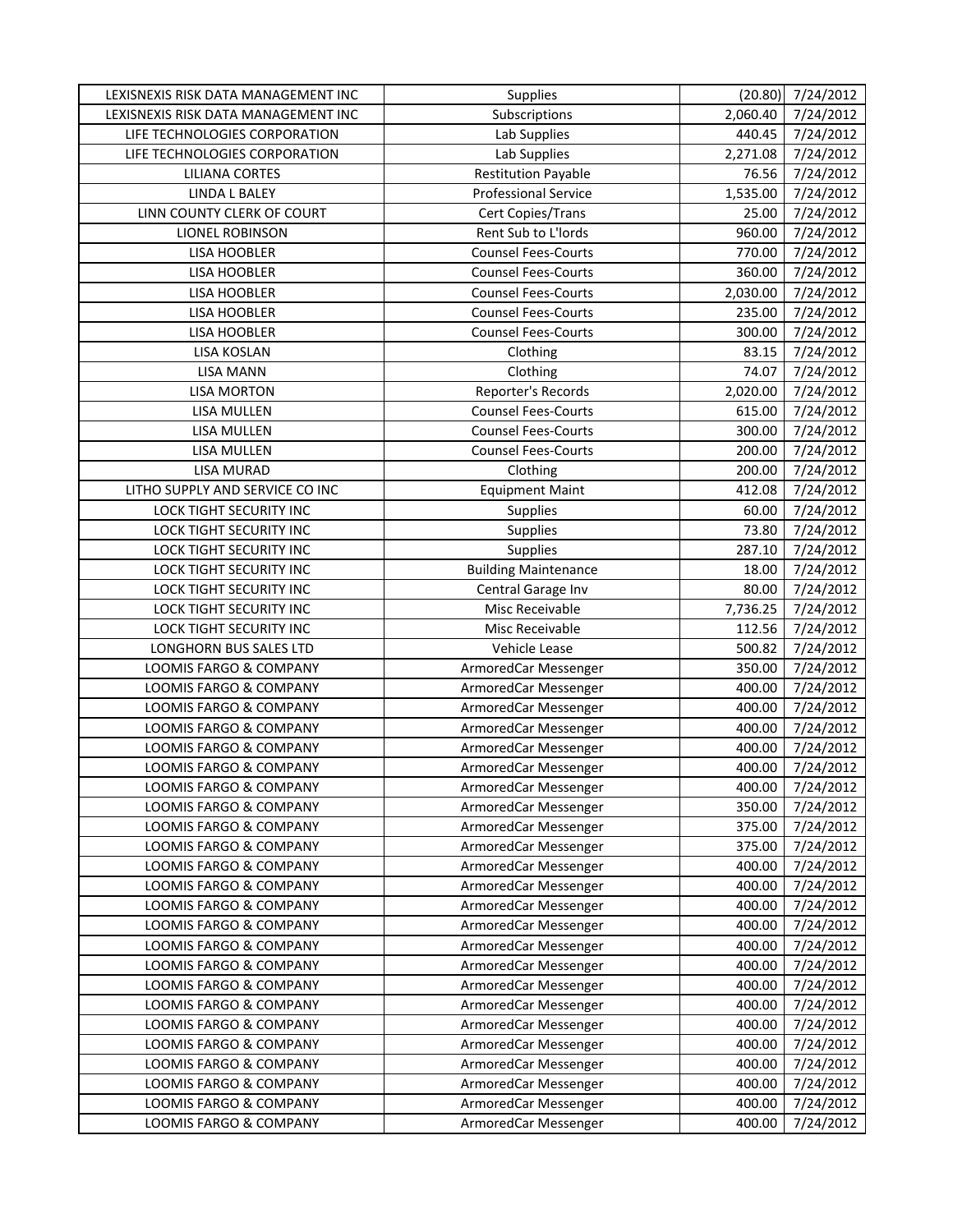| 7/24/2012<br>LOOMIS FARGO & COMPANY<br>ArmoredCar Messenger<br>400.00<br>7/24/2012<br>LOOMIS FARGO & COMPANY<br>ArmoredCar Messenger<br>400.00<br>7/24/2012<br>LOOMIS FARGO & COMPANY<br>ArmoredCar Messenger<br>400.00<br>7/24/2012<br>LOOMIS FARGO & COMPANY<br>ArmoredCar Messenger<br>350.00<br>7/24/2012<br>LOOMIS FARGO & COMPANY<br>400.00<br>ArmoredCar Messenger<br>LOOMIS FARGO & COMPANY<br>ArmoredCar Messenger<br>350.00<br>7/24/2012<br>LOOMIS FARGO & COMPANY<br>ArmoredCar Messenger<br>7/24/2012<br>350.00<br>350.00<br>7/24/2012<br>LOOMIS FARGO & COMPANY<br>ArmoredCar Messenger<br>7/24/2012<br>LOOMIS FARGO & COMPANY<br>ArmoredCar Messenger<br>350.00<br>LOOMIS FARGO & COMPANY<br>ArmoredCar Messenger<br>400.00<br>7/24/2012<br>7/24/2012<br>LOOMIS FARGO & COMPANY<br>ArmoredCar Messenger<br>160.00<br>7/24/2012<br>LOOMIS FARGO & COMPANY<br>ArmoredCar Messenger<br>80.00<br>7/24/2012<br>LOOMIS FARGO & COMPANY<br>ArmoredCar Messenger<br>80.00<br>LOOMIS FARGO & COMPANY<br>7/24/2012<br>ArmoredCar Messenger<br>80.00<br>1,200.00<br>LOREN C GREEN PC<br><b>Counsel Fees-Courts</b><br>7/24/2012<br>7/24/2012<br><b>LORRAINE BRIDGES</b><br>125.00<br>Clothing<br>7/24/2012<br><b>LUIS MACIAS</b><br>Clothing<br>397.75<br>LYLE WELSH<br><b>Relative Assistance</b><br>7/24/2012<br>600.00<br>725.00<br>7/24/2012<br><b>LYNDA S TARWATER</b><br><b>Counsel Fees-Courts</b><br><b>LYNDA S TARWATER</b><br><b>Counsel Fees-Courts</b><br>400.00<br>7/24/2012<br><b>LYNDA S TARWATER</b><br><b>Counsel Fees-Courts</b><br>137.50<br>7/24/2012<br>MAEDC-FAIR OAKS LLP<br>Rent Sub to L'Iords<br>904.00<br>7/24/2012<br>7/24/2012<br>M E WADE FAMILY FUNERAL HOME LP<br><b>County Burials</b><br>1,005.25<br>Counsel Fees-Juv<br>M MONIQUE WALTERS<br>7/24/2012<br>300.00<br>M TRENT LOFTIN<br><b>Counsel Fees-Courts</b><br>450.00<br>7/24/2012<br><b>Counsel Fees-Courts</b><br>7/24/2012<br>M TRENT LOFTIN<br>175.00<br>Mack B Neal<br>Prepaid - Travel<br>50.00<br>7/24/2012<br>MADERA LINCOLN MEADOWS LP<br>7/24/2012<br>Rental Assistance<br>485.00<br>MADERA LINCOLN MEADOWS LP<br>37.68<br>7/24/2012<br><b>Utility Assistance</b><br>MAEDC HULEN BEND SENIOR COMMUNITY L<br>Rent Sub to L'Iords<br>907.00<br>7/24/2012<br>MAMIE BUSH JOHNSON<br><b>Counsel Fees-Courts</b><br>700.00<br>7/24/2012<br>7/24/2012<br>MAMIE BUSH JOHNSON<br><b>Counsel Fees-Courts</b><br>300.00<br>MAMIE BUSH JOHNSON<br><b>Counsel Fees-Courts</b><br>600.00<br>7/24/2012<br><b>Counsel Fees-Courts</b><br>7/24/2012<br>MAMIE BUSH JOHNSON<br>400.00<br>MAMIE BUSH JOHNSON<br><b>Counsel Fees-Courts</b><br>650.00<br>7/24/2012<br>MAMIE BUSH JOHNSON<br>200.00<br>7/24/2012<br><b>Counsel Fees-Courts</b><br>MANAGEMENT OF SURREY OAKS LLC<br>Rent Sub to L'Iords<br>556.00<br>7/24/2012<br>7/24/2012<br>MANATEE COUNTY CLERK OF THE<br><b>Cert Copies/Trans</b><br>44.75<br>403.00<br><b>MANTEK</b><br><b>Building Maintenance</b><br>7/24/2012<br>MARCELLA WILSON-CROPPER<br><b>Professional Service</b><br>130.00<br>7/24/2012<br><b>Professional Service</b><br>MARCELLA WILSON-CROPPER<br>32.50<br>7/24/2012<br>MARCELLA WILSON-CROPPER<br><b>Professional Service</b><br>422.50<br>7/24/2012<br>MARCELLA WILSON-CROPPER<br><b>Professional Service</b><br>422.50<br>7/24/2012<br><b>Educational Material</b><br>7/24/2012<br><b>MARCH OF DIMES</b><br>317.20<br>Kitchen Supplies<br>7/24/2012<br><b>MARCO CHEMICALS</b><br>118.00<br>Parts and Supplies<br>519.18<br>MARCUSE AND SON<br>7/24/2012<br><b>Restitution Payable</b><br>15.00<br><b>MARIA ALANIS</b><br>7/24/2012<br>110.00<br>7/24/2012<br>MARIA CAVALLO<br><b>Restitution Payable</b><br>129.00<br>7/24/2012<br>MARISSA GUAJARDO<br><b>Restitution Payable</b><br><b>Counsel Fees-Courts</b><br>MARK D SCOTT & ASSOCIATES PLLC<br>475.00<br>7/24/2012<br><b>Counsel Fees-Courts</b><br>MARK D SCOTT & ASSOCIATES PLLC<br>575.00<br>7/24/2012 | <b>LOOMIS FARGO &amp; COMPANY</b> | ArmoredCar Messenger | 400.00 | 7/24/2012 |
|-------------------------------------------------------------------------------------------------------------------------------------------------------------------------------------------------------------------------------------------------------------------------------------------------------------------------------------------------------------------------------------------------------------------------------------------------------------------------------------------------------------------------------------------------------------------------------------------------------------------------------------------------------------------------------------------------------------------------------------------------------------------------------------------------------------------------------------------------------------------------------------------------------------------------------------------------------------------------------------------------------------------------------------------------------------------------------------------------------------------------------------------------------------------------------------------------------------------------------------------------------------------------------------------------------------------------------------------------------------------------------------------------------------------------------------------------------------------------------------------------------------------------------------------------------------------------------------------------------------------------------------------------------------------------------------------------------------------------------------------------------------------------------------------------------------------------------------------------------------------------------------------------------------------------------------------------------------------------------------------------------------------------------------------------------------------------------------------------------------------------------------------------------------------------------------------------------------------------------------------------------------------------------------------------------------------------------------------------------------------------------------------------------------------------------------------------------------------------------------------------------------------------------------------------------------------------------------------------------------------------------------------------------------------------------------------------------------------------------------------------------------------------------------------------------------------------------------------------------------------------------------------------------------------------------------------------------------------------------------------------------------------------------------------------------------------------------------------------------------------------------------------------------------------------------------------------------------------------------------------------------------------------------------------------------------------------------------------------------------------------------------------------------------------------------------------------------------------------------------------------------------------------------------------------------------------------------------------------------------------------------------------------------------------------------------------------------------------------------------------------------------------------------------------------------------------------------------------------------------------------------------------------------------------------------------|-----------------------------------|----------------------|--------|-----------|
|                                                                                                                                                                                                                                                                                                                                                                                                                                                                                                                                                                                                                                                                                                                                                                                                                                                                                                                                                                                                                                                                                                                                                                                                                                                                                                                                                                                                                                                                                                                                                                                                                                                                                                                                                                                                                                                                                                                                                                                                                                                                                                                                                                                                                                                                                                                                                                                                                                                                                                                                                                                                                                                                                                                                                                                                                                                                                                                                                                                                                                                                                                                                                                                                                                                                                                                                                                                                                                                                                                                                                                                                                                                                                                                                                                                                                                                                                                                                     |                                   |                      |        |           |
|                                                                                                                                                                                                                                                                                                                                                                                                                                                                                                                                                                                                                                                                                                                                                                                                                                                                                                                                                                                                                                                                                                                                                                                                                                                                                                                                                                                                                                                                                                                                                                                                                                                                                                                                                                                                                                                                                                                                                                                                                                                                                                                                                                                                                                                                                                                                                                                                                                                                                                                                                                                                                                                                                                                                                                                                                                                                                                                                                                                                                                                                                                                                                                                                                                                                                                                                                                                                                                                                                                                                                                                                                                                                                                                                                                                                                                                                                                                                     |                                   |                      |        |           |
|                                                                                                                                                                                                                                                                                                                                                                                                                                                                                                                                                                                                                                                                                                                                                                                                                                                                                                                                                                                                                                                                                                                                                                                                                                                                                                                                                                                                                                                                                                                                                                                                                                                                                                                                                                                                                                                                                                                                                                                                                                                                                                                                                                                                                                                                                                                                                                                                                                                                                                                                                                                                                                                                                                                                                                                                                                                                                                                                                                                                                                                                                                                                                                                                                                                                                                                                                                                                                                                                                                                                                                                                                                                                                                                                                                                                                                                                                                                                     |                                   |                      |        |           |
|                                                                                                                                                                                                                                                                                                                                                                                                                                                                                                                                                                                                                                                                                                                                                                                                                                                                                                                                                                                                                                                                                                                                                                                                                                                                                                                                                                                                                                                                                                                                                                                                                                                                                                                                                                                                                                                                                                                                                                                                                                                                                                                                                                                                                                                                                                                                                                                                                                                                                                                                                                                                                                                                                                                                                                                                                                                                                                                                                                                                                                                                                                                                                                                                                                                                                                                                                                                                                                                                                                                                                                                                                                                                                                                                                                                                                                                                                                                                     |                                   |                      |        |           |
|                                                                                                                                                                                                                                                                                                                                                                                                                                                                                                                                                                                                                                                                                                                                                                                                                                                                                                                                                                                                                                                                                                                                                                                                                                                                                                                                                                                                                                                                                                                                                                                                                                                                                                                                                                                                                                                                                                                                                                                                                                                                                                                                                                                                                                                                                                                                                                                                                                                                                                                                                                                                                                                                                                                                                                                                                                                                                                                                                                                                                                                                                                                                                                                                                                                                                                                                                                                                                                                                                                                                                                                                                                                                                                                                                                                                                                                                                                                                     |                                   |                      |        |           |
|                                                                                                                                                                                                                                                                                                                                                                                                                                                                                                                                                                                                                                                                                                                                                                                                                                                                                                                                                                                                                                                                                                                                                                                                                                                                                                                                                                                                                                                                                                                                                                                                                                                                                                                                                                                                                                                                                                                                                                                                                                                                                                                                                                                                                                                                                                                                                                                                                                                                                                                                                                                                                                                                                                                                                                                                                                                                                                                                                                                                                                                                                                                                                                                                                                                                                                                                                                                                                                                                                                                                                                                                                                                                                                                                                                                                                                                                                                                                     |                                   |                      |        |           |
|                                                                                                                                                                                                                                                                                                                                                                                                                                                                                                                                                                                                                                                                                                                                                                                                                                                                                                                                                                                                                                                                                                                                                                                                                                                                                                                                                                                                                                                                                                                                                                                                                                                                                                                                                                                                                                                                                                                                                                                                                                                                                                                                                                                                                                                                                                                                                                                                                                                                                                                                                                                                                                                                                                                                                                                                                                                                                                                                                                                                                                                                                                                                                                                                                                                                                                                                                                                                                                                                                                                                                                                                                                                                                                                                                                                                                                                                                                                                     |                                   |                      |        |           |
|                                                                                                                                                                                                                                                                                                                                                                                                                                                                                                                                                                                                                                                                                                                                                                                                                                                                                                                                                                                                                                                                                                                                                                                                                                                                                                                                                                                                                                                                                                                                                                                                                                                                                                                                                                                                                                                                                                                                                                                                                                                                                                                                                                                                                                                                                                                                                                                                                                                                                                                                                                                                                                                                                                                                                                                                                                                                                                                                                                                                                                                                                                                                                                                                                                                                                                                                                                                                                                                                                                                                                                                                                                                                                                                                                                                                                                                                                                                                     |                                   |                      |        |           |
|                                                                                                                                                                                                                                                                                                                                                                                                                                                                                                                                                                                                                                                                                                                                                                                                                                                                                                                                                                                                                                                                                                                                                                                                                                                                                                                                                                                                                                                                                                                                                                                                                                                                                                                                                                                                                                                                                                                                                                                                                                                                                                                                                                                                                                                                                                                                                                                                                                                                                                                                                                                                                                                                                                                                                                                                                                                                                                                                                                                                                                                                                                                                                                                                                                                                                                                                                                                                                                                                                                                                                                                                                                                                                                                                                                                                                                                                                                                                     |                                   |                      |        |           |
|                                                                                                                                                                                                                                                                                                                                                                                                                                                                                                                                                                                                                                                                                                                                                                                                                                                                                                                                                                                                                                                                                                                                                                                                                                                                                                                                                                                                                                                                                                                                                                                                                                                                                                                                                                                                                                                                                                                                                                                                                                                                                                                                                                                                                                                                                                                                                                                                                                                                                                                                                                                                                                                                                                                                                                                                                                                                                                                                                                                                                                                                                                                                                                                                                                                                                                                                                                                                                                                                                                                                                                                                                                                                                                                                                                                                                                                                                                                                     |                                   |                      |        |           |
|                                                                                                                                                                                                                                                                                                                                                                                                                                                                                                                                                                                                                                                                                                                                                                                                                                                                                                                                                                                                                                                                                                                                                                                                                                                                                                                                                                                                                                                                                                                                                                                                                                                                                                                                                                                                                                                                                                                                                                                                                                                                                                                                                                                                                                                                                                                                                                                                                                                                                                                                                                                                                                                                                                                                                                                                                                                                                                                                                                                                                                                                                                                                                                                                                                                                                                                                                                                                                                                                                                                                                                                                                                                                                                                                                                                                                                                                                                                                     |                                   |                      |        |           |
|                                                                                                                                                                                                                                                                                                                                                                                                                                                                                                                                                                                                                                                                                                                                                                                                                                                                                                                                                                                                                                                                                                                                                                                                                                                                                                                                                                                                                                                                                                                                                                                                                                                                                                                                                                                                                                                                                                                                                                                                                                                                                                                                                                                                                                                                                                                                                                                                                                                                                                                                                                                                                                                                                                                                                                                                                                                                                                                                                                                                                                                                                                                                                                                                                                                                                                                                                                                                                                                                                                                                                                                                                                                                                                                                                                                                                                                                                                                                     |                                   |                      |        |           |
|                                                                                                                                                                                                                                                                                                                                                                                                                                                                                                                                                                                                                                                                                                                                                                                                                                                                                                                                                                                                                                                                                                                                                                                                                                                                                                                                                                                                                                                                                                                                                                                                                                                                                                                                                                                                                                                                                                                                                                                                                                                                                                                                                                                                                                                                                                                                                                                                                                                                                                                                                                                                                                                                                                                                                                                                                                                                                                                                                                                                                                                                                                                                                                                                                                                                                                                                                                                                                                                                                                                                                                                                                                                                                                                                                                                                                                                                                                                                     |                                   |                      |        |           |
|                                                                                                                                                                                                                                                                                                                                                                                                                                                                                                                                                                                                                                                                                                                                                                                                                                                                                                                                                                                                                                                                                                                                                                                                                                                                                                                                                                                                                                                                                                                                                                                                                                                                                                                                                                                                                                                                                                                                                                                                                                                                                                                                                                                                                                                                                                                                                                                                                                                                                                                                                                                                                                                                                                                                                                                                                                                                                                                                                                                                                                                                                                                                                                                                                                                                                                                                                                                                                                                                                                                                                                                                                                                                                                                                                                                                                                                                                                                                     |                                   |                      |        |           |
|                                                                                                                                                                                                                                                                                                                                                                                                                                                                                                                                                                                                                                                                                                                                                                                                                                                                                                                                                                                                                                                                                                                                                                                                                                                                                                                                                                                                                                                                                                                                                                                                                                                                                                                                                                                                                                                                                                                                                                                                                                                                                                                                                                                                                                                                                                                                                                                                                                                                                                                                                                                                                                                                                                                                                                                                                                                                                                                                                                                                                                                                                                                                                                                                                                                                                                                                                                                                                                                                                                                                                                                                                                                                                                                                                                                                                                                                                                                                     |                                   |                      |        |           |
|                                                                                                                                                                                                                                                                                                                                                                                                                                                                                                                                                                                                                                                                                                                                                                                                                                                                                                                                                                                                                                                                                                                                                                                                                                                                                                                                                                                                                                                                                                                                                                                                                                                                                                                                                                                                                                                                                                                                                                                                                                                                                                                                                                                                                                                                                                                                                                                                                                                                                                                                                                                                                                                                                                                                                                                                                                                                                                                                                                                                                                                                                                                                                                                                                                                                                                                                                                                                                                                                                                                                                                                                                                                                                                                                                                                                                                                                                                                                     |                                   |                      |        |           |
|                                                                                                                                                                                                                                                                                                                                                                                                                                                                                                                                                                                                                                                                                                                                                                                                                                                                                                                                                                                                                                                                                                                                                                                                                                                                                                                                                                                                                                                                                                                                                                                                                                                                                                                                                                                                                                                                                                                                                                                                                                                                                                                                                                                                                                                                                                                                                                                                                                                                                                                                                                                                                                                                                                                                                                                                                                                                                                                                                                                                                                                                                                                                                                                                                                                                                                                                                                                                                                                                                                                                                                                                                                                                                                                                                                                                                                                                                                                                     |                                   |                      |        |           |
|                                                                                                                                                                                                                                                                                                                                                                                                                                                                                                                                                                                                                                                                                                                                                                                                                                                                                                                                                                                                                                                                                                                                                                                                                                                                                                                                                                                                                                                                                                                                                                                                                                                                                                                                                                                                                                                                                                                                                                                                                                                                                                                                                                                                                                                                                                                                                                                                                                                                                                                                                                                                                                                                                                                                                                                                                                                                                                                                                                                                                                                                                                                                                                                                                                                                                                                                                                                                                                                                                                                                                                                                                                                                                                                                                                                                                                                                                                                                     |                                   |                      |        |           |
|                                                                                                                                                                                                                                                                                                                                                                                                                                                                                                                                                                                                                                                                                                                                                                                                                                                                                                                                                                                                                                                                                                                                                                                                                                                                                                                                                                                                                                                                                                                                                                                                                                                                                                                                                                                                                                                                                                                                                                                                                                                                                                                                                                                                                                                                                                                                                                                                                                                                                                                                                                                                                                                                                                                                                                                                                                                                                                                                                                                                                                                                                                                                                                                                                                                                                                                                                                                                                                                                                                                                                                                                                                                                                                                                                                                                                                                                                                                                     |                                   |                      |        |           |
|                                                                                                                                                                                                                                                                                                                                                                                                                                                                                                                                                                                                                                                                                                                                                                                                                                                                                                                                                                                                                                                                                                                                                                                                                                                                                                                                                                                                                                                                                                                                                                                                                                                                                                                                                                                                                                                                                                                                                                                                                                                                                                                                                                                                                                                                                                                                                                                                                                                                                                                                                                                                                                                                                                                                                                                                                                                                                                                                                                                                                                                                                                                                                                                                                                                                                                                                                                                                                                                                                                                                                                                                                                                                                                                                                                                                                                                                                                                                     |                                   |                      |        |           |
|                                                                                                                                                                                                                                                                                                                                                                                                                                                                                                                                                                                                                                                                                                                                                                                                                                                                                                                                                                                                                                                                                                                                                                                                                                                                                                                                                                                                                                                                                                                                                                                                                                                                                                                                                                                                                                                                                                                                                                                                                                                                                                                                                                                                                                                                                                                                                                                                                                                                                                                                                                                                                                                                                                                                                                                                                                                                                                                                                                                                                                                                                                                                                                                                                                                                                                                                                                                                                                                                                                                                                                                                                                                                                                                                                                                                                                                                                                                                     |                                   |                      |        |           |
|                                                                                                                                                                                                                                                                                                                                                                                                                                                                                                                                                                                                                                                                                                                                                                                                                                                                                                                                                                                                                                                                                                                                                                                                                                                                                                                                                                                                                                                                                                                                                                                                                                                                                                                                                                                                                                                                                                                                                                                                                                                                                                                                                                                                                                                                                                                                                                                                                                                                                                                                                                                                                                                                                                                                                                                                                                                                                                                                                                                                                                                                                                                                                                                                                                                                                                                                                                                                                                                                                                                                                                                                                                                                                                                                                                                                                                                                                                                                     |                                   |                      |        |           |
|                                                                                                                                                                                                                                                                                                                                                                                                                                                                                                                                                                                                                                                                                                                                                                                                                                                                                                                                                                                                                                                                                                                                                                                                                                                                                                                                                                                                                                                                                                                                                                                                                                                                                                                                                                                                                                                                                                                                                                                                                                                                                                                                                                                                                                                                                                                                                                                                                                                                                                                                                                                                                                                                                                                                                                                                                                                                                                                                                                                                                                                                                                                                                                                                                                                                                                                                                                                                                                                                                                                                                                                                                                                                                                                                                                                                                                                                                                                                     |                                   |                      |        |           |
|                                                                                                                                                                                                                                                                                                                                                                                                                                                                                                                                                                                                                                                                                                                                                                                                                                                                                                                                                                                                                                                                                                                                                                                                                                                                                                                                                                                                                                                                                                                                                                                                                                                                                                                                                                                                                                                                                                                                                                                                                                                                                                                                                                                                                                                                                                                                                                                                                                                                                                                                                                                                                                                                                                                                                                                                                                                                                                                                                                                                                                                                                                                                                                                                                                                                                                                                                                                                                                                                                                                                                                                                                                                                                                                                                                                                                                                                                                                                     |                                   |                      |        |           |
|                                                                                                                                                                                                                                                                                                                                                                                                                                                                                                                                                                                                                                                                                                                                                                                                                                                                                                                                                                                                                                                                                                                                                                                                                                                                                                                                                                                                                                                                                                                                                                                                                                                                                                                                                                                                                                                                                                                                                                                                                                                                                                                                                                                                                                                                                                                                                                                                                                                                                                                                                                                                                                                                                                                                                                                                                                                                                                                                                                                                                                                                                                                                                                                                                                                                                                                                                                                                                                                                                                                                                                                                                                                                                                                                                                                                                                                                                                                                     |                                   |                      |        |           |
|                                                                                                                                                                                                                                                                                                                                                                                                                                                                                                                                                                                                                                                                                                                                                                                                                                                                                                                                                                                                                                                                                                                                                                                                                                                                                                                                                                                                                                                                                                                                                                                                                                                                                                                                                                                                                                                                                                                                                                                                                                                                                                                                                                                                                                                                                                                                                                                                                                                                                                                                                                                                                                                                                                                                                                                                                                                                                                                                                                                                                                                                                                                                                                                                                                                                                                                                                                                                                                                                                                                                                                                                                                                                                                                                                                                                                                                                                                                                     |                                   |                      |        |           |
|                                                                                                                                                                                                                                                                                                                                                                                                                                                                                                                                                                                                                                                                                                                                                                                                                                                                                                                                                                                                                                                                                                                                                                                                                                                                                                                                                                                                                                                                                                                                                                                                                                                                                                                                                                                                                                                                                                                                                                                                                                                                                                                                                                                                                                                                                                                                                                                                                                                                                                                                                                                                                                                                                                                                                                                                                                                                                                                                                                                                                                                                                                                                                                                                                                                                                                                                                                                                                                                                                                                                                                                                                                                                                                                                                                                                                                                                                                                                     |                                   |                      |        |           |
|                                                                                                                                                                                                                                                                                                                                                                                                                                                                                                                                                                                                                                                                                                                                                                                                                                                                                                                                                                                                                                                                                                                                                                                                                                                                                                                                                                                                                                                                                                                                                                                                                                                                                                                                                                                                                                                                                                                                                                                                                                                                                                                                                                                                                                                                                                                                                                                                                                                                                                                                                                                                                                                                                                                                                                                                                                                                                                                                                                                                                                                                                                                                                                                                                                                                                                                                                                                                                                                                                                                                                                                                                                                                                                                                                                                                                                                                                                                                     |                                   |                      |        |           |
|                                                                                                                                                                                                                                                                                                                                                                                                                                                                                                                                                                                                                                                                                                                                                                                                                                                                                                                                                                                                                                                                                                                                                                                                                                                                                                                                                                                                                                                                                                                                                                                                                                                                                                                                                                                                                                                                                                                                                                                                                                                                                                                                                                                                                                                                                                                                                                                                                                                                                                                                                                                                                                                                                                                                                                                                                                                                                                                                                                                                                                                                                                                                                                                                                                                                                                                                                                                                                                                                                                                                                                                                                                                                                                                                                                                                                                                                                                                                     |                                   |                      |        |           |
|                                                                                                                                                                                                                                                                                                                                                                                                                                                                                                                                                                                                                                                                                                                                                                                                                                                                                                                                                                                                                                                                                                                                                                                                                                                                                                                                                                                                                                                                                                                                                                                                                                                                                                                                                                                                                                                                                                                                                                                                                                                                                                                                                                                                                                                                                                                                                                                                                                                                                                                                                                                                                                                                                                                                                                                                                                                                                                                                                                                                                                                                                                                                                                                                                                                                                                                                                                                                                                                                                                                                                                                                                                                                                                                                                                                                                                                                                                                                     |                                   |                      |        |           |
|                                                                                                                                                                                                                                                                                                                                                                                                                                                                                                                                                                                                                                                                                                                                                                                                                                                                                                                                                                                                                                                                                                                                                                                                                                                                                                                                                                                                                                                                                                                                                                                                                                                                                                                                                                                                                                                                                                                                                                                                                                                                                                                                                                                                                                                                                                                                                                                                                                                                                                                                                                                                                                                                                                                                                                                                                                                                                                                                                                                                                                                                                                                                                                                                                                                                                                                                                                                                                                                                                                                                                                                                                                                                                                                                                                                                                                                                                                                                     |                                   |                      |        |           |
|                                                                                                                                                                                                                                                                                                                                                                                                                                                                                                                                                                                                                                                                                                                                                                                                                                                                                                                                                                                                                                                                                                                                                                                                                                                                                                                                                                                                                                                                                                                                                                                                                                                                                                                                                                                                                                                                                                                                                                                                                                                                                                                                                                                                                                                                                                                                                                                                                                                                                                                                                                                                                                                                                                                                                                                                                                                                                                                                                                                                                                                                                                                                                                                                                                                                                                                                                                                                                                                                                                                                                                                                                                                                                                                                                                                                                                                                                                                                     |                                   |                      |        |           |
|                                                                                                                                                                                                                                                                                                                                                                                                                                                                                                                                                                                                                                                                                                                                                                                                                                                                                                                                                                                                                                                                                                                                                                                                                                                                                                                                                                                                                                                                                                                                                                                                                                                                                                                                                                                                                                                                                                                                                                                                                                                                                                                                                                                                                                                                                                                                                                                                                                                                                                                                                                                                                                                                                                                                                                                                                                                                                                                                                                                                                                                                                                                                                                                                                                                                                                                                                                                                                                                                                                                                                                                                                                                                                                                                                                                                                                                                                                                                     |                                   |                      |        |           |
|                                                                                                                                                                                                                                                                                                                                                                                                                                                                                                                                                                                                                                                                                                                                                                                                                                                                                                                                                                                                                                                                                                                                                                                                                                                                                                                                                                                                                                                                                                                                                                                                                                                                                                                                                                                                                                                                                                                                                                                                                                                                                                                                                                                                                                                                                                                                                                                                                                                                                                                                                                                                                                                                                                                                                                                                                                                                                                                                                                                                                                                                                                                                                                                                                                                                                                                                                                                                                                                                                                                                                                                                                                                                                                                                                                                                                                                                                                                                     |                                   |                      |        |           |
|                                                                                                                                                                                                                                                                                                                                                                                                                                                                                                                                                                                                                                                                                                                                                                                                                                                                                                                                                                                                                                                                                                                                                                                                                                                                                                                                                                                                                                                                                                                                                                                                                                                                                                                                                                                                                                                                                                                                                                                                                                                                                                                                                                                                                                                                                                                                                                                                                                                                                                                                                                                                                                                                                                                                                                                                                                                                                                                                                                                                                                                                                                                                                                                                                                                                                                                                                                                                                                                                                                                                                                                                                                                                                                                                                                                                                                                                                                                                     |                                   |                      |        |           |
|                                                                                                                                                                                                                                                                                                                                                                                                                                                                                                                                                                                                                                                                                                                                                                                                                                                                                                                                                                                                                                                                                                                                                                                                                                                                                                                                                                                                                                                                                                                                                                                                                                                                                                                                                                                                                                                                                                                                                                                                                                                                                                                                                                                                                                                                                                                                                                                                                                                                                                                                                                                                                                                                                                                                                                                                                                                                                                                                                                                                                                                                                                                                                                                                                                                                                                                                                                                                                                                                                                                                                                                                                                                                                                                                                                                                                                                                                                                                     |                                   |                      |        |           |
|                                                                                                                                                                                                                                                                                                                                                                                                                                                                                                                                                                                                                                                                                                                                                                                                                                                                                                                                                                                                                                                                                                                                                                                                                                                                                                                                                                                                                                                                                                                                                                                                                                                                                                                                                                                                                                                                                                                                                                                                                                                                                                                                                                                                                                                                                                                                                                                                                                                                                                                                                                                                                                                                                                                                                                                                                                                                                                                                                                                                                                                                                                                                                                                                                                                                                                                                                                                                                                                                                                                                                                                                                                                                                                                                                                                                                                                                                                                                     |                                   |                      |        |           |
|                                                                                                                                                                                                                                                                                                                                                                                                                                                                                                                                                                                                                                                                                                                                                                                                                                                                                                                                                                                                                                                                                                                                                                                                                                                                                                                                                                                                                                                                                                                                                                                                                                                                                                                                                                                                                                                                                                                                                                                                                                                                                                                                                                                                                                                                                                                                                                                                                                                                                                                                                                                                                                                                                                                                                                                                                                                                                                                                                                                                                                                                                                                                                                                                                                                                                                                                                                                                                                                                                                                                                                                                                                                                                                                                                                                                                                                                                                                                     |                                   |                      |        |           |
|                                                                                                                                                                                                                                                                                                                                                                                                                                                                                                                                                                                                                                                                                                                                                                                                                                                                                                                                                                                                                                                                                                                                                                                                                                                                                                                                                                                                                                                                                                                                                                                                                                                                                                                                                                                                                                                                                                                                                                                                                                                                                                                                                                                                                                                                                                                                                                                                                                                                                                                                                                                                                                                                                                                                                                                                                                                                                                                                                                                                                                                                                                                                                                                                                                                                                                                                                                                                                                                                                                                                                                                                                                                                                                                                                                                                                                                                                                                                     |                                   |                      |        |           |
|                                                                                                                                                                                                                                                                                                                                                                                                                                                                                                                                                                                                                                                                                                                                                                                                                                                                                                                                                                                                                                                                                                                                                                                                                                                                                                                                                                                                                                                                                                                                                                                                                                                                                                                                                                                                                                                                                                                                                                                                                                                                                                                                                                                                                                                                                                                                                                                                                                                                                                                                                                                                                                                                                                                                                                                                                                                                                                                                                                                                                                                                                                                                                                                                                                                                                                                                                                                                                                                                                                                                                                                                                                                                                                                                                                                                                                                                                                                                     |                                   |                      |        |           |
|                                                                                                                                                                                                                                                                                                                                                                                                                                                                                                                                                                                                                                                                                                                                                                                                                                                                                                                                                                                                                                                                                                                                                                                                                                                                                                                                                                                                                                                                                                                                                                                                                                                                                                                                                                                                                                                                                                                                                                                                                                                                                                                                                                                                                                                                                                                                                                                                                                                                                                                                                                                                                                                                                                                                                                                                                                                                                                                                                                                                                                                                                                                                                                                                                                                                                                                                                                                                                                                                                                                                                                                                                                                                                                                                                                                                                                                                                                                                     |                                   |                      |        |           |
|                                                                                                                                                                                                                                                                                                                                                                                                                                                                                                                                                                                                                                                                                                                                                                                                                                                                                                                                                                                                                                                                                                                                                                                                                                                                                                                                                                                                                                                                                                                                                                                                                                                                                                                                                                                                                                                                                                                                                                                                                                                                                                                                                                                                                                                                                                                                                                                                                                                                                                                                                                                                                                                                                                                                                                                                                                                                                                                                                                                                                                                                                                                                                                                                                                                                                                                                                                                                                                                                                                                                                                                                                                                                                                                                                                                                                                                                                                                                     |                                   |                      |        |           |
|                                                                                                                                                                                                                                                                                                                                                                                                                                                                                                                                                                                                                                                                                                                                                                                                                                                                                                                                                                                                                                                                                                                                                                                                                                                                                                                                                                                                                                                                                                                                                                                                                                                                                                                                                                                                                                                                                                                                                                                                                                                                                                                                                                                                                                                                                                                                                                                                                                                                                                                                                                                                                                                                                                                                                                                                                                                                                                                                                                                                                                                                                                                                                                                                                                                                                                                                                                                                                                                                                                                                                                                                                                                                                                                                                                                                                                                                                                                                     |                                   |                      |        |           |
|                                                                                                                                                                                                                                                                                                                                                                                                                                                                                                                                                                                                                                                                                                                                                                                                                                                                                                                                                                                                                                                                                                                                                                                                                                                                                                                                                                                                                                                                                                                                                                                                                                                                                                                                                                                                                                                                                                                                                                                                                                                                                                                                                                                                                                                                                                                                                                                                                                                                                                                                                                                                                                                                                                                                                                                                                                                                                                                                                                                                                                                                                                                                                                                                                                                                                                                                                                                                                                                                                                                                                                                                                                                                                                                                                                                                                                                                                                                                     |                                   |                      |        |           |
|                                                                                                                                                                                                                                                                                                                                                                                                                                                                                                                                                                                                                                                                                                                                                                                                                                                                                                                                                                                                                                                                                                                                                                                                                                                                                                                                                                                                                                                                                                                                                                                                                                                                                                                                                                                                                                                                                                                                                                                                                                                                                                                                                                                                                                                                                                                                                                                                                                                                                                                                                                                                                                                                                                                                                                                                                                                                                                                                                                                                                                                                                                                                                                                                                                                                                                                                                                                                                                                                                                                                                                                                                                                                                                                                                                                                                                                                                                                                     |                                   |                      |        |           |
|                                                                                                                                                                                                                                                                                                                                                                                                                                                                                                                                                                                                                                                                                                                                                                                                                                                                                                                                                                                                                                                                                                                                                                                                                                                                                                                                                                                                                                                                                                                                                                                                                                                                                                                                                                                                                                                                                                                                                                                                                                                                                                                                                                                                                                                                                                                                                                                                                                                                                                                                                                                                                                                                                                                                                                                                                                                                                                                                                                                                                                                                                                                                                                                                                                                                                                                                                                                                                                                                                                                                                                                                                                                                                                                                                                                                                                                                                                                                     |                                   |                      |        |           |
|                                                                                                                                                                                                                                                                                                                                                                                                                                                                                                                                                                                                                                                                                                                                                                                                                                                                                                                                                                                                                                                                                                                                                                                                                                                                                                                                                                                                                                                                                                                                                                                                                                                                                                                                                                                                                                                                                                                                                                                                                                                                                                                                                                                                                                                                                                                                                                                                                                                                                                                                                                                                                                                                                                                                                                                                                                                                                                                                                                                                                                                                                                                                                                                                                                                                                                                                                                                                                                                                                                                                                                                                                                                                                                                                                                                                                                                                                                                                     |                                   |                      |        |           |
|                                                                                                                                                                                                                                                                                                                                                                                                                                                                                                                                                                                                                                                                                                                                                                                                                                                                                                                                                                                                                                                                                                                                                                                                                                                                                                                                                                                                                                                                                                                                                                                                                                                                                                                                                                                                                                                                                                                                                                                                                                                                                                                                                                                                                                                                                                                                                                                                                                                                                                                                                                                                                                                                                                                                                                                                                                                                                                                                                                                                                                                                                                                                                                                                                                                                                                                                                                                                                                                                                                                                                                                                                                                                                                                                                                                                                                                                                                                                     |                                   |                      |        |           |
|                                                                                                                                                                                                                                                                                                                                                                                                                                                                                                                                                                                                                                                                                                                                                                                                                                                                                                                                                                                                                                                                                                                                                                                                                                                                                                                                                                                                                                                                                                                                                                                                                                                                                                                                                                                                                                                                                                                                                                                                                                                                                                                                                                                                                                                                                                                                                                                                                                                                                                                                                                                                                                                                                                                                                                                                                                                                                                                                                                                                                                                                                                                                                                                                                                                                                                                                                                                                                                                                                                                                                                                                                                                                                                                                                                                                                                                                                                                                     |                                   |                      |        |           |
|                                                                                                                                                                                                                                                                                                                                                                                                                                                                                                                                                                                                                                                                                                                                                                                                                                                                                                                                                                                                                                                                                                                                                                                                                                                                                                                                                                                                                                                                                                                                                                                                                                                                                                                                                                                                                                                                                                                                                                                                                                                                                                                                                                                                                                                                                                                                                                                                                                                                                                                                                                                                                                                                                                                                                                                                                                                                                                                                                                                                                                                                                                                                                                                                                                                                                                                                                                                                                                                                                                                                                                                                                                                                                                                                                                                                                                                                                                                                     |                                   |                      |        |           |
|                                                                                                                                                                                                                                                                                                                                                                                                                                                                                                                                                                                                                                                                                                                                                                                                                                                                                                                                                                                                                                                                                                                                                                                                                                                                                                                                                                                                                                                                                                                                                                                                                                                                                                                                                                                                                                                                                                                                                                                                                                                                                                                                                                                                                                                                                                                                                                                                                                                                                                                                                                                                                                                                                                                                                                                                                                                                                                                                                                                                                                                                                                                                                                                                                                                                                                                                                                                                                                                                                                                                                                                                                                                                                                                                                                                                                                                                                                                                     |                                   |                      |        |           |
| MARK D SCOTT & ASSOCIATES PLLC<br><b>Counsel Fees-Courts</b><br>375.00<br>7/24/2012                                                                                                                                                                                                                                                                                                                                                                                                                                                                                                                                                                                                                                                                                                                                                                                                                                                                                                                                                                                                                                                                                                                                                                                                                                                                                                                                                                                                                                                                                                                                                                                                                                                                                                                                                                                                                                                                                                                                                                                                                                                                                                                                                                                                                                                                                                                                                                                                                                                                                                                                                                                                                                                                                                                                                                                                                                                                                                                                                                                                                                                                                                                                                                                                                                                                                                                                                                                                                                                                                                                                                                                                                                                                                                                                                                                                                                                 |                                   |                      |        |           |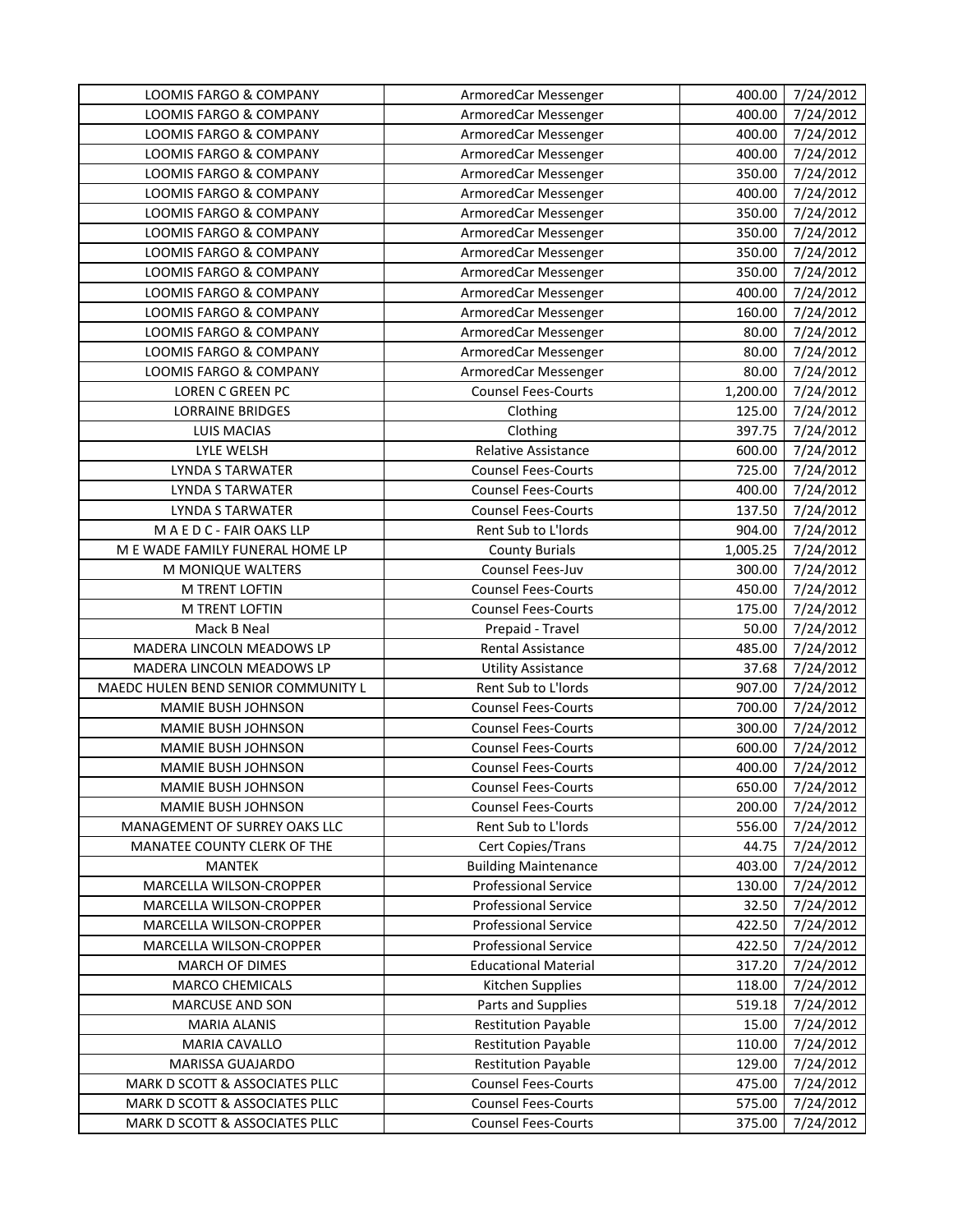| MARK D SCOTT & ASSOCIATES PLLC          | <b>Counsel Fees-Courts</b> | 600.00    | 7/24/2012 |
|-----------------------------------------|----------------------------|-----------|-----------|
| MARK D SCOTT & ASSOCIATES PLLC          | <b>Counsel Fees-Courts</b> | 225.00    | 7/24/2012 |
| MARK D SCOTT & ASSOCIATES PLLC          | <b>Counsel Fees-Courts</b> | 250.00    | 7/24/2012 |
| MARK D SCOTT & ASSOCIATES PLLC          | Cnsl Fees-Crim Appls       | 1,650.00  | 7/24/2012 |
| <b>MARK ROSTEET</b>                     | <b>Counsel Fees-Courts</b> | 300.00    | 7/24/2012 |
| <b>MARK ROSTEET</b>                     | <b>Counsel Fees-Courts</b> | 500.00    | 7/24/2012 |
| <b>MARK ROSTEET</b>                     | <b>Counsel Fees-Courts</b> | 3,750.00  | 7/24/2012 |
| <b>MARK ROSTEET</b>                     | <b>Counsel Fees-Courts</b> | 350.00    | 7/24/2012 |
| <b>MARK ROSTEET</b>                     | <b>Counsel Fees-Courts</b> | 200.00    | 7/24/2012 |
| <b>MARK ROSTEET</b>                     | <b>Counsel Fees-Courts</b> | 125.00    | 7/24/2012 |
| <b>MARK SCOTT WILLIS</b>                | Rent Sub to L'Iords        | 166.00    | 7/24/2012 |
| MARPAC LLC                              | Supplies                   | 54.95     | 7/24/2012 |
| <b>MARTHA BROWN</b>                     | Clothing                   | 544.54    | 7/24/2012 |
| MARY A CONNELL                          | Psych Exam/Testimony       | 3,375.00  | 7/24/2012 |
| <b>MARY B THORNTON</b>                  | <b>Counsel Fees-Courts</b> | 1,500.00  | 7/24/2012 |
| <b>MARY B THORNTON</b>                  | <b>Counsel Fees-Courts</b> | 550.00    | 7/24/2012 |
| <b>MARY B THORNTON</b>                  | <b>Counsel Fees-Courts</b> | 500.00    | 7/24/2012 |
| MARY J YOUNG                            | <b>Counsel Fees-Courts</b> | 400.00    | 7/24/2012 |
| <b>MARY LUNA</b>                        | <b>Rental Assistance</b>   | 600.00    | 7/24/2012 |
| <b>MARY R THOMSEN</b>                   | Counsel Fees - CPS         | 1,765.00  | 7/24/2012 |
| <b>MARY R THOMSEN</b>                   | Cnsl Fees-Fam Drg Ct       | 300.00    | 7/24/2012 |
| <b>MARY R THOMSEN</b>                   | <b>Litigation Expense</b>  | 62.80     | 7/24/2012 |
| MASTER CLEANING SUPPLY INC              | Kitchen Supplies           | 102.96    | 7/24/2012 |
| MASTER CLEANING SUPPLY INC              | Kitchen Supplies           | 154.44    | 7/24/2012 |
| MASTER CLEANING SUPPLY INC              | Kitchen Supplies           | 55.52     | 7/24/2012 |
| MASTER CLEANING SUPPLY INC              | <b>Custodian Supplies</b>  | 1,044.50  | 7/24/2012 |
| MASTER CLEANING SUPPLY INC              | <b>Custodian Supplies</b>  | 167.12    | 7/24/2012 |
| MASTER CLEANING SUPPLY INC              | <b>Custodian Supplies</b>  | 417.80    | 7/24/2012 |
| MASTER CLEANING SUPPLY INC              | <b>Custodian Supplies</b>  | 626.70    | 7/24/2012 |
| MASTER CLEANING SUPPLY INC              | <b>Custodian Supplies</b>  | 3,133.50  | 7/24/2012 |
| MASTER CLEANING SUPPLY INC              | <b>Custodian Supplies</b>  | 835.60    | 7/24/2012 |
| MASTER CLEANING SUPPLY INC              | <b>Custodian Supplies</b>  | 3,133.50  | 7/24/2012 |
| MATERA PAPER COMPANY INC                | <b>Medical Supplies</b>    | 49.08     | 7/24/2012 |
| MATRIX ASSOCIATES                       | Rent Sub to L'Iords        | 95.00     | 7/24/2012 |
| MATTHEW BENDER & COMPANY INC            | Law Books                  | 480.81    | 7/24/2012 |
| MATTHEW BENDER & COMPANY INC            | Law Books                  | 31.99     | 7/24/2012 |
| MATTHEW BENDER & COMPANY INC            | Law Books                  | 287.16    | 7/24/2012 |
| <b>MATTHEW BENDER &amp; COMPANY INC</b> | Law Books                  | 753.79    | 7/24/2012 |
| <b>MATTHEW BENDER &amp; COMPANY INC</b> | Law Books                  | 210.03    | 7/24/2012 |
| <b>MATTHEW BENDER &amp; COMPANY INC</b> | Law Books                  | 143.64    | 7/24/2012 |
| <b>MATTHEW BENDER &amp; COMPANY INC</b> | Law Books                  | 51.79     | 7/24/2012 |
| MATTHEW BENDER & COMPANY INC            | Law Books                  | 89.29     | 7/24/2012 |
| <b>MATTHEW BENDER &amp; COMPANY INC</b> | Law Books                  | 46.39     | 7/24/2012 |
| MATTHEW BENDER & COMPANY INC            | Law Books                  | 6,702.00  | 7/24/2012 |
| <b>MATTHEW BENDER &amp; COMPANY INC</b> | Law Books                  | 2,568.68  | 7/24/2012 |
| <b>MATTHEW BENDER &amp; COMPANY INC</b> | Law Books                  | 129.24    | 7/24/2012 |
| <b>MATTHEW BENDER &amp; COMPANY INC</b> | Law Books                  | 288.61    | 7/24/2012 |
| <b>MATTHEW BENDER &amp; COMPANY INC</b> | Law Books                  | 1,335.23  | 7/24/2012 |
| <b>MATTHEW BENDER &amp; COMPANY INC</b> | Law Books                  | 230.73    | 7/24/2012 |
| <b>MAX BREWINGTON</b>                   | Counsel Fees-Juv           | 400.00    | 7/24/2012 |
| <b>MAX BREWINGTON</b>                   | Counsel Fees - CPS         | 100.00    | 7/24/2012 |
| MAXINELL GADISON                        | Clothing                   | 89.89     | 7/24/2012 |
| MCCLENDON CONSTRUCTION CO INC.          | Non-Track Const/Bldg       | 11,005.31 | 7/24/2012 |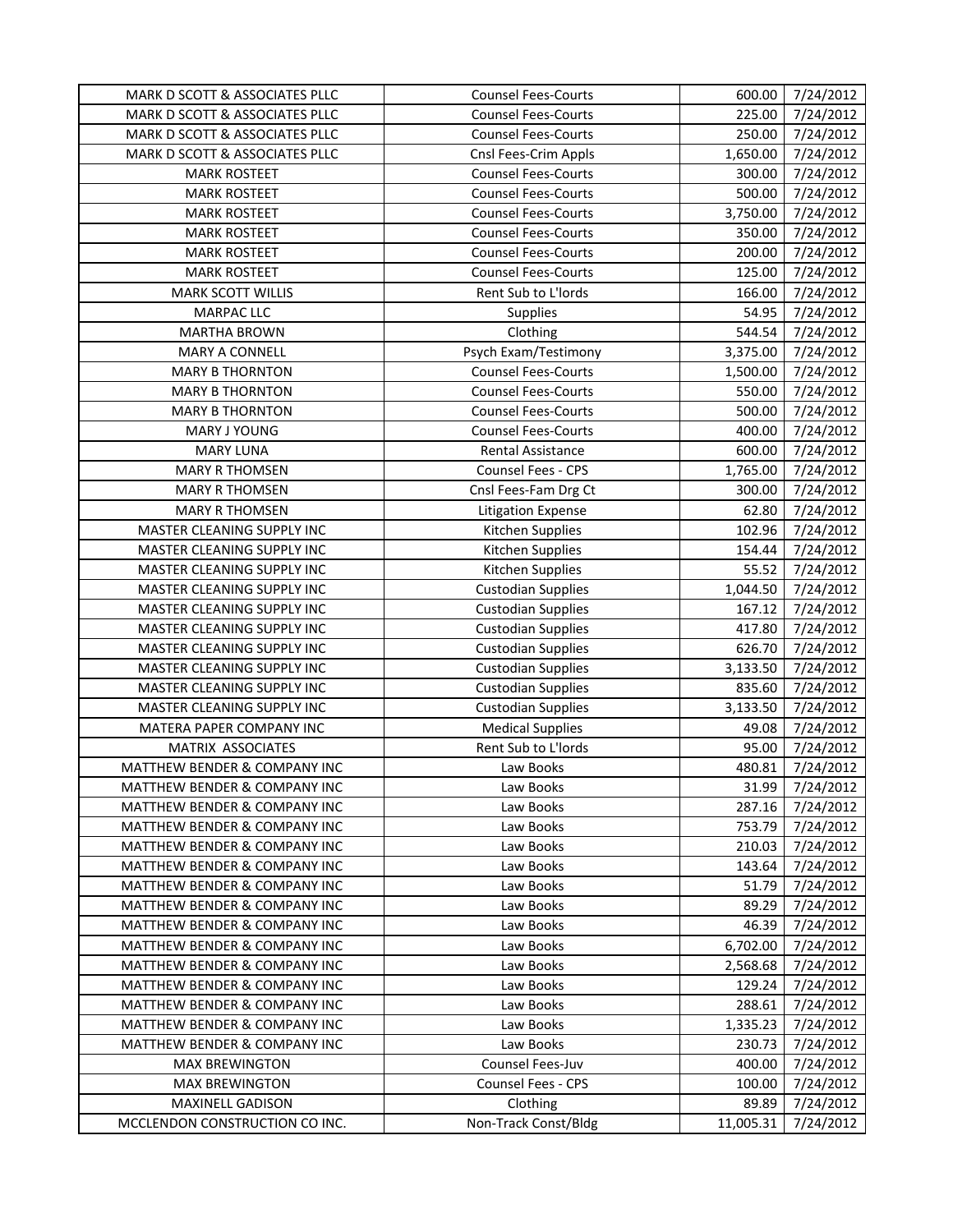| MEDINA & MEDINA INC               | Central Garage Inv          | 460.50   | 7/24/2012 |
|-----------------------------------|-----------------------------|----------|-----------|
| MEDLAN FUNERAL SERVICES INC       | <b>County Burials</b>       | 1,030.00 | 7/24/2012 |
| <b>MELANIE F WEBB</b>             | Psych Exam/Testimony        | 500.00   | 7/24/2012 |
| MELISSA KIRKLAND                  | <b>Restitution Payable</b>  | 60.00    | 7/24/2012 |
| MELISSA L HAMRICK                 | <b>Counsel Fees-Courts</b>  | 275.00   | 7/24/2012 |
| MELISSA L HAMRICK                 | <b>Counsel Fees-Courts</b>  | 175.00   | 7/24/2012 |
| MELVILLE R ASHDOWN                | Rent Sub to L'Iords         | 313.00   | 7/24/2012 |
| MEMBER'S BUILDING MAINTENANCE LLC | <b>Custodian Services</b>   | 56.12    | 7/24/2012 |
| MEMBER'S BUILDING MAINTENANCE LLC | <b>Custodian Services</b>   | 1,010.16 | 7/24/2012 |
| MEMBER'S BUILDING MAINTENANCE LLC | <b>Custodian Services</b>   | 1,066.28 | 7/24/2012 |
| MEMBER'S BUILDING MAINTENANCE LLC | <b>Custodian Services</b>   | 505.08   | 7/24/2012 |
| MEMBER'S BUILDING MAINTENANCE LLC | <b>Custodian Services</b>   | 1,851.96 | 7/24/2012 |
| MEMBER'S BUILDING MAINTENANCE LLC | <b>Custodian Services</b>   | 757.62   | 7/24/2012 |
| MEMBER'S BUILDING MAINTENANCE LLC | <b>Custodian Services</b>   | 1,936.14 | 7/24/2012 |
| MEMBER'S BUILDING MAINTENANCE LLC | <b>Custodian Services</b>   | 505.08   | 7/24/2012 |
| MEMBER'S BUILDING MAINTENANCE LLC | <b>Custodian Services</b>   | 617.32   | 7/24/2012 |
| MEMBER'S BUILDING MAINTENANCE LLC | <b>Custodian Services</b>   | 771.65   | 7/24/2012 |
| MEMBER'S BUILDING MAINTENANCE LLC | <b>Custodian Services</b>   | 2,160.62 | 7/24/2012 |
| MEMBER'S BUILDING MAINTENANCE LLC | <b>Custodian Services</b>   | 1,234.64 | 7/24/2012 |
| MEMBER'S BUILDING MAINTENANCE LLC | <b>Custodian Services</b>   | 1,234.64 | 7/24/2012 |
| MEMBER'S BUILDING MAINTENANCE LLC | <b>Custodian Services</b>   | 771.65   | 7/24/2012 |
| MEMBER'S BUILDING MAINTENANCE LLC | <b>Custodian Services</b>   | 3,889.82 | 7/24/2012 |
| MEMBER'S BUILDING MAINTENANCE LLC | <b>Custodian Services</b>   | 1,245.16 | 7/24/2012 |
| MEMBER'S BUILDING MAINTENANCE LLC | <b>Custodian Services</b>   | 2,020.32 | 7/24/2012 |
| MEMBER'S BUILDING MAINTENANCE LLC | <b>Custodian Services</b>   | 7,828.74 | 7/24/2012 |
| MEMBER'S BUILDING MAINTENANCE LLC | <b>Custodian Services</b>   | 8,410.99 | 7/24/2012 |
| MEMBER'S BUILDING MAINTENANCE LLC | <b>Custodian Services</b>   | 448.96   | 7/24/2012 |
| MEMBER'S BUILDING MAINTENANCE LLC | <b>Custodian Services</b>   | 6,124.10 | 7/24/2012 |
| MEMBER'S BUILDING MAINTENANCE LLC | <b>Custodian Services</b>   | 5,875.06 | 7/24/2012 |
| MEMBER'S BUILDING MAINTENANCE LLC | <b>Custodian Services</b>   | 1,248.67 | 7/24/2012 |
| MEMBER'S BUILDING MAINTENANCE LLC | <b>Custodian Services</b>   | 1,431.06 | 7/24/2012 |
| MEMBER'S BUILDING MAINTENANCE LLC | <b>Custodian Services</b>   | 1,066.28 | 7/24/2012 |
| MEMBER'S BUILDING MAINTENANCE LLC | <b>Custodian Services</b>   | 662.92   | 7/24/2012 |
| MEMBER'S BUILDING MAINTENANCE LLC | <b>Custodian Services</b>   | 156.00   | 7/24/2012 |
| MEMBER'S BUILDING MAINTENANCE LLC | Contract Labor              | 2,414.16 | 7/24/2012 |
| MEMBER'S BUILDING MAINTENANCE LLC | Contract Labor              | 2,414.16 | 7/24/2012 |
| MEMBER'S BUILDING MAINTENANCE LLC | <b>Custodian Services</b>   | 1,346.88 | 7/24/2012 |
| MEMBER'S BUILDING MAINTENANCE LLC | <b>Custodian Services</b>   | 869.86   | 7/24/2012 |
| MENTAL HEALTH MENTAL RETARDATION  | <b>Counseling Services</b>  | 2,600.00 | 7/24/2012 |
| MERCEDES MEDICAL INC              | <b>Medical Supplies</b>     | 790.56   | 7/24/2012 |
| MERCEDES MEDICAL INC              | <b>Medical Supplies</b>     | 395.28   | 7/24/2012 |
| MERCEDES MEDICAL INC              | <b>Medical Supplies</b>     | 395.28   | 7/24/2012 |
| MERCEDES MEDICAL INC              | <b>Medical Supplies</b>     | 527.04   | 7/24/2012 |
| MEREDITH WATFORD                  | Hith Dept Immu Fees         | 14.00    | 7/24/2012 |
| <b>MERIT COURT REPORTERS</b>      | <b>Professional Service</b> | 2,806.72 | 7/24/2012 |
| METROPCS WIRELESS INC             | Cert Copies/Trans           | 100.00   | 7/24/2012 |
| METROPLEX CONTROL SYSTEMS         | <b>Building Maintenance</b> | 1,693.07 | 7/24/2012 |
| METROPLEX SERVICE WELDING         | <b>Building Maintenance</b> | 1,755.14 | 7/24/2012 |
| METROPLEX SERVICE WELDING         | Lab Equip Mainten           | 468.00   | 7/24/2012 |
| METROPLEX SERVICE WELDING         | Parts and Supplies          | 56.10    | 7/24/2012 |
| METROPLEX SERVICE WELDING         | Parts and Supplies          | 51.00    | 7/24/2012 |
| METROPLEX SERVICE WELDING         | Parts and Supplies          | 71.40    | 7/24/2012 |
| METROPLEX SERVICE WELDING         | Fuel                        | 153.00   | 7/24/2012 |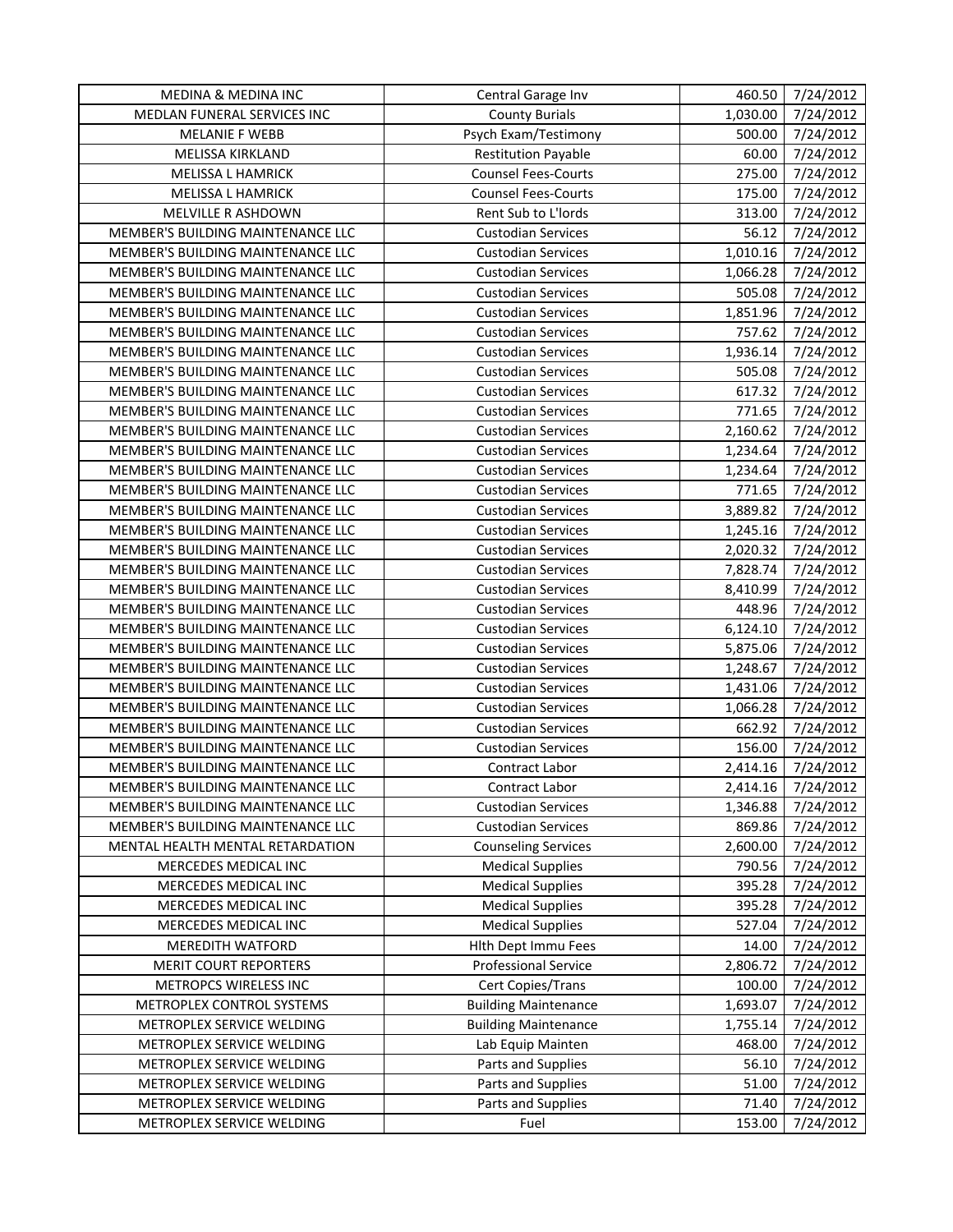| METROPLEX SERVICE WELDING          | <b>Building Maintenance</b> | 15.30     | 7/24/2012 |
|------------------------------------|-----------------------------|-----------|-----------|
| MHMR OF TARRANT COUNTY             | <b>Subrecipient Service</b> | 8,348.24  | 7/24/2012 |
| MHMR OF TARRANT COUNTY             | <b>Subrecipient Service</b> | 2,557.20  | 7/24/2012 |
| MHMR OF TARRANT COUNTY             | <b>Professional Service</b> | 2,000.00  | 7/24/2012 |
| MHMR OF TARRANT COUNTY             | <b>Professional Service</b> | 1,280.00  | 7/24/2012 |
| <b>MHN SERVICES</b>                | <b>Mental Health Claims</b> | 45,425.28 | 7/24/2012 |
| <b>MHN SERVICES</b>                | <b>Mental Health Claims</b> | 20.00     | 7/24/2012 |
| <b>MHN SERVICES</b>                | <b>Employee Assist Prog</b> | 11,905.02 | 7/24/2012 |
| <b>MHN SERVICES</b>                | <b>Employee Assist Prog</b> | 823.20    | 7/24/2012 |
| <b>MHN SERVICES</b>                | <b>Employee Assist Prog</b> | 834.48    | 7/24/2012 |
| MICHAEL BERGER                     | Counsel Fees-Juv            | 400.00    | 7/24/2012 |
| MICHAEL BERGER                     | Counsel Fees - CPS          | 662.50    | 7/24/2012 |
| MICHAEL BERGER                     | Cnsl Fees-Crim Appls        | 2,586.34  | 7/24/2012 |
| MICHAEL DEEGAN                     | <b>Counsel Fees-Courts</b>  | 600.00    | 7/24/2012 |
| MICHAEL DEEGAN                     | <b>Counsel Fees-Courts</b>  | 700.00    | 7/24/2012 |
| MICHAEL DEEGAN                     | <b>Counsel Fees-Courts</b>  | 600.00    | 7/24/2012 |
| MICHAEL DEEGAN                     | <b>Counsel Fees-Courts</b>  | 100.00    | 7/24/2012 |
| MICHAEL DEEGAN                     | <b>Counsel Fees-Courts</b>  | 200.00    | 7/24/2012 |
| MICHAEL DEEGAN                     | <b>Counsel Fees-Courts</b>  | 1,150.00  | 7/24/2012 |
| MICHAEL PAUL GARCIA                | <b>Counsel Fees-Courts</b>  | 400.00    | 7/24/2012 |
| MICHAEL PAUL GARCIA                | <b>Counsel Fees-Courts</b>  | 300.00    | 7/24/2012 |
| MICHAEL SHAWN MATLOCK              | <b>Counsel Fees-Courts</b>  | 1,050.00  | 7/24/2012 |
| MICHAEL SHAWN MATLOCK              | <b>Counsel Fees-Courts</b>  | 600.00    | 7/24/2012 |
| MICHAEL SHAWN MATLOCK              | <b>Counsel Fees-Courts</b>  | 875.00    | 7/24/2012 |
| MICHAEL SHAWN MATLOCK              | Cnsl Fees-Crim Appls        | 2,450.00  | 7/24/2012 |
| MICHAELS KEYS INC                  | Lab Supplies                | 845.00    | 7/24/2012 |
| MICHELE M JOHNSON                  | Rent Sub to L'Iords         | 720.00    | 7/24/2012 |
| Michelle A Espy                    | Postage                     | 123.10    | 7/24/2012 |
| MICHELLE I EUGENE                  | Rent Sub to L'Iords         | 145.00    | 7/24/2012 |
| MICHELLE WILSON                    | Clothing                    | 692.78    | 7/24/2012 |
| MICROLITER ANALYTICAL SUPPLIES INC | Lab Supplies                | 380.20    | 7/24/2012 |
| MID SOUTH ENGINE & MACHINE LLC     | Parts and Supplies          | 595.00    | 7/24/2012 |
| MIDWEST MEDICAL SUPPLY CO, LLC     | Lab Supplies                | 455.35    | 7/24/2012 |
| MIGNEAULT FORT WORTH LP            | Rent Sub to L'Iords         | 745.00    | 7/24/2012 |
| MIKE RUBENKOENIG                   | Rent Sub to L'Iords         | 1,500.00  | 7/24/2012 |
| MILITARY CLUB SUPPORT              | Advertis/Leg Notice         | 800.00    | 7/24/2012 |
| MINICK LAW PC                      | <b>Counsel Fees-Courts</b>  | 425.00    | 7/24/2012 |
| MOBILE ENTERPRISES INC             | A/C Maint Contract          | 10,795.80 | 7/24/2012 |
| Monica D Tipton                    | Prepaid - Travel            | (737.13)  | 7/24/2012 |
| Monica D Tipton                    | Travel                      | 939.79    | 7/24/2012 |
| <b>MONIQUE SIMMONS</b>             | Clothing                    | 200.00    | 7/24/2012 |
| <b>MONTE R BARNHILL</b>            | <b>Professional Service</b> | 3,000.00  | 7/24/2012 |
| <b>MOODY GARDENS INC</b>           | Travel                      | 1,136.20  | 7/24/2012 |
| <b>MOODY GARDENS INC</b>           | Travel                      | 262.20    | 7/24/2012 |
| MOORE MEDICAL LLC                  | Lab Supplies                | 235.44    | 7/24/2012 |
| MOORE MEDICAL LLC                  | <b>Medical Supplies</b>     | 120.00    | 7/24/2012 |
| MOORE MEDICAL LLC                  | <b>Medical Supplies</b>     | 170.64    | 7/24/2012 |
| MOORE MEDICAL LLC                  | <b>Medical Supplies</b>     | 541.20    | 7/24/2012 |
| MOORE MEDICAL LLC                  | Sheriff Inventory           | 2,332.00  | 7/24/2012 |
| MOORE MEDICAL LLC                  | <b>Supplies</b>             | 68.00     | 7/24/2012 |
| MORTECH MFG                        | Lab Supplies                | 511.00    | 7/24/2012 |
| MOTION INDUSTRIES INC              | Parts and Supplies          | 217.67    | 7/24/2012 |
| MOTOROLA INC                       | <b>Computer Supplies</b>    | 2,090.00  | 7/24/2012 |
|                                    |                             |           |           |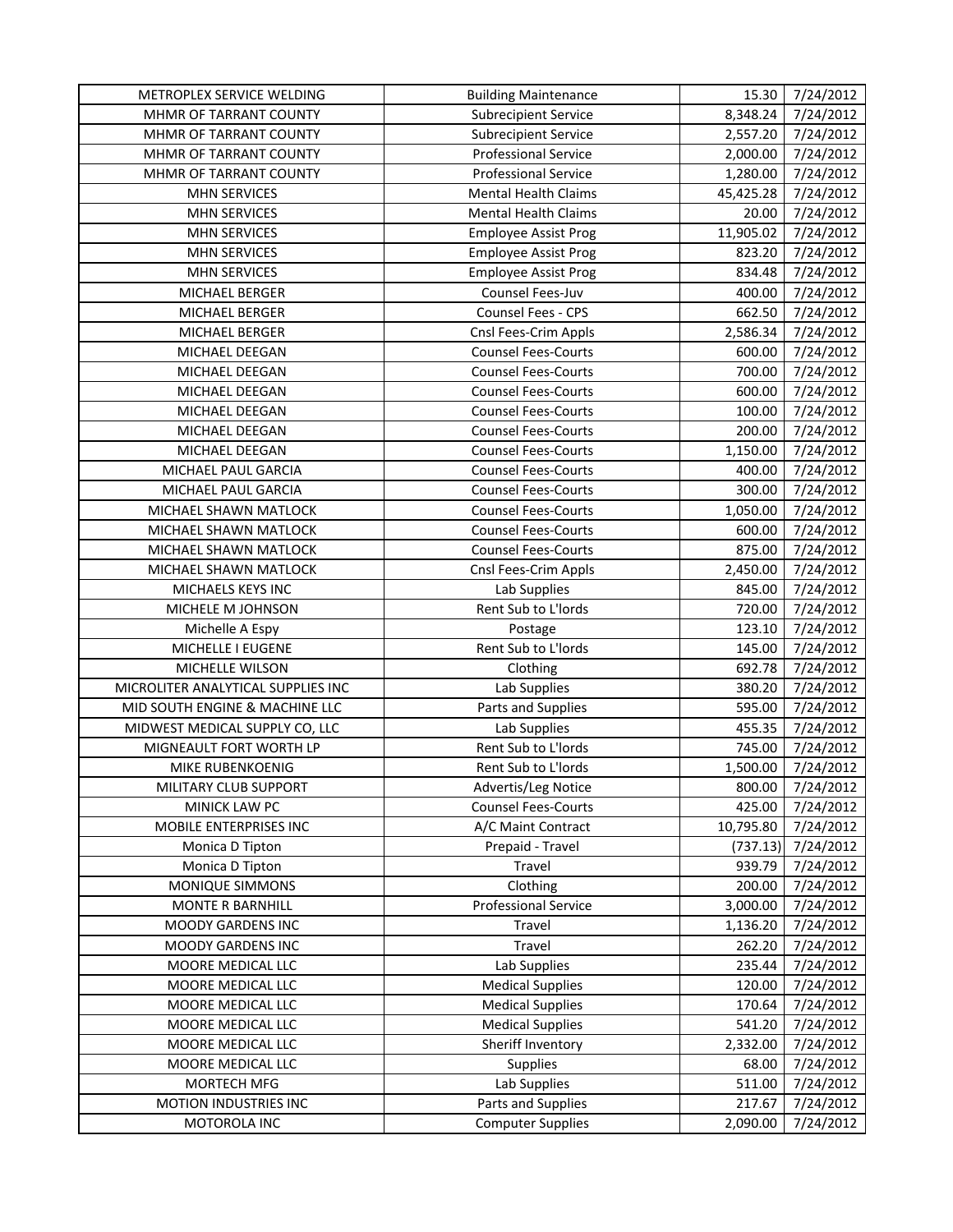| MOTOROLA INC                      | <b>Computer Supplies</b>    | 5,335.00                 | 7/24/2012          |
|-----------------------------------|-----------------------------|--------------------------|--------------------|
| Mr Bobby D Mills                  | Education                   | 210.90                   | 7/24/2012          |
| Mr Bradley S Gatewood             | Transportation              | 24.74                    | 7/24/2012          |
| Mr Carnelius L Carey              | Transportation              | 62.88                    | 7/24/2012          |
| Mr D Miles Brissette              | Travel                      | 561.81                   | 7/24/2012          |
| Mr Dustin A Davis                 | Education                   | 327.22                   | 7/24/2012          |
| Mr Ernest J Vanderleest           | Fuel                        | 86.66                    | 7/24/2012          |
| Mr Greg L Sumpter                 | Travel                      | 209.03                   | 7/24/2012          |
| Mr Greg Williams                  | Cert Copies/Trans           | 35.90                    | 7/24/2012          |
| Mr James Rizy                     | Travel                      | 25.32                    | 7/24/2012          |
| Mr John T Thompson                | Education                   | 607.18                   | 7/24/2012          |
| Mr Kevin D McIntire               | <b>Witness Travel</b>       | 29.00                    | 7/24/2012          |
| Mr Kevin D McIntire               | Travel                      | 3.00                     | 7/24/2012          |
| Mr Kurt A Buchert                 | Travel                      | 462.42                   | 7/24/2012          |
| Mr Mark W Sullivan                | Education                   | 803.04                   | 7/24/2012          |
| Mr Michael D White                | Transportation              | 24.27                    | 7/24/2012          |
| Mr Mike J Kellerman               | Mileage Allowance           | 336.33                   | 7/24/2012          |
| Mr Mike J Kellerman               | Travel                      | 60.00                    | 7/24/2012          |
| Mr Milton C Kuser                 | Education                   | 60.00                    | 7/24/2012          |
| Mr Pat James Huston               | Travel                      | 254.00                   | 7/24/2012          |
| Mr Patrick Leake                  | Travel                      | 60.00                    | 7/24/2012          |
| Mr Patrick W Ferchill             | Education                   | 1,254.14                 | 7/24/2012          |
| Mr Richard J Gonzales             | Education                   | 34.00                    | 7/24/2012          |
| Mr Riley N Shaw                   | Travel                      | 238.13                   | 7/24/2012          |
| Mr Robert L Corley                | Education                   | 220.00                   | 7/24/2012          |
| Mr Ronald E Lewis                 | Travel                      | 389.55                   | 7/24/2012          |
| Mr Steve M King                   | Education                   | 981.18                   | 7/24/2012          |
| Mr Terry Abendschein              | Education                   | 237.56                   | 7/24/2012          |
| Mr Timothy G Pickle               | Education                   | 60.00                    | 7/24/2012          |
| Ms Ann B Wright                   | Education                   | 61.54                    | 7/24/2012          |
| Ms Anne A Smith                   | Education                   | 140.00                   | 7/24/2012          |
| Ms Barbara A Whaley               | Travel                      | 50.24                    | 7/24/2012          |
| Ms Bonnie Sudderth                | Education                   | 400.00                   | 7/24/2012          |
| Ms Catherine P Simpson            | <b>Court Costs</b>          | 29.99                    | 7/24/2012          |
| Ms Debra L Conner                 | Education                   | 379.49                   | 7/24/2012          |
| Ms Diana Cervantes                | Prepaid - Travel            |                          | (393.71) 7/24/2012 |
| Ms Diana Cervantes                | Travel                      | 465.56                   | 7/24/2012          |
| Ms Dinah S O'Neal                 | Education                   | 214.43                   | 7/24/2012          |
| Ms Dona E Bash                    | Prepaid - Travel            | (312.40)                 | 7/24/2012          |
| Ms Dona E Bash                    | Travel                      | 345.07                   | 7/24/2012          |
| Ms Kimberly K Dieterich           | Prepaid - Travel            | (312.40)                 | 7/24/2012          |
| Ms Kimberly K Dieterich           | Travel                      | 340.40                   | 7/24/2012          |
| Ms Lisa G Morton                  | Education                   | 387.00                   | 7/24/2012          |
| Ms Marquetta E Westmoreland       | Mileage Allowance           | 139.86                   | 7/24/2012          |
| Ms Marquetta E Westmoreland       | Travel                      | 175.00                   | 7/24/2012          |
| Ms Melissa Wade                   | Education                   | 180.00                   | 7/24/2012          |
| MSC INDUSTRIAL SUPPLY CO          | <b>Building Maintenance</b> | 252.60                   | 7/24/2012          |
| MSC INDUSTRIAL SUPPLY CO          | Parts and Supplies          | $\overline{\phantom{a}}$ | 7/24/2012          |
| MURCO WALL PRODUCTS INC           | <b>Building Maintenance</b> | 121.60                   | 7/24/2012          |
| MYERS TIRE SUPPLY DIST., INC      | Parts and Supplies          | 114.68                   | 7/24/2012          |
| <b>NANCY GORDON</b>               | Counsel Fees - CPS          | 100.00                   | 7/24/2012          |
| <b>NANCY RUTH DEWEES</b>          | Counsel Fees-Juv            | 100.00                   | 7/24/2012          |
| NAPSA-NAT'L ASSOC PRETRIAL SERVCE | Education                   | 325.00                   | 7/24/2012          |
|                                   |                             |                          |                    |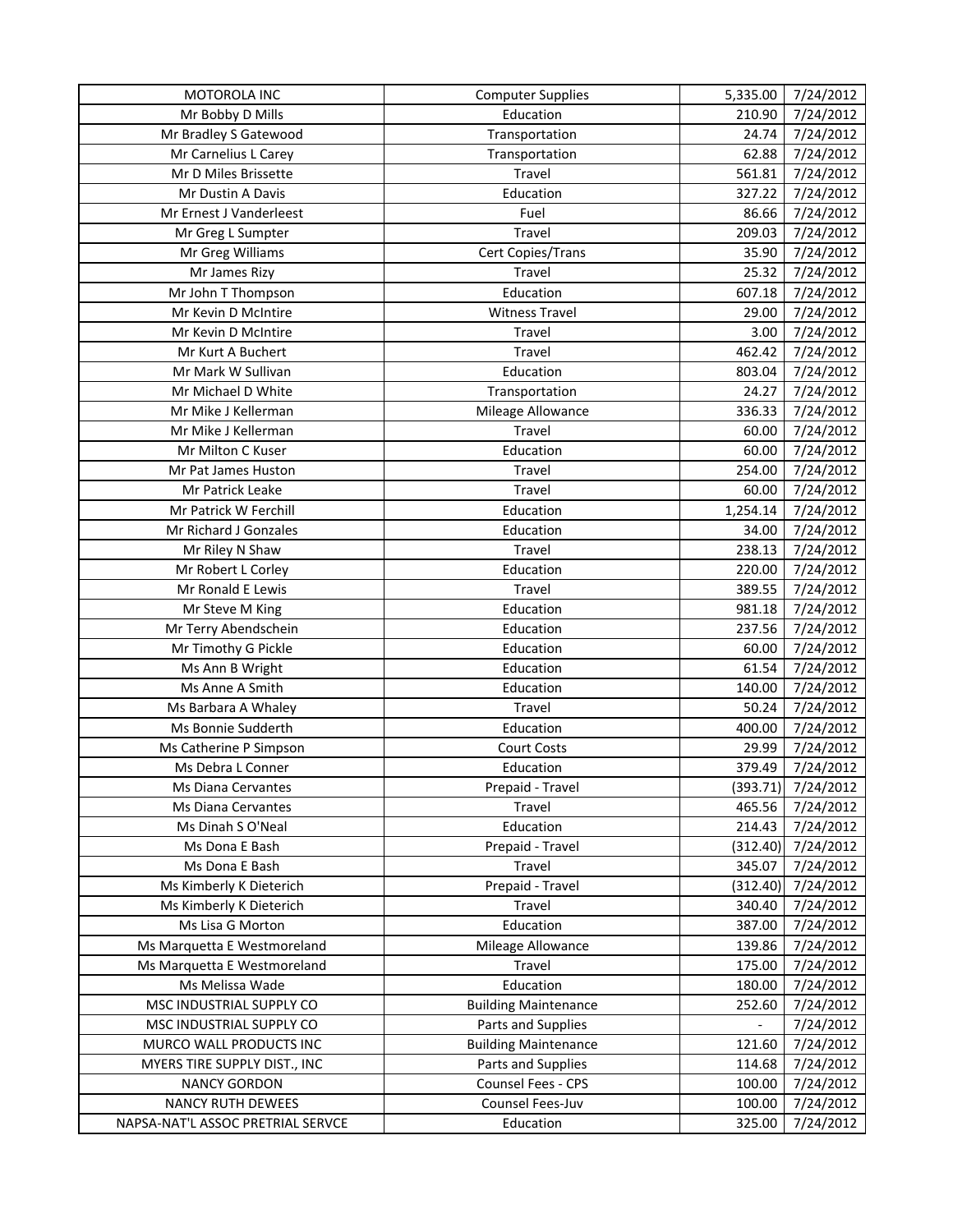| NATIONAL 4-H COUNCIL/SUPPLY SERVICE | <b>Educational Material</b> | 102.88    | 7/24/2012 |
|-------------------------------------|-----------------------------|-----------|-----------|
| NATIONAL BANKERS SUPPLY INC         | <b>Supplies</b>             | 4,855.37  | 7/24/2012 |
| NATIONAL EXEMPTION SERVICE LLC      | <b>Utility Assistance</b>   | 310.04    | 7/24/2012 |
| NATIONAL FLUID POWER INSTITUTE      | Education                   | 1,095.00  | 7/24/2012 |
| NATIONAL JEWISH HEALTH              | <b>Professional Service</b> | 168.00    | 7/24/2012 |
| NAVID ALBAND                        | <b>Counsel Fees-Courts</b>  | 700.00    | 7/24/2012 |
| NAVID ALBAND                        | <b>Counsel Fees-Courts</b>  | 350.00    | 7/24/2012 |
| NAVID ALBAND                        | <b>Counsel Fees-Courts</b>  | 800.00    | 7/24/2012 |
| NEC BUSINESS NETWORK SOLUTIONS      | Lab Equip Mainten           | 729.76    | 7/24/2012 |
| NEIGHBORHOOD WALMART #5181          | Food/Hygiene Assist         | 119.99    | 7/24/2012 |
| NELON LAW GROUP PLLC                | <b>Counsel Fees-Courts</b>  | 475.00    | 7/24/2012 |
| NELON LAW GROUP PLLC                | <b>Counsel Fees-Courts</b>  | 150.00    | 7/24/2012 |
| NETBRANDS MEDIA CORP                | <b>Promotional Expenses</b> | 1,142.73  | 7/24/2012 |
| NEVILL BUSINESS MACHINES INC        | <b>Equipment Maint</b>      | 89.00     | 7/24/2012 |
| NEW ENCOUNTERS RESIDENTAL           | <b>Residential Servc</b>    | 4,147.50  | 7/24/2012 |
| NEW ENCOUNTERS RTC                  | Clothing                    | 225.00    | 7/24/2012 |
| NEWBERRY APTS                       | Rental Assistance           | 349.00    | 7/24/2012 |
| NEWMATIC MEDICAL SUPPLIES           | Lab Supplies                | 365.54    | 7/24/2012 |
| NICA-NORTHSIDE INTER-CHURCH AGENCY  | <b>Subrecipient Service</b> | 405.00    | 7/24/2012 |
| NICHOLS FORD LTD                    | Parts and Supplies          | 39.75     | 7/24/2012 |
| NICHOLS FORD LTD                    | Parts and Supplies          | 53.04     | 7/24/2012 |
| NICHOLS FORD LTD                    | Parts and Supplies          | 108.29    | 7/24/2012 |
| <b>NIDHI TANDON</b>                 | Rent Sub to L'Iords         | 1,912.00  | 7/24/2012 |
| NIZAM PEERWANI, M.D., P.A.          | Med Exam Contract           | 84,361.00 | 7/24/2012 |
| <b>NMS LABS</b>                     | <b>Professional Service</b> | 380.00    | 7/24/2012 |
| NORCHEM DRUG TESTING                | <b>Professional Service</b> | 800.00    | 7/24/2012 |
| NORITSU AMERICA CORPORATION         | <b>Equipment Maint</b>      | 425.50    | 7/24/2012 |
| <b>NORMA SPARKS</b>                 | Relative Assistance         | 300.00    | 7/24/2012 |
| NORMANDALE LTD PARTNERSHIP          | Rent Sub to L'Iords         | 752.00    | 7/24/2012 |
| <b>NORSTAR</b>                      | Rent Sub to L'Iords         | 35.00     | 7/24/2012 |
| <b>NORSTAR</b>                      | Rent Sub to L'Iords         | 826.00    | 7/24/2012 |
| NORTH TEXAS ADDICTION COUNSELING    | O/P Group Counseling        | 2,067.75  | 7/24/2012 |
| NORTH TEXAS TOLLWAY AUTHORITY-NTTA  | Transportation              | 7.13      | 7/24/2012 |
| NORTHCREST/SHADYWOOD PARTNERS LP    | Rent Sub to L'Iords         | 650.00    | 7/24/2012 |
| <b>NOVARAD CORP</b>                 | <b>Equipment Maint</b>      | 1,725.33  | 7/24/2012 |
| NOVARAD CORP                        | <b>Equipment Maint</b>      | 862.67    | 7/24/2012 |
| NOVARTIS VACCINES & DIAGNASTICS INC | <b>Medical Supplies</b>     | 24,636.00 | 7/24/2012 |
| OAK FARMS DAIRY                     | Food                        | 854.47    | 7/24/2012 |
| OAK TIMBERS FORT WORTH SOUTH LP     | Rent Sub to L'Iords         | 631.00    | 7/24/2012 |
| OAK TIMBERS-NORTH GREENBRIAR LP     | Rent Sub to L'Iords         | 208.00    | 7/24/2012 |
| <b>OBADIAH BOLES</b>                | Rent Sub to L'Iords         | 463.00    | 7/24/2012 |
| <b>OCCUPATIONAL &amp; TRAVEL</b>    | <b>Medical Supplies</b>     | 146.85    | 7/24/2012 |
| OCE-USA INC                         | <b>Equipment Maint</b>      | 4,970.26  | 7/24/2012 |
| <b>OCE-USA INC</b>                  | <b>Equipment Maint</b>      | 3,610.92  | 7/24/2012 |
| <b>OCE-USA INC</b>                  | <b>Equipment Maint</b>      | 780.84    | 7/24/2012 |
| OGBURNS TRUCK PARTS OF FT WORTH     | Parts and Supplies          | 76.82     | 7/24/2012 |
| OHC SPECTRUM ONE LLC                | HAP Reimb Port-in           | 213.00    | 7/24/2012 |
| <b>OKEY AKPOM</b>                   | <b>Counsel Fees-Courts</b>  | 400.00    | 7/24/2012 |
| <b>OKEY AKPOM</b>                   | <b>Counsel Fees-Courts</b>  | 450.00    | 7/24/2012 |
| OKLAHOMA COUNTY SHERIFFS OFFCE      | Court Costs                 | 50.00     | 7/24/2012 |
| OLAMETER CORPORATION                | <b>Building Maintenance</b> | 296.75    | 7/24/2012 |
| OLMSTED-KIRK PAPER CO               | Graphics Inventory          | 226.78    | 7/24/2012 |
| OLMSTED-KIRK PAPER CO               | <b>Graphics Inventory</b>   | 5,866.02  | 7/24/2012 |
|                                     |                             |           |           |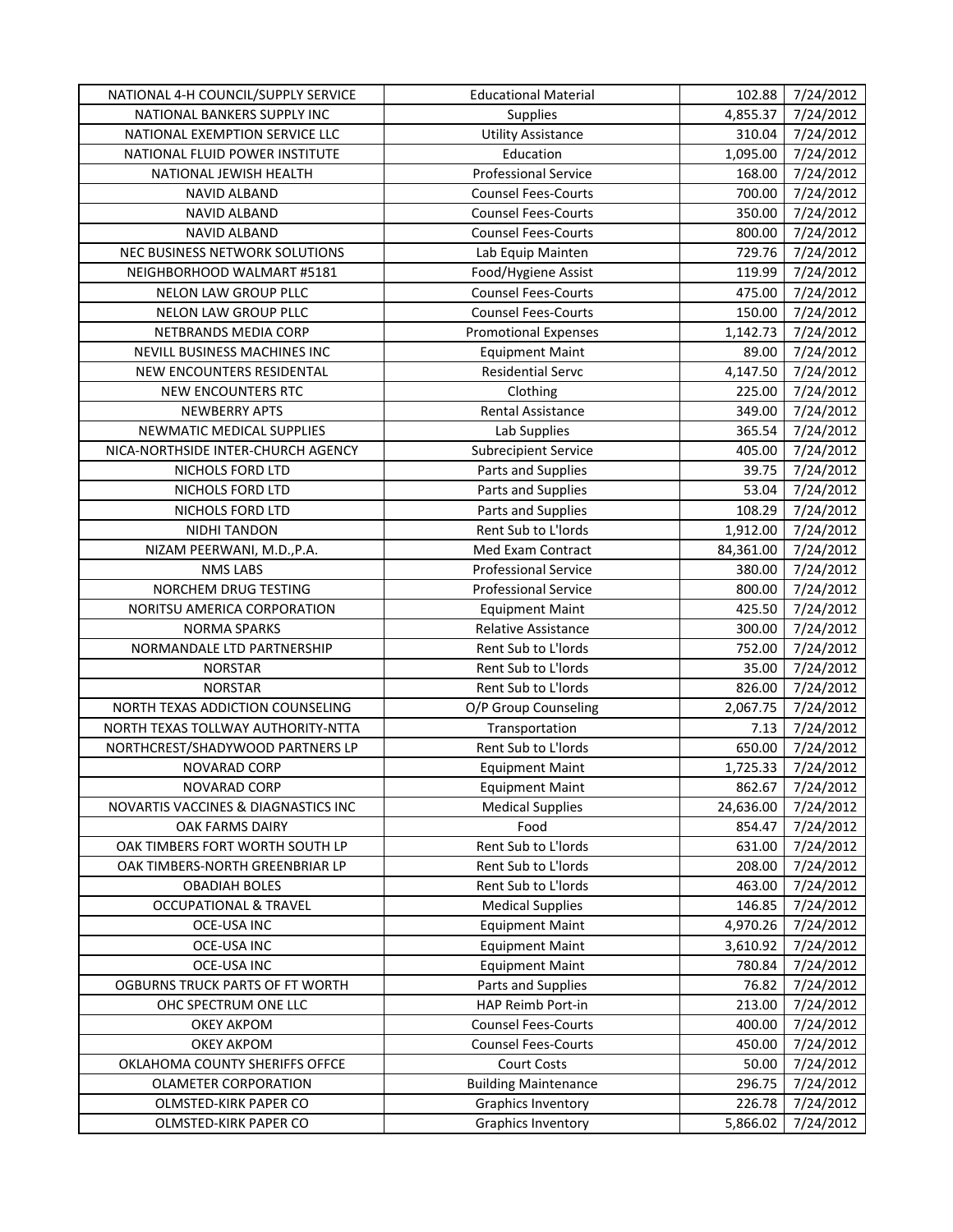| OMNI AUSTIN HOTEL DOWNTOWN          | Education                   | 124.20     | 7/24/2012 |
|-------------------------------------|-----------------------------|------------|-----------|
| OMNIBASE SERVICES OF TEXAS LP       | <b>TDPS OmniBase</b>        | 329.96     | 7/24/2012 |
| OMNIBASE SERVICES OF TEXAS LP       | <b>TDPS OmniBase</b>        | 1,413.96   | 7/24/2012 |
| ONCOR ELECTRIC DELIVERY COMPANY LLC | <b>Professional Service</b> | 20,440.16  | 7/24/2012 |
| ONE VILLAGE CREEK LP                | Rental Assistance           | 700.00     | 7/24/2012 |
| ONE VILLAGE CREEK LP                | Rent Sub to L'Iords         | 62.00      | 7/24/2012 |
| ONE VILLAGE CREEK LP                | HAP Reimb Port-in           | 81.00      | 7/24/2012 |
| ONLINE TECH STORES.COM              | <b>Computer Supplies</b>    | 279.25     | 7/24/2012 |
| ONLINE TECH STORES.COM              | <b>Supplies</b>             | 92.40      | 7/24/2012 |
| O'REILLY AUTO PARTS                 | Central Garage Inv          | 69.96      | 7/24/2012 |
| O'REILLY AUTO PARTS                 | Central Garage Inv          | 188.44     | 7/24/2012 |
| O'REILLY AUTO PARTS                 | Parts and Supplies          | 115.80     | 7/24/2012 |
| O'REILLY AUTO PARTS                 | Parts and Supplies          | 19.76      | 7/24/2012 |
| <b>OWENS &amp; OWENS</b>            | <b>Counsel Fees-Courts</b>  | 450.00     | 7/24/2012 |
| <b>OWENS &amp; OWENS</b>            | Counsel Fees - CPS          | 1,137.04   | 7/24/2012 |
| <b>OWENS &amp; OWENS</b>            | Counsel Fees - CPS          | 1,500.00   | 7/24/2012 |
| OXFORD UNIVERSITY PRESS INC         | Books/Pamphlets             | 525.96     | 7/24/2012 |
| OZARKA DRINKING WATER               | Food                        | 353.01     | 7/24/2012 |
| <b>OZARKA DRINKING WATER</b>        | Lab Equip Mainten           | 6.49       | 7/24/2012 |
| <b>OZARKA DRINKING WATER</b>        | Health Promo Pgrm           | 97.63      | 7/24/2012 |
| P MICHAEL SCHNEIDER LAW FIRM PC     | <b>Counsel Fees-Courts</b>  | 500.00     | 7/24/2012 |
| P MICHAEL SCHNEIDER LAW FIRM PC     | <b>Counsel Fees-Courts</b>  | 137.50     | 7/24/2012 |
| P MICHAEL SCHNEIDER LAW FIRM PC     | <b>Counsel Fees-Courts</b>  | 400.00     | 7/24/2012 |
| P MICHAEL SCHNEIDER LAW FIRM PC     | <b>Counsel Fees-Courts</b>  | 200.00     | 7/24/2012 |
| P MICHAEL SCHNEIDER LAW FIRM PC     | <b>Counsel Fees-Courts</b>  | 300.00     | 7/24/2012 |
| P MICHAEL SCHNEIDER LAW FIRM PC     | <b>Counsel Fees-Courts</b>  | 275.00     | 7/24/2012 |
| P MICHAEL SCHNEIDER LAW FIRM PC     | Counsel Fees-Juv            | 290.00     | 7/24/2012 |
| P MICHAEL SCHNEIDER LAW FIRM PC     | Counsel Fees - CPS          | 100.00     | 7/24/2012 |
| P MICHAEL SCHNEIDER LAW FIRM PC     | Counsel Fees - CPS          | 750.00     | 7/24/2012 |
| PACIFICARE OF TEXAS                 | <b>HMO Premiums</b>         | 234,013.95 | 7/24/2012 |
| PAMELA S FERNANDEZ                  | <b>Counsel Fees-Courts</b>  | 1,175.00   | 7/24/2012 |
| PAMELA S FERNANDEZ                  | <b>Counsel Fees-Courts</b>  | 700.00     | 7/24/2012 |
| PAMELA S FERNANDEZ                  | <b>Counsel Fees-Courts</b>  | 1,400.00   | 7/24/2012 |
| PAMELA S FERNANDEZ                  | <b>Counsel Fees-Courts</b>  | 300.00     | 7/24/2012 |
| PAMELA S FERNANDEZ                  | <b>Counsel Fees-Courts</b>  | 450.00     | 7/24/2012 |
| PAMELA S FERNANDEZ                  | <b>Counsel Fees-Courts</b>  | 600.00     | 7/24/2012 |
| PAMELA S FERNANDEZ                  | <b>Counsel Fees-Courts</b>  | 737.50     | 7/24/2012 |
| PAMELA S FERNANDEZ                  | <b>Counsel Fees-Courts</b>  | 2,500.00   | 7/24/2012 |
| PAMELA S FERNANDEZ                  | <b>Counsel Fees-Courts</b>  | 218.75     | 7/24/2012 |
| PARK CITIES LIMITED PARTNERSHIP     | Central Garage Inv          | 430.78     | 7/24/2012 |
| PARKER ELECTRIC                     | <b>Building Maintenance</b> | 314.00     | 7/24/2012 |
| PARNELL E RYAN                      | Psych Exam/Testimony        | 500.00     | 7/24/2012 |
| PARODI PROPERTY LTD                 | Rent Sub to L'Iords         | 204.00     | 7/24/2012 |
| PARSONS COMMERCIAL ROOFING          | <b>Building Maintenance</b> | 1,500.00   | 7/24/2012 |
| PATRICIA L SUMMERS                  | Counsel Fees - CPS          | 500.00     | 7/24/2012 |
| PATRICIA MARGARET MCBRIDE           | <b>Counsel Fees-Courts</b>  | 300.00     | 7/24/2012 |
| PATRICIA MARGARET MCBRIDE           | <b>Counsel Fees-Courts</b>  | 250.00     | 7/24/2012 |
| PATRICIA MARGARET MCBRIDE           | <b>Counsel Fees-Courts</b>  | 1,400.00   | 7/24/2012 |
| PATRICIA MARGARET MCBRIDE           | <b>Counsel Fees-Courts</b>  | 150.00     | 7/24/2012 |
| PATRICIA MARGARET MCBRIDE           | <b>Counsel Fees-Courts</b>  | 1,325.00   | 7/24/2012 |
| PATRICK CURRAN                      | <b>Counsel Fees-Courts</b>  | 1,390.00   | 7/24/2012 |
| PATRICK CURRAN                      | <b>Counsel Fees-Courts</b>  | 1,650.00   | 7/24/2012 |
| PATRICK CURRAN                      | <b>Counsel Fees-Courts</b>  | 680.00     | 7/24/2012 |
|                                     |                             |            |           |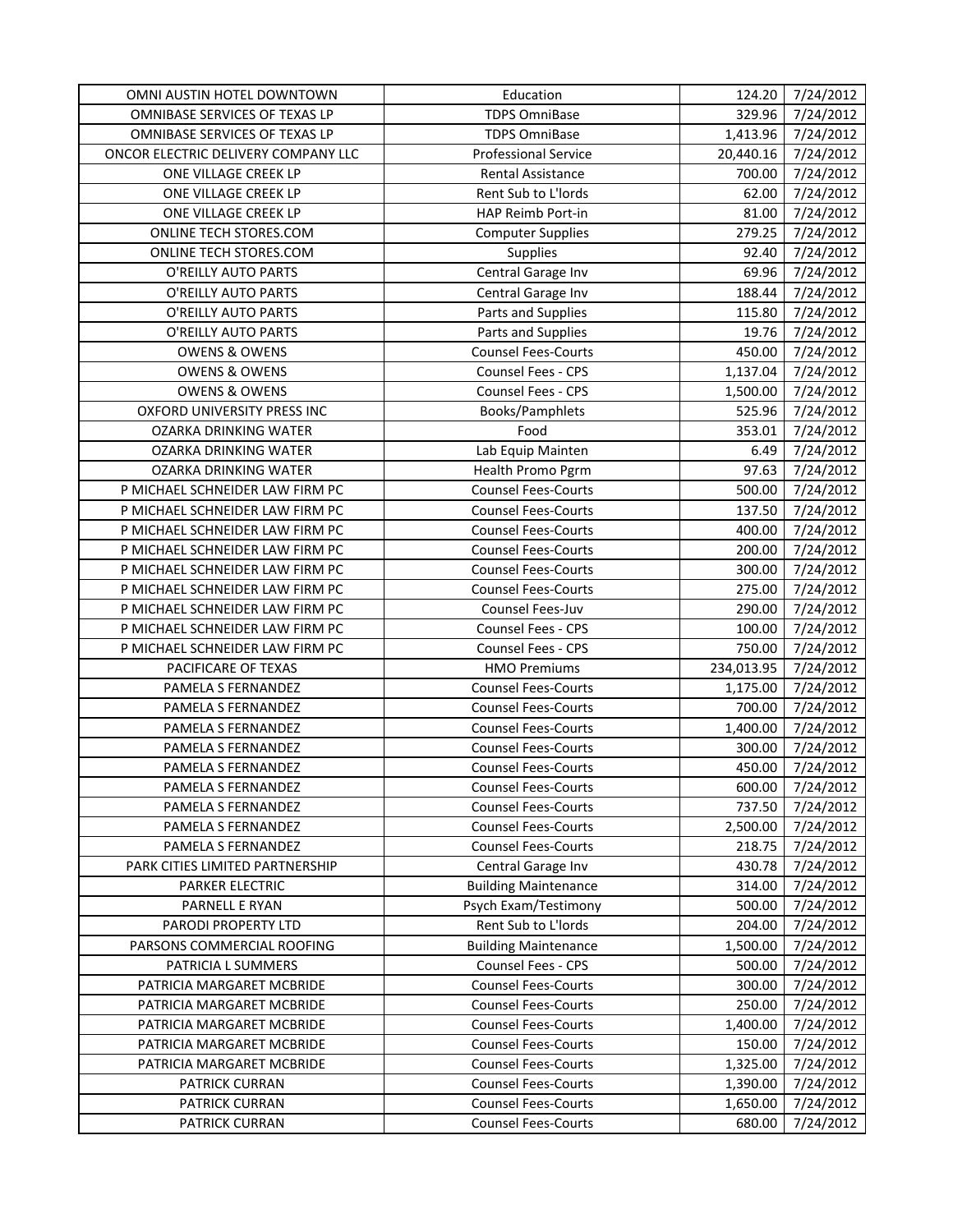| PATRICK CURRAN                      | <b>Counsel Fees-Courts</b>  | 250.00    | 7/24/2012 |
|-------------------------------------|-----------------------------|-----------|-----------|
| PATRICK R MCCARTY                   | <b>Counsel Fees-Courts</b>  | 1,450.00  | 7/24/2012 |
| PATRICK R MCCARTY                   | <b>Counsel Fees-Courts</b>  | 480.00    | 7/24/2012 |
| PATRICK R MCCARTY                   | <b>Counsel Fees-Courts</b>  | 175.00    | 7/24/2012 |
| PATRICK R MCCARTY                   | <b>Counsel Fees-Courts</b>  | 480.00    | 7/24/2012 |
| PATRICK S DOHONEY & ASSOCIATES PLLC | <b>Counsel Fees-Courts</b>  | 200.00    | 7/24/2012 |
| PATTY TILLMAN                       | <b>Counsel Fees-Courts</b>  | 425.00    | 7/24/2012 |
| PATTY TILLMAN                       | <b>Counsel Fees-Courts</b>  | 625.00    | 7/24/2012 |
| PATTY TILLMAN                       | <b>Counsel Fees-Courts</b>  | 197.50    | 7/24/2012 |
| PATTY TILLMAN                       | <b>Counsel Fees-Courts</b>  | 440.00    | 7/24/2012 |
| PATTY TILLMAN                       | Counsel Fees - CPS          | 371.00    | 7/24/2012 |
| PAUL CONNER                         | <b>Counsel Fees-Courts</b>  | 950.00    | 7/24/2012 |
| PAUL CONNER                         | <b>Counsel Fees-Courts</b>  | 1,290.00  | 7/24/2012 |
| PAUL CONNER                         | <b>Counsel Fees-Courts</b>  | 1,100.00  | 7/24/2012 |
| PAUL LEWALLEN                       | <b>Counsel Fees-Courts</b>  | 550.00    | 7/24/2012 |
| PAUL LEWALLEN                       | <b>Counsel Fees-Courts</b>  | 900.00    | 7/24/2012 |
| PAUL V PREVITE                      | <b>Counsel Fees-Courts</b>  | 300.00    | 7/24/2012 |
| PAUL V PREVITE                      | <b>Counsel Fees-Courts</b>  | 600.00    | 7/24/2012 |
| PAUL V PREVITE                      | <b>Counsel Fees-Courts</b>  | 100.00    | 7/24/2012 |
| PAUL V PREVITE                      | <b>Counsel Fees-Courts</b>  | 125.00    | 7/24/2012 |
| PAUL V PREVITE                      | <b>Counsel Fees-Courts</b>  | 100.00    | 7/24/2012 |
| <b>PAULA K GREEN</b>                | <b>Counsel Fees-Courts</b>  | 324.18    | 7/24/2012 |
| PAULA K GREEN                       | Investigative               | 141.12    | 7/24/2012 |
| PAULA K GREEN                       | Investigative               | 136.02    | 7/24/2012 |
| PAULA K GREEN                       | Investigative               | 1,077.30  | 7/24/2012 |
| PAULA K GREEN                       | Investigative               | 475.49    | 7/24/2012 |
| PAYFLEX SYSTEMS USA INC             | Administration              | 9,296.20  | 7/24/2012 |
| PC MALL GOV INC                     | <b>Computer Supplies</b>    | 187.28    | 7/24/2012 |
| PEDRO CISNEROS                      | Counsel Fees-Juv            | 500.00    | 7/24/2012 |
| PEGASUS SCHOOL INC                  | <b>Residential Servc</b>    | 16,037.00 | 7/24/2012 |
| PENNTEX INC                         | Parts and Supplies          | 666.50    | 7/24/2012 |
| PERKIN ELMER GENETICS INC           | <b>Professional Service</b> | 50.00     | 7/24/2012 |
| PETER A VAN DALEN                   | <b>Building Maintenance</b> | 130.00    | 7/24/2012 |
| PETER A VAN DALEN                   | <b>Building Maintenance</b> | 8.00      | 7/24/2012 |
| PETER A VAN DALEN                   | <b>Building Maintenance</b> | 40.00     | 7/24/2012 |
| PETER A VAN DALEN                   | <b>Building Maintenance</b> | 193.00    | 7/24/2012 |
| PETER S BROWN                       | <b>Professional Service</b> | 3,000.00  | 7/24/2012 |
| PHAMATECH INC                       | Laboratory Costs            | 16,612.00 | 7/24/2012 |
| PHILLIP S BARKER                    | Travel                      | 60.40     | 7/24/2012 |
| PHILLIPS LAWN SPRINKLER CO          | Landscaping Expense         | 865.71    | 7/24/2012 |
| PHILLIPS LAWN SPRINKLER CO          | Landscaping Expense         | 2,324.91  | 7/24/2012 |
| PHOENIX EXCHANGE INC                | Parts and Supplies          | 450.00    | 7/24/2012 |
| PHOENIX HOUSE OF TEXAS INC          | <b>Residential Servc</b>    | 11,613.00 | 7/24/2012 |
| PIA R. RODRIGUEZ                    | <b>Counsel Fees-Courts</b>  | 600.00    | 7/24/2012 |
| PIA R. RODRIGUEZ                    | <b>Counsel Fees-Courts</b>  | 1,350.00  | 7/24/2012 |
| PIA R. RODRIGUEZ                    | <b>Counsel Fees-Courts</b>  | 300.00    | 7/24/2012 |
| PIA R. RODRIGUEZ                    | <b>Counsel Fees-Courts</b>  | 400.00    | 7/24/2012 |
| PIA R. RODRIGUEZ                    | <b>Counsel Fees-Courts</b>  | 100.00    | 7/24/2012 |
| PIA R. RODRIGUEZ                    | <b>Counsel Fees-Courts</b>  | 1,300.00  | 7/24/2012 |
| PINNACLE CONSULTING MANAGEMENT      | <b>Professional Service</b> | 6,374.01  | 7/24/2012 |
| PITNEY BOWES GLOBAL FINANCIAL       | <b>Equipment Rentals</b>    | 46.00     | 7/24/2012 |
| PLANO OFFICE SUPPLY CO              | Non-Track Equipment         | 268.71    | 7/24/2012 |
| PM CONSTRUCTION AND REHAB LLC       | Non-Track Const/Bldg        | 69,937.36 | 7/24/2012 |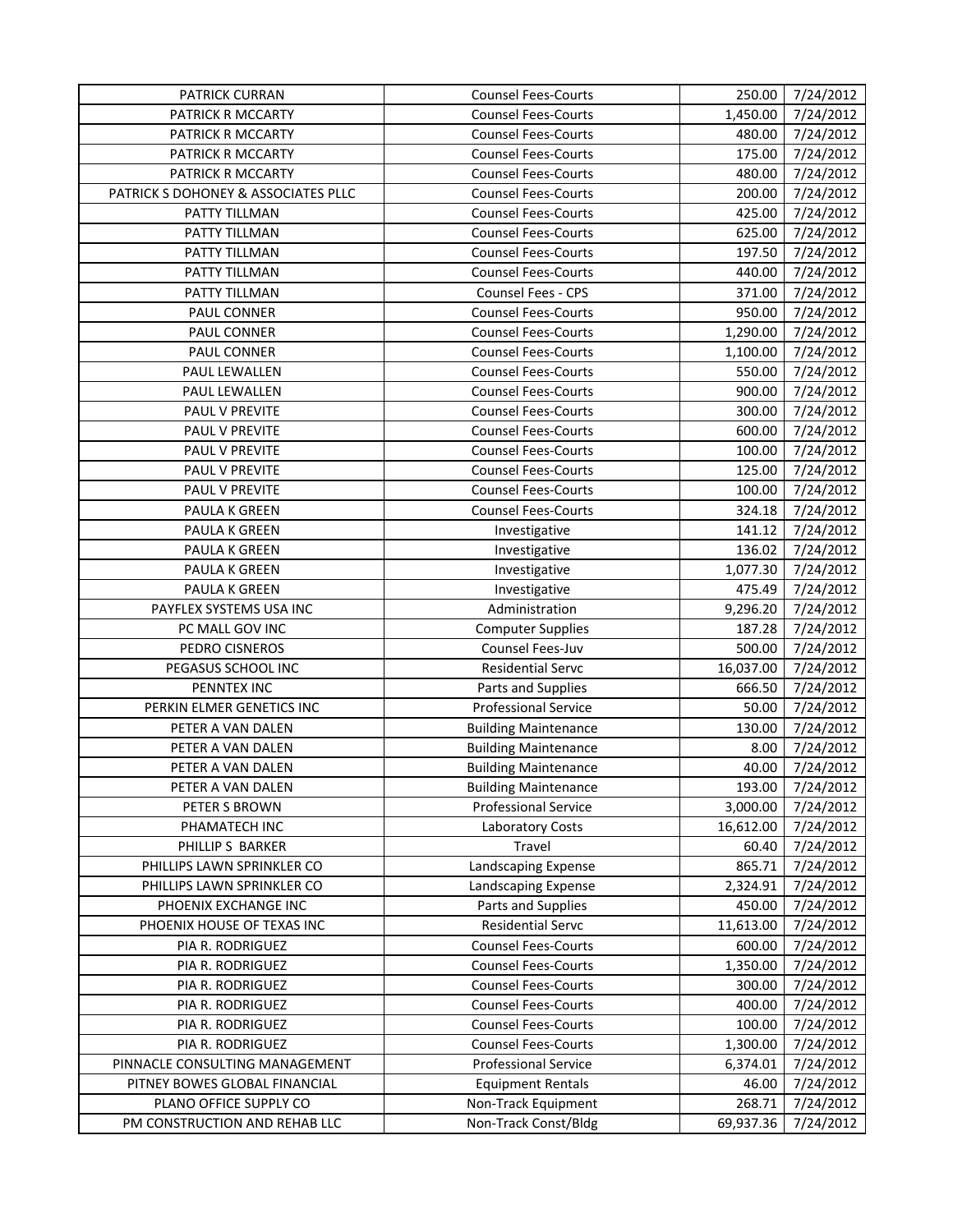| POLLOCK PAPER DISTRIBUTORS          | Supplies                    | 500.85    | 7/24/2012 |
|-------------------------------------|-----------------------------|-----------|-----------|
| POLLOCK PAPER DISTRIBUTORS          | Supplies                    | 14.85     | 7/24/2012 |
| POLLOCK PAPER DISTRIBUTORS          | Kitchen Supplies            | 227.08    | 7/24/2012 |
| POSITIVE OUTCOMES INC               | <b>Professional Service</b> | 3,590.00  | 7/24/2012 |
| POST OAK EAST APARTMENTS LP         | HAP Reimb Port-in           | 1,638.00  | 7/24/2012 |
| PRACTISING LAW INSTITUTE            | Law Books                   | 212.50    | 7/24/2012 |
| PRAETORIAN OPERATING INC            | Sheriff Inventory           | 488.00    | 7/24/2012 |
| PRAETORIAN OPERATING INC            | Sheriff Inventory           | 489.96    | 7/24/2012 |
| PRESSTEK INC                        | <b>Equipment Maint</b>      | 280.00    | 7/24/2012 |
| PRESSTEK INC                        | <b>Equipment Maint</b>      | 1,696.00  | 7/24/2012 |
| PRO CHEM                            | Support Serv Supply         | 181.03    | 7/24/2012 |
| PRODUCTS UNLIMITED INC              | Lab Supplies                | 795.00    | 7/24/2012 |
| PROGRESSIVE WASTE SOLUTIONS OF TX I | <b>Disposal Service</b>     | 20.00     | 7/24/2012 |
| PROGRESSIVE WASTE SOLUTIONS OF TX I | <b>Building Maintenance</b> | 75.49     | 7/24/2012 |
| PROGRESSIVE WASTE SOLUTIONS OF TX I | <b>Building Maintenance</b> | 88.60     | 7/24/2012 |
| PROGRESSIVE WASTE SOLUTIONS OF TX I | <b>Disposal Service</b>     | 30.00     | 7/24/2012 |
| PROGRESSIVE WASTE SOLUTIONS OF TX I | <b>Disposal Service</b>     | 50.00     | 7/24/2012 |
| PROGRESSIVE WASTE SOLUTIONS OF TX I | <b>Disposal Service</b>     | 220.00    | 7/24/2012 |
| PROGRESSIVE WASTE SOLUTIONS OF TX I | <b>Disposal Service</b>     | 50.00     | 7/24/2012 |
| PROGRESSIVE WASTE SOLUTIONS OF TX I | Disposal Service            | 50.00     | 7/24/2012 |
| PROGRESSIVE WASTE SOLUTIONS OF TX I | <b>Disposal Service</b>     | 146.00    | 7/24/2012 |
| PROGRESSIVE WASTE SOLUTIONS OF TX I | <b>Disposal Service</b>     | 140.40    | 7/24/2012 |
| PROGRESSIVE WASTE SOLUTIONS OF TX I | <b>Disposal Service</b>     | 763.00    | 7/24/2012 |
| PROGRESSIVE WASTE SOLUTIONS OF TX I | Disposal Service            | 520.00    | 7/24/2012 |
| PROGRESSIVE WASTE SOLUTIONS OF TX I | <b>Disposal Service</b>     | 1,520.28  | 7/24/2012 |
| PROGRESSIVE WASTE SOLUTIONS OF TX I | Disposal Service            | 264.00    | 7/24/2012 |
| PROGRESSIVE WASTE SOLUTIONS OF TX I | <b>Disposal Service</b>     | 50.00     | 7/24/2012 |
| PROGRESSIVE WASTE SOLUTIONS OF TX I | Disposal Service            | 73.92     | 7/24/2012 |
| PROGRESSIVE WASTE SOLUTIONS OF TX I | Disposal Service            | 508.00    | 7/24/2012 |
| PROGRESSIVE WASTE SOLUTIONS OF TX I | <b>Disposal Service</b>     | 220.00    | 7/24/2012 |
| PROGRESSIVE WASTE SOLUTIONS OF TX I | Disposal Service            | 135.00    | 7/24/2012 |
| PROGRESSIVE WASTE SOLUTIONS OF TX I | <b>Disposal Service</b>     | 135.00    | 7/24/2012 |
| PROGRESSIVE WASTE SOLUTIONS OF TX I | Disposal Service            | 30.00     | 7/24/2012 |
| PROGRESSIVE WASTE SOLUTIONS OF TX I | <b>Disposal Service</b>     | 50.00     | 7/24/2012 |
| PROGRESSIVE WASTE SOLUTIONS OF TX I | Disposal Service            | 25.00     | 7/24/2012 |
| PROGRESSIVE WASTE SOLUTIONS OF TX I | Disposal Service            | 149.28    | 7/24/2012 |
| PROGRESSIVE WASTE SOLUTIONS OF TX I | <b>Disposal Service</b>     | 243.00    | 7/24/2012 |
| PROGRESSIVE WASTE SOLUTIONS OF TX I | <b>Disposal Service</b>     | 30.00     | 7/24/2012 |
| PRONTO COURIER SERVICE LLC          | <b>Professional Service</b> | 200.01    | 7/24/2012 |
| PRUDENTIAL INSURANCE COMP OF AMERIC | L T Health Care             | 5,408.46  | 7/24/2012 |
| PSYCHOTHERAPY SERVICES & YOKE-      | Psych Exam/Testimony        | 1,500.00  | 7/24/2012 |
| PSYCHOTHERAPY SERVICES & YOKE-      | Psych Exam/Testimony        | 1,500.00  | 7/24/2012 |
| PSYCHOTHERAPY SERVICES & YOKEFELLOW | Psych Exam/Testimony        | 660.00    | 7/24/2012 |
| PSYCHOTHERAPY SERVICES & YOKEFELLOW | Psych Exam/Testimony        | 660.00    | 7/24/2012 |
| PTS OF AMERICA LLC                  | <b>Professional Service</b> | 9,146.00  | 7/24/2012 |
| PUBLIC HEALTH FOUNDATION            | Books/Pamphlets             | 400.00    | 7/24/2012 |
| PYLES WHATLEY CORPORATION           | <b>County Projects</b>      | 11,850.00 | 7/24/2012 |
| <b>QUEST DIAGNOSTICS INC</b>        | <b>Medical Supplies</b>     | 189.00    | 7/24/2012 |
| <b>QUEST DIAGNOSTICS INC</b>        | <b>Professional Service</b> | 470.91    | 7/24/2012 |
| <b>QUEST DIAGNOSTICS INC</b>        | <b>Professional Service</b> | 2,449.12  | 7/24/2012 |
| <b>QUEST DIAGNOSTICS INC</b>        | Laboratory Costs            | 132.00    | 7/24/2012 |
| <b>QUEST DIAGNOSTICS INC</b>        | Laboratory Costs            | 51.00     | 7/24/2012 |
| <b>QUEST DIAGNOSTICS INC</b>        | Laboratory Costs            | 179.00    | 7/24/2012 |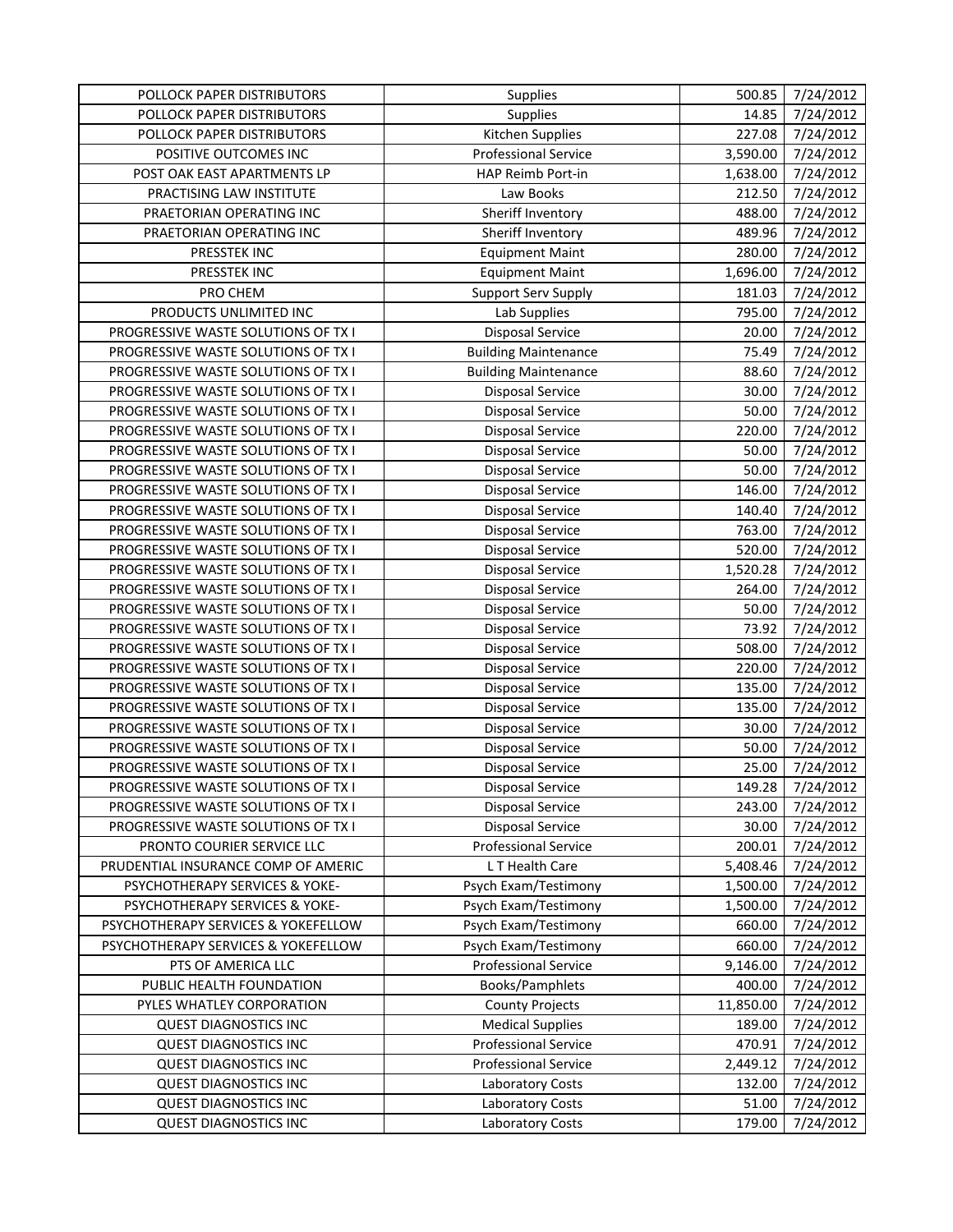| <b>QUEST DIAGNOSTICS INC</b>       | <b>Laboratory Costs</b>     | 171.00    | 7/24/2012 |
|------------------------------------|-----------------------------|-----------|-----------|
| <b>QUEST DIAGNOSTICS INC</b>       | Laboratory Costs            | 80.25     | 7/24/2012 |
| QUICKSEARCH COM LLC                | <b>Background Check</b>     | 561.00    | 7/24/2012 |
| <b>QUILL CORPORATION</b>           | Supplies                    | 156.00    | 7/24/2012 |
| R B EVERETT AND COMPANY            | Parts and Supplies          | 157.87    | 7/24/2012 |
| R D SHEET METAL INC                | A/C Maint Contract          | 101.50    | 7/24/2012 |
| R MAUREEN TOLBERT                  | <b>Counsel Fees-Courts</b>  | 350.00    | 7/24/2012 |
| R MAUREEN TOLBERT                  | <b>Counsel Fees-Courts</b>  | 3,440.00  | 7/24/2012 |
| R MAUREEN TOLBERT                  | <b>Counsel Fees-Courts</b>  | 450.00    | 7/24/2012 |
| R MAUREEN TOLBERT                  | <b>Counsel Fees-Courts</b>  | 137.50    | 7/24/2012 |
| RADIOLOGY ASSOCIATES OF TARRANT    | <b>Professional Service</b> | 1,291.96  | 7/24/2012 |
| RADIOLOGY ASSOCIATES OF TARRANT    | <b>Professional Service</b> | 235.78    | 7/24/2012 |
| RAINA REALTY                       | Rent Sub to L'Iords         | 687.00    | 7/24/2012 |
| <b>RANDY W BOWERS</b>              | <b>Counsel Fees-Courts</b>  | 325.00    | 7/24/2012 |
| <b>RANDY W BOWERS</b>              | <b>Counsel Fees-Courts</b>  | 400.00    | 7/24/2012 |
| <b>RANDY W BOWERS</b>              | <b>Counsel Fees-Courts</b>  | 450.00    | 7/24/2012 |
| <b>RANDY W BOWERS</b>              | <b>Counsel Fees-Courts</b>  | 700.00    | 7/24/2012 |
| <b>RANDY W BOWERS</b>              | <b>Counsel Fees-Courts</b>  | 450.00    | 7/24/2012 |
| RANDY W BOWERS                     | Counsel Fees-Juv            | 200.00    | 7/24/2012 |
| RASIX COMPUTER CENTER INC          | Supplies                    | 116.00    | 7/24/2012 |
| RASIX COMPUTER CENTER INC          | Supplies                    | 116.00    | 7/24/2012 |
| RASIX COMPUTER CENTER INC          | Supplies                    | 580.00    | 7/24/2012 |
| RASIX COMPUTER CENTER INC          | Supplies                    | 232.00    | 7/24/2012 |
| RASIX COMPUTER CENTER INC          | <b>Computer Supplies</b>    | 232.00    | 7/24/2012 |
| RAUL NEVAREZ                       | <b>Counsel Fees-Courts</b>  | 100.00    | 7/24/2012 |
| RAUL NEVAREZ                       | <b>Counsel Fees-Courts</b>  | 600.00    | 7/24/2012 |
| RAUL NEVAREZ                       | <b>Counsel Fees-Courts</b>  | 700.00    | 7/24/2012 |
| RAUL NEVAREZ                       | Counsel Fees-Juv            | 200.00    | 7/24/2012 |
| RAUL NEVAREZ                       | Counsel Fees - CPS          | 455.00    | 7/24/2012 |
| RAY HALL JR                        | <b>Counsel Fees-Courts</b>  | 400.00    | 7/24/2012 |
| <b>RAY HALL JR</b>                 | <b>Counsel Fees-Courts</b>  | 2,160.00  | 7/24/2012 |
| RAY HALL JR                        | <b>Counsel Fees-Courts</b>  | 800.00    | 7/24/2012 |
| RAY HALL JR                        | <b>Counsel Fees-Courts</b>  | 200.00    | 7/24/2012 |
| RAY HALL JR                        | <b>Counsel Fees-Courts</b>  | 225.00    | 7/24/2012 |
| RAY HALL JR                        | <b>Counsel Fees-Courts</b>  | 200.00    | 7/24/2012 |
| RAY HALL JR                        | Counsel Fees-Juv            | 700.00    | 7/24/2012 |
| RAY HALL JR                        | Counsel Fees - CPS          | 735.00    | 7/24/2012 |
| RAY HALL JR                        | Cnsl Fees-Fam Drg Ct        | 300.00    | 7/24/2012 |
| RAYMOND DANIEL PC                  | Counsel Fees - CPS          | 3,328.99  | 7/24/2012 |
| <b>RAYMOND F FINN PHD</b>          | Psych Exam/Testimony        | 1,800.00  | 7/24/2012 |
| REALTECH INC                       | Appl Serv Prov (ASP)        | 28,500.00 | 7/24/2012 |
| Rebecca L Grassl-Petersen          | Education                   | 62.00     | 7/24/2012 |
| RECEPT PHARMACY LP                 | <b>Medical Supplies</b>     | 1,980.00  | 7/24/2012 |
| RECOVERY RESOURCE COUNCIL          | <b>Subrecipient Service</b> | 5,353.00  | 7/24/2012 |
| REFRIGERATED SPECIALIST INC        | Kitchen Maintenance         | 280.00    | 7/24/2012 |
| REGENCY RAINTREE LTD PARTNERSHIP   | Rent Sub to L'Iords         | 514.00    | 7/24/2012 |
| REGINALD V MACLIN                  | <b>Medical Supplies</b>     | 4,825.30  | 7/24/2012 |
| RELIABLE PAVING INC                | <b>Cement and Concrete</b>  | 48,353.25 | 7/24/2012 |
| RELIABLE PAVING INC.               | Non-Track Const/Bldg        | 22,595.40 | 7/24/2012 |
| RELIANT ENERGY RETAIL SERVICES INC | <b>Utility Allowance</b>    | 168.00    | 7/24/2012 |
| RELIANT ENERGY SERVICES            | <b>Utility Assistance</b>   | 1,730.43  | 7/24/2012 |
| RELIANT ENERGY SERVICES            | <b>Utility Assistance</b>   | 957.12    | 7/24/2012 |
| RELIANT ENERGY SERVICES            | <b>Utility Assistance</b>   | 1,182.26  | 7/24/2012 |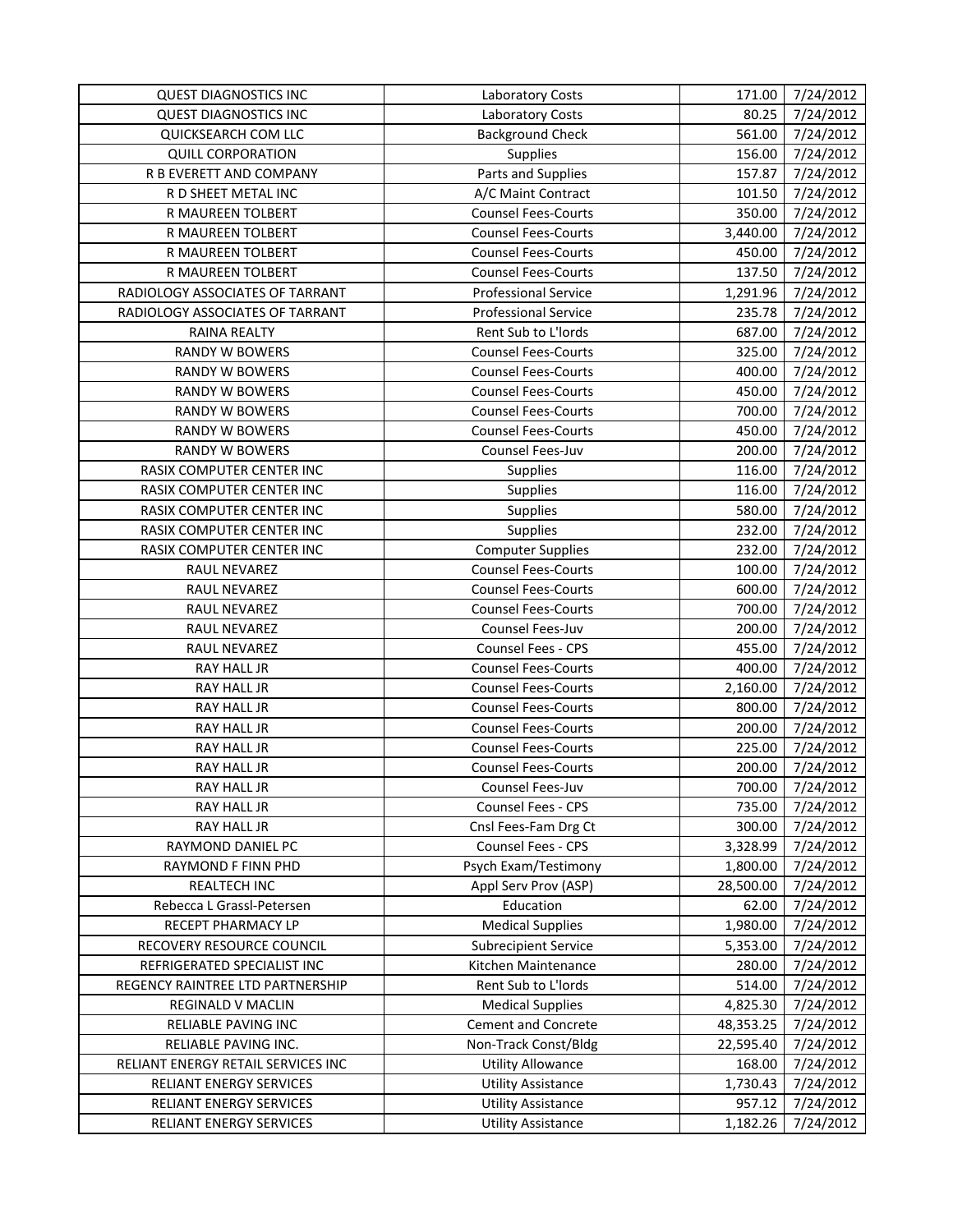| RELIANT ENERGY SERVICES           | <b>Utility Assistance</b>   | 159.83     | 7/24/2012 |
|-----------------------------------|-----------------------------|------------|-----------|
| <b>RELIANT SIGNS CORP</b>         | <b>Building Maintenance</b> | 138.00     | 7/24/2012 |
| <b>RELIANT SIGNS CORP</b>         | <b>Building Maintenance</b> | 455.00     | 7/24/2012 |
| <b>RELY AID</b>                   | Lab Supplies                | 273.12     | 7/24/2012 |
| RENEE A SANCHEZ                   | Counsel Fees - CPS          | 100.00     | 7/24/2012 |
| REPUBLIC SERVICES OF TEXAS LTD    | <b>Building Maintenance</b> | 61.62      | 7/24/2012 |
| REPUBLIC SERVICES OF TEXAS LTD    | <b>Disposal Service</b>     | 100.28     | 7/24/2012 |
| REPUBLIC SERVICES OF TEXAS LTD    | <b>Disposal Service</b>     | 134.31     | 7/24/2012 |
| REPUBLIC SERVICES OF TEXAS LTD    | <b>Disposal Service</b>     | 170.58     | 7/24/2012 |
| REPUBLIC SERVICES OF TEXAS LTD    | <b>Building Maintenance</b> | 127.21     | 7/24/2012 |
| REPUBLIC TITLE OF TEXAS INC       | County Right of Way         | 655.49     | 7/24/2012 |
| REPUBLIC TITLE OF TEXAS INC       | <b>County Projects</b>      | 133,688.49 | 7/24/2012 |
| <b>REXEL SUMMERS</b>              | <b>Building Maintenance</b> | 730.33     | 7/24/2012 |
| <b>REXEL SUMMERS</b>              | <b>Building Maintenance</b> | 199.00     | 7/24/2012 |
| <b>REXEL SUMMERS</b>              | <b>Building Maintenance</b> | 187.56     | 7/24/2012 |
| <b>REXEL SUMMERS</b>              | <b>Building Maintenance</b> | 425.70     | 7/24/2012 |
| REYNOLDS ASPHALT                  | Asphalt-Rock/Hot Mix        | 68.04      | 7/24/2012 |
| REYNOLDS ASPHALT                  | Asphalt-Rock/Hot Mix        | 14,240.88  | 7/24/2012 |
| REYNOLDS ASPHALT                  | Asphalt-Rock/Hot Mix        | 1,401.95   | 7/24/2012 |
| RICHARD A HENDERSON PC            | <b>Counsel Fees-Courts</b>  | 2,300.00   | 7/24/2012 |
| RICHARD A HENDERSON PC            | <b>Counsel Fees-Courts</b>  | 1,760.00   | 7/24/2012 |
| RICHARD A HENDERSON PC            | <b>Counsel Fees-Courts</b>  | 1,315.00   | 7/24/2012 |
| RICHARD A HENDERSON PC            | <b>Counsel Fees-Courts</b>  | 1,440.00   | 7/24/2012 |
| RICHARD A HENDERSON PC            | <b>Counsel Fees-Courts</b>  | 650.00     | 7/24/2012 |
| RICHARD A HENDERSON PC            | <b>Counsel Fees-Courts</b>  | 875.00     | 7/24/2012 |
| RICHARD A HENDERSON PC            | <b>Counsel Fees-Courts</b>  | 675.00     | 7/24/2012 |
| RICHARD ALLEY                     | <b>Counsel Fees-Courts</b>  | 2,550.00   | 7/24/2012 |
| RICHARD ALLEY                     | <b>Counsel Fees-Courts</b>  | 1,300.00   | 7/24/2012 |
| RICHARD ALLEY                     | <b>Counsel Fees-Courts</b>  | 3,690.00   | 7/24/2012 |
| RICHARD ALLEY                     | <b>Counsel Fees-Courts</b>  | 800.00     | 7/24/2012 |
| <b>RICHARD FIALLOS</b>            | Interpreter Fees            | 150.00     | 7/24/2012 |
| RICHARD GLADSTONE                 | Counsel Fees-Juv            | 600.00     | 7/24/2012 |
| RICHARD KLINE                     | <b>Counsel Fees-Courts</b>  | 125.00     | 7/24/2012 |
| RICHARD KLINE                     | <b>Counsel Fees-Courts</b>  | 850.00     | 7/24/2012 |
| <b>RICHARD KLINE</b>              | <b>Counsel Fees-Courts</b>  | 250.00     | 7/24/2012 |
| RICHARD KLINE                     | <b>Counsel Fees-Courts</b>  | 150.00     | 7/24/2012 |
| <b>RICHARD KLINE</b>              | <b>Counsel Fees-Courts</b>  | 237.50     | 7/24/2012 |
| Richard Rodriguez Jr              | Travel                      | 210.00     | 7/24/2012 |
| RICHARD SCOTT WALKER              | <b>Counsel Fees-Courts</b>  | 900.00     | 7/24/2012 |
| RICHARD SCOTT WALKER              | <b>Counsel Fees-Courts</b>  | 2,575.00   | 7/24/2012 |
| RICHARD SCOTT WALKER              | <b>Counsel Fees-Courts</b>  | 1,100.00   | 7/24/2012 |
| RICHARD SCOTT WALKER              | <b>Counsel Fees-Courts</b>  | 175.00     | 7/24/2012 |
| RICHARD SCOTT WALKER              | <b>Counsel Fees-Courts</b>  | 175.00     | 7/24/2012 |
| RICHARDSON SAW & LAWNMOVER CO INC | Landscaping Expense         | 83.97      | 7/24/2012 |
| RICHLAND HILLS WATER DEPT         | <b>Utility Assistance</b>   | 133.00     | 7/24/2012 |
| RICOH CORPORATION                 | <b>Equipment Rentals</b>    | 376.08     | 7/24/2012 |
| RICOH CORPORATION                 | <b>Equipment Rentals</b>    | 376.08     | 7/24/2012 |
| RICOH USA INC                     | <b>Computer Maintenance</b> | 845.76     | 7/24/2012 |
| RIDGMAR SQUARE APARTMENTS         | Rent Sub to L'Iords         | 709.00     | 7/24/2012 |
| RINKER MATERIAL                   | Culverts                    | 7,928.00   | 7/24/2012 |
| RITA UZOWIHE LAW FIRM             | Counsel Fees-Juv            | 200.00     | 7/24/2012 |
| RITA UZOWIHE LAW FIRM             | <b>Counsel Fees - CPS</b>   | 100.00     | 7/24/2012 |
| RITE OF PASSAGE                   | Residential Servc           | 8,295.00   | 7/24/2012 |
|                                   |                             |            |           |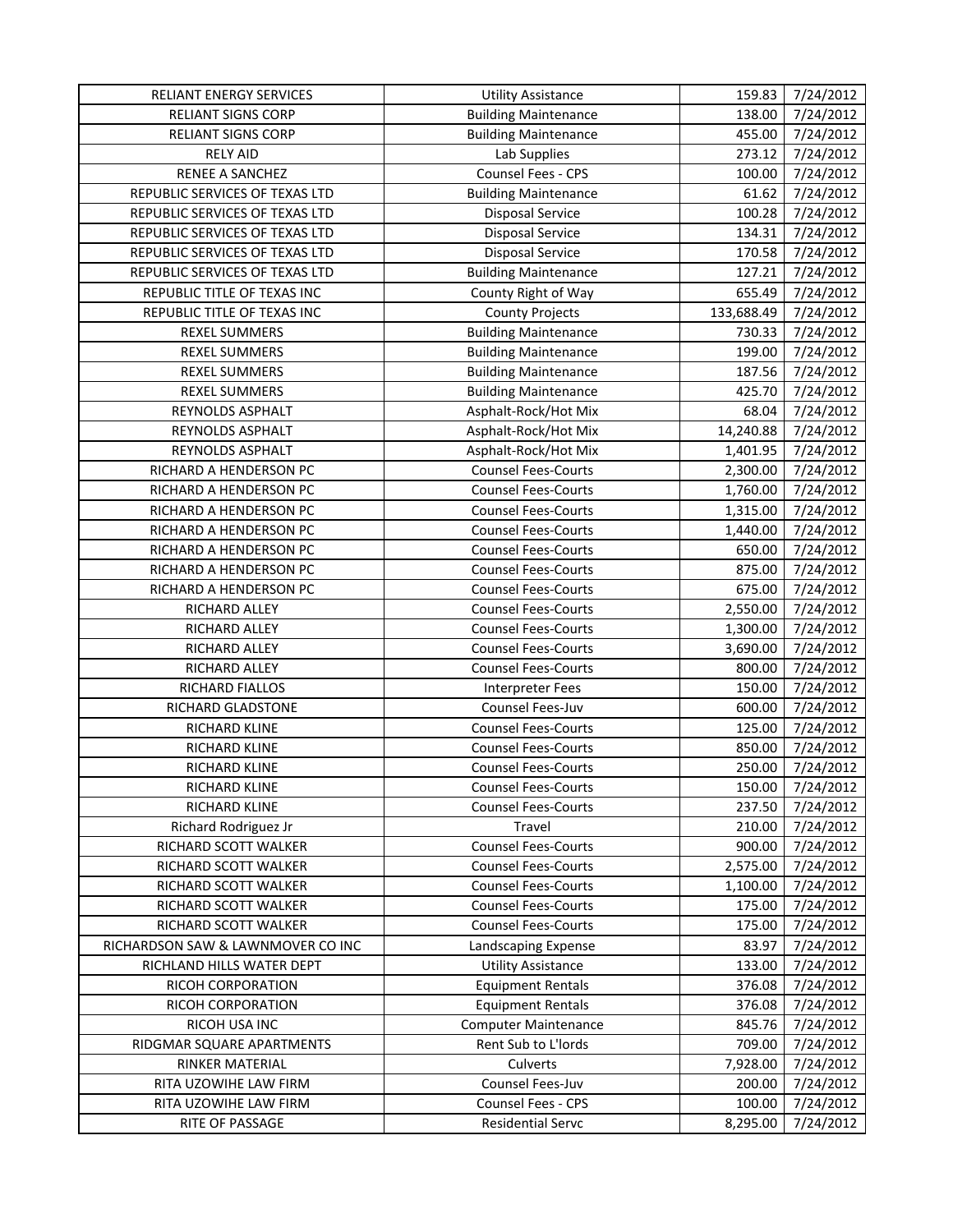| RIVERCREST HOLDINGS LP         | Rental Assistance           | 449.00    | 7/24/2012 |
|--------------------------------|-----------------------------|-----------|-----------|
| RIVERCREST HOLDINGS LP         | <b>Utility Assistance</b>   | 26.95     | 7/24/2012 |
| RND MEDICAL SUPPLIES INC       | <b>Medical Supplies</b>     | 263.64    | 7/24/2012 |
| RND MEDICAL SUPPLIES INC       | <b>Medical Supplies</b>     | 2,376.00  | 7/24/2012 |
| <b>ROBERT C RUSSELL</b>        | <b>Counsel Fees-Probate</b> | 300.00    | 7/24/2012 |
| ROBERT JOHNSON                 | <b>Restitution Payable</b>  | 25.00     | 7/24/2012 |
| <b>ROBERT PETRIE</b>           | <b>Rental Assistance</b>    | 788.00    | 7/24/2012 |
| ROBERTA WALKER                 | <b>Counsel Fees-Courts</b>  | 200.00    | 7/24/2012 |
| ROBERTA WALKER                 | <b>Counsel Fees-Courts</b>  | 100.00    | 7/24/2012 |
| ROBERTA WALKER                 | Counsel Fees-Juv            | 87.50     | 7/24/2012 |
| ROBERTA WALKER                 | Counsel Fees - CPS          | 225.00    | 7/24/2012 |
| <b>ROBINSON &amp; SMART PC</b> | <b>Counsel Fees-Courts</b>  | 425.00    | 7/24/2012 |
| <b>ROBINSON &amp; SMART PC</b> | <b>Counsel Fees-Courts</b>  | 150.00    | 7/24/2012 |
| <b>ROBINSON &amp; SMART PC</b> | <b>Counsel Fees-Courts</b>  | 687.50    | 7/24/2012 |
| ROCHE DIAGNOSTICS CORPORATION  | Lab Supplies                | 721.84    | 7/24/2012 |
| RODNEY M PATTERSON             | Counsel Fees-Juv            | 200.00    | 7/24/2012 |
| <b>RODNEY PRINCE</b>           | Rent Sub to L'Iords         | 234.00    | 7/24/2012 |
| ROGERIO GILL                   | <b>Restitution Payable</b>  | 200.00    | 7/24/2012 |
| RONALD COUCH                   | <b>Counsel Fees-Courts</b>  | 700.00    | 7/24/2012 |
| RONALD COUCH                   | <b>Counsel Fees-Courts</b>  | 100.00    | 7/24/2012 |
| RONALD COUCH                   | <b>Counsel Fees-Courts</b>  | 400.00    | 7/24/2012 |
| RONALD COUCH                   | <b>Counsel Fees-Courts</b>  | 350.00    | 7/24/2012 |
| RONALD J KOVACH PC             | Counsel Fees - CPS          | 100.00    | 7/24/2012 |
| ROSE ANNA SALINAS              | <b>Counsel Fees-Courts</b>  | 500.00    | 7/24/2012 |
| ROSE ANNA SALINAS              | <b>Counsel Fees-Courts</b>  | 450.00    | 7/24/2012 |
| ROSE ANNA SALINAS              | <b>Counsel Fees-Courts</b>  | 2,100.00  | 7/24/2012 |
| ROSE ANNA SALINAS              | <b>Counsel Fees-Courts</b>  | 200.00    | 7/24/2012 |
| ROSE ANNA SALINAS              | <b>Interpreter Fees</b>     | 50.00     | 7/24/2012 |
| ROXANNE ROBINSON               | <b>Counsel Fees-Courts</b>  | 725.00    | 7/24/2012 |
| ROXANNE ROBINSON               | <b>Counsel Fees-Courts</b>  | 1,025.00  | 7/24/2012 |
| <b>ROXANNE ROBINSON</b>        | <b>Counsel Fees-Courts</b>  | 150.00    | 7/24/2012 |
| RUIZ PROPERTY CONNECTION LLC   | Rent Sub to L'Iords         | 4,380.00  | 7/24/2012 |
| RUMBER MATERIALS INC           | <b>Estray Livestock</b>     | 1,156.17  | 7/24/2012 |
| RUSH CREEK APARTMENTS          | <b>Rental Assistance</b>    | 788.00    | 7/24/2012 |
| RUSSELL FEED INC               | <b>Estray Livestock</b>     | 422.79    | 7/24/2012 |
| RUSSELL FEED INC               | Canine Expense              | 205.95    | 7/24/2012 |
| <b>RUTH ANN VOSS</b>           | Clothing                    | 200.00    | 7/24/2012 |
| RYAN W HARDY                   | <b>Counsel Fees-Courts</b>  | 650.00    | 7/24/2012 |
| <b>RYAN W HARDY</b>            | <b>Counsel Fees-Courts</b>  | 337.50    | 7/24/2012 |
| <b>RYAN W HARDY</b>            | <b>Counsel Fees-Courts</b>  | 175.00    | 7/24/2012 |
| <b>RYAN W HARDY</b>            | <b>Counsel Fees-Courts</b>  | 200.00    | 7/24/2012 |
| S2S WOODBRIDGE ASSOCIATES LP   | Rental Assistance           | 455.00    | 7/24/2012 |
| SAFEHAVEN OF TARRANT COUNTY    | <b>Subrecipient Service</b> | 11,326.00 | 7/24/2012 |
| SAFEHAVEN OF TARRANT COUNTY    | <b>Subrecipient Service</b> | 12,629.60 | 7/24/2012 |
| SAFEHAVEN OF TARRANT COUNTY    | <b>Subrecipient Service</b> | 7,037.00  | 7/24/2012 |
| SAFESITE INC                   | Space Lease Rental          | 3,094.28  | 7/24/2012 |
| SAF-T-GLOVE INC                | <b>Building Maintenance</b> | 249.06    | 7/24/2012 |
| SAF-T-PAK INC                  | Education                   | 5,750.00  | 7/24/2012 |
| SAGINAW CROSSING LLC           | Rental Assistance           | 775.00    | 7/24/2012 |
| SAGINAW CROSSING LLC           | Rent Sub to L'Iords         | 175.00    | 7/24/2012 |
| SAINT LEGAL PLLC               | Counsel Fees - CPS          | 575.00    | 7/24/2012 |
| SAINT LEGAL PLLC               | <b>Counsel Fees - CPS</b>   | 100.00    | 7/24/2012 |
| SAINT LEGAL PLLC               | Counsel Fees - CPS          | 400.00    | 7/24/2012 |
|                                |                             |           |           |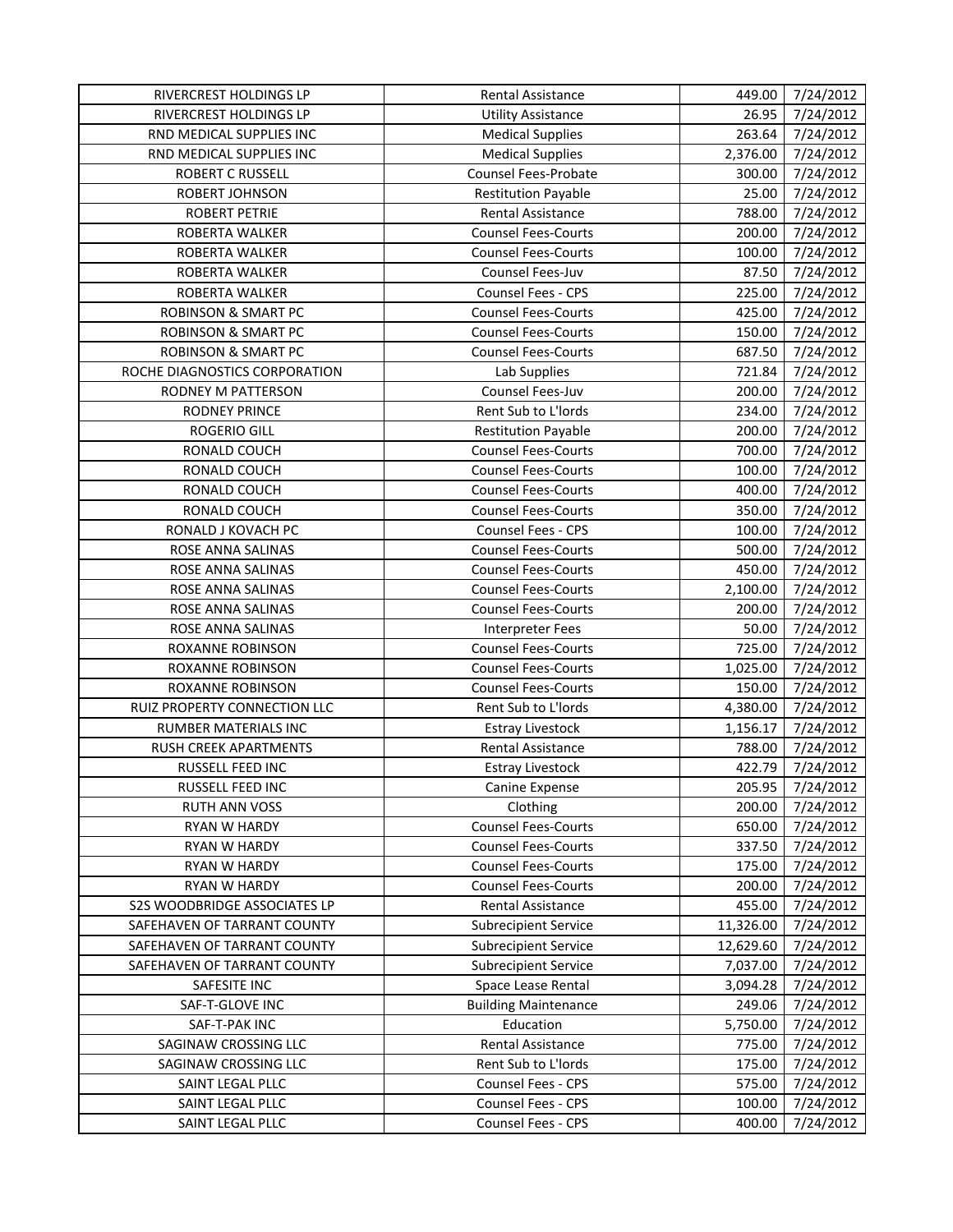| SALDANA INC<br><b>County Burials</b><br>700.00                          | 7/24/2012 |
|-------------------------------------------------------------------------|-----------|
|                                                                         | 7/24/2012 |
| <b>SALVATION ARMY</b><br>1,457.63<br><b>Subrecipient Service</b>        | 7/24/2012 |
| <b>Counsel Fees-Courts</b><br><b>SAM BONIFIELD</b><br>500.00            | 7/24/2012 |
| <b>SAM BONIFIELD</b><br><b>Counsel Fees-Courts</b><br>550.00            | 7/24/2012 |
| 300.00<br><b>SAM BONIFIELD</b><br><b>Counsel Fees-Courts</b>            | 7/24/2012 |
| <b>Counsel Fees-Courts</b><br>562.50<br><b>SAM BONIFIELD</b>            | 7/24/2012 |
| SAMANTHA K HILL<br><b>Counsel Fees-Courts</b><br>600.00                 | 7/24/2012 |
| SAMANTHA K HILL<br><b>Counsel Fees-Courts</b><br>900.00                 | 7/24/2012 |
| SAMANTHA K HILL<br><b>Counsel Fees-Courts</b><br>625.00                 | 7/24/2012 |
| <b>Counsel Fees-Courts</b><br>500.00<br>SAMANTHA K HILL                 | 7/24/2012 |
| Counsel Fees - CPS<br>SAMUEL M SANCHEZ<br>100.00                        | 7/24/2012 |
| <b>SAMUEL R TERRY</b><br><b>Counsel Fees-Courts</b><br>600.00           | 7/24/2012 |
| 600.00<br>SAMUEL R TERRY<br><b>Counsel Fees-Courts</b>                  | 7/24/2012 |
| 100.00<br>SANDRA COCHRUM<br>Clothing                                    | 7/24/2012 |
| Rent Sub to L'Iords<br>1,128.00<br><b>SANJAY KUMAR</b>                  | 7/24/2012 |
| SANOFI PASTEUR INC<br><b>Medical Supplies</b><br>5,565.89               | 7/24/2012 |
| SANOFI PASTEUR INC<br><b>Medical Supplies</b><br>4,141.78               | 7/24/2012 |
| <b>Professional Service</b><br>6,400.00<br>SANTA FE ADOLESCENT SERVICES | 7/24/2012 |
| SANTA FE ADOLESCENT SERVICES<br><b>Professional Service</b><br>1,666.63 | 7/24/2012 |
| <b>Counsel Fees-Courts</b><br>430.00<br>SANTIAGO SALINAS                | 7/24/2012 |
| 700.00<br>SANTIAGO SALINAS<br><b>Counsel Fees-Courts</b>                | 7/24/2012 |
| 300.00<br>SANTIAGO SALINAS<br><b>Counsel Fees-Courts</b>                | 7/24/2012 |
| <b>Counsel Fees-Courts</b><br>2,800.00<br>SANTIAGO SALINAS              | 7/24/2012 |
| <b>Counsel Fees-Courts</b><br>SANTIAGO SALINAS<br>1,090.00              | 7/24/2012 |
| SANTIAGO SALINAS<br><b>Counsel Fees-Courts</b><br>1,325.00              | 7/24/2012 |
| SARA RAMIREZ<br>150.47<br>Clothing                                      | 7/24/2012 |
| SARAH BENEZE<br>100.00<br>Clothing                                      | 7/24/2012 |
| SARAH CICCIA<br><b>Court Visitor</b><br>222.55                          | 7/24/2012 |
| SATYAJEET LAHIRI<br>Psych Exam/Testimony<br>880.00                      | 7/24/2012 |
| LV Grant Equip(Mod)<br>1,469.39<br>SCHOOL HEALTH CORPORATION            | 7/24/2012 |
| SCHOOL HEALTH CORPORATION<br>Safety/Tact Supplies<br>1,654.23           | 7/24/2012 |
| <b>Counsel Fees-Courts</b><br>350.00<br><b>SCOTT BROWN</b>              | 7/24/2012 |
| <b>SCOTT BROWN</b><br><b>Counsel Fees-Courts</b><br>2,100.00            | 7/24/2012 |
| <b>SCOTT WILLCOX</b><br><b>Professional Service</b><br>3,000.00         | 7/24/2012 |
| SERENA B KUNDYSEK<br><b>Professional Service</b><br>3,000.00            | 7/24/2012 |
| 122.38<br><b>SETON HOME</b><br>Clothing                                 | 7/24/2012 |
| <b>SGM HOLDINGS INC</b><br><b>Building Maintenance</b><br>451.60        | 7/24/2012 |
| <b>SGM HOLDINGS INC</b><br><b>Building Maintenance</b><br>338.70        | 7/24/2012 |
| 262.97<br>SHAMROCK SCENTIFIC SPECIALTY<br>Lab Supplies                  | 7/24/2012 |
| 200.00<br><b>SHANNON HESTER</b><br>Clothing                             | 7/24/2012 |
| <b>Counsel Fees-Courts</b><br>SHAWN PASCHALL<br>660.00                  | 7/24/2012 |
| SHEE ROMERO<br>Clothing<br>200.00                                       | 7/24/2012 |
| <b>Counsel Fees-Courts</b><br>1,250.00<br>SHEILA RANDOLPH               | 7/24/2012 |
| <b>Counsel Fees-Courts</b><br>500.00<br>SHEILA RANDOLPH                 | 7/24/2012 |
| <b>Counsel Fees-Courts</b><br>SHEILA RANDOLPH<br>125.00                 | 7/24/2012 |
| 250.00<br><b>SHERRY MATTHEWS</b><br>Clothing                            | 7/24/2012 |
| 80.28<br>SHERWIN WILLIAMS PAINT<br><b>Building Maintenance</b>          | 7/24/2012 |
| 127.64<br>SHERWIN WILLIAMS PAINT<br><b>Building Maintenance</b>         | 7/24/2012 |
| SHERWIN WILLIAMS PAINT<br><b>Building Maintenance</b><br>168.50         | 7/24/2012 |
| <b>Building Maintenance</b><br>388.40<br>SHERWIN WILLIAMS PAINT         | 7/24/2012 |
| <b>Building Maintenance</b><br>182.40<br>SHERWIN WILLIAMS PAINT         | 7/24/2012 |
| Rent Sub to L'Iords<br>SHEVIA LTD<br>619.00                             | 7/24/2012 |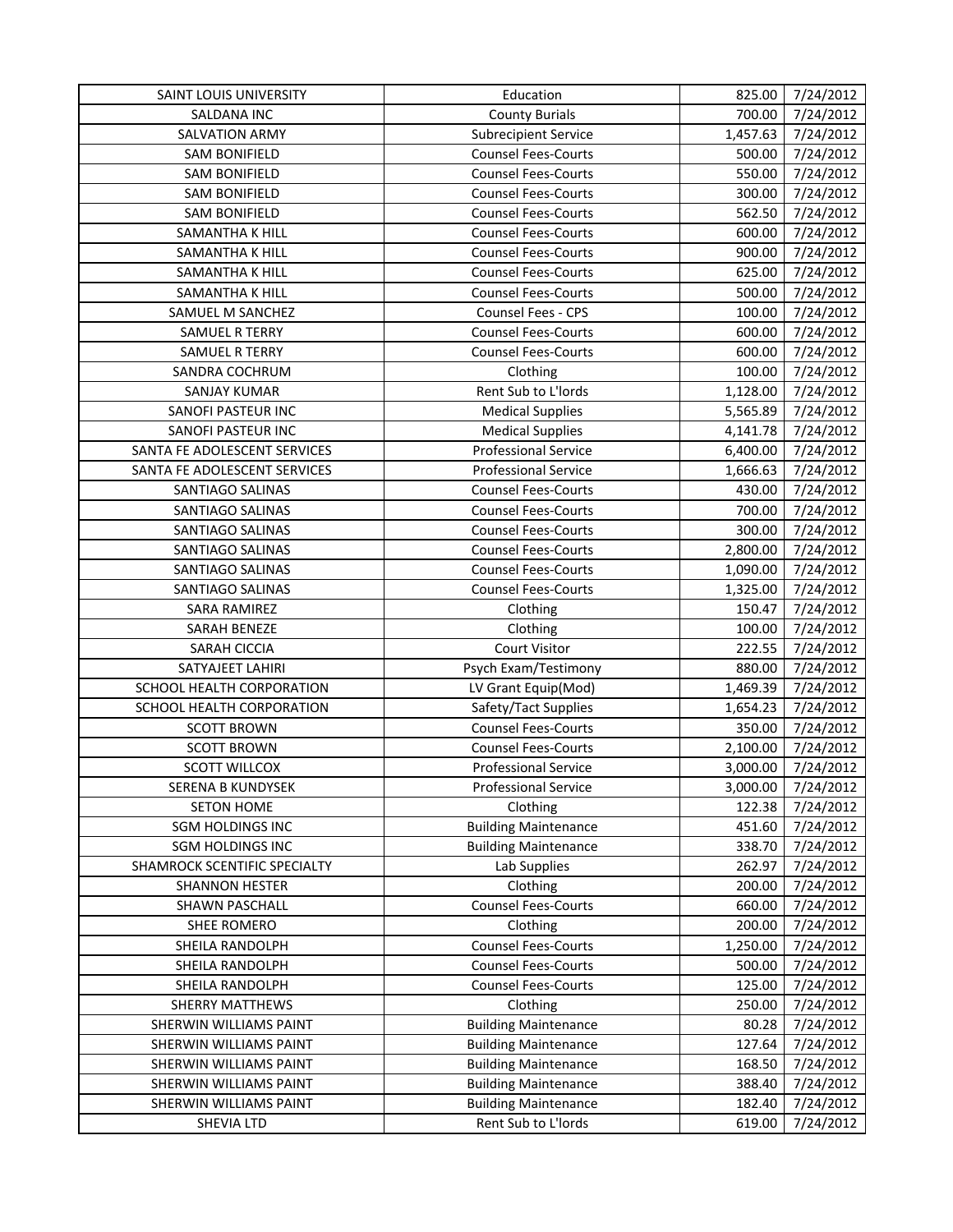| SHI GOVERNMENT SOLUTIONS            | <b>Computer Supplies</b>    | 291.00    | 7/24/2012 |
|-------------------------------------|-----------------------------|-----------|-----------|
| SHI GOVERNMENT SOLUTIONS            | <b>Computer Supplies</b>    | 2,420.00  | 7/24/2012 |
| SHI GOVERNMENT SOLUTIONS            | Lab Supplies                | 750.00    | 7/24/2012 |
| SHI GOVERNMENT SOLUTIONS            | <b>Supplies</b>             | 32.00     | 7/24/2012 |
| SHI GOVERNMENT SOLUTIONS            | Supplies                    | 44.80     | 7/24/2012 |
| SHI GOVERNMENT SOLUTIONS            | <b>Supplies</b>             | 1,258.30  | 7/24/2012 |
| SHIRLEY A COOK-CATER                | <b>Court Visitor</b>        | 124.88    | 7/24/2012 |
| SID W SHAPIRO                       | Counsel Fees-Juv            | 200.00    | 7/24/2012 |
| SID W SHAPIRO                       | Counsel Fees - CPS          | 100.00    | 7/24/2012 |
| SIGNATURE LEASING & MANAGEMENT INC  | Rent Sub to L'Iords         | 71.00     | 7/24/2012 |
| SILAS OTTONIEL ROSALES              | Rent Sub to L'Iords         | 19.00     | 7/24/2012 |
| <b>SKY GROUP LLC</b>                | Rent Sub to L'Iords         | 281.00    | 7/24/2012 |
| <b>SKY GROUP LLC</b>                | Rent Sub to L'Iords         | 200.00    | 7/24/2012 |
| SKYVUE MEMORIAL GARDENS             | <b>County Burials</b>       | 2,725.00  | 7/24/2012 |
| SMITH TEMPORARIES INC               | Contract Labor              | 20,264.11 | 7/24/2012 |
| SMITH TEMPORARIES INC               | <b>Contract Labor</b>       | 565.44    | 7/24/2012 |
| <b>SMITH TEMPORARIES INC</b>        | <b>Contract Labor</b>       | 59,897.14 | 7/24/2012 |
| SMITH TEMPORARIES INC               | <b>Contract Labor</b>       | 17,970.03 | 7/24/2012 |
| <b>SMITH TEMPORARIES INC</b>        | <b>Elections- Contract</b>  | 25,261.71 | 7/24/2012 |
| SNELLING MEDICAL STAFFING LLC       | <b>Professional Service</b> | 3,620.20  | 7/24/2012 |
| SNELLING MEDICAL STAFFING LLC       | <b>Professional Service</b> | 204.12    | 7/24/2012 |
| SON V NGUYEN                        | HAP Reimb Port-in           | 82.00     | 7/24/2012 |
| SORENSON FORENSICS LLC              | Investigative               | 275.00    | 7/24/2012 |
| SOUTH HULEN LP                      | Rent Sub to L'Iords         | 1,371.00  | 7/24/2012 |
| SOUTH HULEN LP                      | HAP Reimb Port-in           | 281.00    | 7/24/2012 |
| SOUTHEASTERN EMERGENCY EQUIPMENT IN | Lab Supplies                | 1,097.77  | 7/24/2012 |
| SOUTHERN BELLE BRASS INC            | <b>Range Supplies</b>       | 1,460.00  | 7/24/2012 |
| SOUTHERN TIRE MART LLC              | <b>Tires and Tubes</b>      | 222.50    | 7/24/2012 |
| SOUTHWASTE DISPOSAL LLC             | Landscaping Expense         | 330.00    | 7/24/2012 |
| SOUTHWASTE DISPOSAL LLC             | Kitchen Maintenance         | 400.00    | 7/24/2012 |
| SOUTHWEST INTERNATIONAL TRUCKS INC  | Parts and Supplies          | 120.62    | 7/24/2012 |
| SPANISH HACIENDA APARTMENTS         | <b>Restitution Payable</b>  | 111.32    | 7/24/2012 |
| SPECTRO INC                         | Parts and Supplies          | 360.00    | 7/24/2012 |
| SPRING GLEN APARTMENTS              | <b>Utility Assistance</b>   | 18.15     | 7/24/2012 |
| SPRINT NEXTEL                       | Radio Serv-Contract         | 179.85    | 7/24/2012 |
| <b>STACY ALFORD</b>                 | Counsel Fees-Juv            | 300.00    | 7/24/2012 |
| STANDARD INSURANCE COMPANY          | Long Term Disability        | 42,076.36 | 7/24/2012 |
| <b>STANLEY A LONG</b>               | <b>Professional Service</b> | 3,000.00  | 7/24/2012 |
| STAPLES ADVANTAGE                   | <b>Supplies</b>             | 81.96     | 7/24/2012 |
| STAPLES ADVANTAGE                   | <b>Supplies</b>             | 56.01     | 7/24/2012 |
| <b>STAPLES ADVANTAGE</b>            | <b>Supplies</b>             | 58.18     | 7/24/2012 |
| STAPLES ADVANTAGE                   | <b>Supplies</b>             | 62.10     | 7/24/2012 |
| STAPLES ADVANTAGE                   | <b>Training Supplies</b>    | 411.04    | 7/24/2012 |
| STAPLES ADVANTAGE                   | <b>Supplies</b>             | 201.50    | 7/24/2012 |
| STAPLES ADVANTAGE                   | <b>Supplies</b>             | 919.79    | 7/24/2012 |
| STAPLES ADVANTAGE                   | <b>Supplies</b>             | 63.52     | 7/24/2012 |
| STAPLES ADVANTAGE                   | <b>Supplies</b>             | 37.60     | 7/24/2012 |
| STAPLES ADVANTAGE                   | <b>Medical Supplies</b>     | 62.98     | 7/24/2012 |
| <b>STAPLES ADVANTAGE</b>            | <b>Supplies</b>             | 106.49    | 7/24/2012 |
| STAPLES ADVANTAGE                   | <b>Supplies</b>             | 227.67    | 7/24/2012 |
| STAPLES ADVANTAGE                   | <b>Supplies</b>             | 121.93    | 7/24/2012 |
| STAPLES ADVANTAGE                   | <b>Supplies</b>             | 73.74     | 7/24/2012 |
| STAPLES ADVANTAGE                   | Supplies                    | 96.73     | 7/24/2012 |
|                                     |                             |           |           |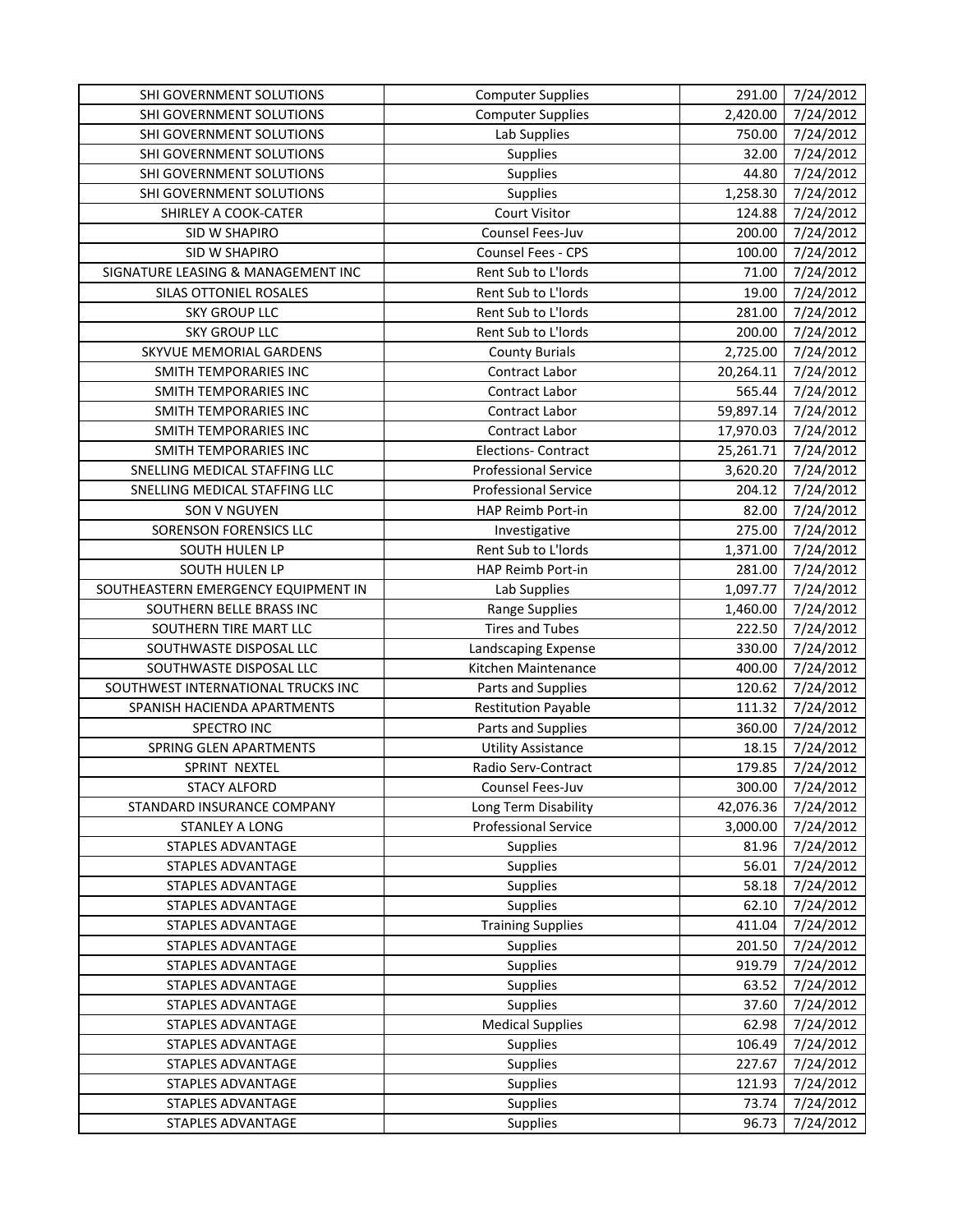| STAPLES ADVANTAGE        | <b>Supplies</b> | 136.10         | 7/24/2012 |
|--------------------------|-----------------|----------------|-----------|
| STAPLES ADVANTAGE        | <b>Supplies</b> | 60.27          | 7/24/2012 |
| STAPLES ADVANTAGE        | <b>Supplies</b> | 17.94          | 7/24/2012 |
| STAPLES ADVANTAGE        | Supplies        | 539.32         | 7/24/2012 |
| STAPLES ADVANTAGE        | <b>Supplies</b> | $\blacksquare$ | 7/24/2012 |
| STAPLES ADVANTAGE        | <b>Supplies</b> | 451.97         | 7/24/2012 |
| STAPLES ADVANTAGE        | Supplies        | 239.30         | 7/24/2012 |
| STAPLES ADVANTAGE        | <b>Supplies</b> | 23.94          | 7/24/2012 |
| STAPLES ADVANTAGE        | <b>Supplies</b> | 130.30         | 7/24/2012 |
| STAPLES ADVANTAGE        | Supplies        | 119.73         | 7/24/2012 |
| STAPLES ADVANTAGE        | <b>Supplies</b> | 135.62         | 7/24/2012 |
| STAPLES ADVANTAGE        | Supplies        | 49.41          | 7/24/2012 |
| STAPLES ADVANTAGE        | <b>Supplies</b> | 23.40          | 7/24/2012 |
| STAPLES ADVANTAGE        | <b>Supplies</b> | 539.80         | 7/24/2012 |
| STAPLES ADVANTAGE        | Supplies        | 53.99          | 7/24/2012 |
| STAPLES ADVANTAGE        | Supplies        | 33.88          | 7/24/2012 |
| STAPLES ADVANTAGE        | Supplies        | 47.31          | 7/24/2012 |
| STAPLES ADVANTAGE        | Supplies        | 37.64          | 7/24/2012 |
| STAPLES ADVANTAGE        | Supplies        | 244.55         | 7/24/2012 |
| STAPLES ADVANTAGE        | Supplies        | 145.25         | 7/24/2012 |
| STAPLES ADVANTAGE        | Supplies        | 221.58         | 7/24/2012 |
| STAPLES ADVANTAGE        | Supplies        | 154.51         | 7/24/2012 |
| STAPLES ADVANTAGE        | Supplies        | 145.08         | 7/24/2012 |
| STAPLES ADVANTAGE        | <b>Supplies</b> | 141.25         | 7/24/2012 |
| STAPLES ADVANTAGE        | <b>Supplies</b> | 45.88          | 7/24/2012 |
| STAPLES ADVANTAGE        | Supplies        | 117.65         | 7/24/2012 |
| STAPLES ADVANTAGE        | <b>Supplies</b> | 707.88         | 7/24/2012 |
| STAPLES ADVANTAGE        | <b>Supplies</b> | 26.95          | 7/24/2012 |
| STAPLES ADVANTAGE        | Supplies        | 503.89         | 7/24/2012 |
| STAPLES ADVANTAGE        | <b>Supplies</b> | 316.50         | 7/24/2012 |
| STAPLES ADVANTAGE        | <b>Supplies</b> | 89.85          | 7/24/2012 |
| <b>STAPLES ADVANTAGE</b> | Supplies        | 110.04         | 7/24/2012 |
| STAPLES ADVANTAGE        | Supplies        | 56.77          | 7/24/2012 |
| <b>STAPLES ADVANTAGE</b> | Supplies        | 200.31         | 7/24/2012 |
| STAPLES ADVANTAGE        | Supplies        | 115.86         | 7/24/2012 |
| STAPLES ADVANTAGE        | <b>Supplies</b> | 16.90          | 7/24/2012 |
| STAPLES ADVANTAGE        | <b>Supplies</b> | 84.66          | 7/24/2012 |
| STAPLES ADVANTAGE        | <b>Supplies</b> | 78.64          | 7/24/2012 |
| <b>STAPLES ADVANTAGE</b> | Supplies        | 110.85         | 7/24/2012 |
| STAPLES ADVANTAGE        | Supplies        | 109.76         | 7/24/2012 |
| STAPLES ADVANTAGE        | Supplies        | 284.88         | 7/24/2012 |
| STAPLES ADVANTAGE        | Supplies        | 33.19          | 7/24/2012 |
| STAPLES ADVANTAGE        | Supplies        | 15.46          | 7/24/2012 |
| STAPLES ADVANTAGE        | Supplies        | 393.17         | 7/24/2012 |
| STAPLES ADVANTAGE        | Supplies        | 111.06         | 7/24/2012 |
| STAPLES ADVANTAGE        | Supplies        | 55.08          | 7/24/2012 |
| STAPLES ADVANTAGE        | Supplies        | 292.60         | 7/24/2012 |
| STAPLES ADVANTAGE        | Supplies        | 44.54          | 7/24/2012 |
| STAPLES ADVANTAGE        | Supplies        | 260.32         | 7/24/2012 |
| STAPLES ADVANTAGE        | Supplies        | 151.77         | 7/24/2012 |
| STAPLES ADVANTAGE        | Supplies        | 127.85         | 7/24/2012 |
| STAPLES ADVANTAGE        | <b>Supplies</b> | 497.30         | 7/24/2012 |
| STAPLES ADVANTAGE        | Supplies        | 62.98          | 7/24/2012 |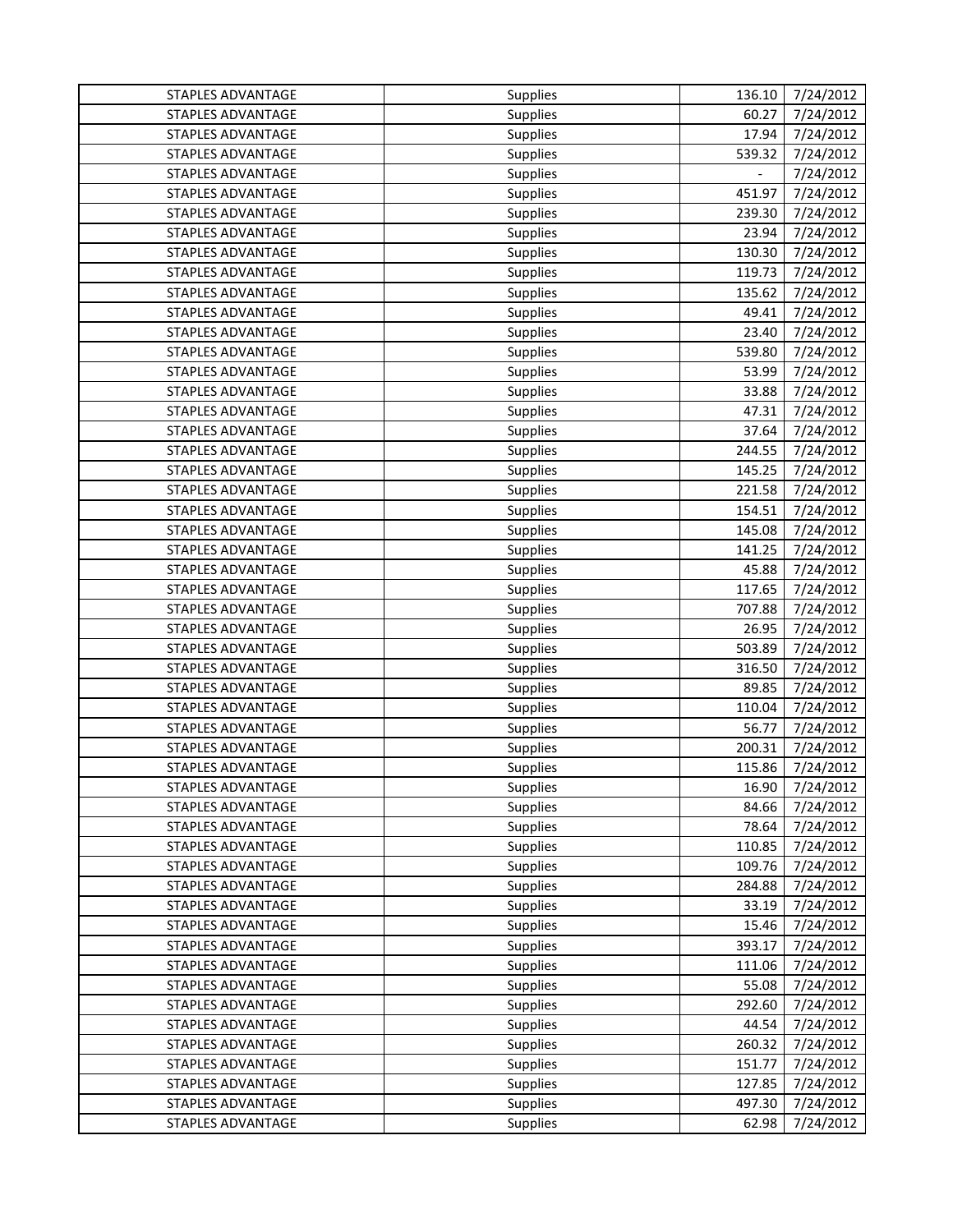| STAPLES ADVANTAGE              | Supplies                  | 90.92    | 7/24/2012 |
|--------------------------------|---------------------------|----------|-----------|
| STAPLES ADVANTAGE              | Supplies                  | 82.93    | 7/24/2012 |
| STAPLES ADVANTAGE              | Supplies                  | 165.49   | 7/24/2012 |
| STAPLES ADVANTAGE              | <b>Supplies</b>           | 58.74    | 7/24/2012 |
| STAPLES ADVANTAGE              | Supplies                  | 316.40   | 7/24/2012 |
| STAPLES ADVANTAGE              | Supplies                  | 49.47    | 7/24/2012 |
| STAPLES ADVANTAGE              | Supplies                  | 58.71    | 7/24/2012 |
| STAPLES ADVANTAGE              | Supplies                  | 58.63    | 7/24/2012 |
| STAPLES ADVANTAGE              | Supplies                  | 131.94   | 7/24/2012 |
| STAPLES ADVANTAGE              | Supplies                  | 314.44   | 7/24/2012 |
| STAPLES ADVANTAGE              | <b>Supplies</b>           | 258.92   | 7/24/2012 |
| STAPLES ADVANTAGE              | <b>Supplies</b>           | 45.99    | 7/24/2012 |
| STAPLES ADVANTAGE              | Supplies                  | 33.70    | 7/24/2012 |
| STAPLES ADVANTAGE              | Supplies                  | 23.48    | 7/24/2012 |
| STAPLES ADVANTAGE              | <b>Supplies</b>           | 117.91   | 7/24/2012 |
| <b>STAPLES ADVANTAGE</b>       | <b>Supplies</b>           | 104.30   | 7/24/2012 |
| STAPLES ADVANTAGE              | Supplies                  | 561.87   | 7/24/2012 |
| STAPLES ADVANTAGE              | <b>Supplies</b>           | 59.53    | 7/24/2012 |
| STAPLES ADVANTAGE              | Supplies                  | (192.90) | 7/24/2012 |
| STAPLES ADVANTAGE              | Supplies                  | 460.28   | 7/24/2012 |
| STAPLES ADVANTAGE              | Supplies                  | 217.60   | 7/24/2012 |
| STAPLES ADVANTAGE              | <b>Supplies</b>           | 37.99    | 7/24/2012 |
| STAPLES ADVANTAGE              | <b>Supplies</b>           | 150.38   | 7/24/2012 |
| STAPLES ADVANTAGE              | Supplies                  | 19.74    | 7/24/2012 |
| STAPLES ADVANTAGE              | Supplies                  | 38.76    | 7/24/2012 |
| STAPLES ADVANTAGE              | <b>Supplies</b>           | 85.22    | 7/24/2012 |
| STAPLES ADVANTAGE              | Supplies                  | 38.79    | 7/24/2012 |
| STAPLES ADVANTAGE              | Supplies                  | 5.23     | 7/24/2012 |
| STAPLES ADVANTAGE              | <b>Supplies</b>           | 45.64    | 7/24/2012 |
| STAPLES ADVANTAGE              | Supplies                  | 5.37     | 7/24/2012 |
| <b>STAPLES ADVANTAGE</b>       | <b>Supplies</b>           | 66.85    | 7/24/2012 |
| STAPLES ADVANTAGE              | Supplies                  | 993.53   | 7/24/2012 |
| STAPLES ADVANTAGE              | Supplies                  | 18.84    | 7/24/2012 |
| STAPLES ADVANTAGE              | Supplies                  | 109.66   | 7/24/2012 |
| STAPLES ADVANTAGE              | Supplies                  | 99.06    | 7/24/2012 |
| STAPLES ADVANTAGE              | <b>Supplies</b>           | 34.93    | 7/24/2012 |
| STAPLES ADVANTAGE              | <b>TC Historical Comm</b> | 69.83    | 7/24/2012 |
| STAPLES ADVANTAGE              | <b>Supplies</b>           | 19.19    | 7/24/2012 |
| STAPLES ADVANTAGE              | Supplies                  | 36.45    | 7/24/2012 |
| <b>STAPLES ADVANTAGE</b>       | Supplies                  | 22.56    | 7/24/2012 |
| STAPLES ADVANTAGE              | <b>Supplies</b>           | 41.84    | 7/24/2012 |
| STAPLES ADVANTAGE              | Non-Track Equipment       | 479.98   | 7/24/2012 |
| STAPLES ADVANTAGE              | <b>Supplies</b>           | 31.49    | 7/24/2012 |
| STAPLES ADVANTAGE              | Supplies                  | 44.99    | 7/24/2012 |
| STAPLES ADVANTAGE              | <b>Supplies</b>           | 864.67   | 7/24/2012 |
| STAPLES ADVANTAGE              | Supplies                  | 357.18   | 7/24/2012 |
| STAPLES ADVANTAGE              | <b>Supplies</b>           | 209.24   | 7/24/2012 |
| STAPLES ADVANTAGE              | <b>Supplies</b>           | 132.47   | 7/24/2012 |
| STAPLES ADVANTAGE              | <b>Supplies</b>           | 65.96    | 7/24/2012 |
| STAPLES ADVANTAGE              | Supplies                  | 43.61    | 7/24/2012 |
| <b>STAR TEX POWER</b>          | <b>Utility Assistance</b> | 231.12   | 7/24/2012 |
| <b>STARBUCK &amp; WISE INC</b> | Rent Sub to L'Iords       | 232.00   | 7/24/2012 |
| <b>STARBUCK &amp; WISE INC</b> | HAP Reimb Port-in         | 405.00   | 7/24/2012 |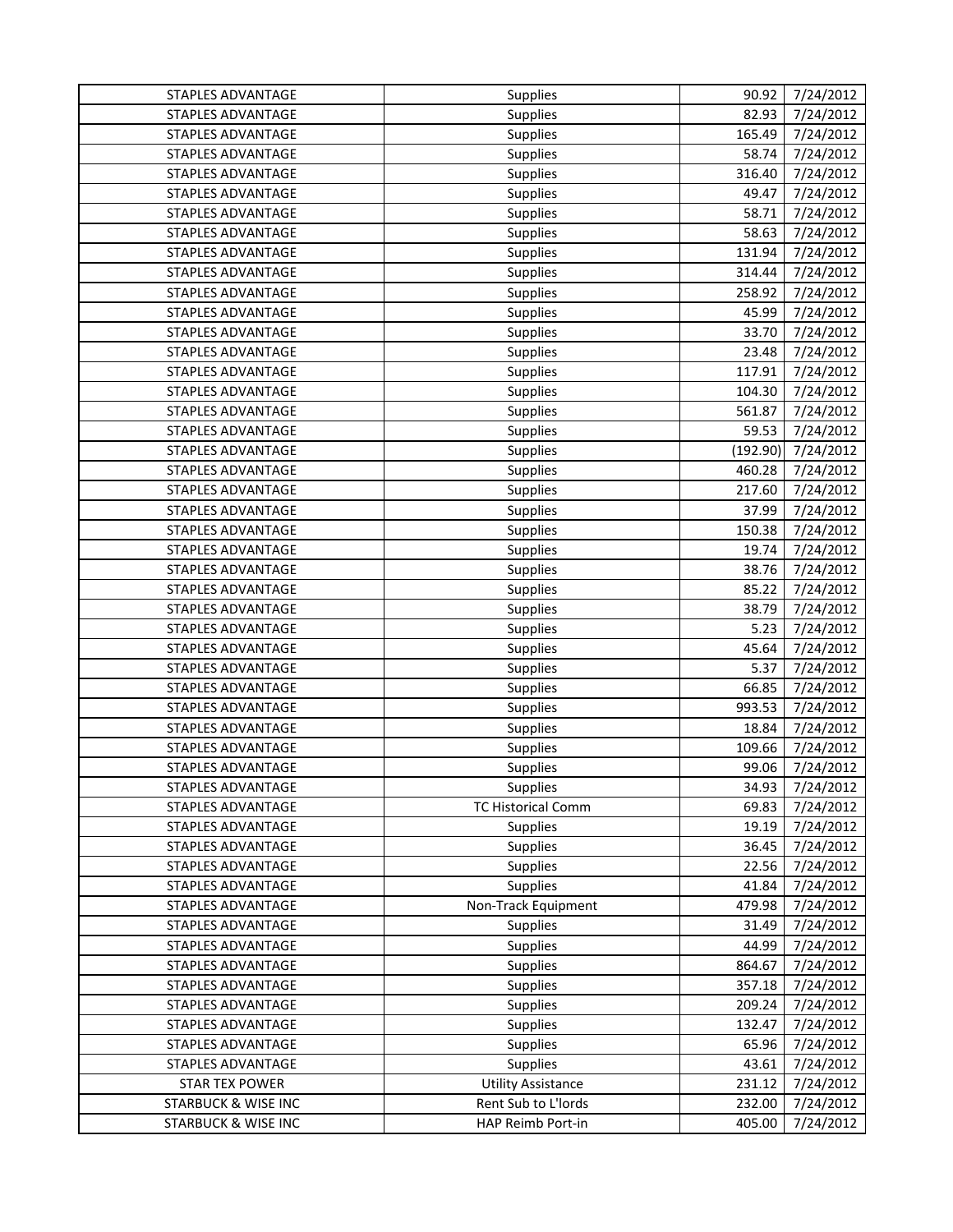| STATE BAR OF TEXAS                   | Education                   | 1,200.00 | 7/24/2012 |
|--------------------------------------|-----------------------------|----------|-----------|
| STATLAB MEDICAL PRODUCTS             | Lab Supplies                | 1,753.01 | 7/24/2012 |
| STATLAB MEDICAL PRODUCTS             | Lab Supplies                | 267.75   | 7/24/2012 |
| <b>STATON &amp; TAYLOR PC</b>        | <b>Counsel Fees-Courts</b>  | 550.00   | 7/24/2012 |
| <b>STATON &amp; TAYLOR PC</b>        | <b>Counsel Fees-Courts</b>  | 300.00   | 7/24/2012 |
| <b>STATON &amp; TAYLOR PC</b>        | <b>Counsel Fees-Courts</b>  | 1,200.00 | 7/24/2012 |
| <b>STATON &amp; TAYLOR PC</b>        | <b>Counsel Fees-Courts</b>  | 700.00   | 7/24/2012 |
| <b>STATON &amp; TAYLOR PC</b>        | <b>Counsel Fees-Courts</b>  | 325.00   | 7/24/2012 |
| <b>STATON &amp; TAYLOR PC</b>        | Counsel Fees-Juv            | 200.00   | 7/24/2012 |
| STEEPLECHASE ASSOCIATES LTD          | <b>Rental Assistance</b>    | 485.00   | 7/24/2012 |
| STEPHANIE ANDERSON                   | Clothing                    | 273.59   | 7/24/2012 |
| STEPHANIE GONZALEZ                   | <b>Counsel Fees-Courts</b>  | 800.00   | 7/24/2012 |
| STEPHANIE GONZALEZ                   | <b>Counsel Fees-Courts</b>  | 1,000.00 | 7/24/2012 |
| STEPHANIE GONZALEZ                   | <b>Counsel Fees-Courts</b>  | 325.00   | 7/24/2012 |
| STEPHANIE PATTEN                     | <b>Counsel Fees-Courts</b>  | 1,550.00 | 7/24/2012 |
| STEPHANIE PATTEN                     | <b>Counsel Fees-Courts</b>  | 1,100.00 | 7/24/2012 |
| <b>STEPHANIE PATTEN</b>              | <b>Counsel Fees-Courts</b>  | 2,510.00 | 7/24/2012 |
| STEPHANIE PATTEN                     | Counsel Fees-Juv            | 1,300.00 | 7/24/2012 |
| STEPHANIE PATTEN                     | <b>Litigation Expense</b>   | 2.60     | 7/24/2012 |
| STEPHEN D HANDY PLLC                 | <b>Counsel Fees-Courts</b>  | 445.00   | 7/24/2012 |
| STEPHEN D HANDY PLLC                 | <b>Counsel Fees-Courts</b>  | 250.00   | 7/24/2012 |
| STEPHEN D HANDY PLLC                 | <b>Counsel Fees-Courts</b>  | 200.00   | 7/24/2012 |
| Stephen R Turner                     | Travel                      | 339.77   | 7/24/2012 |
| <b>STEVE GORDON &amp; ASSOCIATES</b> | <b>Counsel Fees-Courts</b>  | 50.00    | 7/24/2012 |
| STEVE GORDON & ASSOCIATES            | <b>Counsel Fees-Courts</b>  | 445.00   | 7/24/2012 |
| STEVE GORDON & ASSOCIATES            | <b>Counsel Fees-Courts</b>  | 1,575.00 | 7/24/2012 |
| STEVE GORDON & ASSOCIATES            | <b>Counsel Fees-Courts</b>  | 418.75   | 7/24/2012 |
| STILETTO SPY&COMPANY INVESTIGATIONS  | Investigative               | 317.00   | 7/24/2012 |
| STOVALL ELECTRIC COMPANY             | <b>Computer Maintenance</b> | 2,533.28 | 7/24/2012 |
| <b>STREAM ENERGY</b>                 | <b>Utility Assistance</b>   | 2,169.67 | 7/24/2012 |
| <b>STREAM ENERGY</b>                 | <b>Utility Allowance</b>    | 357.00   | 7/24/2012 |
| STREET CAPITAL RENTALS II            | Rental Assistance           | 450.00   | 7/24/2012 |
| STREET CAPITAL RENTALS II            | <b>Utility Assistance</b>   | 50.00    | 7/24/2012 |
| STUART HOSE AND PIPE CO INC          | Parts and Supplies          | 43.87    | 7/24/2012 |
| STUART HOSE AND PIPE CO INC          | Parts and Supplies          | 135.00   | 7/24/2012 |
| SUBSTANCE ABUSE GUIDANCE             | O/P Group Counseling        | 3,362.00 | 7/24/2012 |
| SUMMIT CONSULTANTS                   | <b>Professional Service</b> | 8,540.00 | 7/24/2012 |
| SUMMIT CONSULTANTS                   | <b>Professional Service</b> | 1,845.00 | 7/24/2012 |
| <b>SUNDOWN RANCH INC</b>             | <b>Residential Servc</b>    | 3,041.50 | 7/24/2012 |
| SUNSET POINTE HOUSING PARTNERSHIP    | Rent Sub to L'Iords         | (134.00) | 7/24/2012 |
| SUNSET POINTE HOUSING PARTNERSHIP    | Rent Sub to L'Iords         | 772.00   | 7/24/2012 |
| SUSAN ELIZABETH DUESLER              | <b>Counsel Fees-Courts</b>  | 200.00   | 7/24/2012 |
| SUSAN ELIZABETH DUESLER              | <b>Counsel Fees-Courts</b>  | 300.00   | 7/24/2012 |
| SYCAMORE CENTER VILLAS               | Rent Sub to L'Iords         | 327.00   | 7/24/2012 |
| SYCAMORE POINTE TOWNHOMES            | Rent Sub to L'Iords         | 800.00   | 7/24/2012 |
| TU ELECTRIC                          | <b>Utility Allowance</b>    | 638.00   | 7/24/2012 |
| TAB PRODUCTS CO LLC                  | <b>Supplies</b>             | 426.46   | 7/24/2012 |
| TARA ENERGY INC                      | <b>Utility Assistance</b>   | 286.45   | 7/24/2012 |
| <b>TARA V KERSH</b>                  | Counsel Fees - CPS          | 100.00   | 7/24/2012 |
| <b>TARGET BANK</b>                   | <b>Meeting Expenses</b>     | 84.01    | 7/24/2012 |
| <b>TARGET BANK</b>                   | <b>Meeting Expenses</b>     | 58.41    | 7/24/2012 |
| <b>TARGET BANK</b>                   | Health Promo Pgrm           |          | 7/24/2012 |
|                                      |                             | 1,000.00 |           |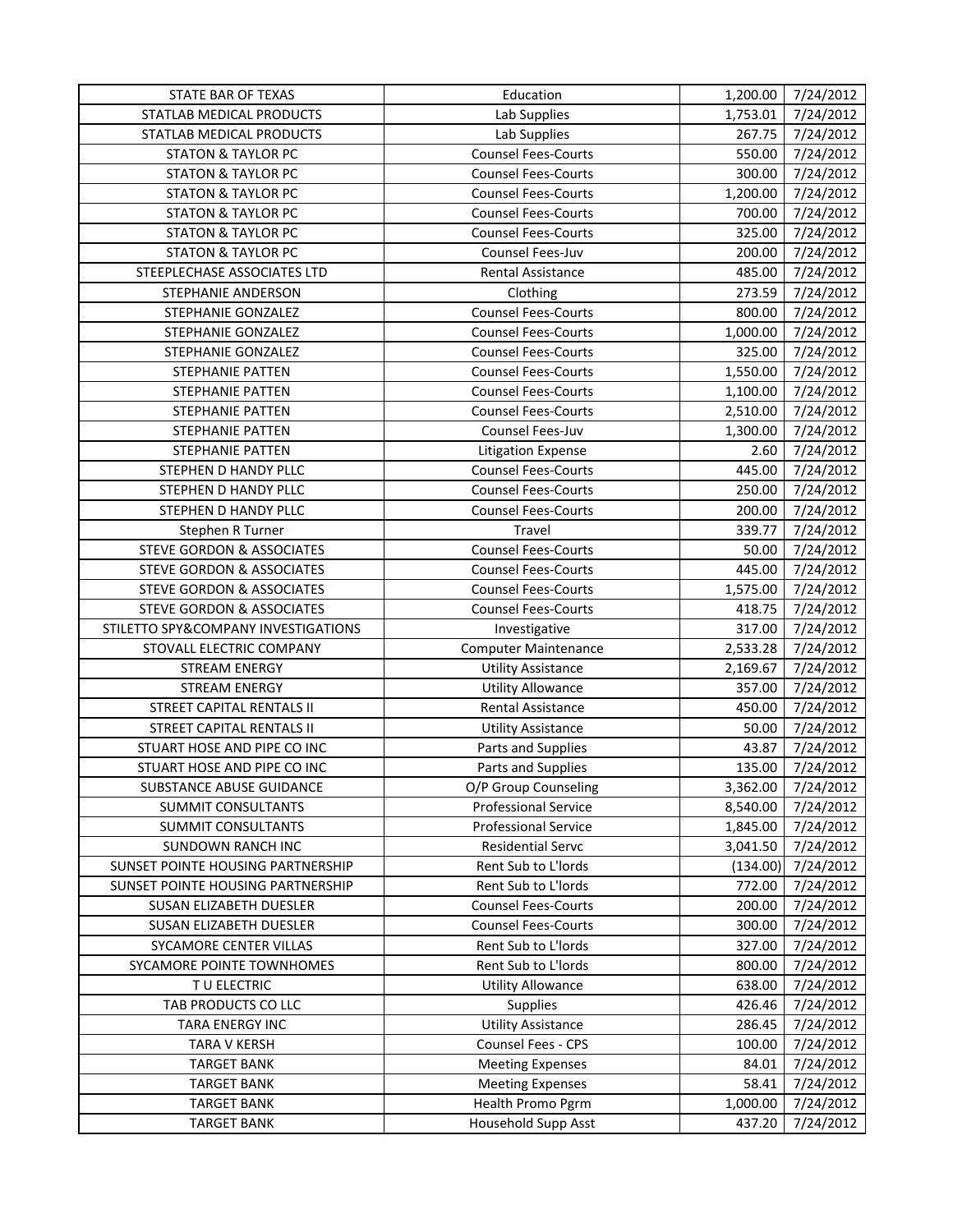| <b>TARGET BANK</b>                  | Food                        | 288.51    | 7/24/2012 |
|-------------------------------------|-----------------------------|-----------|-----------|
| <b>TARGET BANK</b>                  | Clothing                    | 183.73    | 7/24/2012 |
| <b>TARGET BANK</b>                  | Clothing                    | 185.15    | 7/24/2012 |
| <b>TARGET BANK</b>                  | Clothing                    | 136.37    | 7/24/2012 |
| <b>TARGET BANK</b>                  | Supplies                    | 46.08     | 7/24/2012 |
| TARRANT CO CHALLENGE INC            | <b>Professional Service</b> | 855.03    | 7/24/2012 |
| TARRANT CO SAMARITAN HOUSE INC      | <b>Subrecipient Service</b> | 4,433.06  | 7/24/2012 |
| TARRANT CO SAMARITAN HOUSE INC      | <b>Subrecipient Service</b> | 20,001.28 | 7/24/2012 |
| TARRANT CO SAMARITAN HOUSE INC      | <b>Subrecipient Service</b> | 4,906.00  | 7/24/2012 |
| TARRANT CO TAX ASSESSOR COLLECTOR   | Trust - Constable 7         | 33.00     | 7/24/2012 |
| TARRANT CO TAX ASSESSOR COLLECTOR   | Trust - Constable 7         | 62.75     | 7/24/2012 |
| TARRANT CO TAX ASSESSOR COLLECTOR   | Trust - Constable 7         | 288.25    | 7/24/2012 |
| <b>TARRANT COUNTY</b>               | <b>Professional Service</b> | 621.00    | 7/24/2012 |
| <b>TARRANT COUNTY</b>               | <b>Professional Service</b> | 162.00    | 7/24/2012 |
| TARRANT COUNTY BAR ASSOCIATION      | Dues                        | 105.00    | 7/24/2012 |
| TARRANT COUNTY BAR ASSOCIATION      | Dues                        | 105.00    | 7/24/2012 |
| TARRANT COUNTY BAR ASSOCIATION      | Dues                        | 105.00    | 7/24/2012 |
| TARRANT COUNTY CHALLENGE INC        | <b>Professional Service</b> | 14,814.09 | 7/24/2012 |
| TARRANT COUNTY DISTRICT ATTORNEY    | <b>Counsel Fees-Courts</b>  | 1,425.00  | 7/24/2012 |
| TARRANT COUNTY DISTRICT ATTORNEY    | <b>Counsel Fees-Courts</b>  | 175.00    | 7/24/2012 |
| TARRANT COUNTY DISTRICT ATTORNEY    | <b>Counsel Fees-Courts</b>  | 275.00    | 7/24/2012 |
| TARRANT COUNTY DISTRICT ATTORNEY    | <b>Counsel Fees-Courts</b>  | 150.00    | 7/24/2012 |
| TARRANT COUNTY HOMELESS COALITION   | <b>Subrecipient Service</b> | 205.60    | 7/24/2012 |
| TARRANT COUNTY HOSPITAL DISTRICT    | <b>Subrecipient Service</b> | 342.38    | 7/24/2012 |
| TARRANT COUNTY HOSPITAL DISTRICT    | <b>Subrecipient Service</b> | 7,751.51  | 7/24/2012 |
| TARRANT COUNTY HOSPITAL DISTRICT    | <b>Subrecipient Service</b> | 66,527.48 | 7/24/2012 |
| TARRANT COUNTY HOUSING PARTNERSHIP  | <b>Professional Service</b> | 18,356.16 | 7/24/2012 |
| TARRANT COUNTY NARCOTICS UNIT       | <b>Confidential Funds</b>   | 4,754.00  | 7/24/2012 |
| TARRANT COUNTY NARCOTICS UNIT       | <b>Confidential Funds</b>   | 7,409.25  | 7/24/2012 |
| TARRANT COUNTY SAMARITAN            | <b>Subrecipient Service</b> | 15,975.81 | 7/24/2012 |
| TARRANT COUNTY SAMARITAN            | <b>Subrecipient Service</b> | 17,112.92 | 7/24/2012 |
| TARRANT COUNTY SAMARITAN            | <b>Subrecipient Service</b> | 9,527.71  | 7/24/2012 |
| <b>TARRANT COUNTY SHERIFF</b>       | Travel                      | 878.89    | 7/24/2012 |
| TARRANT MANAGEMENT INC              | Rental Assistance           | 595.00    | 7/24/2012 |
| TBS SPECIALTIES DIRECT INC          | <b>Building Maintenance</b> | 314.00    | 7/24/2012 |
| TCLEOSE- TX COMMISSION LAW ENFORCE- | <b>Supplies</b>             | 35.00     | 7/24/2012 |
| <b>TEAGUE LUMBER</b>                | <b>Building Maintenance</b> | 48.30     | 7/24/2012 |
| <b>TEAGUE LUMBER</b>                | Non-Track Equipment         | 453.75    | 7/24/2012 |
| TEAGUE NALL & PERKINS INC           | <b>Professional Service</b> | 700.32    | 7/24/2012 |
| <b>TECQUITLA JOHNSON</b>            | Clothing                    | 300.00    | 7/24/2012 |
| TEJAS COMMERCIAL CONSTRUCTION       | Non-Track Const/Bldg        | 31,972.50 | 7/24/2012 |
| <b>TEKSYSTEMS INC</b>               | <b>Professional Service</b> | 8,640.00  | 7/24/2012 |
| TELETOUCH COMMUNICATIONS INC        | Telephone - Mobile          | 50.39     | 7/24/2012 |
| TELETOUCH COMMUNICATIONS INC        | Telephone - Mobile          | 40.88     | 7/24/2012 |
| TELETOUCH COMMUNICATIONS INC        | Telephone - Mobile          | 40.75     | 7/24/2012 |
| TELETOUCH COMMUNICATIONS INC        | Telephone - Mobile          | 40.75     | 7/24/2012 |
| TELETOUCH COMMUNICATIONS INC        | Telephone - Mobile          | 535.15    | 7/24/2012 |
| TELETOUCH COMMUNICATIONS INC        | Telephone - Mobile          | 28.79     | 7/24/2012 |
| TELETOUCH COMMUNICATIONS INC        | Telephone - Mobile          | 1,191.94  | 7/24/2012 |
| TELETOUCH COMMUNICATIONS INC        | Telephone - Mobile          | 54.37     | 7/24/2012 |
| TELETOUCH COMMUNICATIONS INC        | Telephone - Mobile          | 28.79     | 7/24/2012 |
| TELETOUCH COMMUNICATIONS INC        | Pager / Blackberry          | 107.38    | 7/24/2012 |
| TELETOUCH COMMUNICATIONS INC        | Telephone - Mobile          | 569.46    | 7/24/2012 |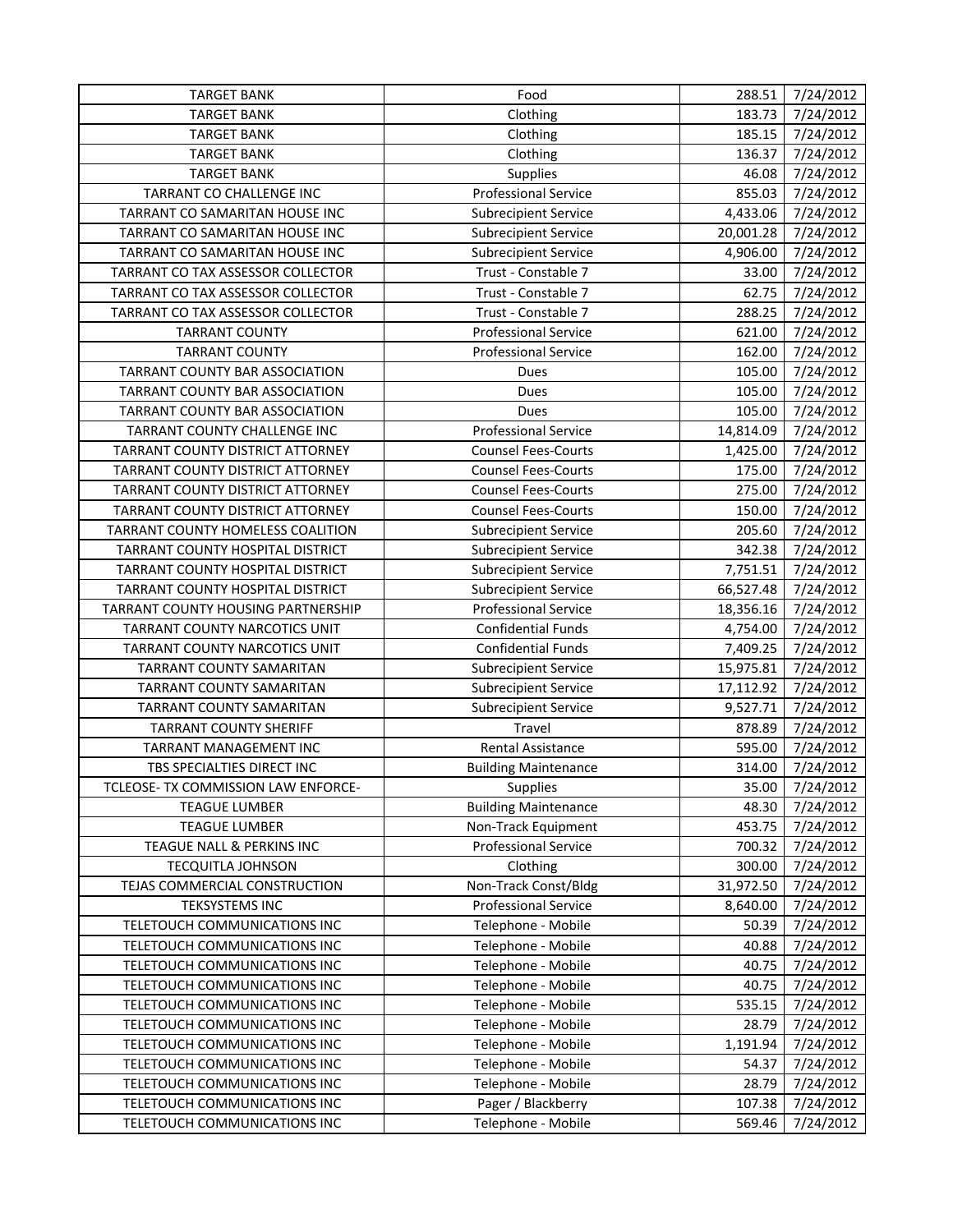| TELETOUCH COMMUNICATIONS INC        | Telephone - Mobile          | 262.19   | 7/24/2012 |
|-------------------------------------|-----------------------------|----------|-----------|
| TELETOUCH COMMUNICATIONS INC        | Telephone - Mobile          | 212.90   | 7/24/2012 |
| TELETOUCH COMMUNICATIONS INC        | Telephone - Mobile          | 198.35   | 7/24/2012 |
| TELETOUCH COMMUNICATIONS INC        | Telephone - Mobile          | 121.78   | 7/24/2012 |
| TELETOUCH COMMUNICATIONS INC        | Telephone - Mobile          | 191.13   | 7/24/2012 |
| TELETOUCH COMMUNICATIONS INC        | Telephone - Mobile          | 115.18   | 7/24/2012 |
| TELLER LAW FIRM PC                  | Counsel Fees - CPS          | 200.00   | 7/24/2012 |
| TELLER LAW FIRM PC                  | Counsel Fees - CPS          | 100.00   | 7/24/2012 |
| TENNANT SALES AND SERVICE COMPANY   | <b>Support Serv Supply</b>  | 441.00   | 7/24/2012 |
| <b>TERESEA ADCOCK</b>               | Professional Service        | 175.42   | 7/24/2012 |
| <b>TERESEA ADCOCK</b>               | Professional Service        | 175.42   | 7/24/2012 |
| <b>TERESEA ADCOCK</b>               | <b>Professional Service</b> | 175.42   | 7/24/2012 |
| TERRACON CONSULTANTS INC            | <b>Professional Service</b> | 2,750.00 | 7/24/2012 |
| TERRACON CONSULTANTS INC            | <b>Professional Service</b> | 1,000.00 | 7/24/2012 |
| <b>TERRI MOORE</b>                  | <b>Counsel Fees-Courts</b>  | 3,675.00 | 7/24/2012 |
| <b>TERRY BARLOW</b>                 | <b>Counsel Fees-Courts</b>  | 300.00   | 7/24/2012 |
| <b>TERRY BARLOW</b>                 | <b>Counsel Fees-Courts</b>  | 150.00   | 7/24/2012 |
| <b>TERRY BARLOW</b>                 | <b>Counsel Fees-Courts</b>  | 400.00   | 7/24/2012 |
| <b>TESTANK INC</b>                  | Parts and Supplies          | 310.56   | 7/24/2012 |
| TEXAS ASSOCIATION OF COUNTIES       | Education                   | 218.00   | 7/24/2012 |
| TEXAS ASSOCIATION OF COUNTIES       | Education                   | 197.00   | 7/24/2012 |
| TEXAS ASSOCIATION OF COUNTIES       | Education                   | 197.00   | 7/24/2012 |
| TEXAS ASSOCIATION OF COUNTIES       | Education                   | 225.00   | 7/24/2012 |
| TEXAS DEPT OF CRIMINAL JUSTICE      | Sheriff Inventory           | 4,850.84 | 7/24/2012 |
| TEXAS DEPT OF CRIMINAL JUSTICE      | Sheriff Inventory           | 4,032.00 | 7/24/2012 |
| TEXAS DEPT OF STATE HEALTH LOCKBOX  | <b>Professional Service</b> | 2,163.00 | 7/24/2012 |
| TEXAS FIRE PROTECTION SPECL'ST      | <b>Building Maintenance</b> | 720.00   | 7/24/2012 |
| TEXAS FIRE PROTECTION SPECL'ST      | <b>Building Maintenance</b> | 255.00   | 7/24/2012 |
| TEXAS FIRE PROTECTION SPECL'ST      | <b>Building Maintenance</b> | 198.00   | 7/24/2012 |
| TEXAS FIRE PROTECTION SPECL'ST      | <b>Building Maintenance</b> | 255.00   | 7/24/2012 |
| TEXAS FURNITURE SOURCE INC          | Supplies                    | 94.39    | 7/24/2012 |
| TEXAS FURNITURE SOURCE INC          | Non-Track Equipment         | 328.66   | 7/24/2012 |
| TEXAS FURNITURE SOURCE INC          | Non-Track Equipment         | 537.02   | 7/24/2012 |
| TEXAS HEALTH PHYS GROUP             | <b>Medical Services</b>     | 34.00    | 7/24/2012 |
| TEXAS HI-PORT PROPERTIES LTD        | Rent Sub to L'Iords         | 23.00    | 7/24/2012 |
| TEXAS LONGEVITY HOUSING, INC        | HAP Reimb Port-in           | 952.00   | 7/24/2012 |
| <b>TEXAS POWER LP</b>               | <b>Utility Assistance</b>   | 118.86   | 7/24/2012 |
| <b>TEXAS TOLLWAYS</b>               | Travel                      | 4.28     | 7/24/2012 |
| <b>TEXAS TOLLWAYS</b>               | Travel                      | 4.75     | 7/24/2012 |
| <b>TEXCAN VENTURES II LTD</b>       | Rent Sub to L'Iords         | 340.00   | 7/24/2012 |
| THANKSGIVING REALTY INC             | Rent Sub to L'Iords         | 555.00   | 7/24/2012 |
| THE CENTER FOR SUCCESS & INDEPENDEN | <b>Residential Servc</b>    | 2,350.25 | 7/24/2012 |
| THE DECKER LAW FIRM PC              | Counsel Fees - CPS          | 350.00   | 7/24/2012 |
| THE FORTIS COMPANY LLC              | Rent Sub to L'Iords         | 1,168.00 | 7/24/2012 |
| THE GLEN MILLS SCHOOL               | <b>Residential Servc</b>    | 6,207.36 | 7/24/2012 |
| THE HAMPTON LAW FIRM PLLC           | <b>Counsel Fees-Courts</b>  | 650.00   | 7/24/2012 |
| THE HAMPTON LAW FIRM PLLC           | <b>Counsel Fees-Courts</b>  | 400.00   | 7/24/2012 |
| THE HAMPTON LAW FIRM PLLC           | <b>Counsel Fees-Courts</b>  | 1,600.00 | 7/24/2012 |
| THE HAMPTON LAW FIRM PLLC           | <b>Counsel Fees-Courts</b>  | 300.00   | 7/24/2012 |
| THE HUSTON FIRM PC                  | <b>Counsel Fees-Courts</b>  | 1,480.00 | 7/24/2012 |
| THE HUSTON FIRM PC                  | <b>Counsel Fees-Courts</b>  | 670.00   | 7/24/2012 |
| THE HUSTON FIRM PC                  | <b>Counsel Fees-Courts</b>  | 350.00   | 7/24/2012 |
| THE HUSTON FIRM PC                  | <b>Counsel Fees-Courts</b>  | 1,965.00 | 7/24/2012 |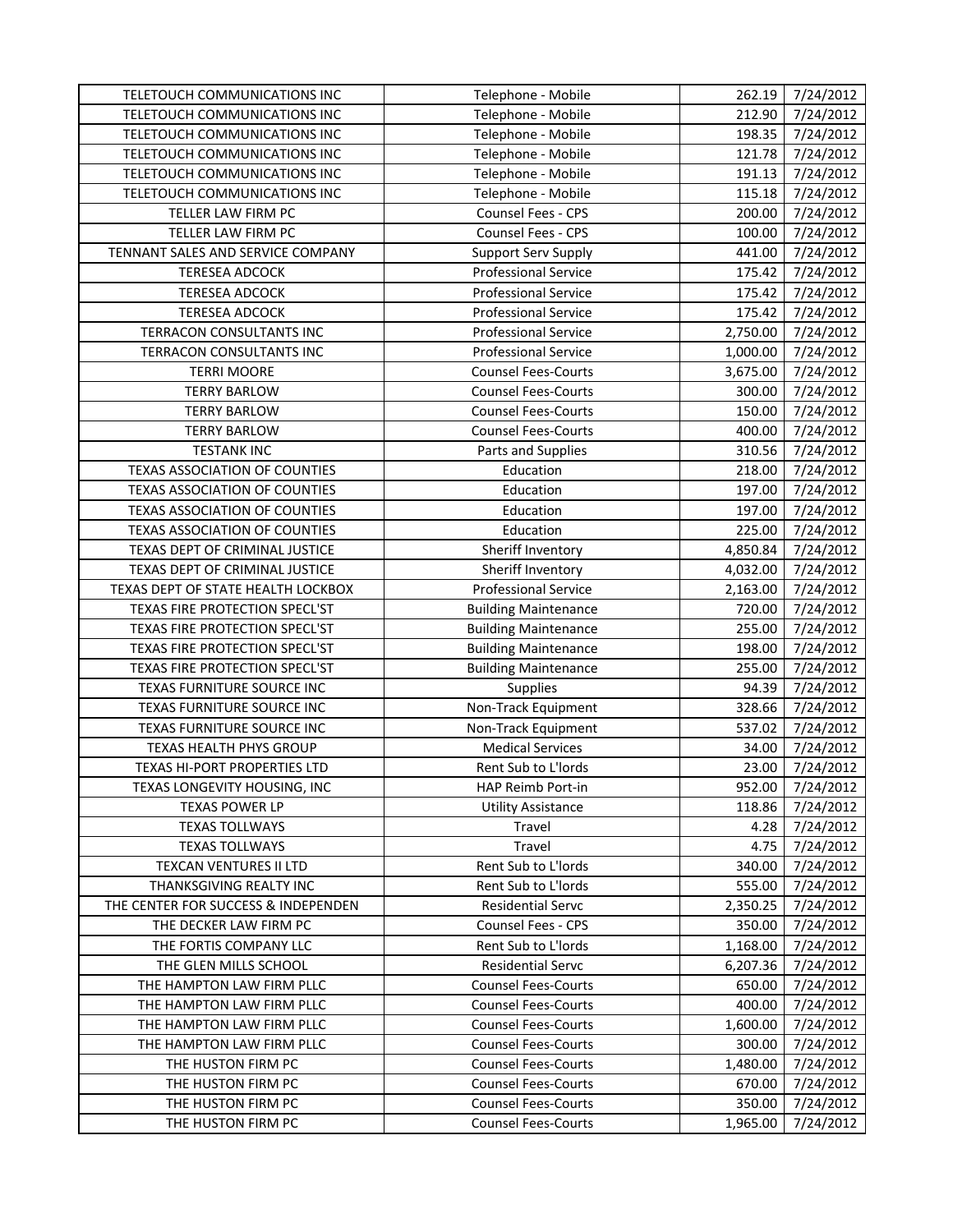| THE HUSTON FIRM PC                  | <b>Counsel Fees-Courts</b>  | 137.50    | 7/24/2012 |
|-------------------------------------|-----------------------------|-----------|-----------|
| THE HUSTON FIRM PC                  | <b>Counsel Fees-Courts</b>  | 150.00    | 7/24/2012 |
| THE HUSTON FIRM PC                  | Counsel Fees-Juv            | 300.00    | 7/24/2012 |
| THE LAW FIRM OF DAVID C JONES       | <b>Counsel Fees-Courts</b>  | 575.00    | 7/24/2012 |
| THE LAW FIRM OF DAVID C JONES       | <b>Counsel Fees-Courts</b>  | 2,160.00  | 7/24/2012 |
| THE LAW FIRM OF DAVID C JONES       | <b>Counsel Fees-Courts</b>  | 250.00    | 7/24/2012 |
| THE LAW FIRM OF DAVID C JONES       | <b>Counsel Fees-Courts</b>  | 300.00    | 7/24/2012 |
| THE LAW FIRM OF DAVID C JONES       | <b>Counsel Fees-Courts</b>  | 125.00    | 7/24/2012 |
| THE LAW OFFICE OF ANGELA DOSKOCIL   | Cnsl Fees-Fam Drg Ct        | 100.00    | 7/24/2012 |
| THE LAW OFFICE OF STEPHEN K HARMON, | Counsel Fees - CPS          | 100.00    | 7/24/2012 |
| THE LAW OFFICES OF MICHAEL POOL PLL | <b>Counsel Fees-Courts</b>  | 150.00    | 7/24/2012 |
| THE LAW OFFICES OF MICHAEL POOL PLL | <b>Counsel Fees-Courts</b>  | 2,450.00  | 7/24/2012 |
| THE MAJOR FUNERAL HOME CHAPEL       | <b>County Burials</b>       | 495.00    | 7/24/2012 |
| THE MULHOLLAND CO                   | <b>Supplies</b>             | 9.00      | 7/24/2012 |
| THE MULHOLLAND CO                   | <b>Supplies</b>             | 12.00     | 7/24/2012 |
| THE MULHOLLAND CO                   | Supplies                    | 9.00      | 7/24/2012 |
| THE MULHOLLAND CO                   | Supplies                    | 6.50      | 7/24/2012 |
| THE MULHOLLAND CO                   | Supplies                    | 178.45    | 7/24/2012 |
| THE MULHOLLAND CO                   | Supplies                    | 100.00    | 7/24/2012 |
| THE MULHOLLAND CO                   | Supplies                    | 9.00      | 7/24/2012 |
| THE MULHOLLAND CO                   | Supplies                    | 9.00      | 7/24/2012 |
| THE MULHOLLAND CO                   | <b>Supplies</b>             | 6.75      | 7/24/2012 |
| THE MULHOLLAND CO                   | <b>Supplies</b>             | 16.00     | 7/24/2012 |
| THE MULHOLLAND CO                   | <b>Supplies</b>             | 43.75     | 7/24/2012 |
| THE MULHOLLAND CO                   | Supplies                    | 210.00    | 7/24/2012 |
| THE MULHOLLAND CO                   | <b>Supplies</b>             | 56.25     | 7/24/2012 |
| THE MULHOLLAND CO                   | <b>Supplies</b>             | 144.00    | 7/24/2012 |
| THE MULHOLLAND CO                   | Supplies                    | 10.00     | 7/24/2012 |
| THE MULHOLLAND CO                   | Supplies                    | 3.00      | 7/24/2012 |
| THE S R DAVIDSON FAMILY LIMITED     | Rent Sub to L'Iords         | 643.00    | 7/24/2012 |
| THE SHERWIN WILLIAMS CO             | <b>Building Maintenance</b> | 975.72    | 7/24/2012 |
| THE SHERWIN-WILLIAMS COMPANY        | Parts and Supplies          | 21,714.00 | 7/24/2012 |
| THE SPOKEN WORD LLC                 | Interpreter Fees            | 330.00    | 7/24/2012 |
| THE SPOKEN WORD LLC                 | <b>Interpreter Fees</b>     | 120.00    | 7/24/2012 |
| THE SPOKEN WORD LLC                 | Interpreter Fees            | 60.00     | 7/24/2012 |
| THE SPOKEN WORD LLC                 | Interpreter Fees            | 120.00    | 7/24/2012 |
| THE SPOKEN WORD LLC                 | <b>Interpreter Fees</b>     | 360.00    | 7/24/2012 |
| THE SPOKEN WORD LLC                 | <b>Interpreter Fees</b>     | 120.00    | 7/24/2012 |
| THE TREE HOUSE INC                  | <b>Computer Supplies</b>    | 876.20    | 7/24/2012 |
| Theresa L Mellard                   | Travel                      | 60.00     | 7/24/2012 |
| THERESA YOKO COPELAND               | Counsel Fees - CPS          | 165.00    | 7/24/2012 |
| THIEN LONG LP                       | Rent Sub to L'Iords         | 1,716.00  | 7/24/2012 |
| THIEN LONG LP                       | Rent Sub/Dep L'Iords        | 990.00    | 7/24/2012 |
| THOMAS W BALLANTYNE                 | Rent Sub to L'Iords         | 71.00     | 7/24/2012 |
| THYSSENKRUPP ELEVATOR               | <b>Elevator Maintenance</b> | 441.09    | 7/24/2012 |
| THYSSENKRUPP ELEVATOR               | <b>Elevator Maintenance</b> | 1,310.56  | 7/24/2012 |
| <b>TIM MOORE</b>                    | <b>Counsel Fees-Courts</b>  | 400.00    | 7/24/2012 |
| <b>TIM MOORE</b>                    | <b>Counsel Fees-Courts</b>  | 1,400.00  | 7/24/2012 |
| <b>TIM MOORE</b>                    | <b>Counsel Fees-Courts</b>  | 650.00    | 7/24/2012 |
| TIMBER CHASE APARTMENTS LLC         | <b>Utility Assistance</b>   | 24.31     | 7/24/2012 |
| TINA M PRICE                        | <b>Counsel Fees-Courts</b>  | 100.00    | 7/24/2012 |
| <b>TONI FREEMAN</b>                 | Reporter's Records          | 88.00     | 7/24/2012 |
| <b>TONYA CURRY</b>                  | Clothing                    | 290.48    | 7/24/2012 |
|                                     |                             |           |           |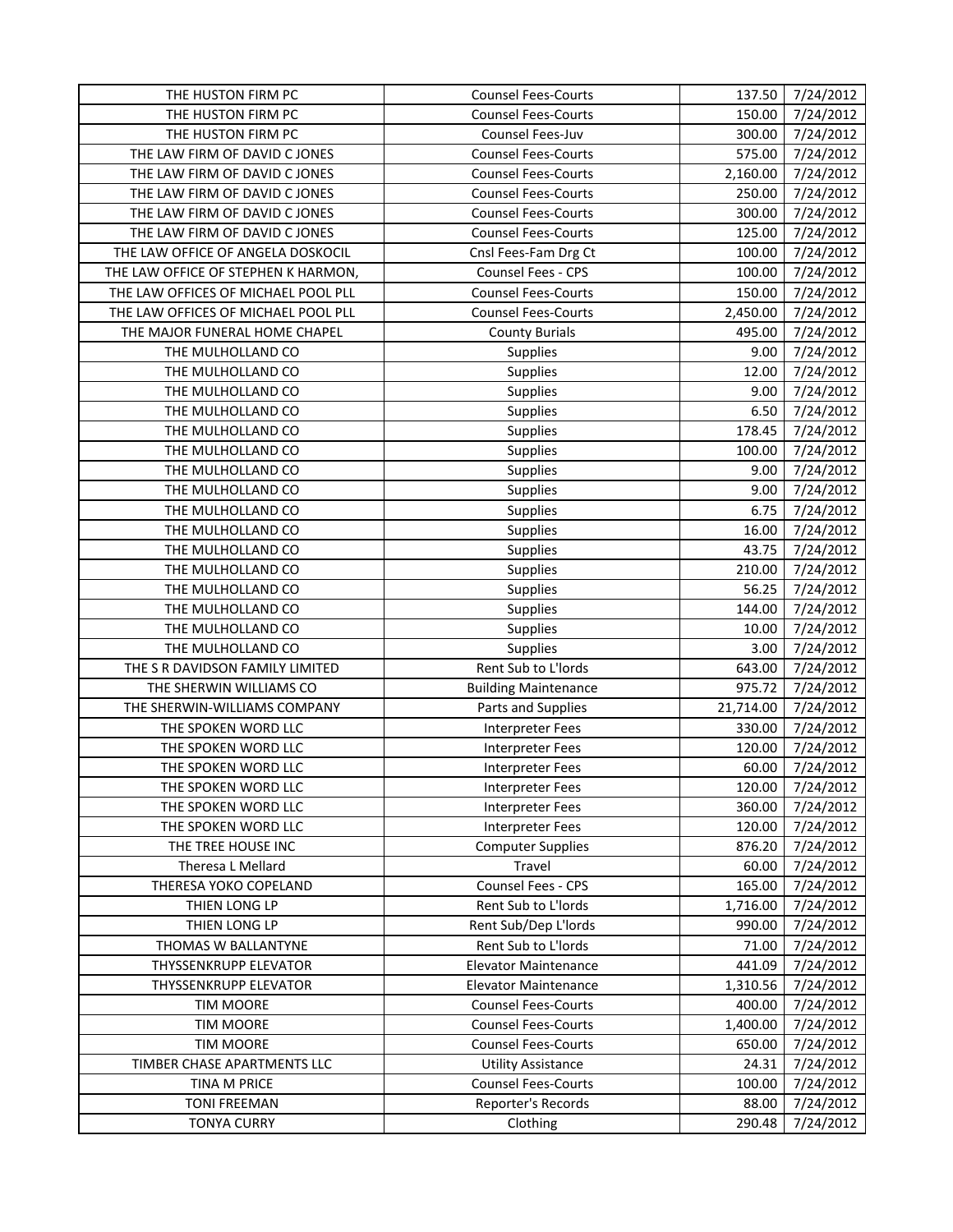| <b>TORANA HUNTER</b>                | Clothing                    | 177.62    | 7/24/2012 |
|-------------------------------------|-----------------------------|-----------|-----------|
| TOSHIBA BUSINESS SOLUTIONS          | <b>Equipment Maint</b>      | 885.50    | 7/24/2012 |
| TOWER ENGINEERING INC               | A/C Maint Contract          | 166.85    | 7/24/2012 |
| TOWER ENGINEERING INC               | A/C Maint Contract          | 815.00    | 7/24/2012 |
| TRACI D WILKINSON PC                | Counsel Fees - CPS          | 350.00    | 7/24/2012 |
| TRACI D WILKINSON PC                | Counsel Fees - CPS          | 100.00    | 7/24/2012 |
| <b>TRACIE KENAN</b>                 | <b>Counsel Fees-Courts</b>  | 600.00    | 7/24/2012 |
| <b>TRACIE KENAN</b>                 | <b>Counsel Fees-Courts</b>  | 550.00    | 7/24/2012 |
| <b>TRACIE KENAN</b>                 | <b>Counsel Fees-Courts</b>  | 200.00    | 7/24/2012 |
| TRAILS END TRUCK ACCESSORIES        | Parts and Supplies          | 149.35    | 7/24/2012 |
| TRAILS END TRUCK ACCESSORIES        | Parts and Supplies          | 31.01     | 7/24/2012 |
| <b>TRAVIS YOUNG</b>                 | <b>Counsel Fees-Courts</b>  | 400.00    | 7/24/2012 |
| <b>TRAVIS YOUNG</b>                 | <b>Counsel Fees-Courts</b>  | 1,250.00  | 7/24/2012 |
| <b>TRAVIS YOUNG</b>                 | <b>Counsel Fees-Courts</b>  | 300.00    | 7/24/2012 |
| TRI COUNTY ELECTRIC COOPERATIVE INC | <b>Utility Assistance</b>   | 175.92    | 7/24/2012 |
| TRINITY BIOTECH DISTRIBUTION        | <b>Medical Supplies</b>     | 4,996.00  | 7/24/2012 |
| TRINITY QUALITY HOUSING LP          | Rent Sub to L'Iords         | 359.00    | 7/24/2012 |
| <b>TRUCKPRO INC</b>                 | Parts and Supplies          | 93.60     | 7/24/2012 |
| TRUGREEN CHEMLAWN                   | Landscaping Expense         | 618.00    | 7/24/2012 |
| TRUGREEN CHEMLAWN                   | Landscaping Expense         | 445.00    | 7/24/2012 |
| TRUGREEN CHEMLAWN                   | Landscaping Expense         | 477.00    | 7/24/2012 |
| TRUGREEN CHEMLAWN                   | Landscaping Expense         | 580.00    | 7/24/2012 |
| TRUGREEN CHEMLAWN                   | Landscaping Expense         | 229.00    | 7/24/2012 |
| TRUGREEN CHEMLAWN                   | Landscaping Expense         | 159.00    | 7/24/2012 |
| TRUGREEN LANDCARE LLC               | Landscaping Expense         | 258.00    | 7/24/2012 |
| TRUGREEN LANDCARE LLC               | Landscaping Expense         | 318.00    | 7/24/2012 |
| TRUGREEN LANDCARE LLC               | Landscaping Expense         | 420.00    | 7/24/2012 |
| TRUGREEN LANDCARE LLC               | Landscaping Expense         | 186.00    | 7/24/2012 |
| TRUGREEN LANDCARE LLC               | Landscaping Expense         | 174.00    | 7/24/2012 |
| TRUGREEN LANDCARE LLC               | Landscaping Expense         | 318.00    | 7/24/2012 |
| TURN KEY REAL ESTATE MANAGEMENT     | Rent Sub to L'Iords         | 276.00    | 7/24/2012 |
| TXDMV-TX DEPT OF MOTOR VEHICLES     | Subscriptions               | 11.50     | 7/24/2012 |
| TXDMV-TX DEPT OF MOTOR VEHICLES     | Subscriptions               | 14.02     | 7/24/2012 |
| TXI OPERATIONS, LP (NT)             | <b>Base Stab Materials</b>  | 19,871.25 | 7/24/2012 |
| <b>TXU ENERGY</b>                   | <b>Utility Assistance</b>   | 6,301.79  | 7/24/2012 |
| <b>TXU ENERGY</b>                   | <b>Utility Assistance</b>   | 2,555.05  | 7/24/2012 |
| <b>TXU ENERGY</b>                   | <b>Utility Assistance</b>   | 4,814.56  | 7/24/2012 |
| <b>TXU ENERGY</b>                   | Electricity                 | 47.41     | 7/24/2012 |
| <b>TXU ENERGY</b>                   | Electricity                 | 120.25    | 7/24/2012 |
| <b>TXU ENERGY</b>                   | <b>Utility Assistance</b>   | 2,418.43  | 7/24/2012 |
| <b>TXU ENERGY</b>                   | <b>Utility Assistance</b>   | 227.85    | 7/24/2012 |
| <b>TXU ENERGY</b>                   | <b>Utility Assistance</b>   | 4,979.06  | 7/24/2012 |
| U S POSTAL SERVICE                  | Postage                     | 1,100.00  | 7/24/2012 |
| U S POSTMASTER                      | Postage                     | 315.00    | 7/24/2012 |
| <b>U S POSTMASTER</b>               | Postage                     | 1,350.00  | 7/24/2012 |
| U S POSTMASTER                      | Postage                     | 198.00    | 7/24/2012 |
| <b>ULINE INC</b>                    | Supplies                    | 58.56     | 7/24/2012 |
| ULINE INC                           | <b>Supplies</b>             | 390.52    | 7/24/2012 |
| <b>ULINE INC</b>                    | Lab Supplies                | 362.92    | 7/24/2012 |
| UNIFIED SERVICES OF TEXAS, INC      | <b>Professional Service</b> | 594.87    | 7/24/2012 |
| UNION GOSPEL MISSION                | <b>Rental Assistance</b>    | 731.00    | 7/24/2012 |
| UNITED APARTMENT GROUP              | <b>Utility Assistance</b>   | 155.31    | 7/24/2012 |
| UNITED CHEMICAL TECHNOLOGIES INC    | Lab Supplies                | 4,524.50  | 7/24/2012 |
|                                     |                             |           |           |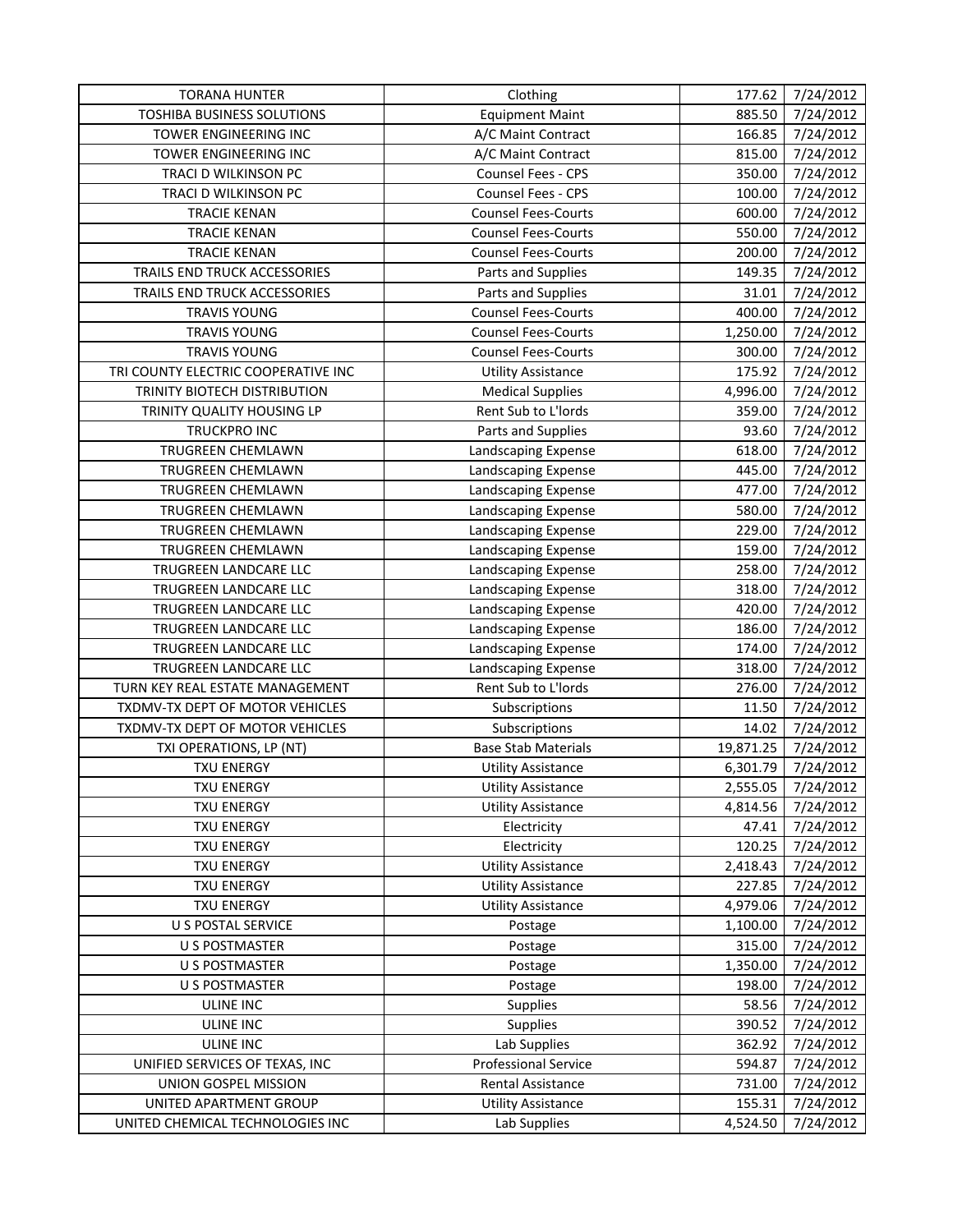| UNITED HEALTHCARE INSURANCE COMPANY   | <b>Medical Admn Fees</b>    | 189,296.78 | 7/24/2012 |
|---------------------------------------|-----------------------------|------------|-----------|
| UNITED HEALTHCARE INSURANCE COMPANY   | Medical Admn Fees           | 13,268.72  | 7/24/2012 |
| UNIVERSAL RECYCLING TECHNOLOGIES      | <b>Building Maintenance</b> | 251.98     | 7/24/2012 |
| UNIVERSAL RECYCLING TECHNOLOGIES      | <b>Building Maintenance</b> | 508.53     | 7/24/2012 |
| UNIVERSE TECHNICAL TRANSLATION INC    | <b>Professional Service</b> | 8.05       | 7/24/2012 |
| UNIVERSE TECHNICAL TRANSLATION INC    | <b>Professional Service</b> | 523.29     | 7/24/2012 |
| UNIVERSE TECHNICAL TRANSLATION INC    | <b>Professional Service</b> | 293.57     | 7/24/2012 |
| UNIVERSE TECHNICAL TRANSLATION INC    | <b>Professional Service</b> | 63.31      | 7/24/2012 |
| UNIVERSITY OF N TX HEALTH SCIENCE     | <b>Professional Service</b> | 791.68     | 7/24/2012 |
| UPS/UNITED PARCEL SERVICE             | Postage                     | 226.00     | 7/24/2012 |
| UPS/UNITED PARCEL SERVICE             | Postage                     | 196.82     | 7/24/2012 |
| UPS/UNITED PARCEL SERVICE             | Postage                     | 9.10       | 7/24/2012 |
| US DIAGNOSTICS INC                    | <b>Medical Supplies</b>     | 3,552.50   | 7/24/2012 |
| US DOSIMETRY TECHNOLOGY INC           | Lab Equip Mainten           | 275.03     | 7/24/2012 |
| UTA GRANT & CONTRACT ACCOUNTING       | Education                   | 190.00     | 7/24/2012 |
| <b>UTAK LABORATORIES INC</b>          | Lab Supplies                | 292.36     | 7/24/2012 |
| <b>VALERIE ALLEN</b>                  | Reporter's Records          | 3,220.00   | 7/24/2012 |
| VENTREX ENVIRONMENTAL SERVICES        | Disposal Service            | 56.97      | 7/24/2012 |
| VENTREX ENVIRONMENTAL SERVICES        | <b>Environment Disposal</b> | 1,215.36   | 7/24/2012 |
| <b>VENTREX ENVIRONMENTAL SERVICES</b> | Disposal Service            | 512.73     | 7/24/2012 |
| <b>VERIZON SOUTHWEST</b>              | Telephone-Basic             | 38.44      | 7/24/2012 |
| <b>VERIZON SOUTHWEST</b>              | Telephone-Basic             | 79.39      | 7/24/2012 |
| <b>VERIZON WIRELESS SERVICES LLC</b>  | <b>Wireless Data Access</b> | 37.99      | 7/24/2012 |
| VERIZON WIRELESS SERVICES LLC         | <b>Wireless Data Access</b> | 37.99      | 7/24/2012 |
| VERIZON WIRELESS SERVICES LLC         | <b>Wireless Data Access</b> | 37.99      | 7/24/2012 |
| VERIZON WIRELESS SERVICES LLC         | <b>Wireless Data Access</b> | 37.99      | 7/24/2012 |
| VERIZON WIRELESS SERVICES LLC         | <b>Wireless Data Access</b> | 151.96     | 7/24/2012 |
| VERIZON WIRELESS SERVICES LLC         | <b>Wireless Data Access</b> | 37.99      | 7/24/2012 |
| VERIZON WIRELESS SERVICES LLC         | <b>Wireless Data Access</b> | 37.99      | 7/24/2012 |
| VERIZON WIRELESS SERVICES LLC         | <b>Wireless Data Access</b> | 37.99      | 7/24/2012 |
| VERIZON WIRELESS SERVICES LLC         | Wireless Data Access        | 37.99      | 7/24/2012 |
| <b>VERIZON WIRELESS SERVICES LLC</b>  | <b>Wireless Data Access</b> | 37.99      | 7/24/2012 |
| VERIZON WIRELESS SERVICES LLC         | Wireless Data Access        | 1,158.69   | 7/24/2012 |
| VERIZON WIRELESS SERVICES LLC         | <b>Wireless Data Access</b> | 75.98      | 7/24/2012 |
| VERIZON WIRELESS SERVICES LLC         | <b>Wireless Data Access</b> | 37.99      | 7/24/2012 |
| VERIZON WIRELESS SERVICES LLC         | <b>Wireless Data Access</b> | 75.98      | 7/24/2012 |
| VERIZON WIRELESS SERVICES LLC         | <b>Wireless Data Access</b> | 37.99      | 7/24/2012 |
| VERIZON WIRELESS SERVICES LLC         | Wireless Data Access        | 37.99      | 7/24/2012 |
| <b>VERIZON WIRELESS SERVICES LLC</b>  | <b>Wireless Data Access</b> | 151.96     | 7/24/2012 |
| VERIZON WIRELESS SERVICES LLC         | Wireless Data Access        | 37.99      | 7/24/2012 |
| VERIZON WIRELESS SERVICES LLC         | <b>Wireless Data Access</b> | 113.97     | 7/24/2012 |
| VERIZON WIRELESS SERVICES LLC         | <b>Wireless Data Access</b> | 113.97     | 7/24/2012 |
| VERIZON WIRELESS SERVICES LLC         | Wireless Data Access        | 37.99      | 7/24/2012 |
| VERIZON WIRELESS SERVICES LLC         | <b>Wireless Data Access</b> | 113.97     | 7/24/2012 |
| VERIZON WIRELESS SERVICES LLC         | <b>Wireless Data Access</b> | 75.98      | 7/24/2012 |
| VERIZON WIRELESS SERVICES LLC         | <b>Wireless Data Access</b> | 113.97     | 7/24/2012 |
| VERIZON WIRELESS SERVICES LLC         | Wireless Data Access        | 37.99      | 7/24/2012 |
| VERIZON WIRELESS SERVICES LLC         | Wireless Data Access        | 113.97     | 7/24/2012 |
| VERIZON WIRELESS SERVICES LLC         | Wireless Data Access        | 1,367.64   | 7/24/2012 |
| VERIZON WIRELESS SERVICES LLC         | <b>Wireless Data Access</b> | 1,082.72   | 7/24/2012 |
| VERIZON WIRELESS SERVICES LLC         | Wireless Data Access        | 30.77      | 7/24/2012 |
| VERIZON WIRELESS SERVICES LLC         | <b>Wireless Data Access</b> | 151.96     | 7/24/2012 |
| VETERINARY CENTERS OF AMERICA LP      | Canine Expense              | 1,024.56   | 7/24/2012 |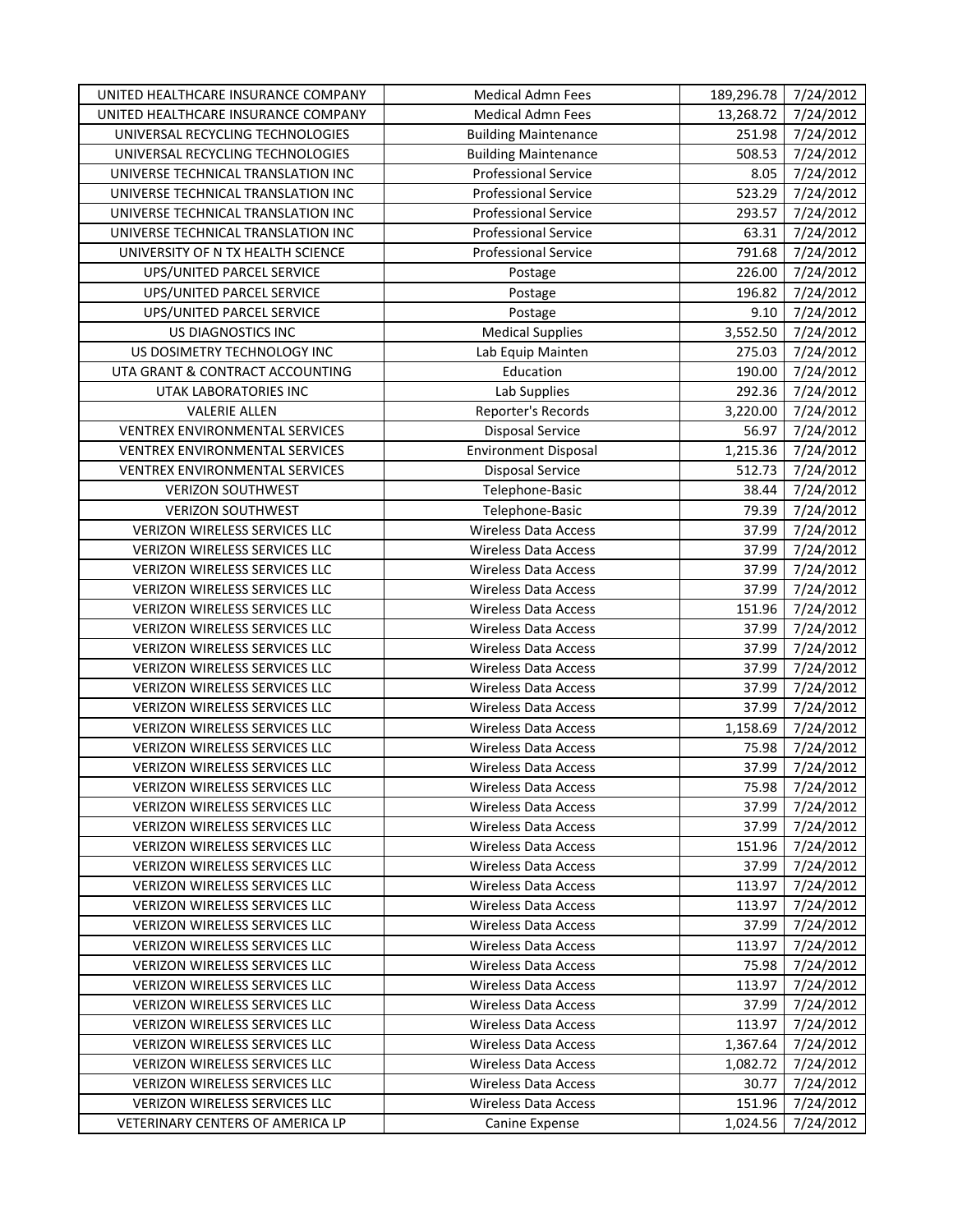| <b>VIC TINSLEY</b>                           | State Right of Way                                       | 600.00           | 7/24/2012              |
|----------------------------------------------|----------------------------------------------------------|------------------|------------------------|
| <b>VICKI B ISAACKS</b>                       | Travel                                                   | 187.46           | 7/24/2012              |
| <b>VICKI E WILEY</b>                         | Cnsl Fees-Fam Drg Ct                                     | 200.00           | 7/24/2012              |
| VIDEO LOGIC PRODUCTIONS                      | Cert Copies/Trans                                        | 608.00           | 7/24/2012              |
| VIENSONG MINO PHANYANOOVONG                  | <b>Restitution Payable</b>                               | 12.50            | 7/24/2012              |
| <b>VIJAY K CHAWLA</b>                        | Rent Sub to L'Iords                                      | 2,621.00         | 7/24/2012              |
| <b>VIOLET NWOKOYE</b>                        | Counsel Fees-Juv                                         | 100.00           | 7/24/2012              |
| <b>VIOLET NWOKOYE</b>                        | Counsel Fees - CPS                                       | 100.00           | 7/24/2012              |
| <b>VIRGINIA CARTER</b>                       | <b>Counsel Fees-Courts</b>                               | 400.00           | 7/24/2012              |
| <b>VIRGINIA CARTER</b>                       | <b>Counsel Fees-Courts</b>                               | 300.00           | 7/24/2012              |
| <b>VIRGINIA CARTER</b>                       | <b>Counsel Fees-Courts</b>                               | 125.00           | 7/24/2012              |
| <b>VIRGINIA CARTER</b>                       | <b>Counsel Fees-Courts</b>                               | 400.00           | 7/24/2012              |
| <b>VIRGINIA CARTER</b>                       | <b>Counsel Fees-Courts</b>                               | 215.00           | 7/24/2012              |
| <b>VIRGINIA CARTER</b>                       | <b>Counsel Fees-Courts</b>                               | 100.00           | 7/24/2012              |
| <b>VIRGINIA CARTER</b>                       | Counsel Fees-Juv                                         | 400.00           | 7/24/2012              |
| <b>VOGUE FABRICS</b>                         | <b>Bedding and Clothing</b>                              | 831.44           | 7/24/2012              |
| <b>VOTEC CORPORATION</b>                     | <b>Voting Supplies</b>                                   | 4,000.00         | 7/24/2012              |
| <b>VWR SCIENTIFIC PRODUCTS</b>               | Lab Supplies                                             | 24.36            | 7/24/2012              |
| <b>VWR SCIENTIFIC PRODUCTS</b>               | Field Equip&Supplies                                     | 103.41           | 7/24/2012              |
| WALDEN'S                                     | <b>Building Maintenance</b>                              | 798.56           | 7/24/2012              |
| WALDEN'S                                     | Non-Track Equipment                                      | 1,359.58         | 7/24/2012              |
| WALGREENS #05922                             | Food/Hygiene Assist                                      | 40.00            | 7/24/2012              |
| WALGREENS #3878                              | Food/Hygiene Assist                                      | 20.00            | 7/24/2012              |
| WALGREENS #6593                              | Food/Hygiene Assist                                      | 19.29            | 7/24/2012              |
| WALMART #1801                                | Food/Hygiene Assist                                      | 59.00            | 7/24/2012              |
| WALMART #266                                 | Food/Hygiene Assist                                      | 20.00            | 7/24/2012              |
| WALMART #284                                 | Food/Hygiene Assist                                      | 17.91            | 7/24/2012              |
| WALMART #2981                                | Food/Hygiene Assist                                      | 60.00            | 7/24/2012              |
| WALMART #3284                                | Food/Hygiene Assist                                      | 75.00            | 7/24/2012              |
| WALMART #3773                                | Food/Hygiene Assist                                      | 40.00            | 7/24/2012              |
| WALMART #5312                                | Food/Hygiene Assist                                      | 36.79            | 7/24/2012              |
| <b>WALNUT CREEK COUNTRY CLUB</b>             | <b>Restitution Payable</b>                               | 267.22           | 7/24/2012              |
| WALT A CLEVELAND                             | <b>Counsel Fees-Courts</b>                               | 300.00           | 7/24/2012              |
| WALT A CLEVELAND                             | <b>Counsel Fees-Courts</b>                               | 300.00           | 7/24/2012              |
| WALT A CLEVELAND                             | <b>Counsel Fees-Courts</b>                               | 750.00           | 7/24/2012              |
| <b>WANDA BREWER</b>                          | Clothing                                                 | 575.00           | 7/24/2012              |
| WARES GIANT TIRE SERVICE LLC                 | Parts and Supplies                                       | 248.00           | 7/24/2012              |
| <b>WARREN ST JOHN</b>                        | <b>Counsel Fees-Courts</b>                               | 600.00           | 7/24/2012              |
| <b>WARREN ST JOHN</b>                        | <b>Counsel Fees-Courts</b>                               | 250.00           | 7/24/2012              |
| <b>WARREN ST JOHN</b>                        | <b>Counsel Fees-Courts</b>                               | 525.00           | 7/24/2012              |
| <b>WARREN ST JOHN</b>                        | <b>Counsel Fees-Courts</b>                               | 100.00           | 7/24/2012              |
|                                              | Cnsl Fees-Crim Appls                                     | 4,625.00         | 7/24/2012              |
| <b>WARREN ST JOHN</b>                        | Crim Appeal-OthrCost                                     |                  | 7/24/2012              |
| <b>WARREN ST JOHN</b>                        | <b>Disposal Service</b>                                  | 37.92            |                        |
| WASTE PARTNERS OF TEXAS INC                  |                                                          | 180.40           | 7/24/2012              |
| WASTE PARTNERS OF TEXAS INC                  | <b>Equipment Rentals</b>                                 | 87.37            | 7/24/2012              |
| WASTE PARTNERS OF TEXAS INC                  | <b>Building Maintenance</b>                              | 113.60           | 7/24/2012              |
| Wayne Pollard<br>WDOP SUB II LP              | Travel<br>Rent Sub to L'Iords                            | 180.00           | 7/24/2012              |
|                                              |                                                          | 128.00           | 7/24/2012              |
| WEATHERS LAW FIRM PC<br>WEATHERS LAW FIRM PC | <b>Counsel Fees-Courts</b><br><b>Counsel Fees-Courts</b> | 600.00<br>650.00 | 7/24/2012<br>7/24/2012 |
| <b>WENDY HERNANDEZ</b>                       | Transportation                                           | 100.00           | 7/24/2012              |
| <b>WENDY SNEED</b>                           | Clothing                                                 | 98.89            | 7/24/2012              |
| <b>WEST GROUP</b>                            | Law Books                                                |                  |                        |
|                                              |                                                          | 637.75           | 7/24/2012              |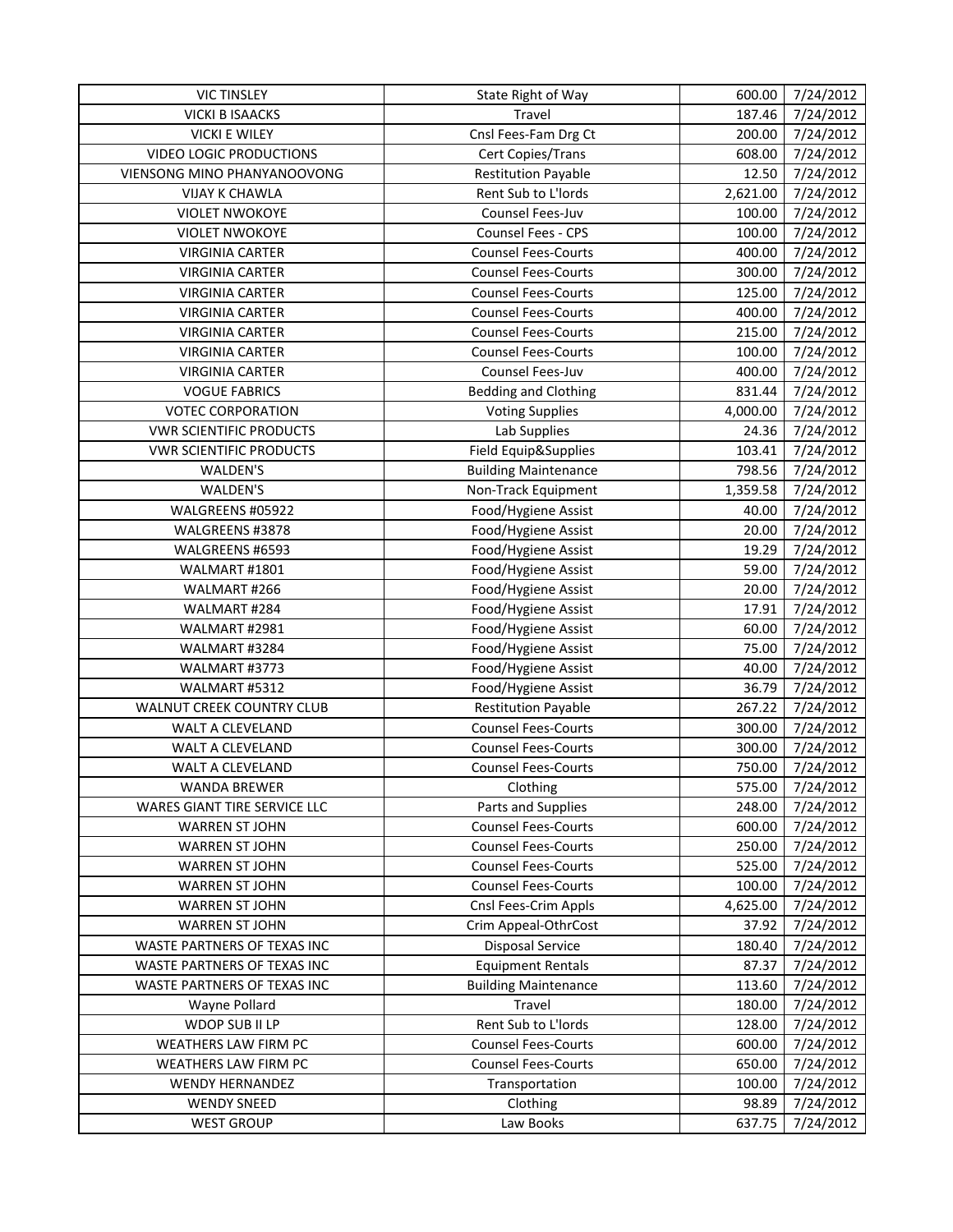| <b>WEST GROUP</b>                | Law Books                   | 12,350.50 | 7/24/2012 |
|----------------------------------|-----------------------------|-----------|-----------|
| <b>WEST GROUP</b>                | On-Line Service             | 8,468.00  | 7/24/2012 |
| <b>WEST GROUP</b>                | On-Line Service             | 5,866.84  | 7/24/2012 |
| WEST SIDE LANDFILL WM            | <b>Disposal Service</b>     | 109.02    | 7/24/2012 |
| WESTERN-BRW PAPER CO INC         | Supplies                    | 197.50    | 7/24/2012 |
| WESTERN-BRW PAPER CO INC         | Supplies                    | 790.00    | 7/24/2012 |
| WESTERN-BRW PAPER CO INC         | Supplies                    | 790.00    | 7/24/2012 |
| WESTERN-BRW PAPER CO INC         | Supplies                    | 790.00    | 7/24/2012 |
| WESTERN-BRW PAPER CO INC         | Supplies                    | 134.00    | 7/24/2012 |
| WESTERN-BRW PAPER CO INC         | Supplies                    | 268.00    | 7/24/2012 |
| WESTERN-BRW PAPER CO INC         | Supplies                    | 197.50    | 7/24/2012 |
| WESTERN-BRW PAPER CO INC         | Supplies                    | 197.50    | 7/24/2012 |
| WESTERN-BRW PAPER CO INC         | <b>Supplies</b>             | 160.80    | 7/24/2012 |
| WESTERN-BRW PAPER CO INC         | Supplies                    | 134.00    | 7/24/2012 |
| WESTERN-BRW PAPER CO INC         | Supplies                    | 343.10    | 7/24/2012 |
| WESTERN-BRW PAPER CO INC         | Supplies                    | 197.50    | 7/24/2012 |
| WESTERN-BRW PAPER CO INC         | Supplies                    | 160.80    | 7/24/2012 |
| WESTERN-BRW PAPER CO INC         | Supplies                    | 313.20    | 7/24/2012 |
| WESTERN-BRW PAPER CO INC         | Supplies                    | 26.80     | 7/24/2012 |
| WESTERN-BRW PAPER CO INC         | Supplies                    | 53.60     | 7/24/2012 |
| WESTERN-BRW PAPER CO INC         | <b>Supplies</b>             | 378.00    | 7/24/2012 |
| WESTERN-BRW PAPER CO INC         | <b>Supplies</b>             | 53.60     | 7/24/2012 |
| WESTERN-BRW PAPER CO INC         | Supplies                    | 469.00    | 7/24/2012 |
| WESTERN-BRW PAPER CO INC         | Supplies                    | 469.00    | 7/24/2012 |
| WESTOVER HILLS POLICE DEPARTMENT | Misc Payable                | 5.00      | 7/24/2012 |
| <b>WHARRY ENGINEERING</b>        | <b>Professional Service</b> | 5,200.00  | 7/24/2012 |
| WHEELER PUMP CO., INC.           | <b>Building Maintenance</b> | 1,187.50  | 7/24/2012 |
| <b>WILBARGER COUNTY CLERK</b>    | Crim Crt Mental Comp        | 685.00    | 7/24/2012 |
| WILLBANKS METALS INC             | Parts and Supplies          | 374.92    | 7/24/2012 |
| WILLIAM BRIAN GOZA               | <b>Counsel Fees-Courts</b>  | 1,895.00  | 7/24/2012 |
| WILLIAM BRIAN GOZA               | <b>Counsel Fees-Courts</b>  | 650.00    | 7/24/2012 |
| WILLIAM BRIAN GOZA               | <b>Counsel Fees-Courts</b>  | 256.25    | 7/24/2012 |
| WILLIAM BRIAN GOZA               | <b>Counsel Fees-Courts</b>  | 1,775.00  | 7/24/2012 |
| WILLIAM BRIAN GOZA               | <b>Counsel Fees-Courts</b>  | 137.50    | 7/24/2012 |
| WILLIAM H BILL RAY PC            | <b>Counsel Fees-Courts</b>  | 1,025.00  | 7/24/2012 |
| WILLIAM H BILL RAY PC            | <b>Counsel Fees-Courts</b>  | 1,500.00  | 7/24/2012 |
| WILLIAM H BILL RAY PC            | <b>Counsel Fees-Courts</b>  | 337.50    | 7/24/2012 |
| WILLIAM H BILL RAY PC            | <b>Counsel Fees-Courts</b>  | 125.00    | 7/24/2012 |
| WILLIAM H BILL RAY PC            | <b>Counsel Fees-Courts</b>  | 100.00    | 7/24/2012 |
| WILLIAM H BILL RAY PC            | Cnsl Fees-Cap Murder        | 10,000.00 | 7/24/2012 |
| WILLIAM MICHAEL HARBER JR        | <b>Counsel Fees-Courts</b>  | 350.00    | 7/24/2012 |
| WILLIAM MICHAEL HARBER JR        | <b>Counsel Fees-Courts</b>  | 900.00    | 7/24/2012 |
| WILLIAM MICHAEL HARBER JR        | <b>Counsel Fees-Courts</b>  | 125.00    | 7/24/2012 |
| <b>WILLIAM S HARRIS</b>          | <b>Counsel Fees-Courts</b>  | 350.00    | 7/24/2012 |
| <b>WILLIAM S HARRIS</b>          | <b>Counsel Fees-Courts</b>  | 525.00    | 7/24/2012 |
| <b>WILLIAM S HARRIS</b>          | <b>Counsel Fees-Courts</b>  | 725.00    | 7/24/2012 |
| <b>WILLIAM S HARRIS</b>          | <b>Counsel Fees-Courts</b>  | 1,987.50  | 7/24/2012 |
| <b>WILLIAM S HARRIS</b>          | <b>Counsel Fees-Courts</b>  | 787.50    | 7/24/2012 |
| <b>WILLIAM S HARRIS</b>          | <b>Counsel Fees-Courts</b>  | 150.00    | 7/24/2012 |
| <b>WILLIAM S HARRIS</b>          | Cnsl Fees-Crim Appls        | 3,425.00  | 7/24/2012 |
| <b>WILLIAM S HARRIS</b>          | Crim Appeal-OthrCost        | 71.77     | 7/24/2012 |
| <b>WILLIAM SCHLITZ</b>           | <b>Professional Service</b> | 2,225.00  | 7/24/2012 |
| <b>WILLIE F LESTER</b>           | Rent Sub to L'Iords         | 22.00     | 7/24/2012 |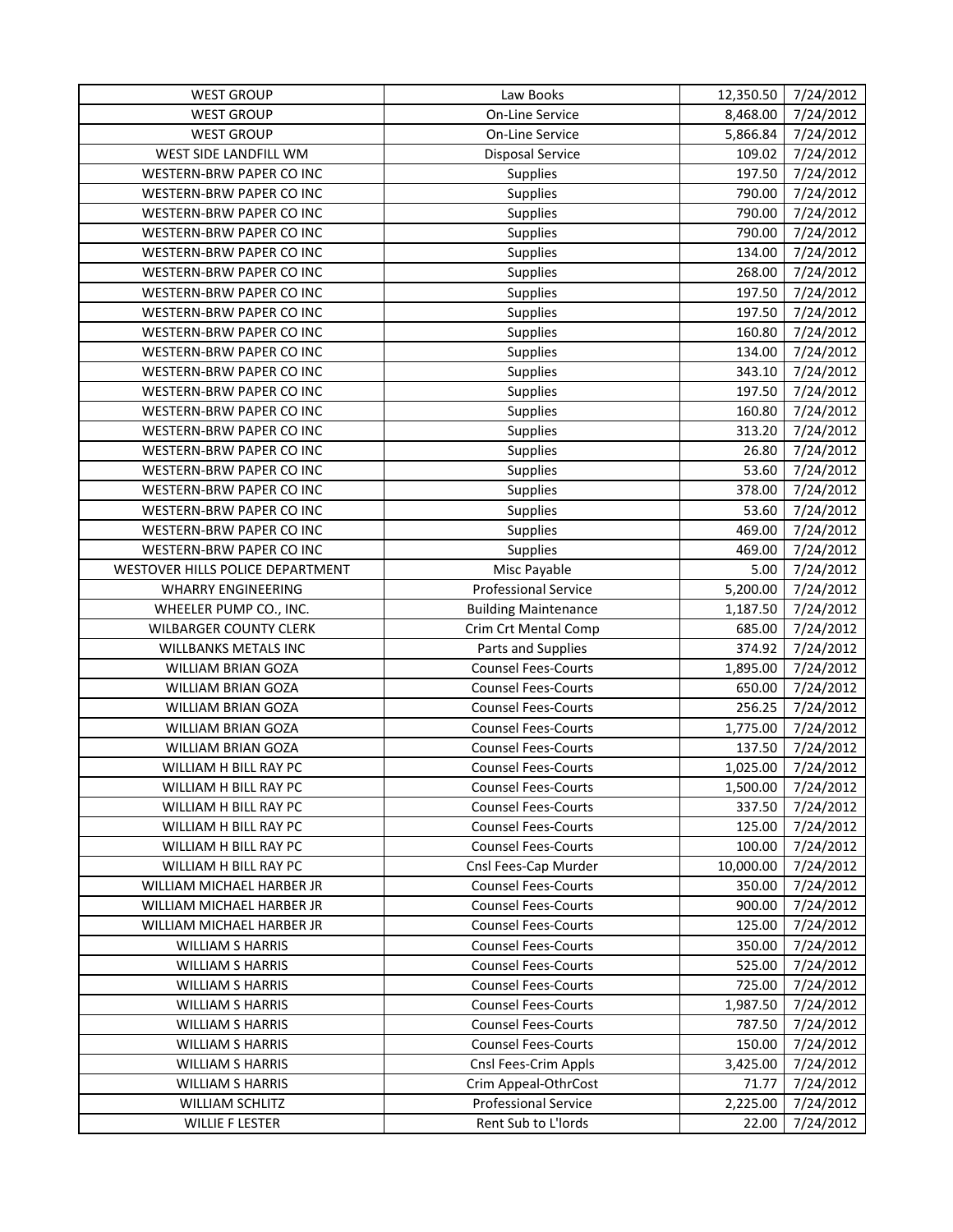| <b>WM BARRY NORMAN</b>              | Psych Exam/Testimony                              | 800.00             | 7/24/2012         |
|-------------------------------------|---------------------------------------------------|--------------------|-------------------|
| WM BARRY NORMAN                     | Psych Exam/Testimony                              | 800.00             | 7/24/2012         |
| WM BARRY NORMAN                     | Psych Exam/Testimony                              | 650.00             | 7/24/2012         |
| WM BARRY NORMAN                     | Psych Exam/Testimony                              | 800.00             | 7/24/2012         |
| WM BARRY NORMAN                     | Psych Exam/Testimony                              | 400.00             | 7/24/2012         |
| WM BARRY NORMAN                     | Psych Exam/Testimony                              | 400.00             | 7/24/2012         |
| WOLTERS KLUWER LAW & BUSINESS       | Law Books                                         | 474.00             | 7/24/2012         |
| WOOD & ASSOCIATES POLYGRAPH SERVICE | <b>Professional Service</b>                       | 150.00             | 7/24/2012         |
| WOOD & ASSOCIATES POLYGRAPH SERVICE | Polygraph                                         | 500.00             | 7/24/2012         |
| WOODHILL FSM, LLP                   | Rental Assistance                                 | 880.00             | 7/24/2012         |
| WOODRIDGE ASSOCIATES LTD            | <b>Utility Assistance</b>                         | 15.82              | 7/24/2012         |
| WOODWARD YOUTH CORPORATION          | <b>Residential Servc</b>                          | 13,825.00          | 7/24/2012         |
| WORLD WIDE INTERPRETERS INC         | <b>Interpreter Fees</b>                           | 88.75              | 7/24/2012         |
| WORLD WIDE INTERPRETERS INC         | <b>Professional Service</b>                       | 357.44             | 7/24/2012         |
| WORLD WIDE INTERPRETERS INC         | <b>Professional Service</b>                       | 17.04              | 7/24/2012         |
| WORLD WIDE INTERPRETERS INC         | <b>Professional Service</b>                       | 22.62              | 7/24/2012         |
| WRBD LP                             | Rent Sub to L'Iords                               | 2,058.00           | 7/24/2012         |
| <b>WRS GROUP LTD</b>                | <b>Educational Material</b>                       | 1,312.80           | 7/24/2012         |
| <b>WRS GROUP LTD</b>                | <b>Educational Material</b>                       | 840.00             | 7/24/2012         |
| YAHOO                               | Cert Copies/Trans                                 | 102.82             | 7/24/2012         |
| YHB SAN FRANCISCO LLC               | Travel                                            | 869.40             | 7/24/2012         |
| YMCA OF METROPOLITAN FORT WORTH     | <b>Subrecipient Service</b>                       | 170.60             | 7/24/2012         |
| YMCA OF METROPOLITAN FORT WORTH     | Health Promo Pgrm                                 | 280.00             | 7/24/2012         |
| YMCA OF METROPOLITAN FORT WORTH     | Health Promo Pgrm                                 | 1,520.00           | 7/24/2012         |
| YOUNG ENERGY LLC                    | <b>Utility Allowance</b>                          | 342.00             | 7/24/2012         |
| YOUNG WOMENS CHRISTIAN ASSOC        | <b>Subrecipient Service</b>                       | 6,313.47           | 7/24/2012         |
| YOUNG WOMENS CHRISTIAN ASSOC        | <b>Subrecipient Service</b>                       | 4,458.43           | 7/24/2012         |
| YOUTH CENTER OF THE HIGH PLAINS     | <b>InterCounty Svcs Juv</b>                       | 5,125.00           | 7/24/2012         |
| YVONNE JAMES                        | Clothing                                          | 125.00             | 7/24/2012         |
| <b>ZEP MFG</b>                      | Kitchen Supplies                                  | 183.01             | 7/24/2012         |
| ZIMMERER-KUBOTA INC                 | Landscaping Expense                               | 194.90             | 7/24/2012         |
| ZIMMERER-KUBOTA INC                 | Parts and Supplies                                | 247.12             | 7/24/2012         |
| ZRT LABORATORY LLC                  | <b>Professional Service</b>                       | 50.00              | 7/24/2012         |
| ZURICH HOLDINGS                     | Rental Assistance                                 | 550.00             | 7/24/2012         |
|                                     | <b>COMMISSIONERS' REPORT OF CLAIMS - Addendum</b> |                    |                   |
|                                     | FOR THE WEEK ENDING - July 24, 2012               |                    |                   |
|                                     |                                                   |                    |                   |
| <b>Vendor Name</b>                  | <b>Item Description</b>                           | <b>Paid Amount</b> | <b>Check Date</b> |
| 4M Youth Services Inc               | Foster Home Care                                  | 10,560.00          | 7/24/2012         |
| AK Child Support Services           | Child Support                                     | 340.61             | 7/24/2012         |
| Aleed J Rivera                      | <b>Counsel Fees-Probate</b>                       | 500.00             | 7/24/2012         |
| Alice Whitten                       | 5006 Chapter 13 Levy                              | (89.07)            | 7/24/2012         |
| Alice Whitten                       | 5006 Chapter 13 Levy                              | 4,359.36           | 7/24/2012         |
| All Points Pioneer                  | <b>Professional Service</b>                       | 273.33             | 7/24/2012         |
| Allen-Rosales Law Firm              | <b>Counsel Fees-Probate</b>                       | 1,000.00           | 7/24/2012         |
| Allied Van Lines                    | Travel                                            | 17,913.43          | 7/24/2012         |
| Arkansas Office of Child            | Child Support                                     | 201.23             | 7/24/2012         |
| <b>Barney Holland Oil Company</b>   | Fuel                                              | 645.06             | 7/24/2012         |
| Bennett Benner Pettit Inc           | <b>Professional Service</b>                       | 48,008.90          | 7/24/2012         |
| Brenda Hein                         | Reporter's Records                                | 1,636.00           | 7/24/2012         |
| Brookhaven Youth Ranch              | <b>Residential Servc</b>                          | 16,313.50          | 7/24/2012         |
| CLEAT                               | <b>Union Dues</b>                                 | (45.00)            | 7/24/2012         |
| CLEAT                               | <b>Union Dues</b>                                 | 6,204.00           | 7/24/2012         |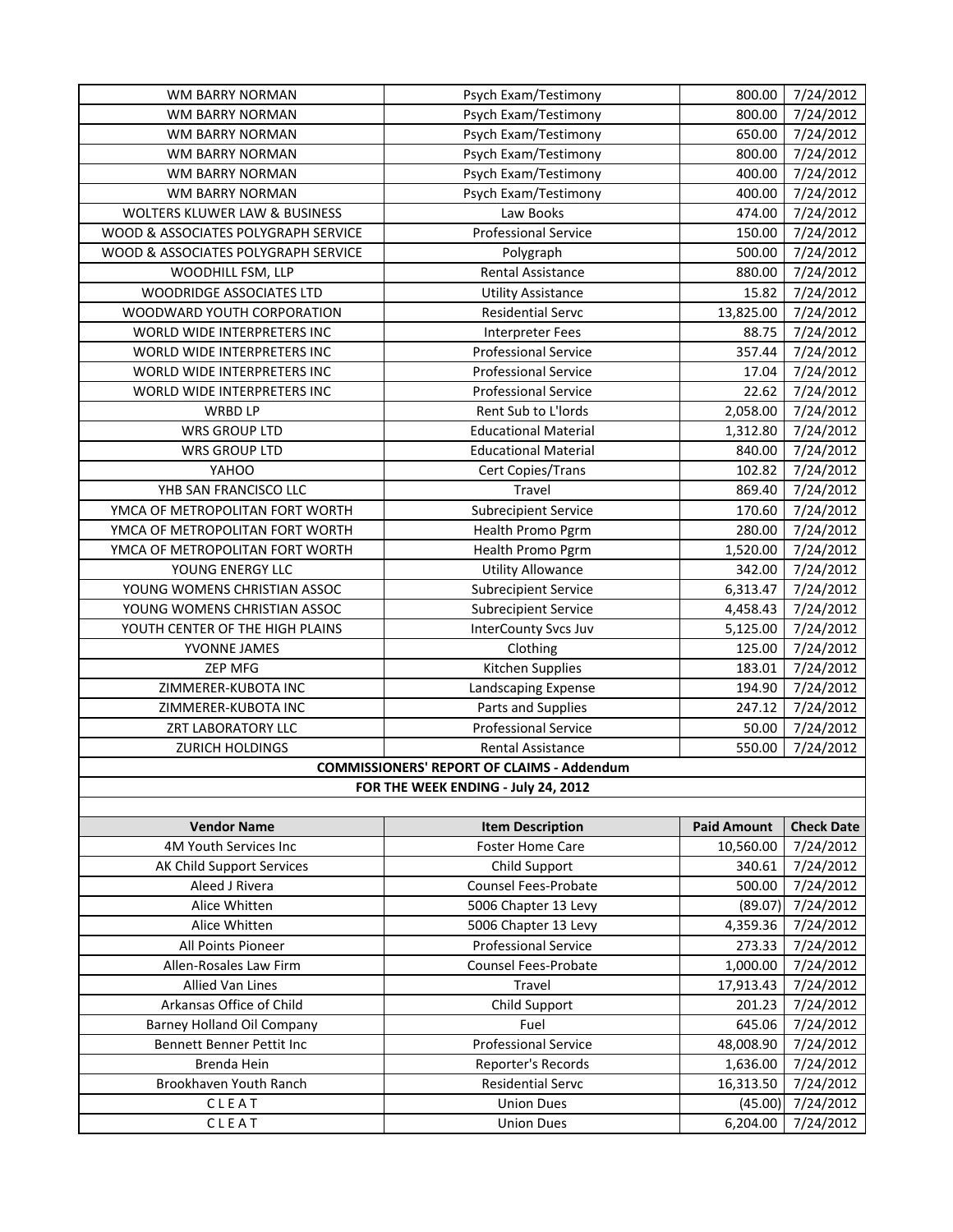| California Sdu                      | Child Support               | 163.72       | 7/24/2012 |
|-------------------------------------|-----------------------------|--------------|-----------|
| Chapter 13 Trustee                  | 5006 Chapter 13 Levy        | 534.25       | 7/24/2012 |
| <b>Choices Adolescent</b>           | <b>Residential Servc</b>    | 12,396.02    | 7/24/2012 |
| Clarinda Academy                    | <b>Residential Servc</b>    | 6,083.00     | 7/24/2012 |
| Cole Jennings Bryan                 | Counsel Fees-Probate        | 500.00       | 7/24/2012 |
| Concho Valley Home for Grils        | <b>Residential Servc</b>    | 1,057.87     | 7/24/2012 |
| <b>Cornell Corrections of Texas</b> | <b>Residential Servc</b>    | 18,270.90    | 7/24/2012 |
| Daniel Charles Little               | <b>Counsel Fees-Courts</b>  | 900.00       | 7/24/2012 |
| David Cleveland                     | Travel                      | 296.14       | 7/24/2012 |
| Delta Dental                        | <b>Dental Claims</b>        | 25,824.57    | 7/24/2012 |
| Delta Dental                        | <b>Dental Claims</b>        | 5,074.70     | 7/24/2012 |
| Delta Management Associat           | 5002 Student Loan Levy      | 139.31       | 7/24/2012 |
| DJONT/JPM Austin Leasing LLC        | Travel                      | 171.35       | 7/24/2012 |
| Durkin Law Offices PC               | Counsel Fees-Juv            | 190.00       | 7/24/2012 |
| Every Day Life RTC                  | <b>Residential Servc</b>    | 12,442.50    | 7/24/2012 |
| <b>Express Scripts</b>              | <b>Prescription Claims</b>  | 860,775.09   | 7/24/2012 |
| <b>Express Scripts</b>              | <b>Prescription Claims</b>  | 134,256.08   | 7/24/2012 |
| Fraternal Order of Police           | <b>Union Dues</b>           | (12.50)      | 7/24/2012 |
| Fraternal Order of Police           | <b>Union Dues</b>           | 1,687.50     | 7/24/2012 |
| <b>GC Services LP</b>               | 5002 Student Loan Levy      | 15.27        | 7/24/2012 |
| <b>GC Services LP</b>               | 5002 Student Loan Levy      | 228.21       | 7/24/2012 |
| <b>General Revenue Corporation</b>  | 5002 Student Loan Levy      | 221.54       | 7/24/2012 |
| Gilbane Building Co                 | Retainage                   | (14, 321.00) | 7/24/2012 |
| Gilbane Building Co                 | <b>Professional Service</b> | 507,652.00   | 7/24/2012 |
| <b>Gulf Coast Trades Center</b>     | <b>Residential Servc</b>    | 5,770.20     | 7/24/2012 |
| HUD, US Dept of                     | HUD 5007 Garnishment        | 75.00        | 7/24/2012 |
| Internal Revenue Service            | 5001 Tax Levy               | (170.00)     | 7/24/2012 |
| Internal Revenue Service            | 5001 Tax Levy               | 1,566.80     | 7/24/2012 |
| <b>IRS FICA EE</b>                  | FICA-Employee               | (3, 122.49)  | 7/24/2012 |
| <b>IRS FICA EE</b>                  | FICA-Employee               | 349,578.08   | 7/24/2012 |
| <b>IRS FICA ER</b>                  | FICA-Employer               | (4,609.68)   | 7/24/2012 |
| <b>IRS FICA ER</b>                  | FICA-Employer               | 516,043.35   | 7/24/2012 |
| <b>IRS FIT</b>                      | FIT Withholding             | (21, 203.27) | 7/24/2012 |
| <b>IRS FIT</b>                      | FIT Withholding             | 946,564.44   | 7/24/2012 |
| IRS MED EE                          | Medicare-Employee           | (954.15)     | 7/24/2012 |
| IRS MED EE                          | Medicare-Employee           | 120,811.35   | 7/24/2012 |
| IRS MED ER                          | Medicare-Employer           | (954.15)     | 7/24/2012 |
| IRS MED ER                          | Medicare-Employer           | 120,811.35   | 7/24/2012 |
| JP Morgan Chase Bank NA             | <b>Medical Supplies</b>     | 200.00       | 7/24/2012 |
| JPMorgan Chase Bank NA              | <b>Medical Supplies</b>     | 25.10        | 7/24/2012 |
| JPMorgan Chase Bank NA              | <b>Medical Supplies</b>     | 15.50        | 7/24/2012 |
| JPMorgan Chase Bank NA              | Lab Supplies                | 12.37        | 7/24/2012 |
| JPMorgan Chase Bank NA              | Volunteer Program           | 544.00       | 7/24/2012 |
| JPMorgan Chase Bank NA              | <b>County Projects</b>      | 59.31        | 7/24/2012 |
| JPMorgan Chase Bank NA              | Education                   | (179.00)     | 7/24/2012 |
| Judge Phillip Vick                  | Travel                      | 395.43       | 7/24/2012 |
| Lincoln Financial Group             | Deferred Comp               | (615.00)     | 7/24/2012 |
| Lincoln Financial Group             | Deferred Comp               | 12,118.08    | 7/24/2012 |
| Metropolitan Life                   | Metlife                     | (192.75)     | 7/24/2012 |
| Metropolitan Life                   | Metlife                     | 15,730.13    | 7/24/2012 |
| Michigan State Disburseme           | Child Support               | 201.61       | 7/24/2012 |
| NAHRO-National Assoc of             | Education                   | 575.00       | 7/24/2012 |
| Nationwide Retirement Sol           | Deferred Comp               | 857.41       | 7/24/2012 |
|                                     |                             |              |           |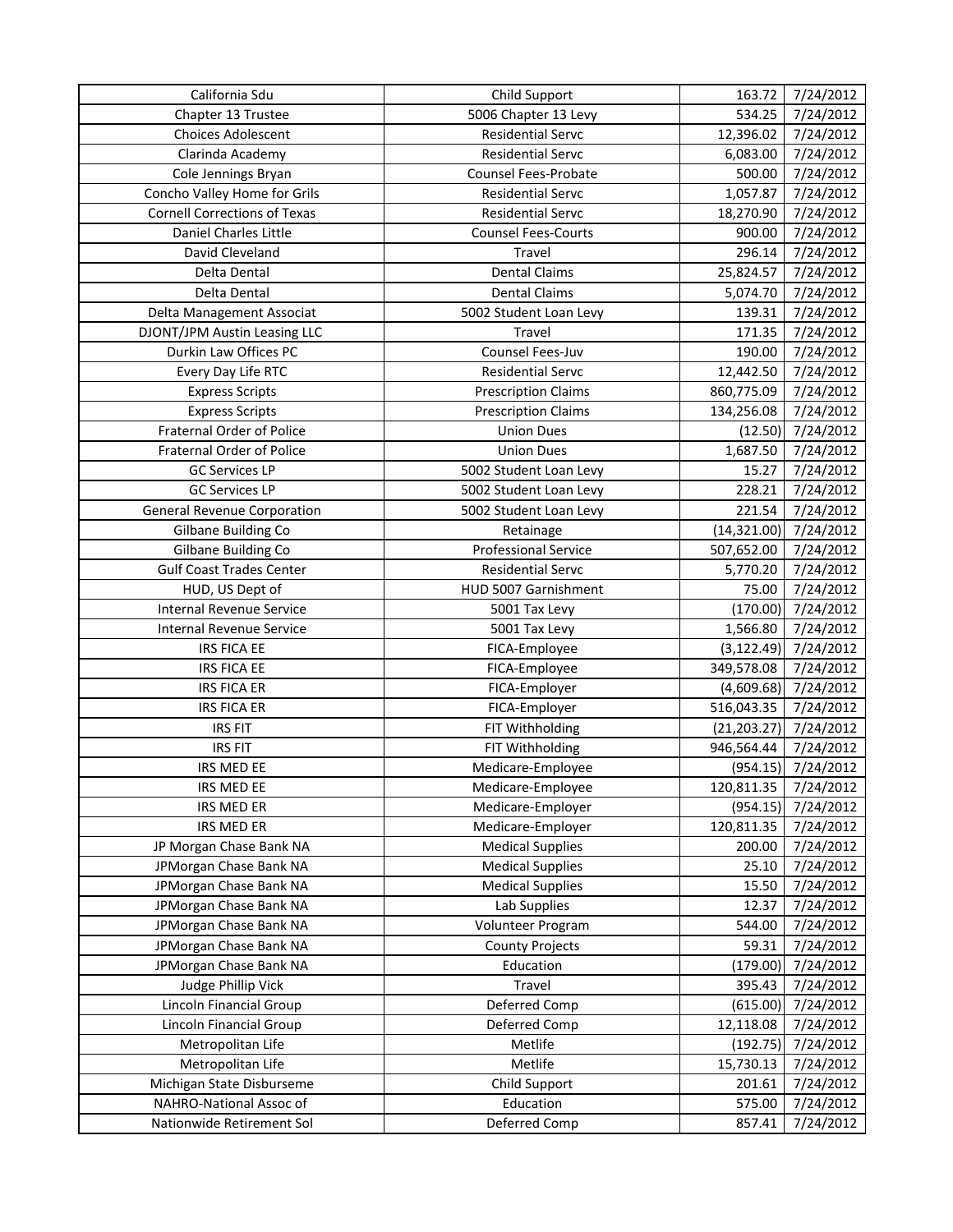| Nationwide Retirement Sol                | Deferred Comp                               | 92,140.47     | 7/24/2012 |
|------------------------------------------|---------------------------------------------|---------------|-----------|
| <b>NCO Financial Systems Inc.</b>        | 5002 Student Loan Levy                      | 190.92        | 7/24/2012 |
| New Encounters Residential               | <b>Residential Servc</b>                    | 4,147.50      | 7/24/2012 |
| New Jersey Support Payment               | Child Support                               | 222.00        | 7/24/2012 |
| North Dakota Sdu                         | Child Support                               | 281.54        | 7/24/2012 |
| North Texas Justice of the Peace &       | Education                                   | 25.00         | 7/24/2012 |
| Oklahoma Guaranteed Stude                | 5002 Student Loan Levy                      | 22.90         | 7/24/2012 |
| Oklahoma Guaranteed Student              | 5002 Student Loan Levy                      | 240.66        | 7/24/2012 |
| Owens & Owens                            | <b>Counsel Fees-Probate</b>                 | 500.00        | 7/24/2012 |
| Party Warehouse                          | Kitchen Supplies                            | 497.28        | 7/24/2012 |
| Paul V Previte                           | <b>Counsel Fees-Courts</b>                  | 2,520.00      | 7/24/2012 |
| Paulette Williams                        | Williams 5007 Garnishment                   | 303.54        | 7/24/2012 |
| Paulette Williams                        | Williams 5007 Garnishment                   | 303.54        | 7/24/2012 |
| PayFlex                                  | Section 125 Claims                          | 88,855.43     | 7/24/2012 |
| PayFlex                                  | <b>Dependent Care Claims</b>                | 8,430.86      | 7/24/2012 |
| Pegasus School Inc                       | <b>Residential Servc</b>                    | 16,037.00     | 7/24/2012 |
| Pennsylvania-HEAA                        | 5002 Student Loan Levy                      | 516.33        | 7/24/2012 |
| Phillip S Barker                         | Travel                                      | 100.80        | 7/24/2012 |
| Phoenix House of Texas Inc               | <b>Residential Servc</b>                    | 11,613.00     | 7/24/2012 |
| Police & Firefighters Ins                | <b>Union Dues</b>                           | (76.34)       | 7/24/2012 |
| Police & Firefighters Ins                | <b>Union Dues</b>                           | 18,015.90     | 7/24/2012 |
| Prepaid Legal Services                   | Prepaid Attorney                            | (113.85)      | 7/24/2012 |
| Rite of Passage                          | <b>Residential Servc</b>                    | 8,295.00      | 7/24/2012 |
| Robert C Russell                         | Counsel Fees-Probate                        | 300.00        | 7/24/2012 |
| Scott C Faciane                          | Counsel Fees-Probate                        | 2,200.00      | 7/24/2012 |
| Sheila Walker                            | Education                                   | 472.48        | 7/24/2012 |
| Social Security Admin Lev                | SSA 5007 Garnishment                        | 25.00         | 7/24/2012 |
| <b>Standing Chapter 13 Trust</b>         | 5006 Chapter 13 Levy                        | 121.00        | 7/24/2012 |
| State of Florida Disburse                | Child Support                               | (64.38)       | 7/24/2012 |
| Sundown Ranch Inc                        | <b>Residential Servc</b>                    | 3,041.50      | 7/24/2012 |
| Tarrant Co. P/R Acct                     | <b>Payroll Transfers</b>                    | (115, 939.41) | 7/24/2012 |
| Tarrant Co. P/R Acct                     | <b>Payroll Transfers</b>                    | 6,009,763.35  | 7/24/2012 |
| <b>Tarrant County Child Supp</b>         | Child Support                               | 144.92        | 7/24/2012 |
| <b>Tarrant County College</b>            | Education                                   | 189.00        | 7/24/2012 |
| <b>Tarrant County Deputy She</b>         | <b>Union Dues</b>                           | (12.50)       | 7/24/2012 |
| <b>Tarrant County Deputy She</b>         | <b>Union Dues</b>                           | 1,528.00      | 7/24/2012 |
| <b>TCDRS</b>                             | Retirement Employer-June 2012               | 3,426,234.36  | 7/24/2012 |
| <b>TCDRS</b>                             | Retirement Employee-June 2012               | 1,846,315.67  | 7/24/2012 |
| Tennesse Child Support Re                | Child Support                               | 212.30        | 7/24/2012 |
| Texas Child Support Disbu                | Child Support                               | 100.74        | 7/24/2012 |
| <b>Texas Child Support Disbu</b>         | Child Support                               | 41,102.07     | 7/24/2012 |
| <b>Texas Comptroller of Public Accts</b> | State Ct Costs and Arrest Fees 2nd Qtr 2012 | 526.72        | 7/24/2012 |
| <b>Texas Comptroller of Public Accts</b> | State Ct Costs and Arrest Fees 2nd Qtr 2012 | 6.62          | 7/24/2012 |
| <b>Texas Comptroller of Public Accts</b> | State Ct Costs and Arrest Fees 2nd Qtr 2012 | 189.54        | 7/24/2012 |
| <b>Texas Comptroller of Public Accts</b> | State Ct Costs and Arrest Fees 2nd Qtr 2012 | 746.90        | 7/24/2012 |
| <b>Texas Comptroller of Public Accts</b> | State Ct Costs and Arrest Fees 2nd Qtr 2012 | 7.75          | 7/24/2012 |
| <b>Texas Comptroller of Public Accts</b> | State Ct Costs and Arrest Fees 2nd Qtr 2012 | 90.37         | 7/24/2012 |
| <b>Texas Comptroller of Public Accts</b> | State Ct Costs and Arrest Fees 2nd Qtr 2012 | 3,863.15      | 7/24/2012 |
| <b>Texas Comptroller of Public Accts</b> | State Ct Costs and Arrest Fees 2nd Qtr 2012 | 39.78         | 7/24/2012 |
| <b>Texas Comptroller of Public Accts</b> | State Ct Costs and Arrest Fees 2nd Qtr 2012 | 14.68         | 7/24/2012 |
| <b>Texas Comptroller of Public Accts</b> | State Ct Costs and Arrest Fees 2nd Qtr 2012 | 0.83          | 7/24/2012 |
| Texas Comptroller of Public Accts        | State Ct Costs and Arrest Fees 2nd Qtr 2012 | 6.47          | 7/24/2012 |
| <b>Texas Comptroller of Public Accts</b> | State Ct Costs and Arrest Fees 2nd Qtr 2012 | 18.34         | 7/24/2012 |
|                                          |                                             |               |           |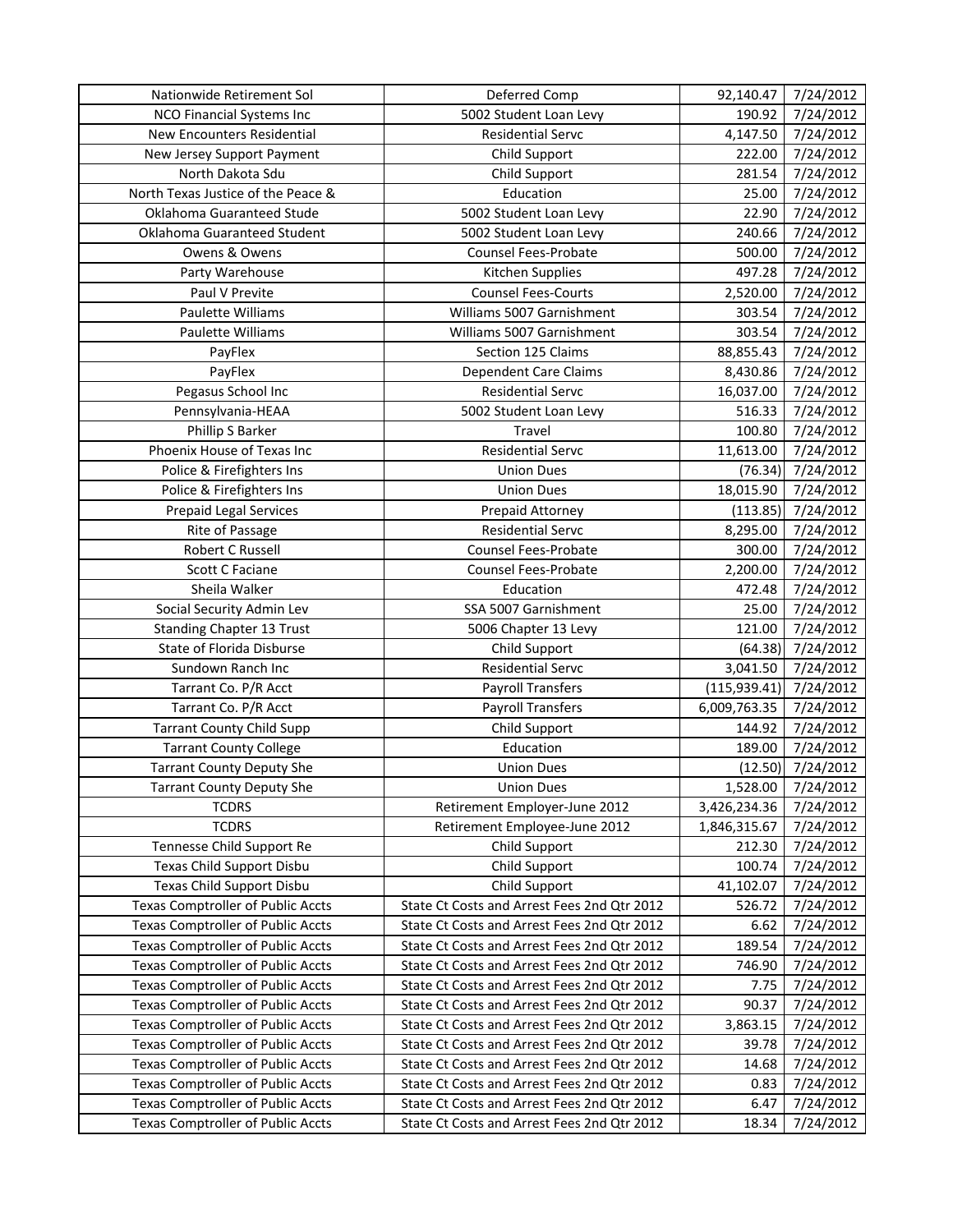| <b>Texas Comptroller of Public Accts</b> | State Ct Costs and Arrest Fees 2nd Qtr 2012 | 39.37        | 7/24/2012 |
|------------------------------------------|---------------------------------------------|--------------|-----------|
| <b>Texas Comptroller of Public Accts</b> | State Ct Costs and Arrest Fees 2nd Qtr 2012 | 7,869.73     | 7/24/2012 |
| <b>Texas Comptroller of Public Accts</b> | State Ct Costs and Arrest Fees 2nd Qtr 2012 | 5,380.00     | 7/24/2012 |
| Texas Comptroller of Public Accts        | State Ct Costs and Arrest Fees 2nd Qtr 2012 | 302,829.26   | 7/24/2012 |
| <b>Texas Comptroller of Public Accts</b> | State Ct Costs and Arrest Fees 2nd Qtr 2012 | 155.52       | 7/24/2012 |
| <b>Texas Comptroller of Public Accts</b> | State Ct Costs and Arrest Fees 2nd Qtr 2012 | 14.75        | 7/24/2012 |
| <b>Texas Comptroller of Public Accts</b> | State Ct Costs and Arrest Fees 2nd Qtr 2012 | 17,841.61    | 7/24/2012 |
| Texas Comptroller of Public Accts        | State Ct Costs and Arrest Fees 2nd Qtr 2012 | 397.12       | 7/24/2012 |
| <b>Texas Comptroller of Public Accts</b> | State Ct Costs and Arrest Fees 2nd Qtr 2012 | 27.28        | 7/24/2012 |
| <b>Texas Comptroller of Public Accts</b> | State Ct Costs and Arrest Fees 2nd Qtr 2012 | 3,594.55     | 7/24/2012 |
| Texas Comptroller of Public Accts        | State Ct Costs and Arrest Fees 2nd Qtr 2012 | 101,479.50   | 7/24/2012 |
| <b>Texas Comptroller of Public Accts</b> | State Ct Costs and Arrest Fees 2nd Qtr 2012 | 12,278.57    | 7/24/2012 |
| <b>Texas Comptroller of Public Accts</b> | State Ct Costs and Arrest Fees 2nd Qtr 2012 | 16,994.91    | 7/24/2012 |
| <b>Texas Comptroller of Public Accts</b> | State Ct Costs and Arrest Fees 2nd Qtr 2012 | 80,180.76    | 7/24/2012 |
| Texas Comptroller of Public Accts        | State Ct Costs and Arrest Fees 2nd Qtr 2012 | 25,310.03    | 7/24/2012 |
| Texas Comptroller of Public Accts        | State Ct Costs and Arrest Fees 2nd Qtr 2012 | 8,334.09     | 7/24/2012 |
| <b>Texas Comptroller of Public Accts</b> | State Ct Costs and Arrest Fees 2nd Qtr 2012 | 30,959.64    | 7/24/2012 |
| <b>Texas Comptroller of Public Accts</b> | State Ct Costs and Arrest Fees 2nd Qtr 2012 | 100.93       | 7/24/2012 |
| <b>Texas Comptroller of Public Accts</b> | State Ct Costs and Arrest Fees 2nd Qtr 2012 | 514.66       | 7/24/2012 |
| <b>Texas Comptroller of Public Accts</b> | Civil Fees State Compt - 2nd Qtr 2012       | 19,686.60    | 7/24/2012 |
| <b>Texas Comptroller of Public Accts</b> | Civil Fees State Compt - 2nd Qtr 2012       | 33,855.00    | 7/24/2012 |
| Texas Comptroller of Public Accts        | Civil Fees State Compt - 2nd Qtr 2012       | 67,680.00    | 7/24/2012 |
| <b>Texas Comptroller of Public Accts</b> | Civil Fees State Compt - 2nd Qtr 2012       | 1,187.50     | 7/24/2012 |
| Texas Comptroller of Public Accts        | Civil Fees State Compt - 2nd Qtr 2012       | 2,744.00     | 7/24/2012 |
| <b>Texas Comptroller of Public Accts</b> | Civil Fees State Compt - 2nd Qtr 2012       | 7,560.00     | 7/24/2012 |
| <b>Texas Comptroller of Public Accts</b> | Civil Fees State Compt - 2nd Qtr 2012       | 55,446.26    | 7/24/2012 |
| <b>Texas Comptroller of Public Accts</b> | Civil Fees State Compt - 2nd Qtr 2012       | 29,595.31    | 7/24/2012 |
| <b>Texas Comptroller of Public Accts</b> | Civil Fees State Compt - 2nd Qtr 2012       | 39,840.00    | 7/24/2012 |
| Texas Comptroller of Public Accts        | Civil Fees State Compt - 2nd Qtr 2012       | 3,387.70     | 7/24/2012 |
| <b>Texas Comptroller of Public Accts</b> | Civil Fees State Compt - 2nd Qtr 2012       | 94,782.00    | 7/24/2012 |
| <b>Texas Comptroller of Public Accts</b> | Civil Fees State Compt - 2nd Qtr 2012       | 131,278.38   | 7/24/2012 |
| Texas Comptroller of Public Accts        | Civil Fees State Compt - 2nd Qtr 2012       | 15,420.78    | 7/24/2012 |
| <b>Texas Comptroller of Public Accts</b> | Civil Fees State Compt - 2nd Qtr 2012       | 111,490.95   | 7/24/2012 |
| <b>Texas Comptroller of Public Accts</b> | Civil Fees State Compt - 2nd Qtr 2012       | 24,299.18    | 7/24/2012 |
| <b>Texas Comptroller of Public Accts</b> | Civil Fees State Compt - 2nd Qtr 2012       | 47,552.95    | 7/24/2012 |
| <b>Texas Comptroller of Public Accts</b> | Civil Fees State Compt - 2nd Qtr 2012       | 368,818.09   | 7/24/2012 |
| <b>Texas Comptroller of Public Accts</b> | Drug Court Program- 2nd Qtr 2012            | 43,367.34    | 7/24/2012 |
| <b>Texas Comptroller of Public Accts</b> | Drug Court Program- 2nd Qtr 2012            | (8,755.54)   | 7/24/2012 |
| <b>Texas Guaranteed Student</b>          | 5002 Student Loan Levy                      | 225.21       | 7/24/2012 |
| <b>Texas Guaranteed Student</b>          | 5002 Student Loan Levy                      | 2,519.86     | 7/24/2012 |
| <b>Texas Guaranteed Tuition</b>          | <b>State TX Guaranteed Tuition Plan</b>     | 101.00       | 7/24/2012 |
| The Center for Success & Independence    | <b>Residential Servc</b>                    | 2,350.25     | 7/24/2012 |
| The Glen Mills School                    | <b>Residential Servc</b>                    | 6,207.36     | 7/24/2012 |
| Tim Truman                               | 5006 Chapter 13 Levy                        | 4,391.62     | 7/24/2012 |
| Tom Powers Chapter 13 Tru                | 5006 Chapter 13 Levy                        | 2,683.50     | 7/24/2012 |
| Tommy Poindexter                         | Education                                   | 150.00       | 7/24/2012 |
| <b>TXU Energy</b>                        | <b>Utility Assistance</b>                   | 300.00       | 7/24/2012 |
| U S Department of the Tre                | CBE GROUP 5007 Garnishment                  | 0.09         | 7/24/2012 |
| U S Department of the Tre                | CBE GROUP 5007 Garnishment                  | 194.96       | 7/24/2012 |
| United Way                               | <b>United Fund</b>                          | (30.50)      | 7/24/2012 |
| United Way                               | <b>United Fund</b>                          | 1,929.89     | 7/24/2012 |
| UnitedHealthcare                         | <b>Medical Claims</b>                       | 1,232,735.34 | 7/24/2012 |
| UnitedHealthcare                         | <b>Medical Claims</b>                       | 76,240.76    | 7/24/2012 |